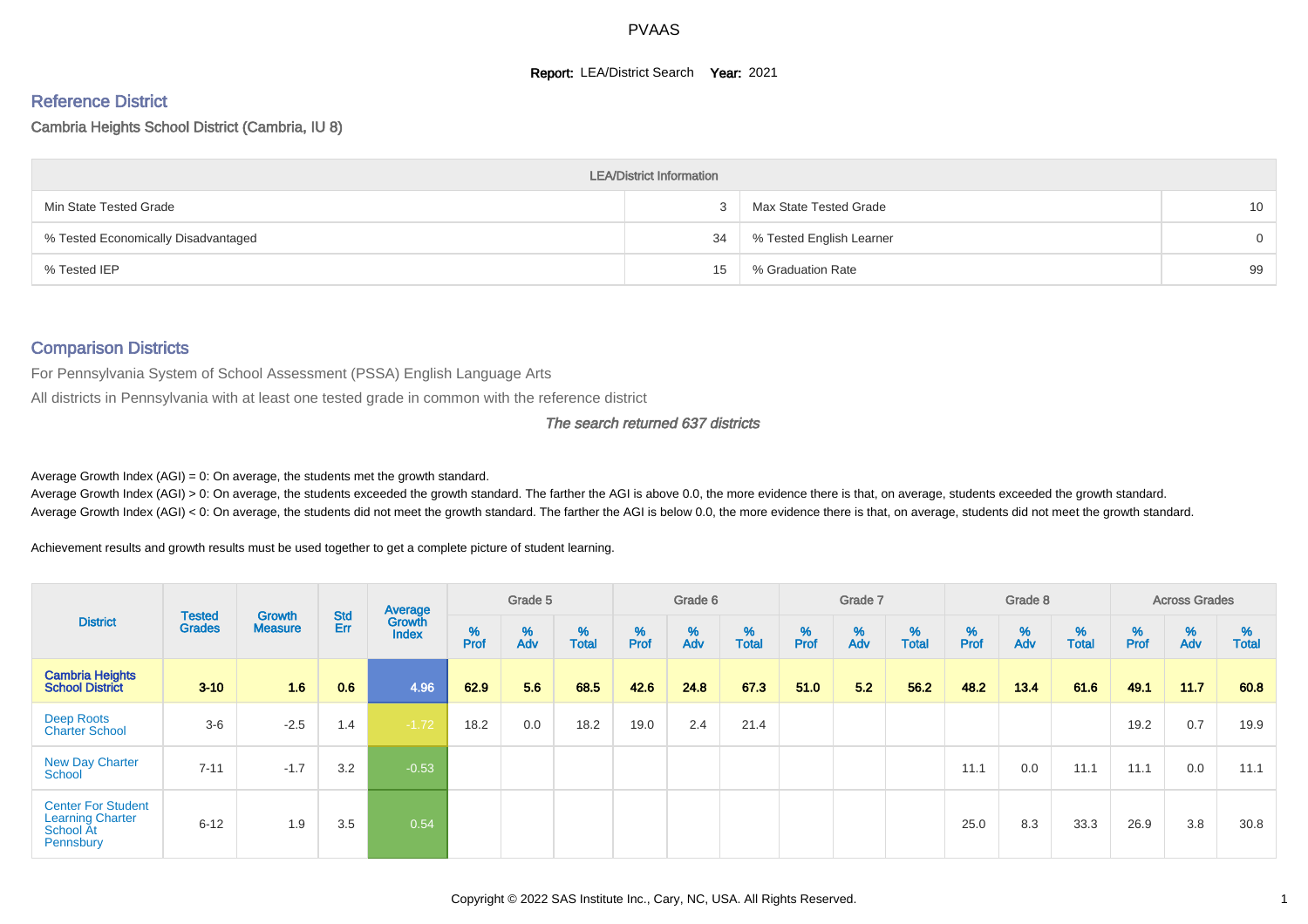|                                                                                          | <b>Tested</b> | <b>Growth</b>  | <b>Std</b> |                                          |           | Grade 5  |                   |           | Grade 6  |                   |           | Grade 7  |                   |           | Grade 8  |                   |           | <b>Across Grades</b> |                   |
|------------------------------------------------------------------------------------------|---------------|----------------|------------|------------------------------------------|-----------|----------|-------------------|-----------|----------|-------------------|-----------|----------|-------------------|-----------|----------|-------------------|-----------|----------------------|-------------------|
| <b>District</b>                                                                          | <b>Grades</b> | <b>Measure</b> | Err        | <b>Average</b><br>Growth<br><b>Index</b> | %<br>Prof | %<br>Adv | %<br><b>Total</b> | %<br>Prof | %<br>Adv | %<br><b>Total</b> | %<br>Prof | %<br>Adv | %<br><b>Total</b> | %<br>Prof | %<br>Adv | %<br><b>Total</b> | %<br>Prof | %<br>Adv             | %<br><b>Total</b> |
| <b>Cambria Heights</b><br><b>School District</b>                                         | $3 - 10$      | 1.6            | 0.6        | 4.96                                     | 62.9      | 5.6      | 68.5              | 42.6      | 24.8     | 67.3              | 51.0      | 5.2      | 56.2              | 48.2      | 13.4     | 61.6              | 49.1      | 11.7                 | 60.8              |
| <b>Universal Bluford</b><br><b>Charter School</b>                                        | $3-6$         | $-2.8$         | 1.2        | $-2.37$                                  | 19.0      | 0.0      | 19.0              | 23.3      | 0.0      | 23.3              |           |          |                   |           |          |                   | 22.3      | 1.8                  | 24.1              |
| <b>Easton Arts</b><br>Academy<br>Elementary<br><b>Charter School</b>                     | $3-5$         | 0.7            | 2.6        | 0.29                                     | 45.8      | 4.2      | 50.0              |           |          |                   |           |          |                   |           |          |                   | 37.2      | 4.6                  | 41.9              |
| <b>Global Leadership</b><br><b>Academy Charter</b><br><b>School Southwest</b><br>at Huey | $3 - 8$       | $-0.4$         | 1.8        | $-1.72$                                  | 0.0       | 0.0      | 0.0               | 0.0       | 0.0      | 0.0               |           |          |                   | 21.4      | 0.0      | 21.4              | 11.1      | 0.0                  | 11.1              |
| Montessori<br><b>Regional Charter</b><br>School                                          | $3-6$         | $-3.8$         | 1.1        | $-3.39$                                  | 33.3      | 0.0      | 33.3              | 37.3      | 8.5      | 45.8              |           |          |                   |           |          |                   | 32.2      | 4.5                  | 36.7              |
| <b>Urban Academy Of</b><br>Greater Pittsburgh<br><b>Charter School</b>                   | $3-5$         | $-8.2$         | 1.9        | $-4.39$                                  | 21.4      | 2.4      | 23.8              |           |          |                   |           |          |                   |           |          |                   | 20.6      | 1.6                  | 22.2              |
| <b>MaST Community</b><br><b>Charter School III</b>                                       | $3-6$         | $-0.7$         | 0.8        | $-0.81$                                  | 25.8      | 0.8      | 26.5              | 30.0      | 6.9      | 36.9              |           |          |                   |           |          |                   | 28.3      | 6.5                  | 34.8              |
| <b>Vida Charter</b><br>School                                                            | $3-6$         | 3.8            | 1.9        | $-0.39$                                  | 56.0      | 16.0     | 72.0              | 27.8      | 27.8     | 55.6              |           |          |                   |           |          |                   | 33.7      | 19.8                 | 53.5              |
| <b>Lehigh Valley Dual</b><br>Language Charter<br>School                                  | $3-8$         | $-0.8$         | 2.5        | $-0.32$                                  | 8.3       | 0.0      | 8.3               | 58.3      | 0.0      | 58.3              |           |          |                   |           |          |                   | 34.3      | 0.0                  | 34.3              |
| <b>West Philadelphia</b><br>Achievement<br>Charter<br><b>Elementary School</b>           | $3-5$         | 3.8            | 1.6        | 2.40                                     | 21.0      | 0.0      | 21.0              |           |          |                   |           |          |                   |           |          |                   | 18.1      | 1.5                  | 19.6              |
| <b>Baden Academy</b><br><b>Charter School</b>                                            | $3-6$         | $-1.3$         | 1.1        | $-1.21$                                  | 47.6      | 1.6      | 49.2              | 46.6      | 10.3     | 56.9              |           |          |                   |           |          |                   | 42.3      | 7.1                  | 49.4              |
| <b>Mastery Charter</b><br>School - Clymer<br>Elementary                                  | $3-6$         | 1.7            | 1.5        | 1.09                                     | 13.5      | 0.0      | 13.5              | 24.1      | 3.4      | 27.6              |           |          |                   |           |          |                   | 17.5      | 0.8                  | 18.3              |
| <b>Keystone</b><br><b>Education Center</b><br><b>Charter School</b>                      | $3 - 12$      | 0.7            | 3.3        | 0.20                                     |           |          |                   |           |          |                   |           |          |                   | 0.0       | 0.0      | 0.0               | 0.0       | 0.0                  | 0.0               |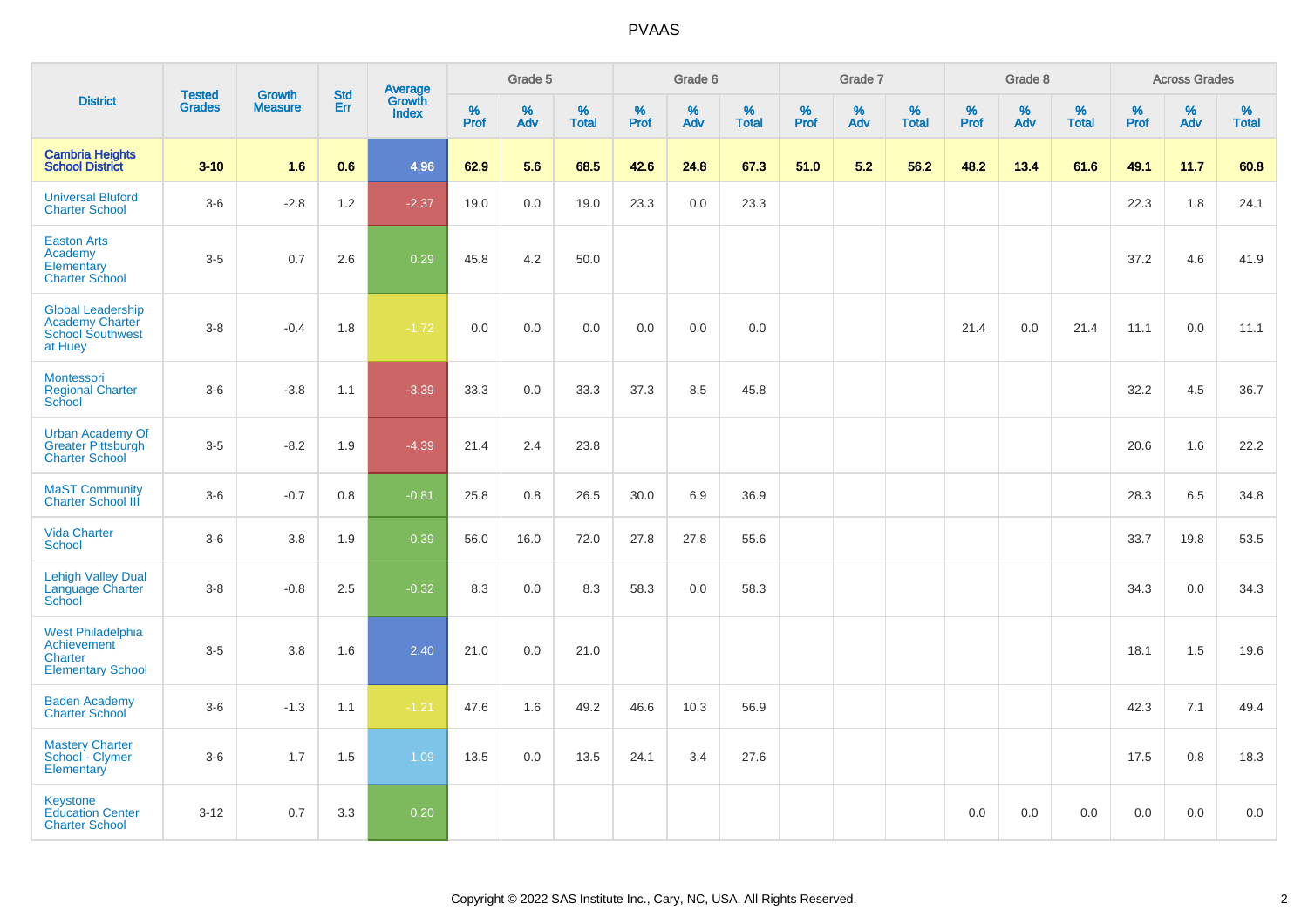|                                                                          |                                |                                 | <b>Std</b> | Average                |           | Grade 5  |                   |           | Grade 6  |                   |           | Grade 7  |                   |           | Grade 8  |                   |           | <b>Across Grades</b> |                   |
|--------------------------------------------------------------------------|--------------------------------|---------------------------------|------------|------------------------|-----------|----------|-------------------|-----------|----------|-------------------|-----------|----------|-------------------|-----------|----------|-------------------|-----------|----------------------|-------------------|
| <b>District</b>                                                          | <b>Tested</b><br><b>Grades</b> | <b>Growth</b><br><b>Measure</b> | Err        | Growth<br><b>Index</b> | %<br>Prof | %<br>Adv | %<br><b>Total</b> | %<br>Prof | %<br>Adv | %<br><b>Total</b> | %<br>Prof | %<br>Adv | %<br><b>Total</b> | %<br>Prof | %<br>Adv | %<br><b>Total</b> | %<br>Prof | %<br>Adv             | %<br><b>Total</b> |
| <b>Cambria Heights</b><br><b>School District</b>                         | $3 - 10$                       | 1.6                             | 0.6        | 4.96                   | 62.9      | 5.6      | 68.5              | 42.6      | 24.8     | 67.3              | 51.0      | 5.2      | 56.2              | 48.2      | 13.4     | 61.6              | 49.1      | 11.7                 | 60.8              |
| <b>Premier Arts And</b><br><b>Science Charter</b><br>School              | $3-5$                          | 5.2                             | 2.1        | 2.52                   | 16.7      | 0.0      | 16.7              |           |          |                   |           |          |                   |           |          |                   | 14.2      | 1.9                  | 16.0              |
| <b>Lincoln Charter</b><br><b>School</b>                                  | $3-5$                          | 1.2                             | 1.4        | 0.81                   | 17.7      | 0.0      | 17.7              |           |          |                   |           |          |                   |           |          |                   | 14.5      | 1.2                  | 15.7              |
| <b>Inquiry Charter</b><br>School                                         | $3-5$                          | $-7.5$                          | 2.2        | $-3.42$                | 30.3      | 0.0      | 30.3              |           |          |                   |           |          |                   |           |          |                   | 25.9      | 4.6                  | 30.6              |
| <b>Mastery Charter</b><br>School - Smedley<br>Campus                     | $3-6$                          | $-4.0$                          | 1.3        | $-3.20$                | 19.2      | 1.9      | 21.2              | 31.0      | 1.7      | 32.8              |           |          |                   |           |          |                   | 21.4      | 2.2                  | 23.6              |
| Gettysburg<br><b>Montessori Charter</b><br><b>School</b>                 | $3-6$                          | 2.6                             | 2.0        | 1.29                   | 50.0      | 10.0     | 60.0              | 44.4      | 22.2     | 66.7              |           |          |                   |           |          |                   | 43.0      | 14.0                 | 57.0              |
| <b>Executive</b><br><b>Education</b><br><b>Academy Charter</b><br>School | $3 - 10$                       | $-5.5$                          | 1.6        | $-1.38$                | 10.0      | 0.0      | 10.0              | 12.5      | 6.2      | 18.8              |           |          |                   | 38.1      | 0.0      | 38.1              | 31.4      | 2.9                  | 34.3              |
| <b>Duquesne City</b><br><b>School District</b>                           | $3 - 8$                        | 3.1                             | 1.4        | 2.23                   | 11.3      | 0.0      | 11.3              | 10.8      | 2.7      | 13.5              |           |          |                   |           |          |                   | 14.8      | 0.6                  | 15.3              |
| <b>Bucks County</b><br><b>Montessori Charter</b><br>School               | $3-6$                          | 10.3                            | 1.9        | 3.15                   | 64.5      | 19.4     | 83.9              | 35.7      | 57.1     | 92.9              |           |          |                   |           |          |                   | 51.1      | 35.1                 | 86.2              |
| <b>Arts Academy</b><br>Elementary<br><b>Charter School</b>               | $3-5$                          | 0.9                             | 2.0        | 0.44                   | 31.6      | 0.0      | 31.6              |           |          |                   |           |          |                   |           |          |                   | 31.8      | 2.3                  | 34.1              |
| Wilkinsburg<br><b>Borough School</b><br><b>District</b>                  | $3-6$                          | 4.8                             | 1.4        | 3.33                   | 41.5      | 0.0      | 41.5              | 25.6      | 2.3      | 27.9              |           |          |                   |           |          |                   | 23.5      | 1.0                  | 24.5              |
| <b>Mastery Charter</b><br>School John Wister<br>Elementary               | $3-5$                          | 2.7                             | 2.5        | 1.08                   | 8.3       | 0.0      | 8.3               |           |          |                   |           |          |                   |           |          |                   | 10.8      | 0.0                  | 10.8              |
| <b>Seven Generations</b><br><b>Charter School</b>                        | $3-5$                          | 5.1                             | 2.1        | 2.46                   | 62.2      | 2.7      | 64.9              |           |          |                   |           |          |                   |           |          |                   | 48.0      | 8.8                  | 56.8              |
| <b>Fell Charter School</b>                                               | $3 - 8$                        | 3.1                             | 2.3        | 1.32                   | 62.5      | 0.0      | 62.5              | 50.0      | 6.2      | 56.2              |           |          |                   |           |          |                   | 60.5      | 4.0                  | 64.5              |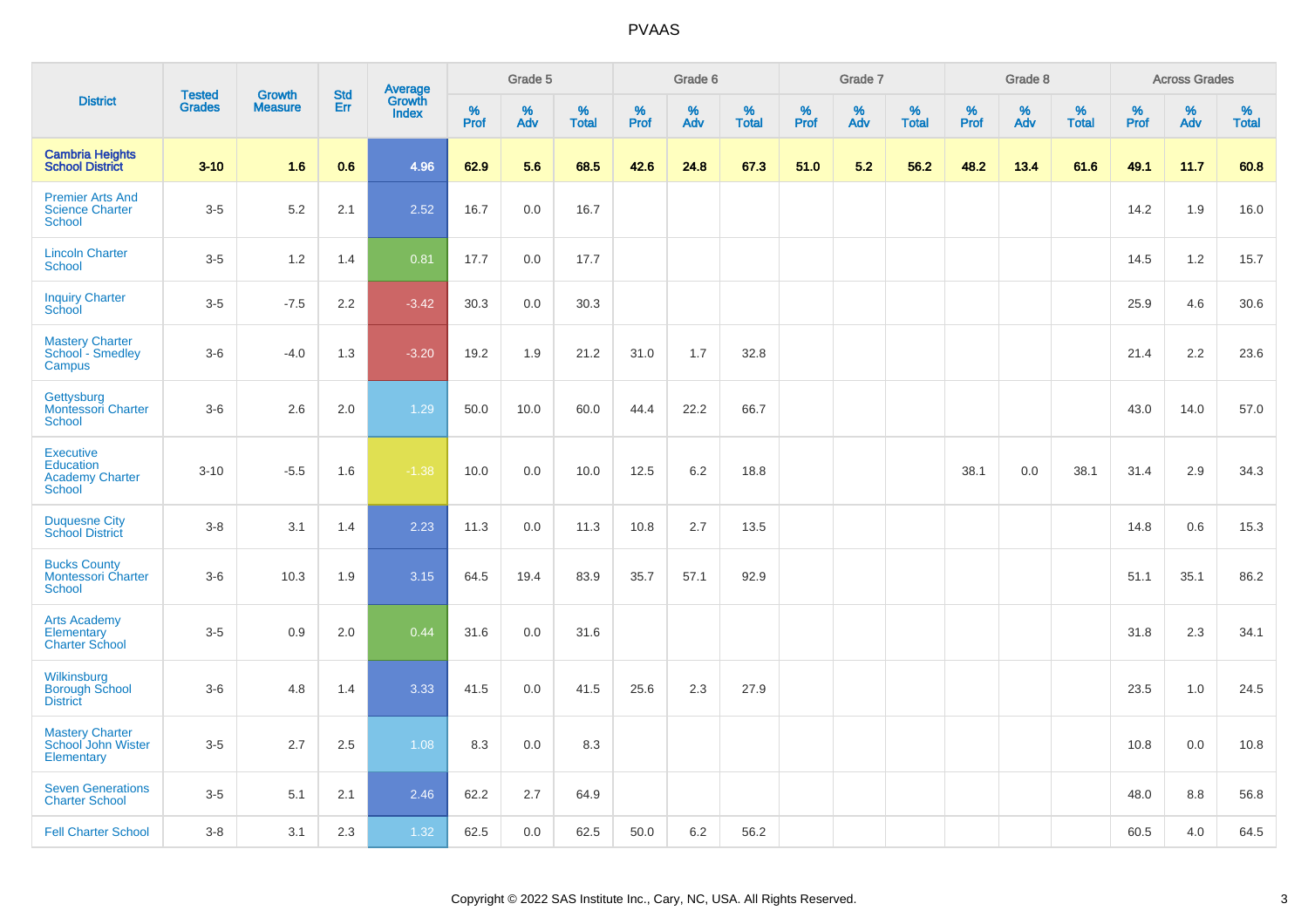|                                                                    |                                |                                 | <b>Std</b> | Average                |           | Grade 5  |                   |           | Grade 6  |                   |           | Grade 7  |                   |           | Grade 8  |                   |           | <b>Across Grades</b> |                   |
|--------------------------------------------------------------------|--------------------------------|---------------------------------|------------|------------------------|-----------|----------|-------------------|-----------|----------|-------------------|-----------|----------|-------------------|-----------|----------|-------------------|-----------|----------------------|-------------------|
| <b>District</b>                                                    | <b>Tested</b><br><b>Grades</b> | <b>Growth</b><br><b>Measure</b> | Err        | Growth<br><b>Index</b> | %<br>Prof | %<br>Adv | %<br><b>Total</b> | %<br>Prof | %<br>Adv | %<br><b>Total</b> | %<br>Prof | %<br>Adv | %<br><b>Total</b> | %<br>Prof | %<br>Adv | %<br><b>Total</b> | %<br>Prof | %<br>Adv             | %<br><b>Total</b> |
| <b>Cambria Heights</b><br><b>School District</b>                   | $3 - 10$                       | 1.6                             | 0.6        | 4.96                   | 62.9      | 5.6      | 68.5              | 42.6      | 24.8     | 67.3              | 51.0      | 5.2      | 56.2              | 48.2      | 13.4     | 61.6              | 49.1      | 11.7                 | 60.8              |
| <b>Gillingham Charter</b><br>School                                | $3 - 11$                       | 2.2                             | 2.0        | 1.08                   | 41.7      | 0.0      | 41.7              | 38.5      | 0.0      | 38.5              |           |          |                   | 30.8      | 15.4     | 46.2              | 34.3      | 4.3                  | 38.6              |
| <b>Mastery Charter</b><br>School-Mann<br>Campus                    | $3-6$                          | $-2.7$                          | 1.7        | $-1.60$                | 16.7      | 0.0      | 16.7              | 27.8      | 0.0      | 27.8              |           |          |                   |           |          |                   | 18.4      | 0.0                  | 18.4              |
| <b>Sto-Rox School</b><br><b>District</b>                           | $3 - 10$                       | $-0.0$                          | 0.9        | $-0.01$                | 16.1      | 2.2      | 18.3              | 27.9      | 1.2      | 29.1              | 0.0       | 0.0      | 0.0               | 2.9       | 0.0      | 2.9               | 16.8      | 1.0                  | 17.9              |
| <b>Aspira Bilingual</b><br><b>Cyber Charter</b><br>School          | $3 - 11$                       | 2.8                             | 1.6        | 2.58                   |           |          |                   | 12.9      | 0.0      | 12.9              | 0.0       | 0.0      | 0.0               | 0.0       | 0.0      | 0.0               | 5.9       | 0.0                  | 5.9               |
| Steelton-Highspire<br><b>School District</b>                       | $3 - 11$                       | $-1.9$                          | 0.7        | $-0.81$                | 21.9      | 0.0      | 21.9              | 11.5      | 0.0      | 11.5              | 3.8       | 0.0      | 3.8               | 5.9       | 0.0      | 5.9               | 9.0       | 0.0                  | 9.0               |
| La Academia<br>Partnership<br><b>Charter School</b>                | $6 - 11$                       | $-4.8$                          | 1.8        | $-1.41$                |           |          |                   | 14.3      | 0.0      | 14.3              | 4.2       | 0.0      | 4.2               | 0.0       | 0.0      | 0.0               | 5.6       | 0.0                  | 5.6               |
| <b>Propel Charter</b><br>School-Northside                          | $3 - 8$                        | $-1.3$                          | 1.0        | 2.10                   | 7.0       | 0.0      | 7.0               | 14.6      | $0.0\,$  | 14.6              | 5.0       | $0.0\,$  | 5.0               | 10.0      | $0.0\,$  | 10.0              | 9.0       | $0.0\,$              | 9.0               |
| <b>Erie Rise</b><br>Leadership<br><b>Academy Charter</b><br>School | $3 - 8$                        | 0.0                             | $1.2$      | $-0.41$                | 17.9      | 0.0      | 17.9              | 6.9       | 0.0      | 6.9               | 4.8       | 2.4      | 7.1               | 0.0       | 0.0      | 0.0               | 7.8       | 0.5                  | 8.3               |
| <b>First Philadelphia</b><br>Preparatory<br><b>Charter School</b>  | $3 - 8$                        | $-3.5$                          | 0.7        | $-5.28$                | 13.7      | 1.0      | 14.7              | 22.8      | 1.1      | 23.9              | 7.6       | 0.0      | 7.6               | 18.9      | 4.0      | 23.0              | 16.4      | 1.6                  | 17.9              |
| John B. Stetson<br><b>Charter School</b>                           | $5 - 8$                        | 3.5                             | 0.6        | 2.23                   | 4.5       | 0.0      | 4.5               | 6.4       | 0.0      | 6.4               | 10.2      | 0.0      | 10.2              | 10.5      | 1.6      | 12.1              | 8.5       | 0.5                  | 8.9               |
| <b>Roberto Clemente</b><br><b>Charter School</b>                   | $3 - 12$                       | $-5.1$                          | 1.0        | $-5.25$                | 19.4      | 0.0      | 19.4              | 23.1      | 5.1      | 28.2              | 11.6      | 0.0      | 11.6              | 12.2      | 0.0      | 12.2              | 15.5      | 1.7                  | 17.2              |
| <b>Propel Charter</b><br>School-Homestead                          | $3 - 11$                       | $-1.0$                          | 1.0        | $-0.97$                | 21.6      | 0.0      | 21.6              | 16.7      | 5.6      | 22.2              | 11.8      | 0.0      | 11.8              | 9.5       | 2.4      | 11.9              | 15.3      | 2.2                  | 17.6              |
| <b>Chester-Upland</b><br><b>School District</b>                    | $3 - 11$                       | 0.8                             | 0.8        | 2.47                   | 15.4      | 0.0      | 15.4              | 18.2      | 2.6      | 20.8              | 12.4      | 0.0      | 12.4              | 9.8       | 0.0      | 9.8               | 15.6      | 1.0                  | 16.6              |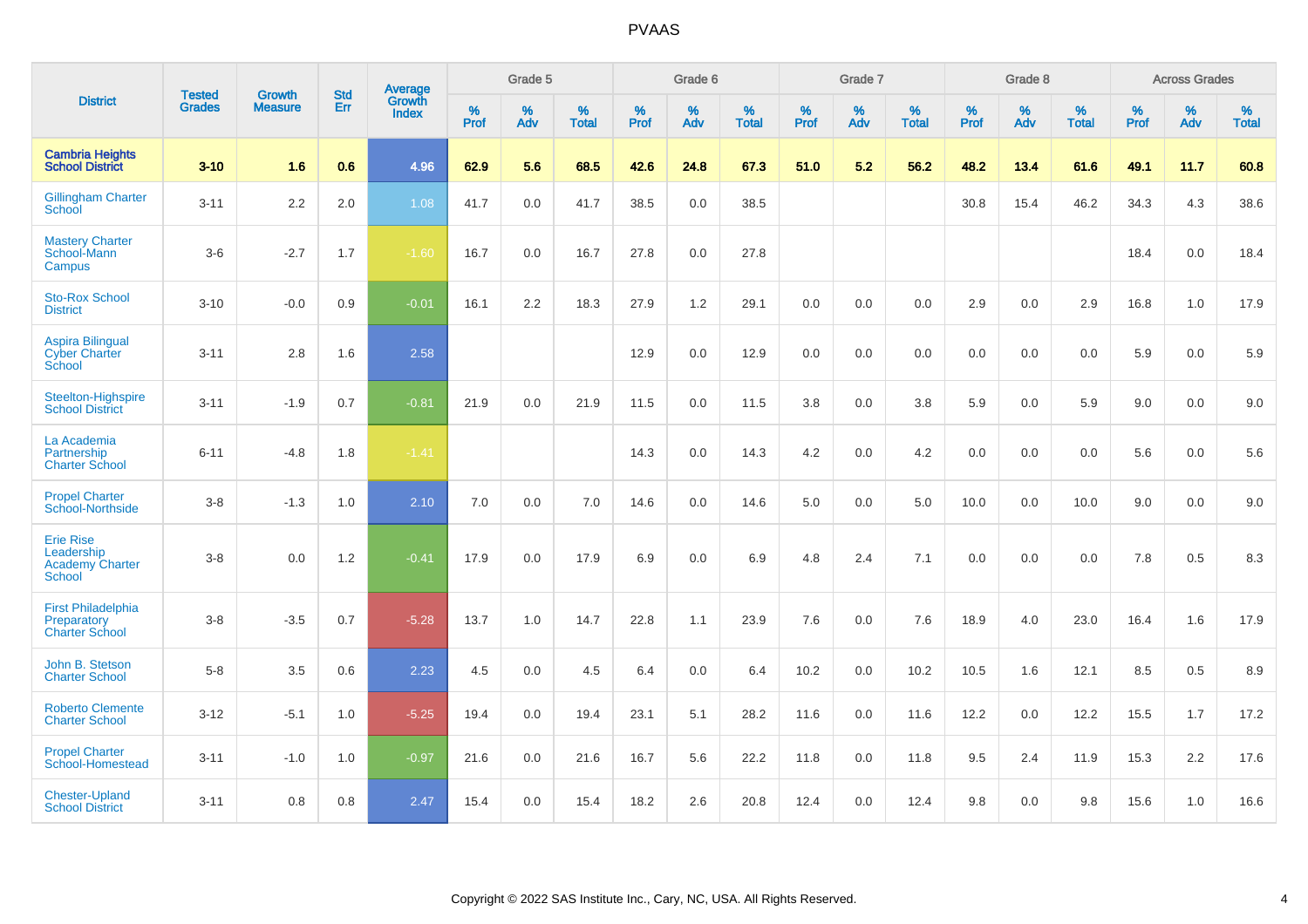|                                                                     |                                |                                 | <b>Std</b> | Average                |              | Grade 5  |                   |           | Grade 6  |                   |           | Grade 7  |                   |           | Grade 8  |                   |           | <b>Across Grades</b> |                   |
|---------------------------------------------------------------------|--------------------------------|---------------------------------|------------|------------------------|--------------|----------|-------------------|-----------|----------|-------------------|-----------|----------|-------------------|-----------|----------|-------------------|-----------|----------------------|-------------------|
| <b>District</b>                                                     | <b>Tested</b><br><b>Grades</b> | <b>Growth</b><br><b>Measure</b> | Err        | Growth<br><b>Index</b> | $\%$<br>Prof | %<br>Adv | %<br><b>Total</b> | %<br>Prof | %<br>Adv | %<br><b>Total</b> | %<br>Prof | %<br>Adv | %<br><b>Total</b> | %<br>Prof | %<br>Adv | %<br><b>Total</b> | %<br>Prof | %<br>Adv             | %<br><b>Total</b> |
| <b>Cambria Heights</b><br><b>School District</b>                    | $3 - 10$                       | 1.6                             | 0.6        | 4.96                   | 62.9         | 5.6      | 68.5              | 42.6      | 24.8     | 67.3              | 51.0      | 5.2      | 56.2              | 48.2      | 13.4     | 61.6              | 49.1      | 11.7                 | 60.8              |
| <b>Esperanza Cyber</b><br><b>Charter School</b>                     | $3 - 11$                       | $-2.3$                          | 1.3        | 0.51                   | 11.8         | 0.0      | 11.8              | 8.7       | 0.0      | 8.7               | 12.8      | 0.0      | 12.8              | 9.1       | 0.0      | 9.1               | 9.4       | 0.8                  | 10.2              |
| <b>Monessen City</b><br><b>School District</b>                      | $3 - 10$                       | $-3.2$                          | 1.2        | $-2.75$                | 20.0         | 0.0      | 20.0              | 18.0      | 2.6      | 20.5              | 13.3      | 0.0      | 13.3              | 4.8       | 0.0      | 4.8               | 15.2      | 0.6                  | 15.8              |
| <b>Provident Charter</b><br>School                                  | $3-8$                          | 4.1                             | 1.1        | $-1.11$                | 19.6         | 0.0      | 19.6              | 15.8      | 5.3      | 21.0              | 13.6      | 0.0      | 13.6              | 17.2      | 3.4      | 20.7              | 16.4      | 2.9                  | 19.3              |
| Widener<br>Partnership<br><b>Charter School</b>                     | $3 - 7$                        | $-1.6$                          | 1.1        | $-1.43$                | 4.6          | 0.0      | 4.6               | 15.8      | 2.6      | 18.4              | 14.0      | 0.0      | 14.0              |           |          |                   | 9.6       | 1.4                  | 11.0              |
| <b>Global Leadership</b><br><b>Academy Charter</b><br><b>School</b> | $3-8$                          | 0.6                             | 1.9        | 1.10                   | 21.4         | 0.0      | 21.4              |           |          |                   | 14.3      | 0.0      | 14.3              | 25.0      | 0.0      | 25.0              | 13.4      | 0.0                  | 13.4              |
| <b>Frederick Douglass</b><br><b>Mastery Charter</b><br>School       | $3-8$                          | 1.8                             | 1.4        | 0.89                   | 20.8         | 0.0      | 20.8              | 22.2      | 0.0      | 22.2              | 14.3      | 0.0      | 14.3              | 34.6      | 3.8      | 38.5              | 19.1      | 0.9                  | 20.0              |
| <b>Universal Daroff</b><br><b>Charter School</b>                    | $3-8$                          | 4.3                             | 0.8        | 5.09                   | 14.5         | 0.0      | 14.5              | 20.4      | 1.8      | 22.2              | 12.5      | 2.1      | 14.6              | 21.8      | 0.0      | 21.8              | 15.2      | 1.3                  | 16.5              |
| <b>York City School</b><br><b>District</b>                          | $3 - 12$                       | 1.0                             | 0.3        | 3.18                   | 13.6         | 0.5      | 14.1              | 17.2      | 1.8      | 19.1              | 14.9      | 0.0      | 14.9              | 16.0      | 0.2      | 16.2              | 15.3      | 0.7                  | 15.9              |
| <b>Penn Hills School</b><br><b>District</b>                         | $3 - 11$                       | $-4.6$                          | 0.5        | $-9.21$                | 22.2         | 0.0      | 22.2              | 17.0      | 6.1      | 23.1              | 13.6      | 1.6      | 15.2              | 20.7      | 4.3      | 25.0              | 20.9      | 2.9                  | 23.8              |
| <b>Mastery Charter</b><br>School - Pickett<br>Campus                | $6 - 10$                       | 1.6                             | 1.1        | 0.77                   |              |          |                   | 4.9       | 0.0      | 4.9               | 15.4      | 0.0      | 15.4              | 8.8       | 2.9      | 11.8              | 9.6       | 0.9                  | 10.5              |
| <b>Hanover Area</b><br><b>School District</b>                       | $3 - 11$                       | $-2.1$                          | 0.9        | 0.50                   | 29.8         | 0.0      | 29.8              | 14.6      | 9.1      | 23.6              | 15.5      | 0.0      | 15.5              | 14.3      | 2.4      | 16.7              | 20.2      | 2.3                  | 22.5              |
| Independence<br><b>Charter School</b><br>West                       | $3 - 7$                        | $-3.2$                          | 1.8        | 0.23                   | 14.3         | 0.0      | 14.3              | 15.4      | 7.7      | 23.1              | 15.8      | 0.0      | 15.8              |           |          |                   | 15.0      | 2.6                  | 17.7              |
| <b>Chester</b><br>Community<br><b>Charter School</b>                | $3-8$                          | 3.8                             | 0.6        | 2.71                   | 15.7         | 0.8      | 16.4              | 11.9      | 1.8      | 13.8              | 15.2      | 1.0      | 16.2              | 14.8      | 0.0      | 14.8              | 13.2      | 0.7                  | 13.9              |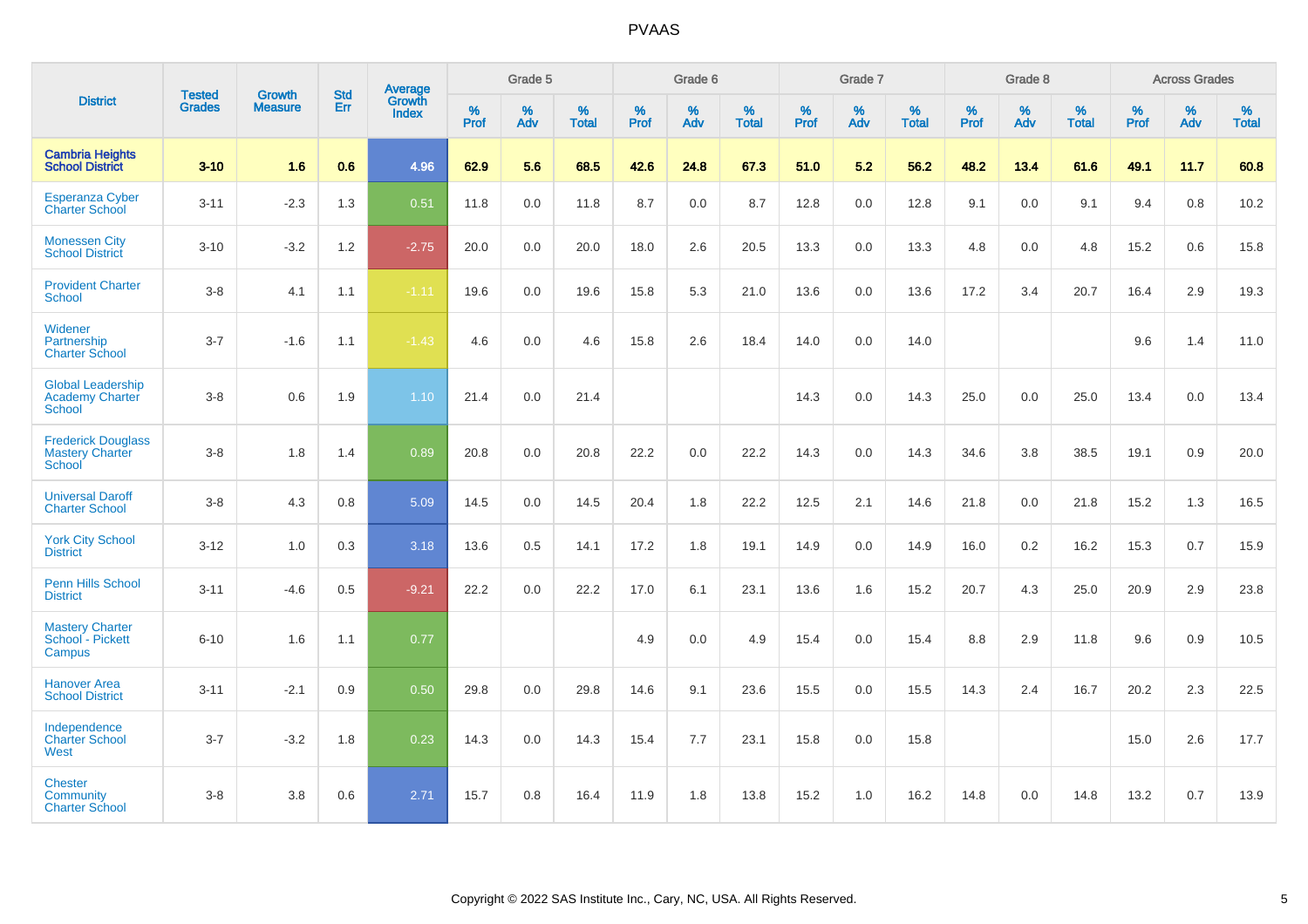|                                                                                            | <b>Tested</b> | <b>Growth</b>  | <b>Std</b> | Average                |                     | Grade 5  |                   |              | Grade 6  |                   |              | Grade 7  |                   |              | Grade 8  |                   |           | <b>Across Grades</b> |                   |
|--------------------------------------------------------------------------------------------|---------------|----------------|------------|------------------------|---------------------|----------|-------------------|--------------|----------|-------------------|--------------|----------|-------------------|--------------|----------|-------------------|-----------|----------------------|-------------------|
| <b>District</b>                                                                            | <b>Grades</b> | <b>Measure</b> | <b>Err</b> | Growth<br><b>Index</b> | $\%$<br><b>Prof</b> | %<br>Adv | %<br><b>Total</b> | $\%$<br>Prof | %<br>Adv | %<br><b>Total</b> | $\%$<br>Prof | %<br>Adv | %<br><b>Total</b> | $\%$<br>Prof | %<br>Adv | %<br><b>Total</b> | %<br>Prof | %<br>Adv             | %<br><b>Total</b> |
| <b>Cambria Heights</b><br><b>School District</b>                                           | $3 - 10$      | 1.6            | 0.6        | 4.96                   | 62.9                | 5.6      | 68.5              | 42.6         | 24.8     | 67.3              | 51.0         | 5.2      | 56.2              | 48.2         | 13.4     | 61.6              | 49.1      | 11.7                 | 60.8              |
| <b>Universal Vare</b><br><b>Charter School</b>                                             | $6 - 8$       | 6.8            | 1.3        | 5.11                   |                     |          |                   | 11.8         | 17.6     | 29.4              | 16.7         | 0.0      | 16.7              | 28.6         | 1.6      | 30.2              | 22.7      | 3.6                  | 26.4              |
| The Philadelphia<br><b>Charter School for</b><br><b>Arts and Sciences</b><br>at HR Edmunds | $3 - 8$       | $-1.2$         | 0.7        | $-2.66$                | 11.9                | 2.4      | 14.3              | 18.6         | 0.0      | 18.6              | 17.2         | 0.0      | 17.2              | 24.4         | 0.0      | 24.4              | 16.1      | 0.6                  | 16.7              |
| <b>Harrisburg City</b><br><b>School District</b>                                           | $3 - 11$      | 1.6            | 0.4        | $-0.18$                | 6.5                 | 0.3      | 6.7               | 14.5         | 1.7      | 16.2              | 15.4         | 1.9      | 17.3              | 20.3         | 2.1      | 22.4              | 12.6      | 1.0                  | 13.6              |
| <b>Pottstown School</b><br><b>District</b>                                                 | $3 - 12$      | $-5.4$         | 0.5        | $-10.46$               | 22.5                | 1.2      | 23.7              | 20.1         | 2.1      | 22.2              | 16.9         | 0.6      | 17.5              | 16.5         | 1.6      | 18.1              | 21.9      | 2.2                  | 24.0              |
| <b>Clairton City</b><br><b>School District</b>                                             | $3 - 11$      | 0.7            | 0.8        | 0.84                   | 12.5                | 2.1      | 14.6              | 22.1         | 5.9      | 27.9              | 17.7         | 0.0      | 17.7              | 25.5         | 0.0      | 25.5              | 19.3      | 1.5                  | 20.8              |
| <b>Reading School</b><br><b>District</b>                                                   | $3 - 11$      | 1.5            | 0.4        | 4.16                   | 14.9                | 0.5      | 15.4              | 15.2         | 2.2      | 17.4              | 16.6         | 1.3      | 17.9              | 16.7         | 0.4      | 17.0              | 16.0      | 1.2                  | 17.2              |
| <b>Propel Charter</b><br>School-Pitcairn                                                   | $3 - 8$       | $-5.3$         | 1.2        | $-2.91$                | 12.1                | 0.0      | 12.1              | 29.6         | 11.1     | 40.7              | 18.2         | 0.0      | 18.2              | 16.7         | 0.0      | 16.7              | 17.3      | 2.5                  | 19.8              |
| <b>Erie City School</b><br><b>District</b>                                                 | $3 - 12$      | $-2.9$         | 0.3        | $-10.54$               | 17.9                | 0.9      | 18.8              | 15.4         | 2.7      | 18.1              | 16.6         | 1.6      | 18.2              | 18.4         | 2.3      | 20.7              | 17.5      | 2.2                  | 19.8              |
| <b>New Castle Area</b><br><b>School District</b>                                           | $3 - 12$      | $-5.0$         | 0.4        | $-11.37$               | 19.4                | 0.5      | 19.9              | 18.2         | 4.2      | 22.4              | 18.3         | 0.0      | 18.3              | 20.9         | 0.9      | 21.9              | 17.6      | 1.9                  | 19.5              |
| <b>Southwest</b><br>Leadership<br><b>Academy Charter</b><br>School                         | $3 - 8$       | 0.2            | 1.1        | 0.19                   | 9.1                 | $0.0\,$  | 9.1               | 16.1         | 6.4      | 22.6              | 15.8         | 2.6      | 18.4              | 20.8         | 0.0      | 20.8              | 19.0      | 3.3                  | 22.3              |
| <b>Richard Allen</b><br>Preparatory<br><b>Charter School</b>                               | $5 - 8$       | 4.8            | 0.7        | 6.89                   | 9.3                 | 0.0      | 9.3               | 16.1         | 0.0      | 16.1              | 16.7         | 1.8      | 18.5              | 19.1         | 1.8      | 20.9              | 16.4      | 1.1                  | 17.5              |
| <b>Propel Charter</b><br>School - Braddock<br><b>Hills</b>                                 | $3 - 11$      | $-3.7$         | 0.8        | $-2.74$                | 19.6                | 1.8      | 21.4              | 15.8         | 3.5      | 19.3              | 19.0         | 0.0      | 19.0              | 14.5         | 2.9      | 17.4              | 15.6      | 1.9                  | 17.5              |
| <b>Propel Charter</b><br>School-Hazelwood                                                  | $3 - 8$       | $-0.7$         | 1.2        | $-0.56$                | 6.7                 | 0.0      | 6.7               | 14.3         | 0.0      | 14.3              | 14.3         | 4.8      | 19.0              | 16.0         | 0.0      | 16.0              | 10.2      | 0.6                  | 10.8              |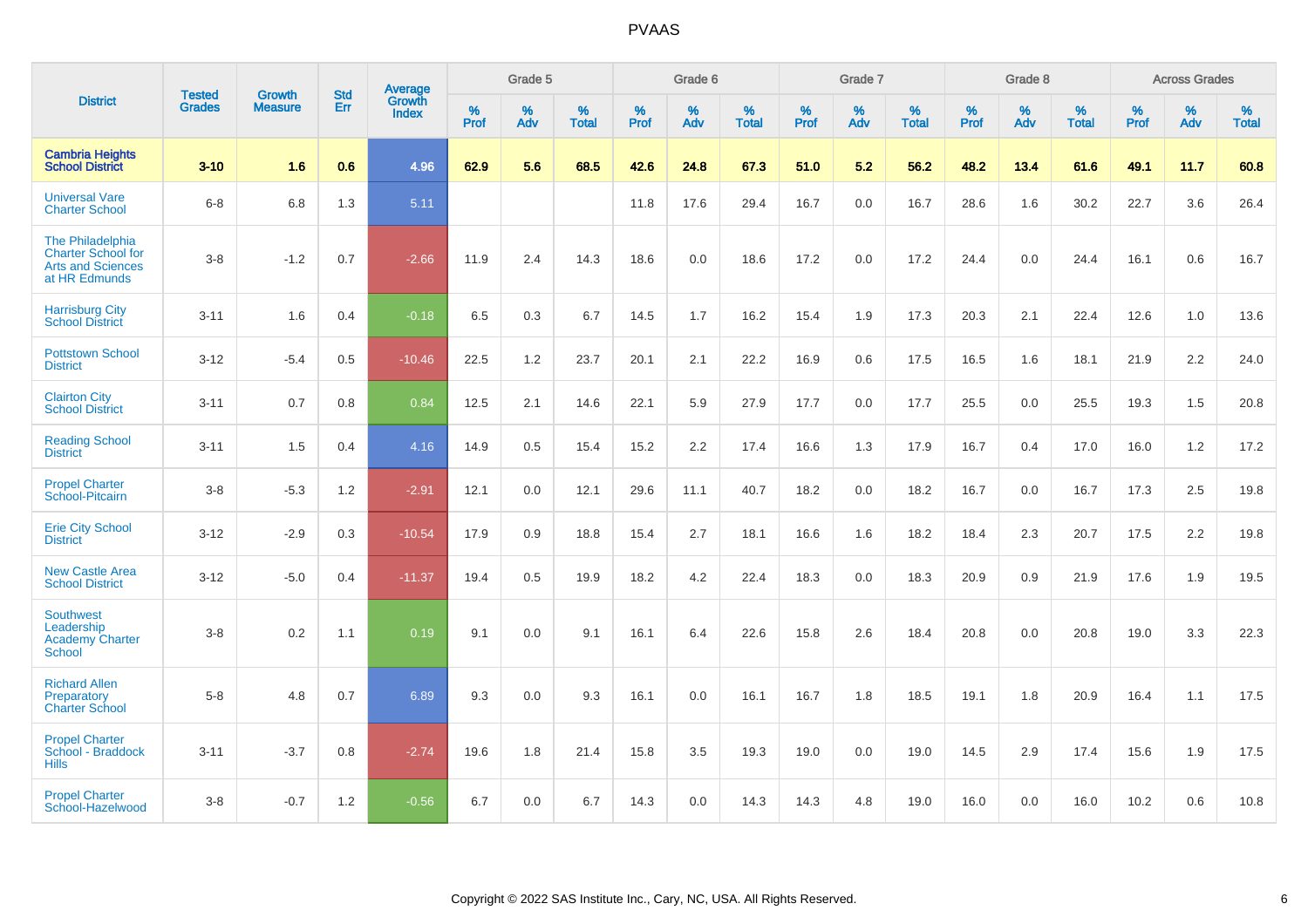|                                                                               | <b>Tested</b> | <b>Growth</b>  | <b>Std</b> | Average                |           | Grade 5  |                   |           | Grade 6  |                   |           | Grade 7  |                   |           | Grade 8  |                   |           | <b>Across Grades</b> |                   |
|-------------------------------------------------------------------------------|---------------|----------------|------------|------------------------|-----------|----------|-------------------|-----------|----------|-------------------|-----------|----------|-------------------|-----------|----------|-------------------|-----------|----------------------|-------------------|
| <b>District</b>                                                               | <b>Grades</b> | <b>Measure</b> | Err        | Growth<br><b>Index</b> | %<br>Prof | %<br>Adv | %<br><b>Total</b> | %<br>Prof | %<br>Adv | %<br><b>Total</b> | %<br>Prof | %<br>Adv | %<br><b>Total</b> | %<br>Prof | %<br>Adv | %<br><b>Total</b> | %<br>Prof | %<br>Adv             | %<br><b>Total</b> |
| <b>Cambria Heights</b><br><b>School District</b>                              | $3 - 10$      | 1.6            | 0.6        | 4.96                   | 62.9      | 5.6      | 68.5              | 42.6      | 24.8     | 67.3              | 51.0      | 5.2      | 56.2              | 48.2      | 13.4     | 61.6              | 49.1      | 11.7                 | 60.8              |
| <b>Innovative Arts</b><br><b>Academy Charter</b><br>School                    | $6 - 11$      | $-2.2$         | 0.9        | 1.94                   |           |          |                   | 15.4      | 1.9      | 17.3              | 19.1      | 0.0      | 19.1              | 15.4      | 1.1      | 16.5              | 16.6      | 1.0                  | 17.5              |
| <b>Boys Latin Of</b><br>Philadelphia<br><b>Charter School</b>                 | $6 - 12$      | 2.7            | 0.8        | 1.58                   |           |          |                   | 9.0       | 1.5      | 10.4              | 18.1      | 1.2      | 19.3              | 22.6      | 1.1      | 23.7              | 17.3      | 1.2                  | 18.5              |
| <b>Mastery Charter</b><br>School - Gratz<br>Campus                            | $7 - 10$      | 5.0            | 1.4        | 3.43                   |           |          |                   |           |          |                   | 19.4      | 0.0      | 19.4              | 7.3       | 0.0      | 7.3               | 13.0      | 0.0                  | 13.0              |
| <b>Young Scholars</b><br><b>Charter School</b>                                | $6-8$         | 0.5            | 0.9        | 0.83                   |           |          |                   | 23.2      | 5.4      | 28.6              | 14.3      | 5.7      | 20.0              | 13.0      | 0.0      | 13.0              | 16.3      | 3.4                  | 19.7              |
| <b>Universal</b><br><b>Creighton Charter</b><br>School                        | $3-8$         | $-0.0$         | 0.7        | $-0.06$                | 31.0      | 2.4      | 33.3              | 25.6      | 2.3      | 27.9              | 15.4      | 4.6      | 20.0              | 34.9      | 5.8      | 40.7              | 28.8      | 4.7                  | 33.5              |
| <b>Perseus House</b><br><b>Charter School Of</b><br><b>Excellence</b>         | $6 - 11$      | $-0.9$         | 1.2        | $-0.70$                |           |          |                   | 4.8       | 0.0      | 4.8               | 20.4      | 0.0      | 20.4              | 22.7      | 1.5      | 24.2              | 19.2      | 0.7                  | 19.9              |
| <b>Farrell Area School</b><br><b>District</b>                                 | $3 - 11$      | 1.3            | 1.0        | 1.30                   | 26.7      | 0.0      | 26.7              | 31.7      | 2.4      | 34.2              | 20.4      | 0.0      | 20.4              | 28.2      | 0.0      | 28.2              | 25.9      | 2.3                  | 28.2              |
| <b>Propel Charter</b><br>School-Montour                                       | $3 - 10$      | $-1.8$         | 0.8        | $-1.01$                | 18.0      | 0.0      | 18.0              | 22.7      | 3.0      | 25.8              | 21.5      | 0.0      | 21.5              | 23.4      | 3.1      | 26.6              | 21.5      | 3.2                  | 24.7              |
| <b>Mahanoy Area</b><br><b>School District</b>                                 | $3 - 10$      | $-3.0$         | 0.8        | $-3.56$                | 30.4      | 0.0      | 30.4              | 31.5      | 8.2      | 39.7              | 19.6      | 2.0      | 21.6              | 14.9      | 1.5      | 16.4              | 27.6      | 3.3                  | 30.9              |
| <b>Lancaster School</b><br><b>District</b>                                    | $3 - 12$      | $-4.1$         | 0.3        | $-14.65$               | 22.5      | 2.4      | 24.9              | 21.2      | 5.2      | 26.3              | 20.2      | 1.6      | 21.8              | 17.0      | 2.1      | 19.1              | 21.5      | 3.7                  | 25.2              |
| <b>Urban Pathways 6-</b><br>12 Charter School                                 | $6 - 11$      | $-0.2$         | 2.1        | $-0.10$                |           |          |                   |           |          |                   | 22.2      | 0.0      | 22.2              | 0.0       | 0.0      | 0.0               | 15.9      | 0.0                  | 15.9              |
| <b>Lebanon School</b><br><b>District</b>                                      | $3 - 11$      | $-0.4$         | 0.4        | $-1.04$                | 29.4      | 2.5      | 31.9              | 21.7      | 5.5      | 27.2              | 20.0      | 2.5      | 22.5              | 21.9      | 1.2      | 23.0              | 25.5      | 3.4                  | 28.8              |
| <b>Mastery Charter</b><br>School-Francis D.<br><b>Pastorius</b><br>Elementary | $3-8$         | $-1.7$         | 1.5        | $-1.16$                | 3.8       | 0.0      | 3.8               | 28.6      | 3.6      | 32.1              | 22.7      | 0.0      | 22.7              |           |          |                   | 14.3      | 0.8                  | 15.1              |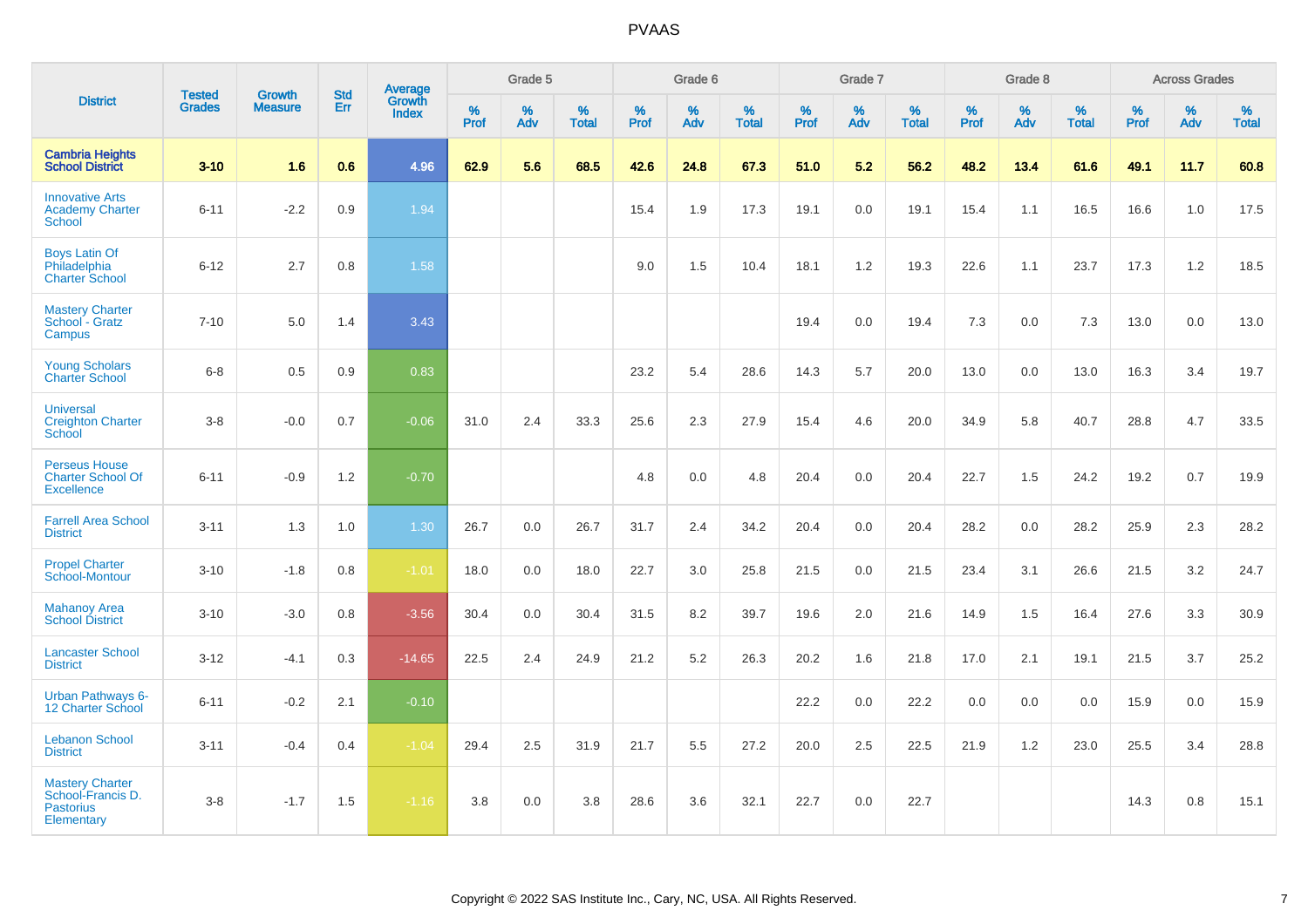|                                                                                | <b>Tested</b> | <b>Growth</b>  | <b>Std</b> | Average                |           | Grade 5  |                   |           | Grade 6  |                   |           | Grade 7  |                   |           | Grade 8  |                   |           | <b>Across Grades</b> |                   |
|--------------------------------------------------------------------------------|---------------|----------------|------------|------------------------|-----------|----------|-------------------|-----------|----------|-------------------|-----------|----------|-------------------|-----------|----------|-------------------|-----------|----------------------|-------------------|
| <b>District</b>                                                                | <b>Grades</b> | <b>Measure</b> | Err        | Growth<br><b>Index</b> | %<br>Prof | %<br>Adv | %<br><b>Total</b> | %<br>Prof | %<br>Adv | %<br><b>Total</b> | %<br>Prof | %<br>Adv | %<br><b>Total</b> | %<br>Prof | %<br>Adv | %<br><b>Total</b> | %<br>Prof | %<br>Adv             | %<br><b>Total</b> |
| <b>Cambria Heights</b><br><b>School District</b>                               | $3 - 10$      | 1.6            | 0.6        | 4.96                   | 62.9      | 5.6      | 68.5              | 42.6      | 24.8     | 67.3              | 51.0      | 5.2      | 56.2              | 48.2      | 13.4     | 61.6              | 49.1      | 11.7                 | 60.8              |
| <b>Belmont Charter</b><br><b>School</b>                                        | $3 - 10$      | 2.8            | 0.9        | 3.27                   | 10.2      | 0.0      | 10.2              | 25.5      | 2.0      | 27.4              | 22.9      | 0.0      | 22.9              | 28.0      | 0.0      | 28.0              | 18.0      | 1.9                  | 19.9              |
| <b>Memphis Street</b><br><b>Academy Charter</b><br>School @ JP<br><b>Jones</b> | $5 - 8$       | 4.3            | 0.8        | 5.58                   | 13.3      | 0.0      | 13.3              | 12.9      | 0.0      | 12.9              | 21.3      | 1.6      | 23.0              | 18.0      | 0.0      | 18.0              | 16.6      | 0.6                  | 17.2              |
| <b>People For People</b><br><b>Charter School</b>                              | $3 - 12$      | 3.5            | 1.0        | 3.64                   | 12.9      | 3.2      | 16.1              | 19.4      | 0.0      | 19.4              | 23.1      | 0.0      | 23.1              | 6.8       | 0.0      | 6.8               | 13.2      | 0.4                  | 13.6              |
| <b>Mastery Charter</b><br>School - Thomas<br>Campus                            | $3 - 10$      | 0.4            | 1.0        | 0.38                   | 29.0      | 0.0      | 29.0              | 17.1      | 0.0      | 17.1              | 20.9      | 2.3      | 23.3              | 28.9      | 0.0      | 28.9              | 24.9      | 2.3                  | 27.2              |
| <b>Esperanza</b><br><b>Academy Charter</b><br>School                           | $4 - 11$      | 1.2            | 0.5        | 4.88                   |           |          |                   | 17.4      | 0.5      | 17.9              | 22.3      | 1.4      | 23.6              | 18.9      | 0.5      | 19.4              | 19.0      | 0.9                  | 19.9              |
| <b>Lindley Academy</b><br><b>Charter School At</b><br><b>Birney</b>            | $3 - 8$       | 1.0            | 0.7        | $-0.04$                | 8.9       | 0.0      | 8.9               | 24.0      | 2.5      | 26.6              | 20.6      | 3.2      | 23.8              | 19.4      | 4.8      | 24.2              | 19.6      | 2.3                  | 21.9              |
| <b>Mckeesport Area</b><br><b>School District</b>                               | $3 - 12$      | 0.3            | 0.5        | 0.67                   | 30.5      | 0.6      | 31.1              | 29.1      | 1.3      | 30.4              | 24.1      | 0.0      | 24.1              | 22.6      | 1.0      | 23.7              | 25.9      | 2.4                  | 28.3              |
| Columbia Borough<br><b>School District</b>                                     | $3 - 12$      | $-0.9$         | 0.8        | $-1.18$                | 34.7      | 5.6      | 40.3              | 31.0      | 8.4      | 39.4              | 20.0      | 4.3      | 24.3              | 21.6      | 1.4      | 23.0              | 27.1      | 6.8                  | 33.9              |
| <b>Shade-Central City</b><br><b>School District</b>                            | $3 - 11$      | $-2.8$         | 1.4        | $-1.99$                | 43.8      | 0.0      | 43.8              | 44.4      | 14.8     | 59.3              | 25.0      | 0.0      | 25.0              | 29.2      | 0.0      | 29.2              | 35.1      | 6.0                  | 41.0              |
| <b>KIPP West</b><br>Philadelphia<br><b>Charter School</b>                      | $3 - 8$       | $-0.4$         | 1.2        | $-1.95$                | 28.6      | 0.0      | 28.6              | 19.4      | 0.0      | 19.4              | 25.0      | 0.0      | 25.0              | 16.7      | 0.0      | 16.7              | 17.6      | $0.6\,$              | 18.1              |
| <b>Ringgold School</b><br><b>District</b>                                      | $3 - 11$      | $-6.9$         | 0.5        | $-14.33$               | 22.7      | 1.2      | 23.9              | 29.5      | 0.6      | 30.1              | 21.8      | 3.5      | 25.3              | 31.7      | 4.3      | 36.0              | 32.2      | 4.3                  | 36.4              |
| Wissahickon<br><b>Charter School</b>                                           | $3 - 8$       | $-1.5$         | 0.7        | 0.24                   | 22.2      | 0.0      | 22.2              | 20.5      | 6.0      | 26.5              | 24.1      | 1.2      | 25.3              | 22.1      | 0.0      | 22.1              | 22.4      | 2.8                  | 25.2              |
| <b>Greater Nanticoke</b><br><b>Area School</b><br><b>District</b>              | $3 - 12$      | $-0.0$         | 0.6        | $-0.25$                | 43.1      | 2.8      | 45.9              | 26.7      | 6.0      | 32.8              | 23.6      | 1.9      | 25.5              | 35.6      | 3.5      | 39.1              | 29.8      | $5.0\,$              | 34.8              |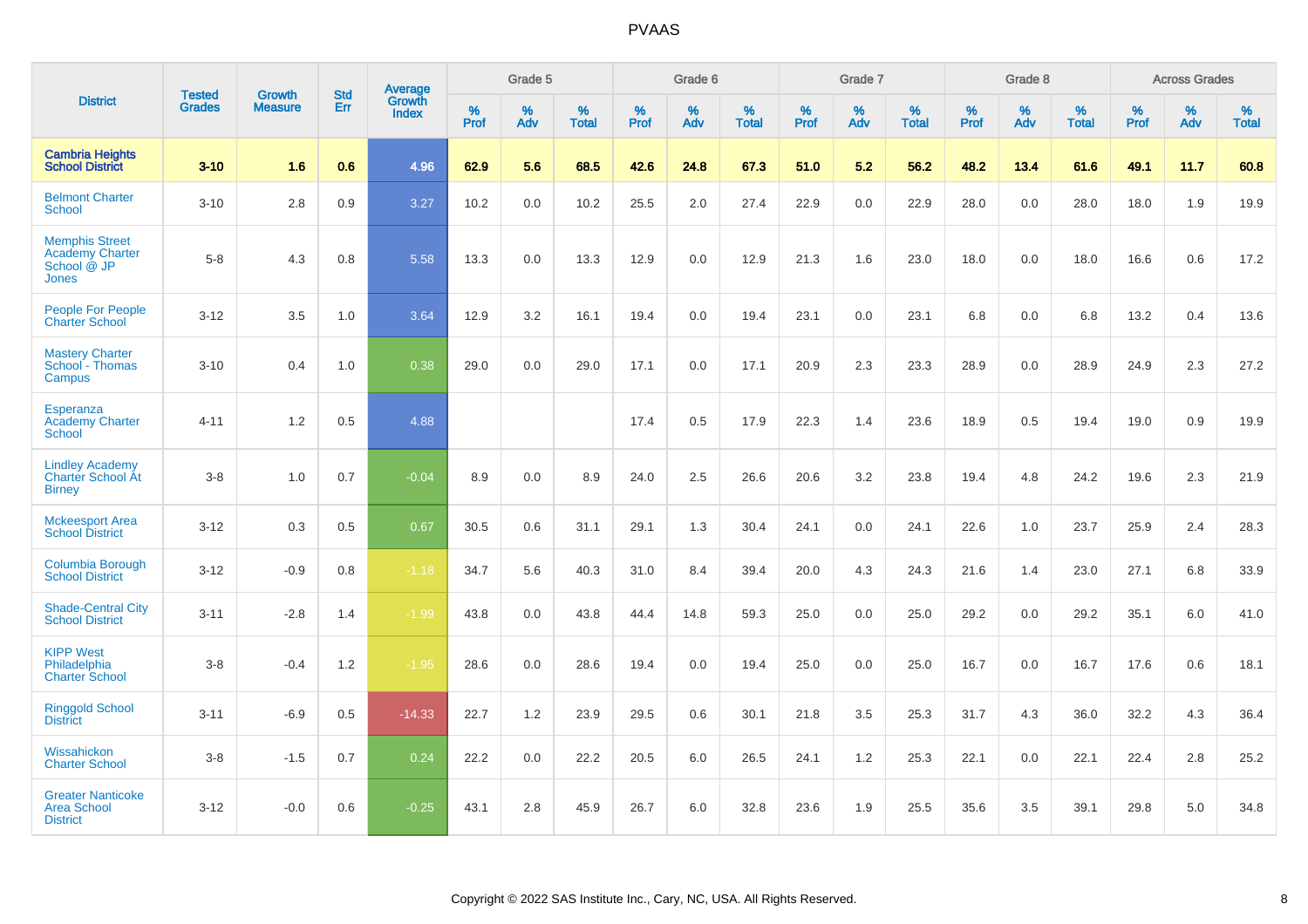|                                                                   |                                |                                 | <b>Std</b> | Average                |           | Grade 5  |                   |           | Grade 6  |                   |           | Grade 7  |                   |           | Grade 8  |                   |           | <b>Across Grades</b> |                   |
|-------------------------------------------------------------------|--------------------------------|---------------------------------|------------|------------------------|-----------|----------|-------------------|-----------|----------|-------------------|-----------|----------|-------------------|-----------|----------|-------------------|-----------|----------------------|-------------------|
| <b>District</b>                                                   | <b>Tested</b><br><b>Grades</b> | <b>Growth</b><br><b>Measure</b> | Err        | Growth<br><b>Index</b> | %<br>Prof | %<br>Adv | %<br><b>Total</b> | %<br>Prof | %<br>Adv | %<br><b>Total</b> | %<br>Prof | %<br>Adv | %<br><b>Total</b> | %<br>Prof | %<br>Adv | %<br><b>Total</b> | %<br>Prof | %<br>Adv             | %<br><b>Total</b> |
| <b>Cambria Heights</b><br><b>School District</b>                  | $3 - 10$                       | 1.6                             | 0.6        | 4.96                   | 62.9      | 5.6      | 68.5              | 42.6      | 24.8     | 67.3              | 51.0      | 5.2      | 56.2              | 48.2      | 13.4     | 61.6              | 49.1      | 11.7                 | 60.8              |
| <b>Rochester Area</b><br><b>School District</b>                   | $3 - 11$                       | $-3.0$                          | 0.9        | $-3.29$                | 50.0      | 0.0      | 50.0              | 40.4      | 13.5     | 53.8              | 24.0      | 2.0      | 26.0              | 47.2      | 1.9      | 49.1              | 43.3      | 7.5                  | 50.8              |
| <b>Tidioute</b><br>Community<br><b>Charter School</b>             | $3 - 11$                       | 2.0                             | 1.5        | 2.84                   | 69.2      | 0.0      | 69.2              | 61.1      | 5.6      | 66.7              | 26.3      | 0.0      | 26.3              | 37.0      | 0.0      | 37.0              | 43.2      | 4.0                  | 47.2              |
| <b>Sugar Valley Rural</b><br><b>Charter School</b>                | $3 - 11$                       | 0.5                             | 1.0        | 1.28                   | 36.8      | 0.0      | 36.8              | 34.2      | 7.9      | 42.1              | 21.0      | 5.3      | 26.3              | 8.6       | 2.9      | 11.4              | 25.4      | 4.7                  | 30.0              |
| <b>Mastery Charter</b><br>School - Harrity<br>Campus              | $3 - 8$                        | 0.5                             | 1.2        | 0.04                   | 13.6      | 0.0      | 13.6              | 12.8      | 2.1      | 14.9              | 26.5      | 0.0      | 26.5              | 11.1      | 7.4      | 18.5              | 18.2      | 2.0                  | 20.2              |
| <b>Austin Area School</b><br><b>District</b>                      | $3 - 11$                       | $-0.5$                          | 1.7        | $-0.30$                | 38.5      | 7.7      | 46.2              | 61.5      | 0.0      | 61.5              | 26.7      | 0.0      | 26.7              | 56.2      | 6.2      | 62.5              | 40.5      | 4.0                  | 44.6              |
| Pennsylvania<br><b>Distance Learning</b><br><b>Charter School</b> | $3 - 12$                       | 0.0                             | 0.7        | 0.07                   | 30.3      | 0.0      | 30.3              | 16.2      | 4.0      | 20.3              | 25.6      | 1.2      | 26.7              | 33.3      | 2.3      | 35.6              | 25.8      | 3.0                  | 28.8              |
| <b>Alliance For</b><br><b>Progress Charter</b><br>School          | $3 - 8$                        | $-1.1$                          | 1.2        | $-0.97$                | 12.5      | 0.0      | 12.5              | 32.0      | 0.0      | 32.0              | 26.9      | 0.0      | 26.9              | 3.4       | 0.0      | 3.4               | 19.4      | 0.0                  | 19.4              |
| New Kensington-<br><b>Arnold School</b><br><b>District</b>        | $3 - 11$                       | $-1.0$                          | 0.7        | $-1.55$                | 22.5      | 0.9      | 23.4              | 20.6      | 10.3     | 30.8              | 27.0      | 0.0      | 27.0              | 26.4      | 3.4      | 29.9              | 27.1      | 4.2                  | 31.3              |
| <b>Eugenio Maria De</b><br><b>Hostos Charter</b><br><b>School</b> | $3 - 8$                        | $-0.5$                          | 1.4        | $-0.37$                | 45.8      | 0.0      | 45.8              | 16.7      | 16.7     | 33.3              | 18.2      | 9.1      | 27.3              | 46.7      | 0.0      | 46.7              | 35.0      | 6.7                  | 41.7              |
| <b>Greater Johnstown</b><br><b>School District</b>                | $3 - 11$                       | $-0.2$                          | 0.5        | $-0.46$                | 21.9      | 0.0      | 21.9              | 21.0      | 2.7      | 23.6              | 26.7      | 0.6      | 27.3              | 23.4      | 0.6      | 24.0              | 21.6      | 1.8                  | 23.4              |
| <b>Collegium Charter</b><br>School                                | $3 - 10$                       | $-4.5$                          | 0.5        | $-9.56$                | 32.0      | 1.0      | 33.0              | 26.2      | 4.2      | 30.4              | 26.3      | 1.1      | 27.4              | 25.0      | 3.4      | 28.4              | 31.5      | 3.2                  | 34.7              |
| <b>Hazleton Area</b><br><b>School District</b>                    | $3 - 11$                       | 0.5                             | 0.4        | 1.18                   | 30.2      | 2.3      | 32.5              | 24.8      | 4.8      | 29.6              | 24.8      | 2.8      | 27.5              | 26.1      | 6.5      | 32.6              | 28.6      | 4.0                  | 32.6              |
| <b>Maritime Academy</b><br><b>Charter School</b>                  | $3 - 10$                       | $-6.3$                          | 0.7        | $-3.02$                | 16.3      | 0.0      | 16.3              | 18.1      | 2.4      | 20.5              | 24.1      | 3.4      | 27.6              | 22.7      | 0.0      | 22.7              | 19.4      | 1.9                  | 21.3              |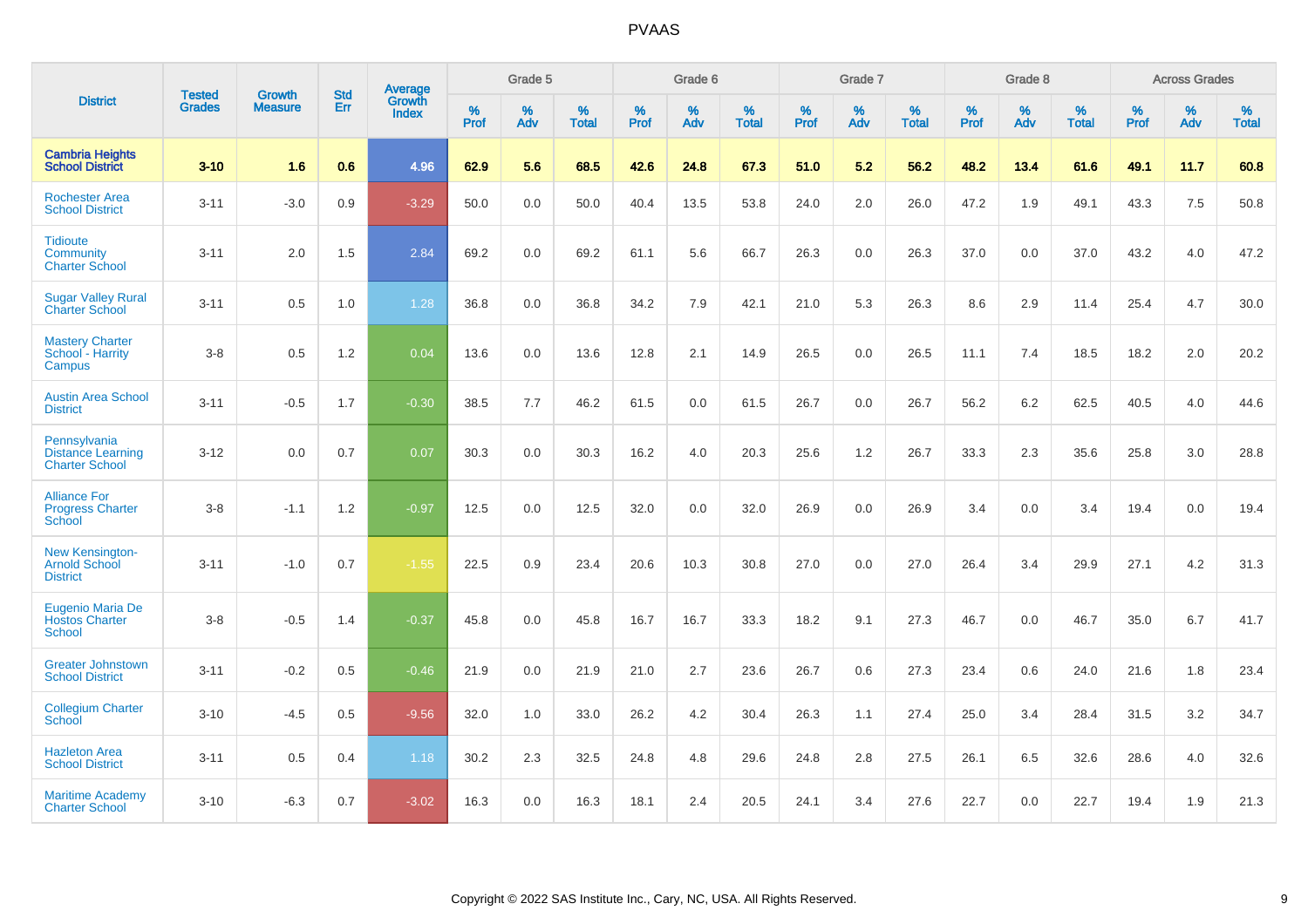|                                                             | <b>Tested</b> | <b>Growth</b>  | <b>Std</b> | Average                       |           | Grade 5  |                   |           | Grade 6  |                   |           | Grade 7  |                   |           | Grade 8  |                   |           | <b>Across Grades</b> |                   |
|-------------------------------------------------------------|---------------|----------------|------------|-------------------------------|-----------|----------|-------------------|-----------|----------|-------------------|-----------|----------|-------------------|-----------|----------|-------------------|-----------|----------------------|-------------------|
| <b>District</b>                                             | <b>Grades</b> | <b>Measure</b> | Err        | <b>Growth</b><br><b>Index</b> | %<br>Prof | %<br>Adv | %<br><b>Total</b> | %<br>Prof | %<br>Adv | %<br><b>Total</b> | %<br>Prof | %<br>Adv | %<br><b>Total</b> | %<br>Prof | %<br>Adv | %<br><b>Total</b> | %<br>Prof | %<br>Adv             | %<br><b>Total</b> |
| <b>Cambria Heights</b><br><b>School District</b>            | $3 - 10$      | 1.6            | 0.6        | 4.96                          | 62.9      | 5.6      | 68.5              | 42.6      | 24.8     | 67.3              | 51.0      | 5.2      | 56.2              | 48.2      | 13.4     | 61.6              | 49.1      | 11.7                 | 60.8              |
| <b>Mastery Charter</b><br>School-Cleveland<br>Elementary    | $3 - 8$       | 2.7            | 1.3        | 2.27                          | 25.0      | 7.1      | 32.1              | 23.5      | 0.0      | 23.5              | 24.1      | 3.4      | 27.6              | 21.7      | 0.0      | 21.7              | 18.8      | 1.9                  | 20.6              |
| <b>Scranton School</b><br><b>District</b>                   | $3 - 12$      | $-0.8$         | 0.5        | $-1.60$                       | 35.9      | 1.7      | 37.6              | 29.4      | 4.2      | 33.6              | 24.9      | 2.8      | 27.7              | 26.3      | 5.8      | 32.2              | 29.5      | 4.0                  | 33.5              |
| <b>Upper Darby</b><br><b>School District</b>                | $3 - 12$      | 0.7            | 0.3        | 2.14                          | 30.9      | 2.9      | 33.8              | 29.8      | 6.5      | 36.3              | 26.4      | 1.4      | 27.7              | 29.9      | 3.6      | 33.4              | 30.4      | 5.0                  | 35.4              |
| <b>Northwest Area</b><br><b>School District</b>             | $3 - 10$      | $-2.3$         | 0.9        | $-2.59$                       | 38.6      | 0.0      | 38.6              | 26.7      | 8.3      | 35.0              | 28.0      | 0.0      | 28.0              | 37.0      | 3.7      | 40.7              | 32.5      | 3.1                  | 35.6              |
| <b>Galeton Area</b><br><b>School District</b>               | $3 - 11$      | 2.2            | 1.4        | 1.61                          | 56.0      | 8.0      | 64.0              | 38.1      | 14.3     | 52.4              | 28.0      | 0.0      | 28.0              | 35.0      | 5.0      | 40.0              | 37.7      | 6.9                  | 44.6              |
| <b>Russell Byers</b><br><b>Charter School</b>               | $3 - 8$       | 1.4            | 0.9        | 1.61                          | 18.2      | 1.8      | 20.0              | 36.8      | 0.0      | 36.8              | 28.1      | 0.0      | 28.1              | 14.3      | 2.0      | 16.3              | 22.4      | 3.0                  | 25.3              |
| <b>Bethlehem-Center</b><br><b>School District</b>           | $3 - 10$      | $-2.1$         | 0.8        | $-2.78$                       | 40.8      | 2.8      | 43.7              | 29.8      | 1.5      | 31.3              | 28.6      | 0.0      | 28.6              | 29.2      | 0.0      | 29.2              | 35.6      | 3.6                  | 39.2              |
| <b>Universal Institute</b><br><b>Charter School</b>         | $3 - 8$       | 2.4            | 0.7        | 3.38                          | 20.3      | 0.0      | 20.3              | 21.9      | 1.4      | 23.3              | 28.6      | 0.0      | 28.6              | 35.2      | 3.4      | 38.6              | 26.8      | 1.5                  | 28.3              |
| <b>Conrad Weiser</b><br>Area School<br><b>District</b>      | $3 - 11$      | $-2.3$         | 0.5        | $-4.84$                       | 44.8      | 0.6      | 45.4              | 40.0      | 8.7      | 48.7              | 26.2      | 2.7      | 28.9              | 30.0      | 3.4      | 33.5              | 36.9      | 6.7                  | 43.7              |
| <b>KIPP Philadelphia</b><br><b>Charter School</b>           | $3 - 8$       | 2.8            | 0.9        | 3.91                          | 13.5      | 0.0      | 13.5              | 28.0      | 0.0      | 28.0              | 29.0      | 0.0      | 29.0              | 25.6      | 0.0      | 25.6              | 21.5      | 0.4                  | 21.9              |
| <b>Antietam School</b><br><b>District</b>                   | $3 - 10$      | 0.9            | 0.8        | 1.07                          | 29.7      | 1.6      | 31.2              | 35.0      | 5.0      | 40.0              | 29.1      | 0.0      | 29.1              | 34.0      | 1.9      | 35.8              | 31.3      | 3.0                  | 34.2              |
| <b>Mastery Charter</b><br>School - Hardy<br><b>Williams</b> | $3 - 11$      | 0.9            | $1.2$      | 2.86                          | 10.3      | 0.0      | 10.3              | 37.8      | 13.5     | 51.4              | 29.2      | 0.0      | 29.2              |           |          |                   | 21.1      | 3.6                  | 24.7              |
| Washington<br><b>School District</b>                        | $3 - 11$      | $-1.7$         | 0.7        | $-2.41$                       | 44.7      | 0.0      | 44.7              | 39.6      | 6.2      | 45.8              | 28.0      | 1.2      | 29.3              | 23.5      | 1.5      | 25.0              | 35.4      | 3.1                  | 38.6              |
| <b>Wilkes-Barre Area</b><br><b>School District</b>          | $3 - 11$      | $-1.0$         | 0.5        | 1.18                          | 28.0      | 0.8      | 28.8              | 32.4      | 8.7      | 41.1              | 27.6      | 1.8      | 29.4              | 24.7      | 3.7      | 28.4              | 27.8      | 4.6                  | 32.3              |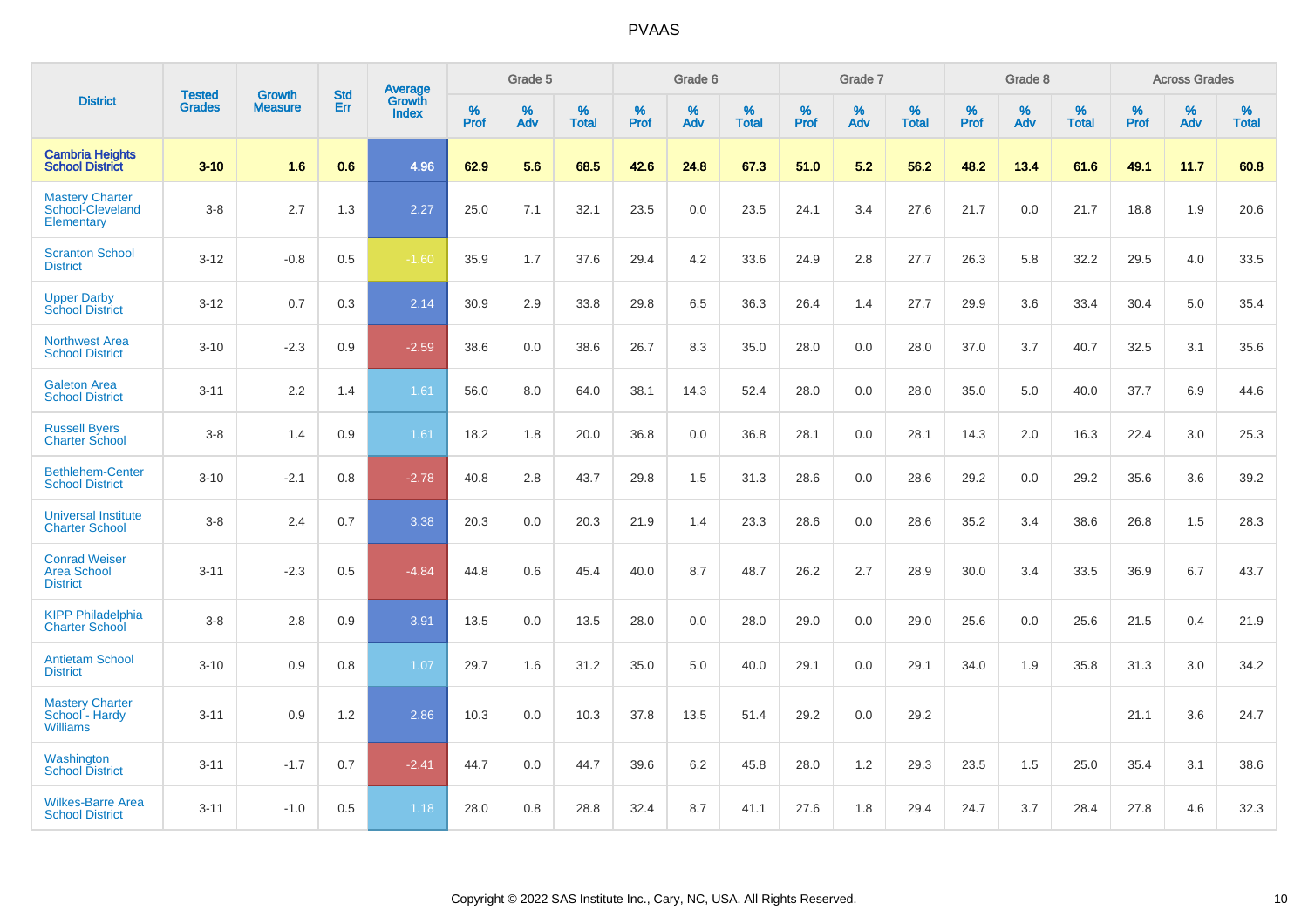|                                                                           | <b>Tested</b> | <b>Growth</b>  | <b>Std</b> |                                          |              | Grade 5  |                   |           | Grade 6  |                   |           | Grade 7  |                   |           | Grade 8  |                   |              | <b>Across Grades</b> |                   |
|---------------------------------------------------------------------------|---------------|----------------|------------|------------------------------------------|--------------|----------|-------------------|-----------|----------|-------------------|-----------|----------|-------------------|-----------|----------|-------------------|--------------|----------------------|-------------------|
| <b>District</b>                                                           | <b>Grades</b> | <b>Measure</b> | <b>Err</b> | <b>Average</b><br>Growth<br><b>Index</b> | $\%$<br>Prof | %<br>Adv | %<br><b>Total</b> | %<br>Prof | %<br>Adv | %<br><b>Total</b> | %<br>Prof | %<br>Adv | %<br><b>Total</b> | %<br>Prof | %<br>Adv | %<br><b>Total</b> | $\%$<br>Prof | %<br>Adv             | %<br><b>Total</b> |
| <b>Cambria Heights</b><br><b>School District</b>                          | $3 - 10$      | 1.6            | 0.6        | 4.96                                     | 62.9         | 5.6      | 68.5              | 42.6      | 24.8     | 67.3              | 51.0      | 5.2      | 56.2              | 48.2      | 13.4     | 61.6              | 49.1         | 11.7                 | 60.8              |
| <b>Muhlenberg</b><br><b>School District</b>                               | $3 - 10$      | $-2.8$         | 0.4        | $-7.00$                                  | 35.9         | 1.4      | 37.2              | 23.8      | 0.9      | 24.7              | 27.7      | 2.0      | 29.6              | 26.4      | 1.4      | 27.8              | 28.8         | 3.0                  | 31.8              |
| <b>Pan American</b><br><b>Academy Charter</b><br>School                   | $3 - 8$       | 0.9            | 0.8        | 1.08                                     | 19.3         | 1.8      | 21.0              | 17.1      | 0.0      | 17.1              | 28.1      | 1.8      | 29.8              | 21.3      | 1.6      | 23.0              | 19.6         | 2.0                  | 21.5              |
| <b>Robert Benjamin</b><br><b>Wiley Community</b><br><b>Charter School</b> | $3 - 8$       | 3.6            | 0.9        | 4.03                                     | 20.9         | 0.0      | 20.9              | 23.4      | 4.3      | 27.7              | 28.1      | 1.8      | 29.8              | 31.1      | 0.0      | 31.1              | 24.2         | 2.4                  | 26.5              |
| <b>Susquehanna</b><br><b>Township School</b><br><b>District</b>           | $3 - 12$      | $-0.5$         | 0.5        | $-0.99$                                  | 42.6         | 1.2      | 43.8              | 30.8      | 2.0      | 32.8              | 27.1      | 2.8      | 29.9              | 33.8      | 6.1      | 39.9              | 34.8         | 4.8                  | 39.6              |
| Salisbury-Elk Lick<br><b>School District</b>                              | $3 - 11$      | $-3.9$         | 1.3        | $-2.93$                                  | 50.0         | 8.3      | 58.3              | 50.0      | 0.0      | 50.0              | 30.0      | 0.0      | 30.0              | 28.6      | 4.8      | 33.3              | 42.2         | 3.3                  | 45.4              |
| <b>Steel Valley</b><br><b>School District</b>                             | $3 - 11$      | $-2.9$         | 0.7        | $-4.04$                                  | 38.4         | 1.2      | 39.5              | 37.1      | 14.5     | 51.6              | 26.5      | 3.6      | 30.1              | 26.7      | 6.7      | 33.3              | 35.3         | 10.2                 | 45.5              |
| Aliquippa School<br><b>District</b>                                       | $3 - 11$      | $-0.6$         | 0.8        | $-0.74$                                  | 14.7         | 0.0      | 14.7              | 12.5      | 3.1      | 15.6              | 27.4      | 2.7      | 30.1              | 14.1      | 0.0      | 14.1              | 16.7         | 1.0                  | 17.7              |
| <b>Lincoln Leadership</b><br><b>Academy Charter</b><br><b>School</b>      | $3 - 12$      | 1.6            | 0.9        | 3.13                                     | 29.6         | 0.0      | 29.6              | 25.0      | 12.5     | 37.5              | 24.5      | 5.7      | 30.2              | 22.0      | 2.4      | 24.4              | 28.4         | 5.4                  | 33.8              |
| <b>Pittston Area</b><br><b>School District</b>                            | $3 - 11$      | $-3.7$         | 0.8        | $-4.75$                                  | 36.6         | 1.4      | 38.0              | 36.2      | 4.3      | 40.4              | 28.8      | 1.5      | 30.3              | 34.5      | 3.4      | 37.9              | 35.3         | 5.0                  | 40.3              |
| <b>Freire Charter</b><br>School                                           | $5 - 11$      | 1.6            | 0.7        | 0.73                                     | 17.5         | 0.0      | 17.5              | 31.4      | 1.4      | 32.9              | 28.3      | 2.0      | 30.3              | 33.6      | 3.7      | 37.4              | 27.6         | 1.9                  | 29.5              |
| <b>Mount Carmel</b><br><b>Area School</b><br><b>District</b>              | $3 - 11$      | $-2.5$         | 0.6        | $-3.95$                                  | 36.9         | 1.8      | 38.7              | 31.3      | 7.8      | 39.1              | 30.6      | 0.0      | 30.6              | 29.0      | 2.6      | 31.6              | 32.7         | 4.4                  | 37.2              |
| <b>Southeast Delco</b><br><b>School District</b>                          | $3 - 10$      | $-0.6$         | 0.6        | $-1.09$                                  | 28.6         | 0.0      | 28.6              | 30.4      | 1.8      | 32.1              | 29.2      | 1.5      | 30.8              | 34.4      | 3.8      | 38.2              | 28.9         | 2.4                  | 31.3              |
| <b>Norristown Area</b><br><b>School District</b>                          | $3 - 12$      | $-1.1$         | 0.4        | $-2.77$                                  | 24.5         | 1.0      | 25.5              | 32.9      | 5.0      | 37.8              | 26.4      | 4.8      | 31.3              | 26.6      | 3.6      | 30.2              | 27.8         | 4.0                  | 31.7              |
| <b>William Penn</b><br><b>School District</b>                             | $3 - 12$      | 1.4            | 0.5        | 2.99                                     | 24.0         | 0.5      | 24.5              | 31.6      | 2.8      | 34.5              | 30.8      | 0.6      | 31.4              | 21.8      | 2.4      | 24.2              | 26.1         | 2.5                  | 28.6              |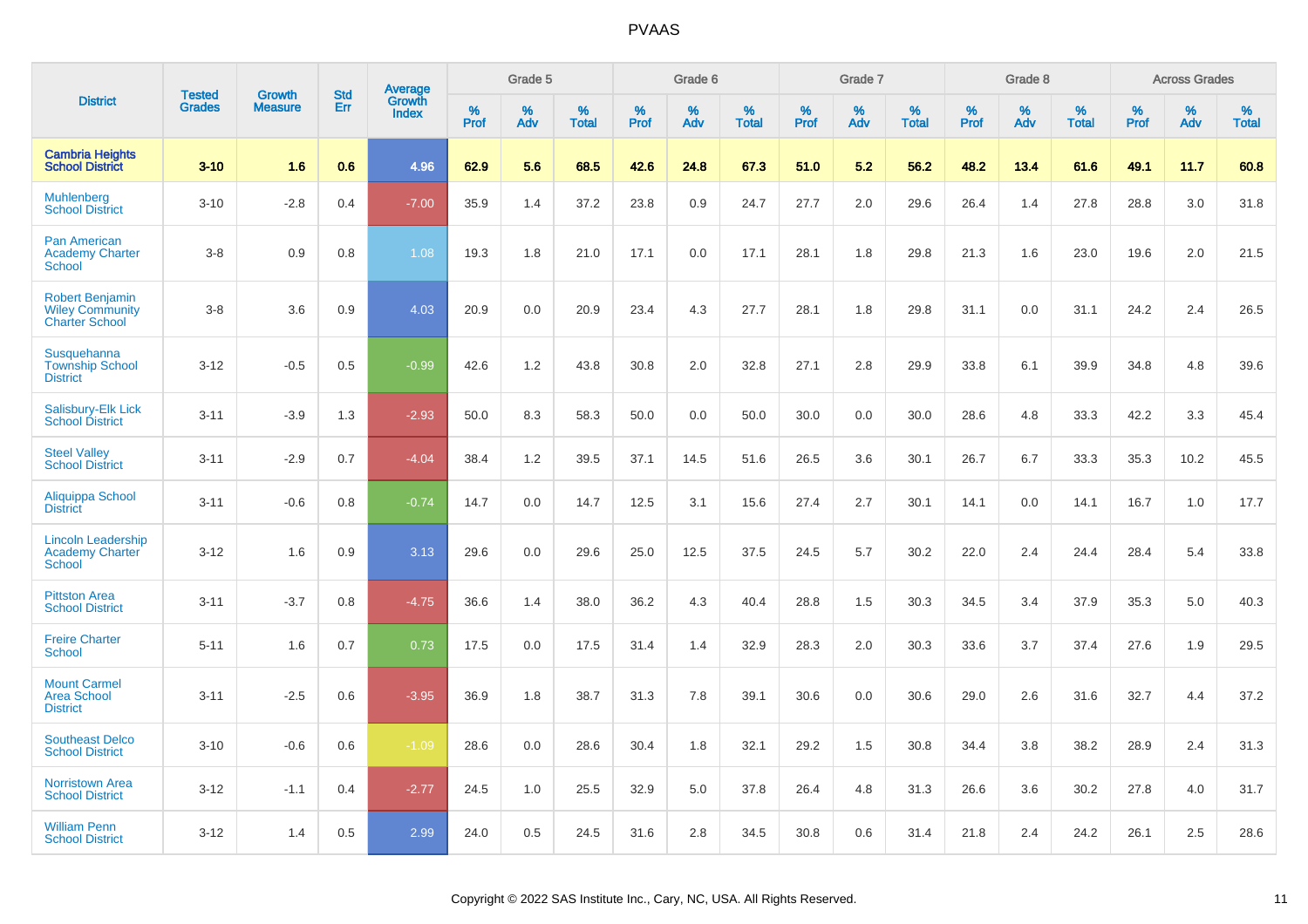|                                                            |                                |                                 | <b>Std</b> | Average                |           | Grade 5  |                   |           | Grade 6  |                   |           | Grade 7  |                   |           | Grade 8  |                   |           | <b>Across Grades</b> |                   |
|------------------------------------------------------------|--------------------------------|---------------------------------|------------|------------------------|-----------|----------|-------------------|-----------|----------|-------------------|-----------|----------|-------------------|-----------|----------|-------------------|-----------|----------------------|-------------------|
| <b>District</b>                                            | <b>Tested</b><br><b>Grades</b> | <b>Growth</b><br><b>Measure</b> | Err        | Growth<br><b>Index</b> | %<br>Prof | %<br>Adv | %<br><b>Total</b> | %<br>Prof | %<br>Adv | %<br><b>Total</b> | %<br>Prof | %<br>Adv | %<br><b>Total</b> | %<br>Prof | %<br>Adv | %<br><b>Total</b> | %<br>Prof | %<br>Adv             | %<br><b>Total</b> |
| <b>Cambria Heights</b><br><b>School District</b>           | $3 - 10$                       | 1.6                             | 0.6        | 4.96                   | 62.9      | 5.6      | 68.5              | 42.6      | 24.8     | 67.3              | 51.0      | 5.2      | 56.2              | 48.2      | 13.4     | 61.6              | 49.1      | 11.7                 | 60.8              |
| Agora Cyber<br><b>Charter School</b>                       | $3 - 11$                       | $-2.5$                          | 0.6        | $-1.84$                | 31.7      | 1.0      | 32.7              | 30.1      | 7.0      | 37.1              | 29.0      | 2.8      | 31.7              | 28.3      | 2.0      | 30.3              | 30.7      | 4.8                  | 35.5              |
| <b>Bristol Township</b><br><b>School District</b>          | $3 - 11$                       | $-3.8$                          | 0.4        | $-10.35$               | 23.8      | 0.9      | 24.7              | 30.0      | 5.5      | 35.5              | 30.2      | 2.2      | 32.4              | 24.1      | 2.8      | 26.9              | 26.9      | 2.9                  | 29.8              |
| <b>Connellsville Area</b><br><b>School District</b>        | $3 - 11$                       | $-2.2$                          | 0.4        | $-5.74$                | 34.7      | 3.7      | 38.4              | 32.7      | 6.4      | 39.1              | 27.4      | 5.1      | 32.4              | 33.8      | 3.6      | 37.4              | 33.6      | 5.9                  | 39.6              |
| Morrisville Borough<br><b>School District</b>              | $3 - 11$                       | $-0.9$                          | 0.9        | $-0.98$                | 28.3      | 3.3      | 31.7              | 19.2      | 1.9      | 21.2              | 32.7      | 0.0      | 32.7              | 27.9      | 0.0      | 27.9              | 27.6      | 1.9                  | 29.5              |
| <b>Carbondale Area</b><br><b>School District</b>           | $3 - 10$                       | $-1.3$                          | 0.7        | 0.22                   | 34.5      | 0.0      | 34.5              | 23.1      | 2.2      | 25.3              | 29.4      | 3.5      | 32.9              | 42.4      | 5.7      | 48.1              | $30.0\,$  | 3.2                  | 33.3              |
| <b>East Allegheny</b><br><b>School District</b>            | $3 - 11$                       | $-3.0$                          | 0.7        | $-4.43$                | 41.6      | 3.4      | 44.9              | 25.9      | 7.1      | 32.9              | 30.8      | 2.6      | 33.3              | 22.3      | 3.9      | 26.2              | 26.8      | 4.0                  | 30.9              |
| <b>Harmony Area</b><br><b>School District</b>              | $3 - 10$                       | 0.8                             | 1.8        | 0.46                   | 43.8      | 0.0      | 43.8              | 54.2      | 12.5     | 66.7              | 33.3      | 0.0      | 33.3              |           |          |                   | 43.6      | 6.4                  | 50.0              |
| <b>Mastery Charter</b><br>School -<br>Shoemaker<br>Campus  | $7 - 10$                       | 5.8                             | 1.6        | 3.54                   |           |          |                   |           |          |                   | 26.7      | 6.7      | 33.3              | 25.9      | 0.0      | 25.9              | 26.3      | 3.5                  | 29.8              |
| <b>Philadelphia City</b><br><b>School District</b>         | $3 - 12$                       | $-0.0$                          | 0.2        | $-0.22$                | 24.2      | 3.5      | 27.7              | 22.9      | 8.1      | 31.0              | 26.8      | 6.5      | 33.4              | 22.4      | 4.6      | 27.1              | 23.1      | 6.3                  | 29.4              |
| <b>Mount Union Area</b><br><b>School District</b>          | $3 - 10$                       | 1.4                             | 0.7        | 2.08                   | 28.7      | 3.2      | 31.9              | 28.4      | 0.0      | 28.4              | 28.9      | 4.8      | 33.7              | 36.9      | 1.2      | 38.1              | 31.6      | 2.9                  | 34.4              |
| <b>Brownsville Area</b><br><b>School District</b>          | $3 - 12$                       | 1.2                             | 0.7        | 1.56                   | 40.5      | 0.0      | 40.5              | 24.7      | 1.2      | 25.9              | 30.0      | 3.8      | 33.8              | 37.0      | 1.4      | 38.4              | 32.0      | 2.6                  | 34.6              |
| Octorara Area<br><b>School District</b>                    | $3 - 11$                       | $-3.9$                          | 0.6        | $-6.74$                | 44.6      | 9.1      | 53.6              | 53.3      | 8.3      | 61.7              | 28.9      | $5.2\,$  | 34.1              | 40.5      | 6.0      | 46.6              | 42.6      | 9.0                  | 51.6              |
| <b>Forest Hills School</b><br><b>District</b>              | $3 - 11$                       | $-4.9$                          | 0.6        | $-8.77$                | 53.0      | 4.5      | 57.5              | 48.3      | 6.7      | 55.0              | 30.9      | 3.2      | 34.2              | 22.3      | 2.5      | 24.8              | 39.3      | 7.6                  | 46.9              |
| <b>Penn Hills Charter</b><br>School of<br>Entrepreneurship | $3-8$                          | $-1.5$                          | 1.0        | $-3.06$                | 27.3      | 0.0      | 27.3              | 37.1      | 8.6      | 45.7              | 34.2      | 0.0      | 34.2              | 45.4      | 0.0      | 45.4              | 40.8      | 6.4                  | 47.2              |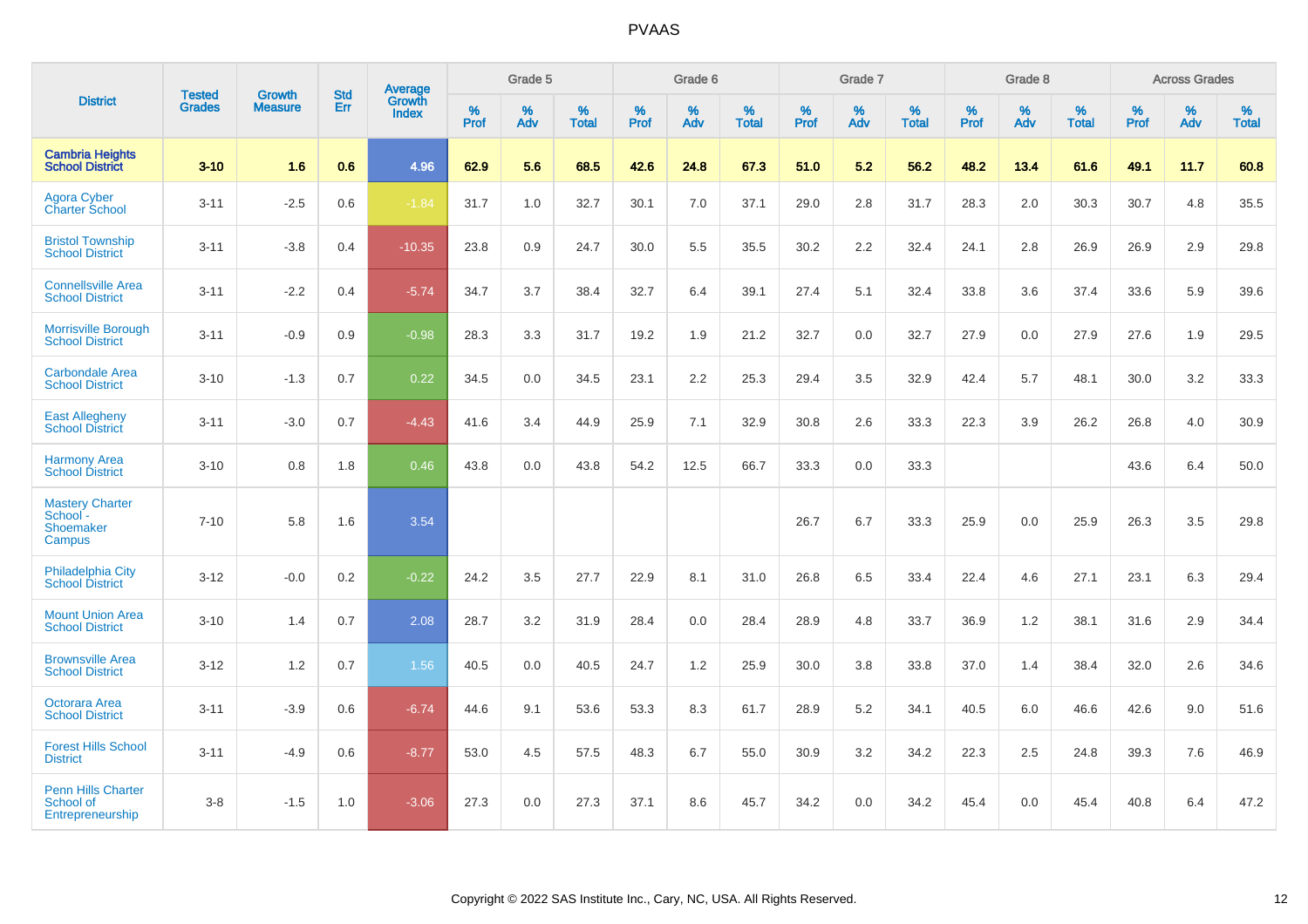|                                                                               |                                | <b>Growth</b>  | <b>Std</b> | Average                |           | Grade 5  |                   |           | Grade 6  |                   |           | Grade 7  |                   |           | Grade 8  |                   |           | <b>Across Grades</b> |                   |
|-------------------------------------------------------------------------------|--------------------------------|----------------|------------|------------------------|-----------|----------|-------------------|-----------|----------|-------------------|-----------|----------|-------------------|-----------|----------|-------------------|-----------|----------------------|-------------------|
| <b>District</b>                                                               | <b>Tested</b><br><b>Grades</b> | <b>Measure</b> | Err        | Growth<br><b>Index</b> | %<br>Prof | %<br>Adv | %<br><b>Total</b> | %<br>Prof | %<br>Adv | %<br><b>Total</b> | %<br>Prof | %<br>Adv | %<br><b>Total</b> | %<br>Prof | %<br>Adv | %<br><b>Total</b> | %<br>Prof | %<br>Adv             | %<br><b>Total</b> |
| <b>Cambria Heights</b><br><b>School District</b>                              | $3 - 10$                       | 1.6            | 0.6        | 4.96                   | 62.9      | 5.6      | 68.5              | 42.6      | 24.8     | 67.3              | 51.0      | 5.2      | 56.2              | 48.2      | 13.4     | 61.6              | 49.1      | 11.7                 | 60.8              |
| <b>Northampton Area</b><br><b>School District</b>                             | $3 - 11$                       | $-4.3$         | 0.7        | $-3.14$                | 39.1      | 8.6      | 47.7              | 34.2      | 19.3     | 53.5              | 27.4      | 6.8      | 34.2              | 40.0      | 5.0      | 45.0              | 42.3      | 12.8                 | 55.1              |
| Apollo-Ridge<br><b>School District</b>                                        | $3 - 12$                       | $-2.9$         | 0.7        | $-4.04$                | 45.6      | 1.5      | 47.1              | 25.3      | 9.6      | 34.9              | 34.6      | 0.0      | 34.6              | 42.1      | 5.3      | 47.4              | 38.1      | 6.5                  | 44.6              |
| <b>Bensalem</b><br><b>Township School</b><br><b>District</b>                  | $3 - 11$                       | $-1.5$         | 0.3        | $-2.85$                | 24.4      | 3.4      | 27.7              | 32.6      | 7.6      | 40.2              | 29.8      | 4.8      | 34.6              | 31.8      | 6.9      | 38.7              | 28.8      | 6.0                  | 34.8              |
| <b>Big Beaver Falls</b><br><b>Area School</b><br><b>District</b>              | $3 - 11$                       | $-0.7$         | 0.6        | $-1.18$                | 44.1      | 2.9      | 47.1              | 30.8      | 1.9      | 32.7              | 29.7      | 5.0      | 34.6              | 27.8      | 2.1      | 29.9              | 33.1      | 3.7                  | 36.8              |
| <b>Bald Eagle Area</b><br><b>School District</b>                              | $3 - 11$                       | 0.1            | 0.6        | 0.16                   | 54.7      | 4.7      | 59.4              | 41.6      | 7.9      | 49.5              | 32.2      | 2.5      | 34.8              | 34.2      | 14.0     | 48.2              | 39.5      | 10.5                 | 50.0              |
| <b>Carmichaels Area</b><br><b>School District</b>                             | $3 - 10$                       | $-2.5$         | 0.8        | $-3.36$                | 35.0      | 1.2      | 36.2              | 25.8      | 7.6      | 33.3              | 33.3      | 1.5      | 34.8              | 35.2      | 1.4      | 36.6              | 32.5      | 3.4                  | 35.9              |
| <b>Hamburg Area</b><br><b>School District</b>                                 | $3 - 11$                       | $-0.4$         | 0.5        | $-0.68$                | 41.1      | 5.0      | 46.1              | 43.3      | 6.3      | 49.6              | 33.1      | 1.9      | 35.0              | 32.4      | 3.5      | 35.9              | 38.6      | 5.3                  | 43.9              |
| <b>Young Scholars of</b><br><b>Greater Allegheny</b><br><b>Charter School</b> | $3 - 8$                        | $-1.6$         | 1.7        | $-0.42$                | 26.3      | 0.0      | 26.3              | 40.0      | 0.0      | 40.0              | 35.0      | 0.0      | 35.0              |           |          |                   | 29.9      | 0.8                  | 30.8              |
| <b>Turkeyfoot Valley</b><br>Area School<br><b>District</b>                    | $3 - 12$                       | 0.6            | 1.4        | 0.40                   | 27.3      | 4.6      | 31.8              | 38.1      | 9.5      | 47.6              | 30.0      | 5.0      | 35.0              | 30.4      | 0.0      | 30.4              | 33.0      | 3.6                  | 36.6              |
| <b>Woodland Hills</b><br><b>School District</b>                               | $3 - 12$                       | $-3.0$         | 0.5        | $-5.51$                | 34.1      | 0.6      | 34.7              | 13.8      | 3.4      | 17.2              | 32.5      | 2.6      | 35.0              | 24.8      | 2.0      | 26.7              | 26.7      | 3.7                  | 30.4              |
| <b>Sharon City School</b><br><b>District</b>                                  | $3 - 11$                       | 1.0            | 0.6        | 1.83                   | 36.8      | 3.5      | 40.3              | 30.8      | 15.0     | 45.8              | 33.3      | 1.8      | 35.2              | 42.1      | 6.4      | 48.4              | 34.2      | 6.1                  | 40.2              |
| <b>Brookville Area</b><br><b>School District</b>                              | $3 - 11$                       | $-3.3$         | 0.6        | $-5.43$                | 41.6      | 5.9      | 47.5              | 37.1      | 12.4     | 49.4              | 34.4      | 0.8      | 35.2              | 45.0      | 7.3      | 52.3              | 40.4      | 8.7                  | 49.1              |
| <b>Coatesville Area</b><br><b>School District</b>                             | $3 - 11$                       | $-0.4$         | 0.4        | $-0.91$                | 28.2      | 1.6      | 29.8              | 30.3      | 2.8      | 33.1              | 30.8      | 4.4      | 35.2              | 26.3      | 2.9      | 29.3              | 28.5      | 3.0                  | 31.5              |
| <b>Burgettstown Area</b><br><b>School District</b>                            | $3 - 11$                       | $-3.6$         | 0.7        | $-4.89$                | 35.1      | 6.5      | 41.6              | 58.5      | 7.7      | 66.2              | 32.9      | 2.4      | 35.4              | 35.6      | 5.5      | 41.1              | 40.5      | 8.8                  | 49.3              |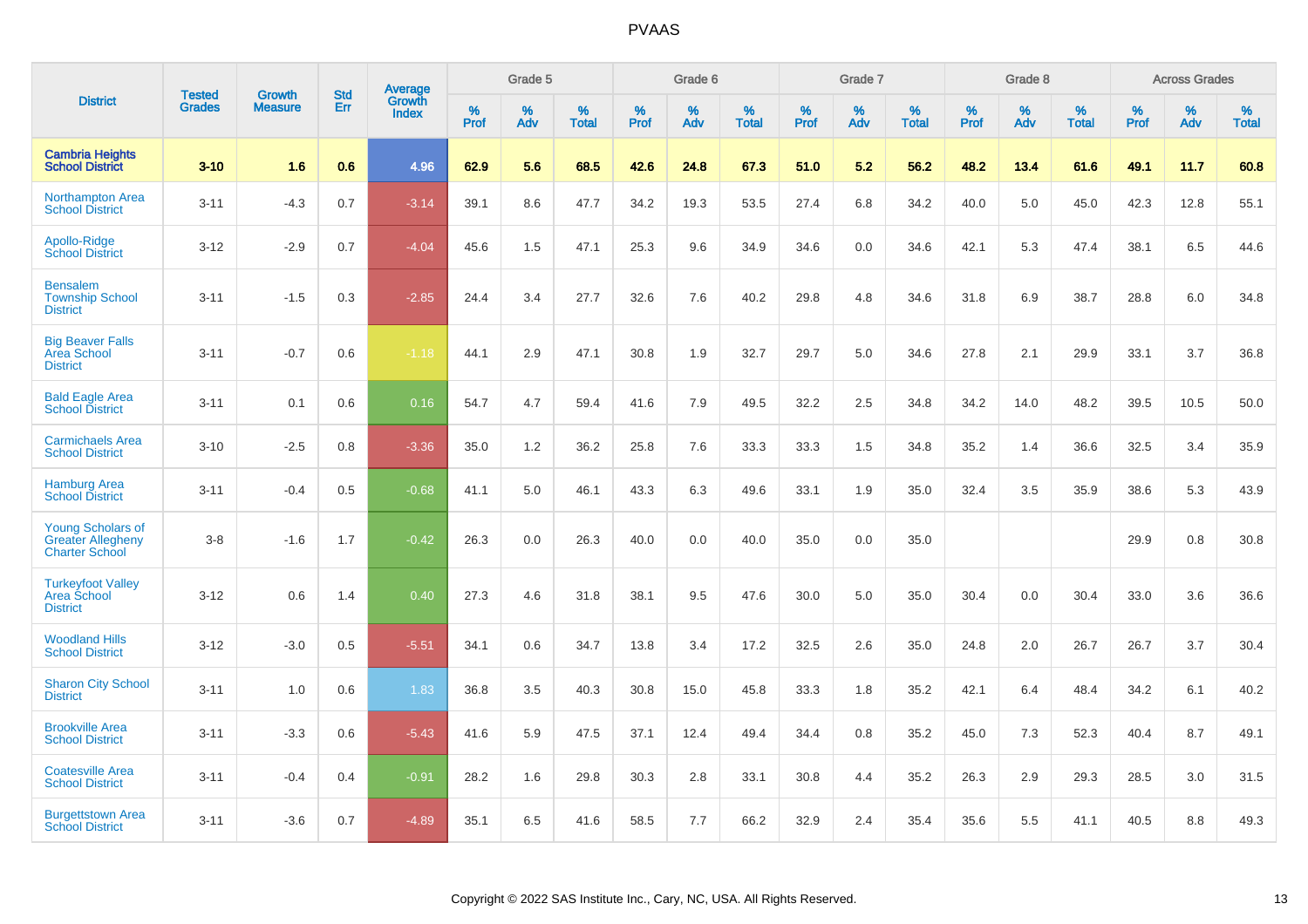|                                                                              | <b>Tested</b> | <b>Growth</b>  | <b>Std</b> | <b>Average</b>         |           | Grade 5  |                   |           | Grade 6  |                   |           | Grade 7  |                   |           | Grade 8  |                   |           | <b>Across Grades</b> |                   |
|------------------------------------------------------------------------------|---------------|----------------|------------|------------------------|-----------|----------|-------------------|-----------|----------|-------------------|-----------|----------|-------------------|-----------|----------|-------------------|-----------|----------------------|-------------------|
| <b>District</b>                                                              | <b>Grades</b> | <b>Measure</b> | Err        | Growth<br><b>Index</b> | %<br>Prof | %<br>Adv | %<br><b>Total</b> | %<br>Prof | %<br>Adv | %<br><b>Total</b> | %<br>Prof | %<br>Adv | %<br><b>Total</b> | %<br>Prof | %<br>Adv | %<br><b>Total</b> | %<br>Prof | %<br>Adv             | %<br><b>Total</b> |
| <b>Cambria Heights</b><br><b>School District</b>                             | $3 - 10$      | 1.6            | 0.6        | 4.96                   | 62.9      | 5.6      | 68.5              | 42.6      | 24.8     | 67.3              | 51.0      | 5.2      | 56.2              | 48.2      | 13.4     | 61.6              | 49.1      | 11.7                 | 60.8              |
| <b>Blacklick Valley</b><br><b>School District</b>                            | $3 - 11$      | $-0.1$         | 1.0        | $-0.10$                | 29.6      | 0.0      | 29.6              | 52.6      | 7.9      | 60.5              | 35.4      | 0.0      | 35.4              | 34.2      | 0.0      | 34.2              | 43.2      | 3.7                  | 46.9              |
| <b>Young Scholars Of</b><br>Western<br>Pennsylvania<br><b>Charter School</b> | $3 - 8$       | 2.0            | 1.1        | 0.21                   | 27.3      | 9.1      | 36.4              | 40.6      | 6.2      | 46.9              | 32.1      | 3.6      | 35.7              | 43.5      | 8.7      | 52.2              | 31.2      | 9.1                  | 40.3              |
| <b>Mcguffey School</b><br><b>District</b>                                    | $3 - 11$      | $-1.8$         | 0.6        | $-3.07$                | 43.5      | 1.8      | 45.4              | 42.7      | 12.6     | 55.3              | 34.9      | 0.9      | 35.8              | 38.0      | 4.1      | 42.2              | 41.6      | 8.2                  | 49.8              |
| <b>Cornell School</b><br><b>District</b>                                     | $3 - 11$      | $-0.8$         | 1.1        | $-0.69$                | 36.7      | 0.0      | 36.7              | 34.9      | 7.0      | 41.9              | 35.9      | 0.0      | 35.9              | 24.3      | 2.7      | 27.0              | 32.9      | 6.1                  | 39.0              |
| <b>Wilson Area</b><br><b>School District</b>                                 | $3 - 11$      | $-5.9$         | 0.5        | $-10.96$               | 53.6      | 11.6     | 65.2              | 40.2      | 18.0     | 58.2              | 29.2      | 6.8      | 36.0              | 38.6      | 8.3      | 47.0              | 41.0      | 12.4                 | 53.4              |
| Community<br>Academy Of<br>Philadelphia<br><b>Charter School</b>             | $3 - 11$      | $-4.1$         | 1.0        | $-4.18$                | 22.5      | 0.0      | 22.5              | 27.3      | 0.0      | 27.3              | 33.3      | 2.8      | 36.1              | 12.2      | 0.0      | 12.2              | 24.9      | 1.4                  | 26.3              |
| Catasauqua Area<br><b>School District</b>                                    | $3 - 12$      | $-1.3$         | 0.7        | $-0.01$                | 30.1      | 0.0      | 30.1              | 55.4      | 9.5      | 64.9              | 33.3      | 2.9      | 36.3              | 24.4      | 7.8      | 32.2              | 36.9      | 5.3                  | 42.2              |
| <b>Forest Area School</b><br><b>District</b>                                 | $3 - 11$      | $-1.6$         | 1.2        | $-1.32$                | 45.8      | 0.0      | 45.8              | 37.5      | 4.2      | 41.7              | 24.2      | 12.1     | 36.4              | 28.1      | 3.1      | 31.2              | 40.8      | 6.6                  | 47.4              |
| <b>Tunkhannock Area</b><br><b>School District</b>                            | $3 - 11$      | $-3.4$         | 0.5        | $-2.99$                | 29.2      | 2.9      | 32.1              | 35.9      | 12.5     | 48.4              | 33.3      | 3.1      | 36.4              | 40.1      | 8.2      | 48.3              | 36.3      | 6.8                  | 43.0              |
| Northern Lebanon<br><b>School District</b>                                   | $3 - 11$      | $-3.3$         | 0.5        | $-6.34$                | 51.7      | 3.4      | 55.2              | 43.1      | 9.2      | 52.3              | 35.3      | 1.3      | 36.6              | 32.3      | 2.6      | 34.8              | 41.8      | $7.5\,$              | 49.3              |
| <b>Tri-Valley School</b><br><b>District</b>                                  | $3 - 10$      | $-2.4$         | 0.9        | $-3.85$                | 40.0      | 5.9      | 45.9              | 36.7      | 6.1      | 42.9              | 36.7      | 0.0      | 36.7              | 40.5      | 9.5      | 50.0              | 41.3      | 8.0                  | 49.3              |
| <b>South Allegheny</b><br><b>School District</b>                             | $3 - 11$      | $-5.4$         | 0.9        | $-5.76$                | 43.1      | 0.0      | 43.1              | 32.6      | 6.1      | 38.8              | 31.6      | 5.3      | 36.8              | 41.5      | 12.2     | 53.7              | 39.4      | 6.6                  | 46.0              |
| <b>Propel Charter</b><br>School-Mckeesport                                   | $3 - 8$       | $-7.2$         | 1.0        | $-7.15$                | 36.1      | 0.0      | 36.1              | 32.4      | 0.0      | 32.4              | 34.2      | 2.6      | 36.8              | 29.7      | 2.7      | 32.4              | 32.1      | 1.4                  | 33.5              |
| <b>Panther Valley</b><br><b>School District</b>                              | $3 - 12$      | 0.1            | 0.6        | 0.24                   | 26.7      | 1.0      | 27.6              | 33.1      | 1.6      | 34.7              | 34.6      | 2.7      | 37.3              | 32.7      | 4.7      | 37.4              | 31.1      | 4.0                  | 35.1              |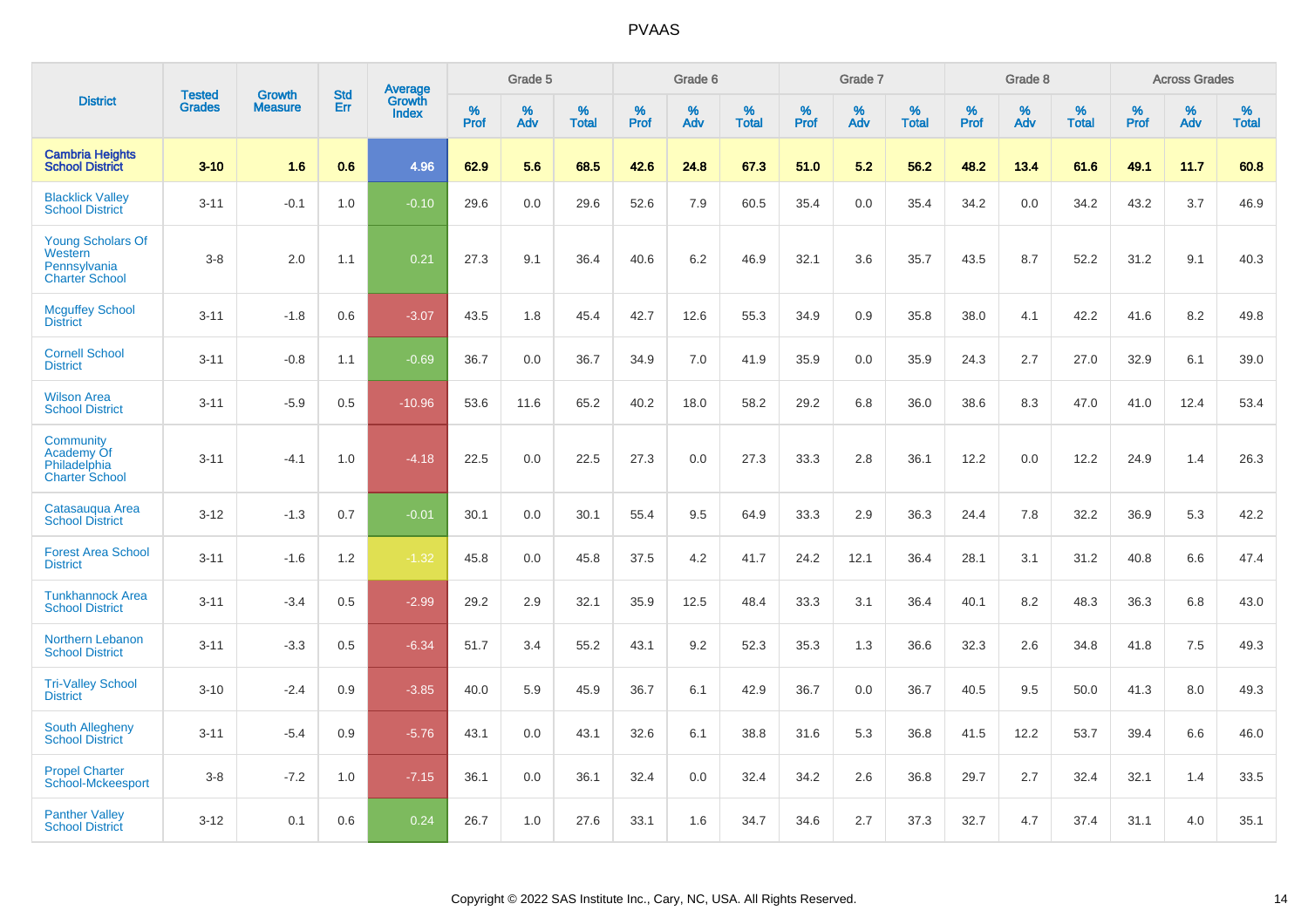|                                                              | <b>Tested</b> | <b>Growth</b>  | <b>Std</b> | <b>Average</b>         |           | Grade 5  |                   |           | Grade 6  |                   |           | Grade 7  |                   |           | Grade 8  |                   |           | <b>Across Grades</b> |                   |
|--------------------------------------------------------------|---------------|----------------|------------|------------------------|-----------|----------|-------------------|-----------|----------|-------------------|-----------|----------|-------------------|-----------|----------|-------------------|-----------|----------------------|-------------------|
| <b>District</b>                                              | <b>Grades</b> | <b>Measure</b> | Err        | Growth<br><b>Index</b> | %<br>Prof | %<br>Adv | %<br><b>Total</b> | %<br>Prof | %<br>Adv | %<br><b>Total</b> | %<br>Prof | %<br>Adv | %<br><b>Total</b> | %<br>Prof | %<br>Adv | %<br><b>Total</b> | %<br>Prof | %<br>Adv             | %<br><b>Total</b> |
| <b>Cambria Heights</b><br><b>School District</b>             | $3 - 10$      | 1.6            | 0.6        | 4.96                   | 62.9      | 5.6      | 68.5              | 42.6      | 24.8     | 67.3              | 51.0      | 5.2      | 56.2              | 48.2      | 13.4     | 61.6              | 49.1      | 11.7                 | 60.8              |
| <b>Chichester School</b><br><b>District</b>                  | $3 - 11$      | $-4.0$         | 0.7        | $-5.51$                | 27.3      | 1.1      | 28.4              | 37.2      | 9.0      | 46.2              | 31.2      | $6.2\,$  | 37.5              | 41.1      | 0.0      | 41.1              | 36.7      | 5.7                  | 42.4              |
| <b>Oil City Area</b><br><b>School District</b>               | $3 - 11$      | 2.6            | 0.6        | 4.69                   | 47.2      | 2.8      | 50.0              | 41.1      | 9.7      | 50.8              | 32.8      | 4.7      | 37.5              | 42.0      | 7.6      | 49.6              | 39.2      | 7.8                  | 47.0              |
| <b>Warren County</b><br><b>School District</b>               | $3 - 11$      | 0.2            | 0.4        | 1.66                   | 38.6      | 4.0      | 42.5              | 41.0      | 8.0      | 49.0              | 33.4      | 4.1      | 37.5              | 43.1      | 4.7      | 47.8              | 38.0      | 6.9                  | 44.8              |
| Philipsburg-<br>Osceola Area<br><b>School District</b>       | $3 - 11$      | $-4.8$         | 0.6        | $-8.12$                | 45.5      | 6.5      | 52.0              | 41.3      | 11.9     | 53.2              | 35.2      | 2.4      | 37.6              | 33.0      | 6.2      | 39.2              | 40.7      | 11.1                 | 51.8              |
| <b>Williams Valley</b><br><b>School District</b>             | $3 - 11$      | 0.3            | 0.8        | 0.37                   | 38.6      | 0.0      | 38.6              | 41.4      | 6.9      | 48.3              | 35.1      | 2.6      | 37.7              | 42.2      | 9.4      | 51.6              | 39.1      | 4.9                  | 44.0              |
| <b>Keystone Central</b><br><b>School District</b>            | $3 - 11$      | 1.9            | 0.4        | 4.90                   | 36.0      | 3.6      | 39.7              | 38.1      | 13.8     | 52.0              | 33.4      | 4.4      | 37.8              | 37.3      | 3.6      | 40.9              | 36.9      | 7.7                  | 44.6              |
| <b>Brentwood</b><br><b>Borough School</b><br><b>District</b> | $3 - 11$      | $-2.1$         | 0.7        | $-2.85$                | 53.5      | 7.0      | 60.5              | 36.1      | 12.0     | 48.2              | 33.3      | 4.6      | 37.9              | 48.0      | 6.8      | 54.8              | 40.9      | 9.4                  | 50.3              |
| Shenandoah<br><b>Valley School</b><br><b>District</b>        | $3 - 11$      | 1.7            | 0.9        | 1.42                   | 37.3      | 3.0      | 40.3              | 31.4      | 9.8      | 41.2              | 36.2      | 1.7      | 37.9              | 26.3      | 0.0      | 26.3              | 34.3      | 5.0                  | 39.4              |
| <b>Moniteau School</b><br><b>District</b>                    | $3 - 11$      | $-1.6$         | 0.7        | $-2.24$                | 43.4      | 7.2      | 50.6              | 33.3      | 19.0     | 52.4              | 32.1      | 6.0      | 38.1              | 44.0      | 1.3      | 45.3              | 40.5      | 10.6                 | 51.1              |
| <b>Carlynton School</b><br><b>District</b>                   | $3 - 11$      | 0.0            | 0.7        | 0.06                   | 50.5      | 6.4      | 57.0              | 47.1      | 18.8     | 65.9              | 30.8      | 7.5      | 38.3              | 40.8      | 7.9      | 48.7              | 41.6      | 11.0                 | 52.7              |
| <b>Central Greene</b><br><b>School District</b>              | $3 - 11$      | $-1.8$         | 0.6        | $-3.02$                | 35.0      | 0.0      | 35.0              | 40.0      | 9.5      | 49.5              | 33.3      | 5.0      | 38.3              | 31.5      | 1.8      | 33.3              | 35.2      | $5.2\,$              | 40.3              |
| <b>Laurel Highlands</b><br><b>School District</b>            | $3 - 11$      | $-1.7$         | 0.5        | $-3.29$                | 43.1      | 4.4      | 47.5              | 39.4      | 11.6     | 51.0              | 35.7      | 2.9      | 38.6              | 37.8      | 5.5      | 43.3              | 39.8      | 9.6                  | 49.4              |
| <b>Port Allegany</b><br><b>School District</b>               | $3 - 11$      | $-1.8$         | 0.8        | $-0.33$                | 34.3      | 2.9      | 37.1              | 31.9      | 2.9      | 34.8              | 32.9      | 5.7      | 38.6              | 40.3      | 3.2      | 43.6              | 35.0      | 5.9                  | 40.8              |
| <b>New Brighton Area</b><br><b>School District</b>           | $3 - 11$      | $-4.3$         | 0.6        | $-6.67$                | 37.1      | 4.5      | 41.6              | 37.0      | 7.0      | 44.0              | 33.7      | 5.0      | 38.6              | 27.6      | 3.8      | 31.4              | 32.4      | 4.8                  | 37.2              |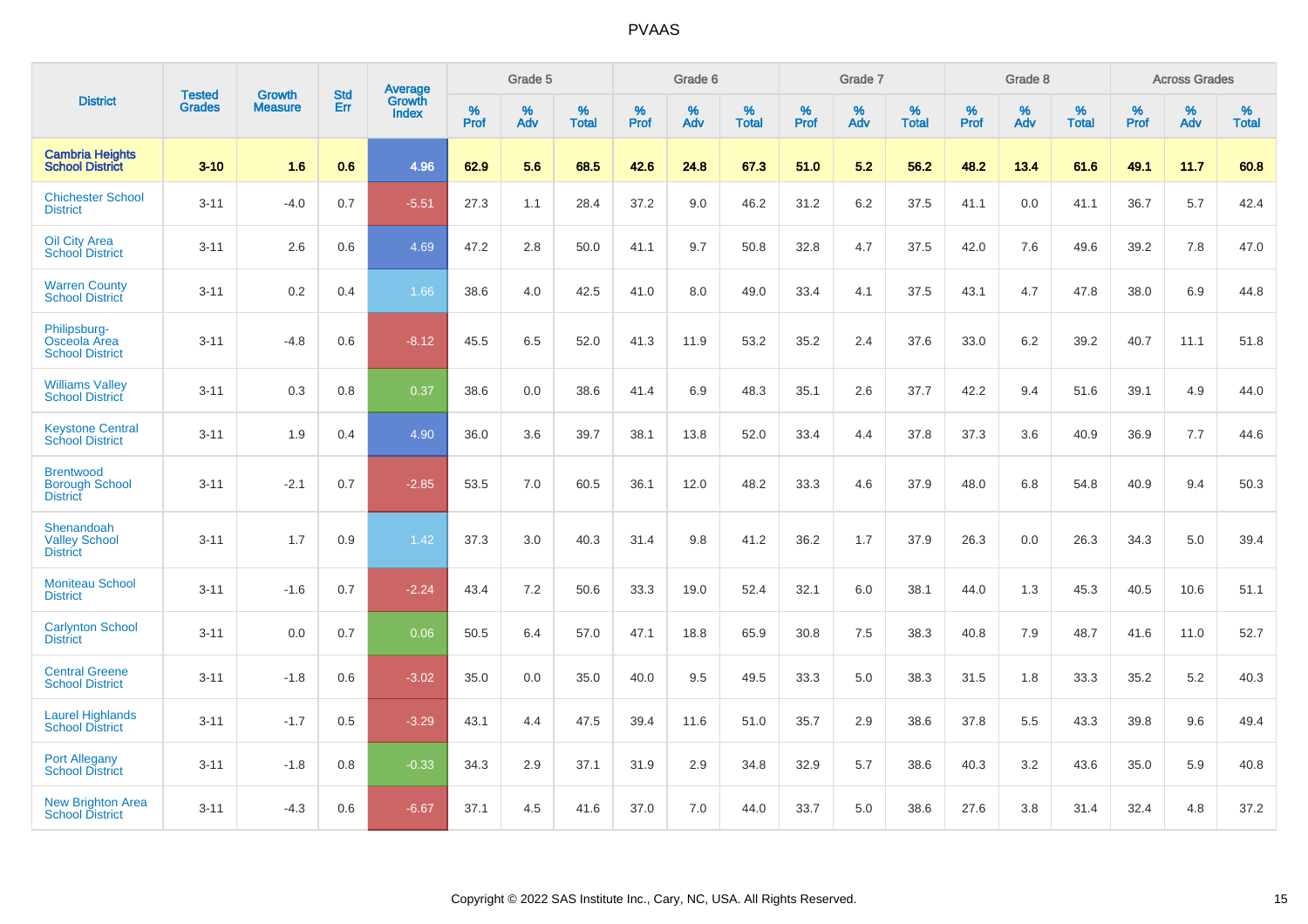|                                                                     | <b>Tested</b> | <b>Growth</b>  | <b>Std</b> | <b>Average</b>         |           | Grade 5  |                   |           | Grade 6  |                   |           | Grade 7  |                   |           | Grade 8  |                   |           | <b>Across Grades</b> |                   |
|---------------------------------------------------------------------|---------------|----------------|------------|------------------------|-----------|----------|-------------------|-----------|----------|-------------------|-----------|----------|-------------------|-----------|----------|-------------------|-----------|----------------------|-------------------|
| <b>District</b>                                                     | <b>Grades</b> | <b>Measure</b> | Err        | Growth<br><b>Index</b> | %<br>Prof | %<br>Adv | %<br><b>Total</b> | %<br>Prof | %<br>Adv | %<br><b>Total</b> | %<br>Prof | %<br>Adv | %<br><b>Total</b> | %<br>Prof | %<br>Adv | %<br><b>Total</b> | %<br>Prof | %<br>Adv             | %<br><b>Total</b> |
| <b>Cambria Heights</b><br><b>School District</b>                    | $3 - 10$      | 1.6            | 0.6        | 4.96                   | 62.9      | 5.6      | 68.5              | 42.6      | 24.8     | 67.3              | 51.0      | 5.2      | 56.2              | 48.2      | 13.4     | 61.6              | 49.1      | 11.7                 | 60.8              |
| <b>Montgomery Area</b><br><b>School District</b>                    | $3 - 11$      | $-2.0$         | 0.8        | $-2.53$                | 56.8      | 6.8      | 63.5              | 43.6      | 19.4     | 62.9              | 34.7      | 4.2      | 38.9              | 50.0      | 6.9      | 56.9              | 42.9      | 11.7                 | 54.6              |
| <b>Discovery Charter</b><br><b>School</b>                           | $3 - 8$       | 4.6            | 0.9        | 2.43                   | 36.4      | 2.3      | 38.6              | 27.3      | 9.1      | 36.4              | 35.6      | 3.4      | 39.0              | 45.7      | 5.7      | 51.4              | 29.8      | 3.4                  | 33.2              |
| <b>Cameron County</b><br><b>School District</b>                     | $3 - 12$      | $-2.6$         | 1.0        | $-2.51$                | 73.3      | 3.3      | 76.7              | 48.7      | 25.6     | 74.4              | 39.0      | 0.0      | 39.0              | 43.2      | 5.4      | 48.6              | 50.4      | 14.0                 | 64.4              |
| <b>Salisbury</b><br><b>Township School</b><br><b>District</b>       | $3 - 11$      | $-1.7$         | 0.7        | $-2.59$                | 38.3      | 7.4      | 45.7              | 33.0      | 22.0     | 55.0              | 34.8      | 4.4      | 39.1              | 47.1      | 12.6     | 59.8              | 40.0      | 11.6                 | 51.7              |
| Antonia Pantoja<br>Community<br><b>Charter School</b>               | $3 - 8$       | 0.5            | 0.9        | 0.63                   | 20.9      | 1.5      | 22.4              | 32.3      | 6.4      | 38.7              | 37.0      | 2.2      | 39.1              | 35.1      | 8.1      | 43.2              | 25.4      | 3.3                  | 28.7              |
| <b>Pottsville Area</b><br><b>School District</b>                    | $3 - 12$      | $-1.5$         | 0.5        | $-2.18$                | 43.0      | 3.7      | 46.7              | 39.2      | 7.7      | 46.8              | 34.4      | 4.9      | 39.3              | 40.4      | 4.1      | 44.4              | 39.7      | 6.1                  | 45.8              |
| <b>Pittsburgh School</b><br><b>District</b>                         | $3 - 11$      | $-1.6$         | 0.2        | $-8.53$                | 29.0      | 3.9      | 32.8              | 27.7      | 11.6     | 39.2              | 33.3      | 6.0      | 39.3              | 30.7      | 7.3      | 38.0              | 29.7      | 7.6                  | 37.3              |
| <b>Ad Prima Charter</b><br><b>School</b>                            | $3 - 8$       | 2.7            | 0.8        | 1.75                   | 25.9      | 1.8      | 27.8              | 34.7      | 16.3     | 51.0              | 36.1      | 3.3      | 39.3              | 27.4      | 4.8      | 32.3              | 33.2      | 4.8                  | 38.1              |
| <b>Williamsport Area</b><br><b>School District</b>                  | $3 - 11$      | $-1.3$         | 0.4        | $-3.63$                | 46.8      | 4.8      | 51.6              | 43.8      | 8.8      | 52.5              | 34.6      | 4.8      | 39.4              | 26.0      | 5.8      | 31.8              | 37.7      | 8.5                  | 46.2              |
| <b>Coudersport Area</b><br><b>School District</b>                   | $3 - 11$      | $-0.5$         | 0.9        | $-0.53$                | 58.2      | 1.8      | 60.0              | 40.5      | 4.8      | 45.2              | 35.8      | 3.8      | 39.6              | 30.2      | 0.0      | 30.2              | 40.1      | 3.2                  | 43.3              |
| <b>West Greene</b><br><b>School District</b>                        | $3 - 11$      | $-1.2$         | 1.0        | $-1.22$                | 46.2      | 10.3     | 56.4              | 35.9      | 15.4     | 51.3              | 28.3      | 11.3     | 39.6              | 35.3      | 3.9      | 39.2              | 43.2      | 10.7                 | 53.9              |
| <b>West Mifflin Area</b><br><b>School District</b>                  | $3 - 12$      | $-3.0$         | 0.5        | $-5.97$                | 35.9      | 4.2      | 40.1              | 37.4      | 5.4      | 42.9              | 38.9      | 1.0      | 39.8              | 35.2      | 4.4      | 39.6              | 37.4      | 4.4                  | 41.8              |
| <b>Freedom Area</b><br><b>School District</b>                       | $3 - 11$      | $-1.9$         | 0.7        | $-2.73$                | 36.0      | 2.3      | 38.4              | 36.8      | 12.6     | 49.4              | 37.9      | 1.9      | 39.8              | 40.3      | 1.3      | 41.6              | 38.8      | 6.0                  | 44.7              |
| <b>Eastern Lancaster</b><br><b>County School</b><br><b>District</b> | $3 - 12$      | 1.1            | 0.5        | 2.36                   | 48.1      | 3.9      | 51.9              | 38.7      | 12.0     | 50.8              | 35.4      | 4.6      | 39.9              | 38.0      | 15.5     | 53.5              | 39.2      | 9.3                  | 48.5              |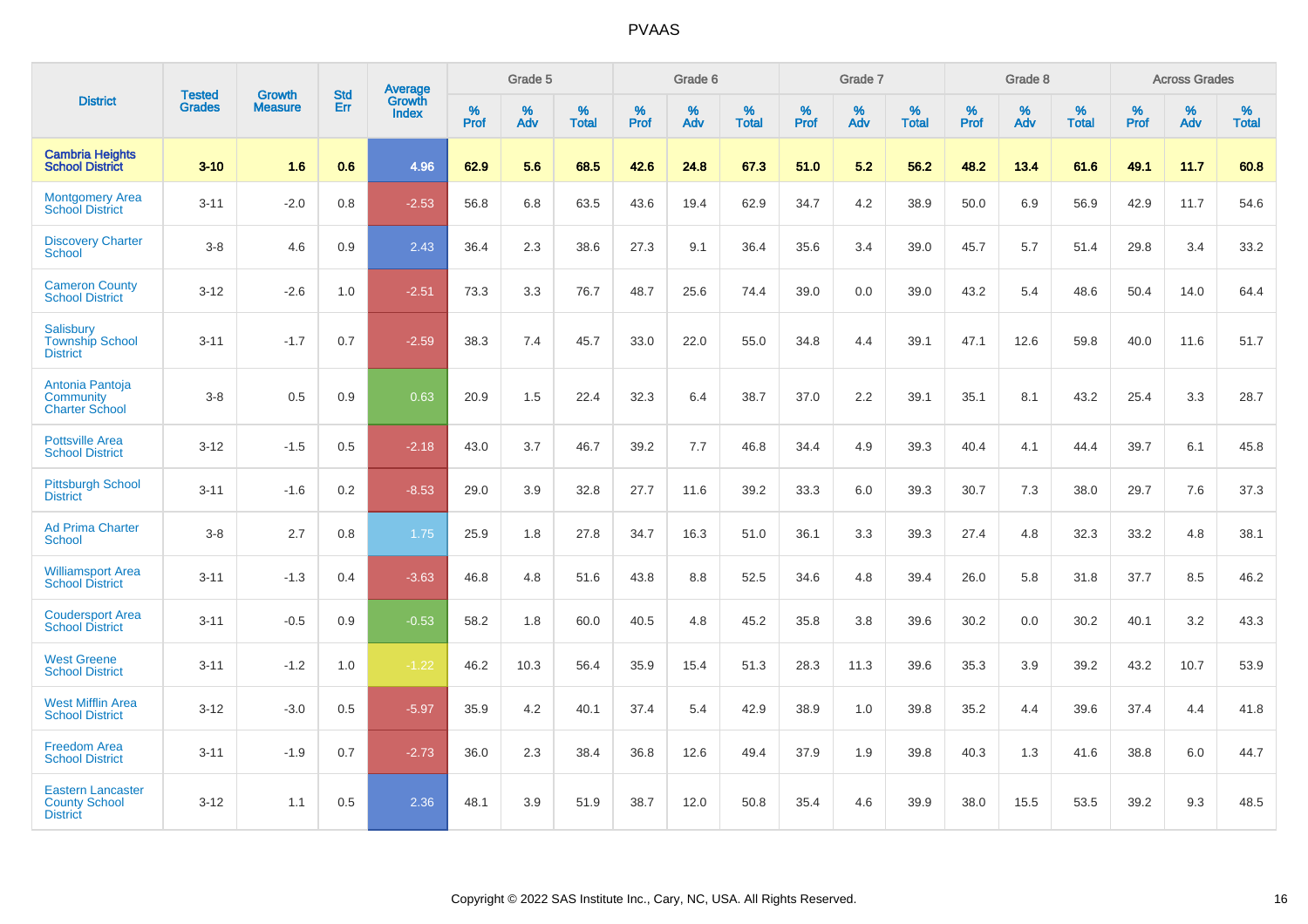|                                                                            |                                |                                 | <b>Std</b> | Average                |                     | Grade 5  |                   |                     | Grade 6  |                   |              | Grade 7  |                   |              | Grade 8  |                   |              | <b>Across Grades</b> |                   |
|----------------------------------------------------------------------------|--------------------------------|---------------------------------|------------|------------------------|---------------------|----------|-------------------|---------------------|----------|-------------------|--------------|----------|-------------------|--------------|----------|-------------------|--------------|----------------------|-------------------|
| <b>District</b>                                                            | <b>Tested</b><br><b>Grades</b> | <b>Growth</b><br><b>Measure</b> | Err        | Growth<br><b>Index</b> | $\%$<br><b>Prof</b> | %<br>Adv | %<br><b>Total</b> | $\%$<br><b>Prof</b> | %<br>Adv | %<br><b>Total</b> | $\%$<br>Prof | %<br>Adv | %<br><b>Total</b> | $\%$<br>Prof | %<br>Adv | %<br><b>Total</b> | $\%$<br>Prof | %<br>Adv             | %<br><b>Total</b> |
| <b>Cambria Heights</b><br><b>School District</b>                           | $3 - 10$                       | 1.6                             | 0.6        | 4.96                   | 62.9                | 5.6      | 68.5              | 42.6                | 24.8     | 67.3              | 51.0         | 5.2      | 56.2              | 48.2         | 13.4     | 61.6              | 49.1         | 11.7                 | 60.8              |
| <b>Canton Area</b><br><b>School District</b>                               | $3 - 11$                       | $-2.0$                          | 0.8        | $-2.34$                | 57.7                | 5.8      | 63.5              | 46.0                | 4.8      | 50.8              | 40.0         | 0.0      | 40.0              | 36.9         | 3.1      | 40.0              | 43.6         | 6.7                  | 50.3              |
| <b>Mariana Bracetti</b><br><b>Academy Charter</b><br><b>School</b>         | $3 - 10$                       | 0.4                             | 0.9        | 0.41                   | 33.9                | 1.7      | 35.6              | 17.8                | 0.0      | 17.8              | 38.2         | 1.8      | 40.0              | 12.1         | 3.0      | 15.2              | 26.5         | 2.0                  | 28.5              |
| <b>Vision Academy</b><br><b>Charter School</b>                             | $3-8$                          | $-0.9$                          | 1.2        | $-2.67$                | 35.7                | 0.0      | 35.7              | 36.0                | 0.0      | 36.0              | 37.1         | 2.9      | 40.0              | 28.6         | 0.0      | 28.6              | 32.1         | 1.1                  | 33.2              |
| <b>Southern Fulton</b><br><b>School District</b>                           | $3 - 11$                       | 0.0                             | 0.9        | 0.03                   | 53.2                | 6.4      | 59.6              | 41.4                | 15.5     | 56.9              | 40.4         | 0.0      | 40.4              | 32.0         | 8.0      | 40.0              | 43.4         | 7.9                  | 51.3              |
| <b>Reach Cyber</b><br><b>Charter School</b>                                | $3 - 11$                       | $-2.6$                          | 0.9        | $-2.78$                | 52.4                | 4.8      | 57.1              | 52.2                | 8.7      | 60.9              | 38.5         | 1.9      | 40.4              | 47.5         | 5.1      | 52.5              | 46.8         | 5.5                  | 52.3              |
| <b>Clearfield Area</b><br><b>School District</b>                           | $3 - 10$                       | $-0.5$                          | 0.5        | $-0.97$                | 37.9                | 3.2      | 41.1              | 35.8                | 5.8      | 41.6              | 39.0         | 1.5      | 40.4              | 32.4         | 4.1      | 36.6              | 35.2         | 5.8                  | 41.0              |
| <b>Union School</b><br><b>District</b>                                     | $3 - 12$                       | 2.7                             | 1.0        | 2.65                   | 21.2                | 6.1      | 27.3              | 40.9                | 20.4     | 61.4              | 40.5         | 0.0      | 40.5              | 40.0         | 6.7      | 46.7              | 37.0         | 8.4                  | 45.4              |
| <b>Fannett-Metal</b><br><b>School District</b>                             | $3 - 11$                       | 0.5                             | 1.1        | 1.79                   | 34.5                | 10.3     | 44.8              | 44.8                | 6.9      | 51.7              | 37.5         | 3.1      | 40.6              | 33.3         | 2.2      | 35.6              | 40.2         | 9.2                  | 49.4              |
| <b>Northern Lehigh</b><br><b>School District</b>                           | $3 - 12$                       | $-0.6$                          | 0.7        | 0.95                   | 52.1                | 2.1      | 54.2              | 44.4                | 6.2      | 50.6              | 36.7         | 4.2      | 40.8              | 41.7         | 5.6      | 47.2              | 42.1         | 5.6                  | 47.7              |
| <b>Uniontown Area</b><br><b>School District</b>                            | $3 - 11$                       | 0.5                             | 0.6        | 0.79                   | 40.6                | 9.4      | 50.0              | 40.7                | 14.8     | 55.6              | 37.3         | 3.6      | 40.9              | 42.4         | 3.3      | 45.6              | 39.1         | 11.0                 | 50.1              |
| <b>Mid Valley School</b><br><b>District</b>                                | $3 - 10$                       | $-0.4$                          | 0.6        | $-0.79$                | 41.6                | 5.0      | 46.5              | 48.8                | 10.4     | 59.2              | 38.6         | 2.4      | 40.9              | 26.2         | 2.7      | 28.9              | 38.8         | 7.4                  | 46.2              |
| <b>Universal Alcorn</b><br><b>Charter School</b>                           | $3 - 8$                        | 6.0                             | 0.9        | 5.70                   | 32.1                | 9.4      | 41.5              | 34.0                | 6.0      | 40.0              | 37.5         | 3.6      | 41.1              | 28.2         | 0.0      | 28.2              | 29.2         | 4.4                  | 33.6              |
| <b>West York Area</b><br><b>School District</b>                            | $3 - 12$                       | $-1.4$                          | 0.5        | $-2.97$                | 36.0                | 4.4      | 40.4              | 38.5                | 9.3      | 47.8              | 35.9         | 5.3      | 41.2              | 41.2         | 5.2      | 46.4              | 37.8         | 8.4                  | 46.2              |
| <b>Franklin Area</b><br><b>School District</b>                             | $3 - 11$                       | 0.3                             | 0.6        | 0.50                   | 47.7                | 1.5      | 49.2              | 41.7                | 12.6     | 54.3              | 36.6         | 4.9      | 41.5              | 43.0         | 5.9      | 48.9              | 40.2         | 6.2                  | 46.4              |
| <b>Chester Charter</b><br><b>Scholars Academy</b><br><b>Charter School</b> | $3 - 12$                       | 0.0                             | 0.9        | 0.64                   | 17.8                | 0.0      | 17.8              | 31.9                | 4.3      | 36.2              | 37.5         | 4.2      | 41.7              | 16.0         | 0.0      | 16.0              | 23.8         | 1.8                  | 25.6              |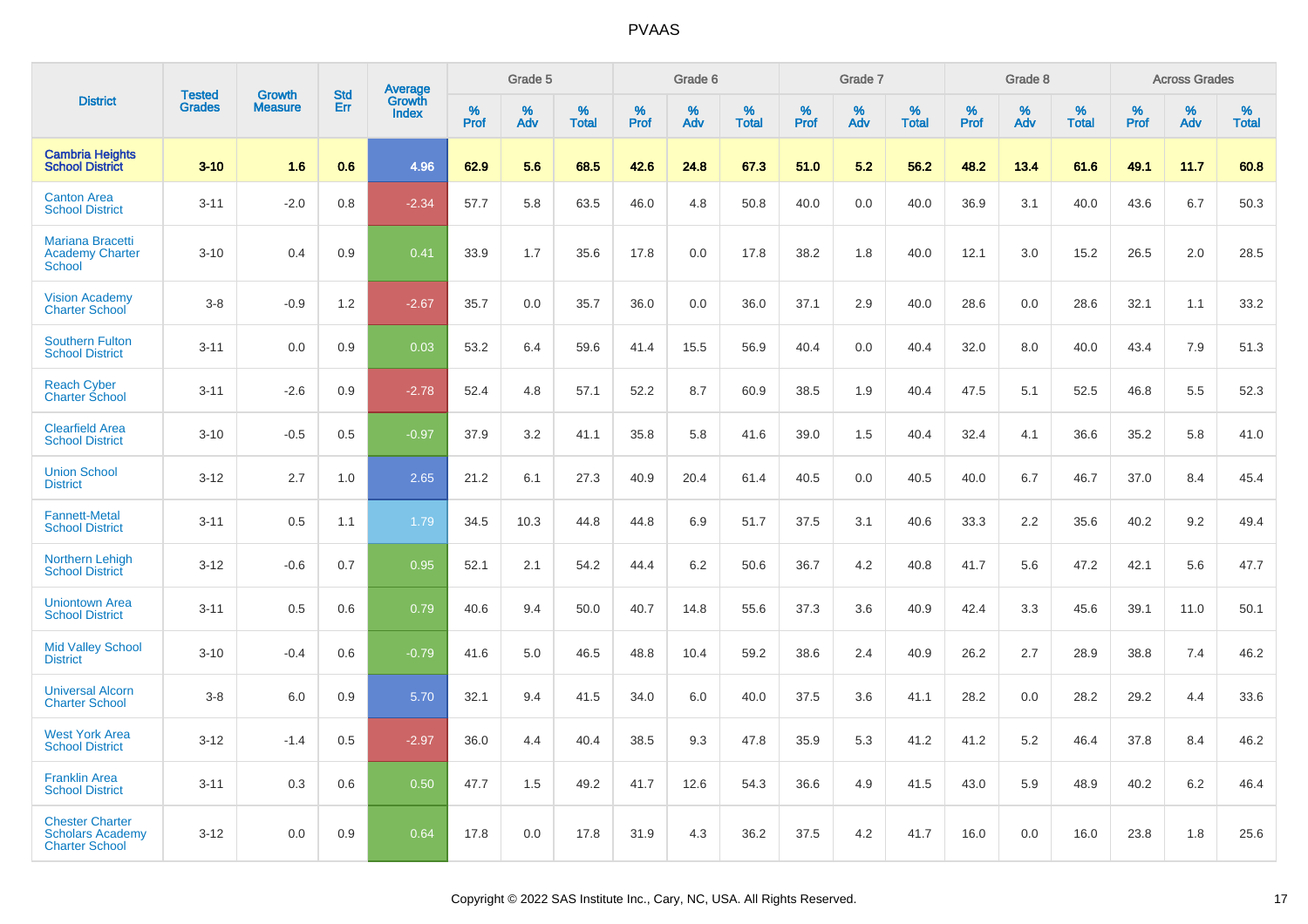|                                                                 | <b>Tested</b> | <b>Growth</b>  | <b>Std</b> | Average                       |           | Grade 5  |                   |           | Grade 6  |                   |           | Grade 7  |                   |           | Grade 8  |                   |           | <b>Across Grades</b> |                   |
|-----------------------------------------------------------------|---------------|----------------|------------|-------------------------------|-----------|----------|-------------------|-----------|----------|-------------------|-----------|----------|-------------------|-----------|----------|-------------------|-----------|----------------------|-------------------|
| <b>District</b>                                                 | <b>Grades</b> | <b>Measure</b> | <b>Err</b> | <b>Growth</b><br><b>Index</b> | %<br>Prof | %<br>Adv | %<br><b>Total</b> | %<br>Prof | %<br>Adv | %<br><b>Total</b> | %<br>Prof | %<br>Adv | %<br><b>Total</b> | %<br>Prof | %<br>Adv | %<br><b>Total</b> | %<br>Prof | %<br>Adv             | %<br><b>Total</b> |
| <b>Cambria Heights</b><br><b>School District</b>                | $3 - 10$      | 1.6            | 0.6        | 4.96                          | 62.9      | 5.6      | 68.5              | 42.6      | 24.8     | 67.3              | 51.0      | 5.2      | 56.2              | 48.2      | 13.4     | 61.6              | 49.1      | 11.7                 | 60.8              |
| <b>Albert Gallatin</b><br><b>Area School</b><br><b>District</b> | $3 - 11$      | 0.4            | 0.5        | 0.93                          | 45.8      | 5.4      | 51.2              | 34.0      | 8.4      | 42.4              | 39.7      | 2.2      | 41.8              | 37.8      | 5.3      | 43.0              | 38.7      | 7.6                  | 46.2              |
| <b>West Oak Lane</b><br><b>Charter School</b>                   | $3 - 8$       | 0.8            | 0.7        | 1.15                          | 29.9      | 0.0      | 29.9              | 26.5      | 2.9      | 29.4              | 35.1      | 6.8      | 41.9              | 41.5      | 4.6      | 46.2              | 31.4      | 4.3                  | 35.8              |
| <b>Juniata County</b><br><b>School District</b>                 | $3 - 12$      | 2.7            | 0.5        | 2.78                          | 42.6      | 3.0      | 45.6              | 31.9      | 6.2      | 38.1              | 36.6      | 5.5      | 42.1              | 36.5      | 8.4      | 44.9              | 36.0      | 7.7                  | 43.7              |
| <b>Penns Manor Area</b><br><b>School District</b>               | $3 - 12$      | 1.6            | 0.8        | 1.96                          | 49.2      | 1.6      | 50.8              | 30.9      | 3.6      | 34.6              | 38.5      | 3.8      | 42.3              | 30.5      | 11.9     | 42.4              | 40.8      | 6.9                  | 47.8              |
| <b>Benton Area</b><br><b>School District</b>                    | $3 - 10$      | $-0.4$         | 0.9        | $-0.49$                       | 47.5      | 1.6      | 49.2              | 43.5      | 8.7      | 52.2              | 37.3      | 5.1      | 42.4              | 46.2      | 2.6      | 48.7              | 42.6      | 8.4                  | 51.0              |
| Punxsutawney<br><b>Area School</b><br><b>District</b>           | $3 - 11$      | 1.1            | 0.6        | 1.97                          | 52.2      | 9.4      | 61.6              | 54.9      | 13.3     | 68.1              | 36.8      | 5.6      | 42.4              | 40.0      | 5.4      | 45.4              | 41.5      | 12.4                 | 53.8              |
| <b>Purchase Line</b><br><b>School District</b>                  | $3 - 12$      | $-1.5$         | 0.8        | $-0.88$                       | 37.2      | 5.9      | 43.1              | 40.9      | 6.1      | 47.0              | 39.4      | 3.0      | 42.4              | 30.9      | 3.6      | 34.6              | 39.8      | 6.3                  | 46.1              |
| <b>Propel Charter</b><br>School - East                          | $3 - 8$       | 1.1            | 1.0        | 1.08                          | 32.5      | 0.0      | 32.5              | 34.3      | 11.4     | 45.7              | 33.3      | 9.1      | 42.4              | 29.4      | 0.0      | 29.4              | 31.6      | 4.7                  | 36.3              |
| <b>Huntingdon Area</b><br><b>School District</b>                | $3 - 11$      | 1.8            | 0.6        | 3.16                          | 41.6      | 3.5      | 45.1              | 33.0      | 11.9     | 44.9              | 34.5      | 7.9      | 42.4              | 34.9      | 7.1      | 42.1              | 37.2      | 10.0                 | 47.2              |
| Altoona Area<br><b>School District</b>                          | $3 - 12$      | 1.1            | 0.3        | 3.54                          | 43.5      | 4.0      | 47.5              | 30.6      | 11.2     | 41.8              | 38.3      | 4.3      | 42.6              | 43.8      | 7.2      | 51.0              | 37.4      | 6.8                  | 44.1              |
| <b>South Western</b><br><b>School District</b>                  | $3 - 12$      | 0.9            | 0.4        | 2.41                          | 49.8      | 9.7      | 59.5              | 38.7      | 21.6     | 60.3              | 37.1      | 5.7      | 42.8              | 46.5      | 7.4      | 53.9              | 43.5      | 12.7                 | 56.2              |
| Southeastern<br><b>Greene School</b><br><b>District</b>         | $3 - 10$      | $-4.6$         | 1.0        | $-4.40$                       | 44.8      | 17.2     | 62.1              | 42.4      | 12.1     | 54.6              | 36.7      | 6.1      | 42.9              | 48.8      | 2.3      | 51.2              | 41.1      | 14.3                 | 55.4              |
| Leechburg Area<br><b>School District</b>                        | $3 - 11$      | $-2.3$         | 0.9        | $-3.53$                       | 46.7      | 2.2      | 48.9              | 29.7      | 2.7      | 32.4              | 42.9      | 0.0      | 42.9              | 51.2      | 11.6     | 62.8              | 45.8      | 7.9                  | 53.8              |
| <b>Newport School</b><br><b>District</b>                        | $3 - 12$      | $-0.1$         | 0.8        | 0.46                          | 42.2      | 11.1     | 53.3              | 44.4      | 11.1     | 55.6              | 41.3      | 1.6      | 42.9              | 43.8      | 7.8      | 51.6              | 40.2      | 8.8                  | 48.9              |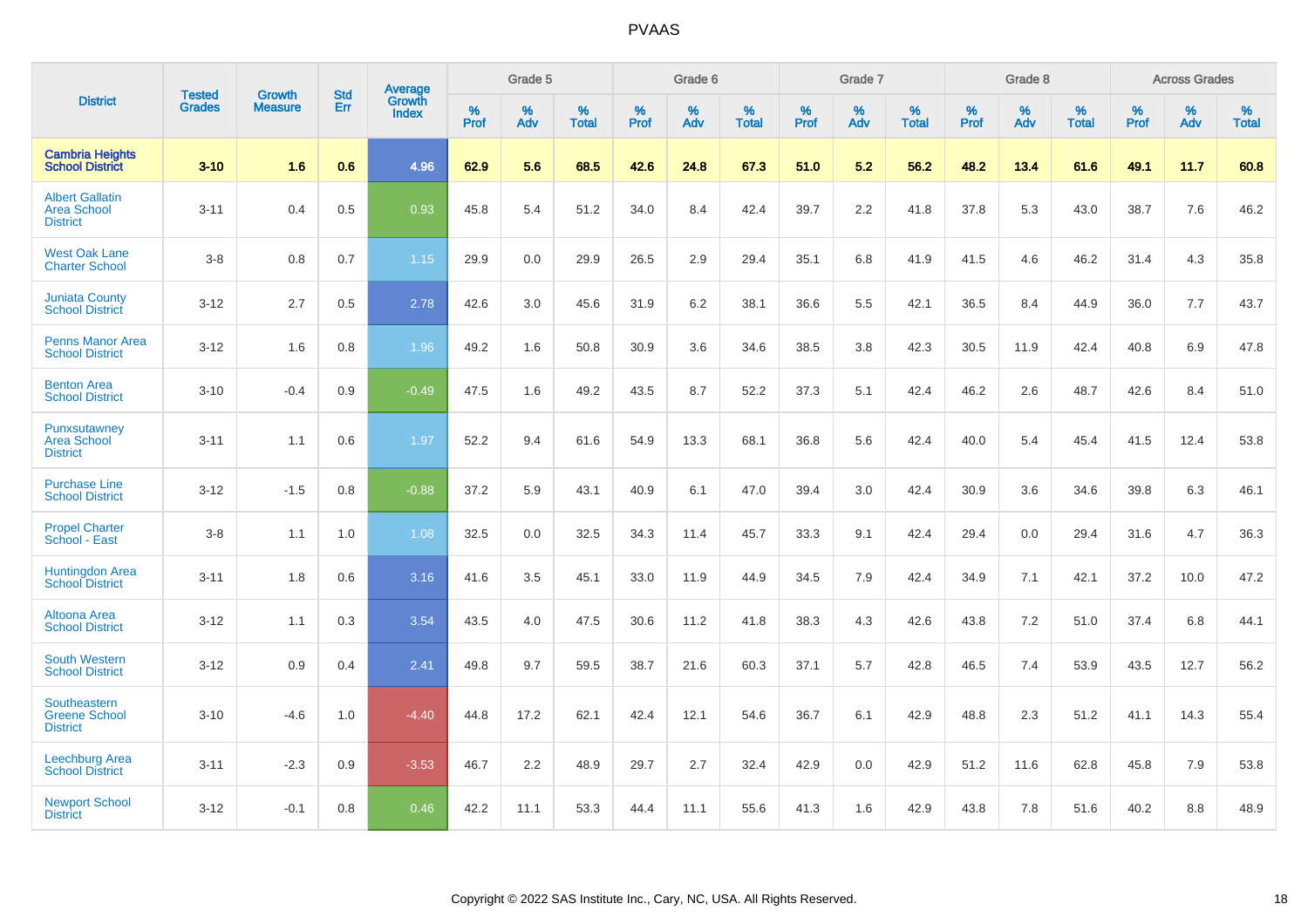|                                                      |                                | <b>Growth</b>  | <b>Std</b> | Average                |              | Grade 5     |                      |                  | Grade 6  |                      |              | Grade 7  |                      |              | Grade 8  |                      |              | <b>Across Grades</b> |                      |
|------------------------------------------------------|--------------------------------|----------------|------------|------------------------|--------------|-------------|----------------------|------------------|----------|----------------------|--------------|----------|----------------------|--------------|----------|----------------------|--------------|----------------------|----------------------|
| <b>District</b>                                      | <b>Tested</b><br><b>Grades</b> | <b>Measure</b> | Err        | Growth<br><b>Index</b> | $\%$<br>Prof | $\%$<br>Adv | $\%$<br><b>Total</b> | %<br><b>Prof</b> | %<br>Adv | $\%$<br><b>Total</b> | $\%$<br>Prof | %<br>Adv | $\%$<br><b>Total</b> | $\%$<br>Prof | %<br>Adv | $\%$<br><b>Total</b> | $\%$<br>Prof | %<br>Adv             | $\%$<br><b>Total</b> |
| <b>Cambria Heights</b><br><b>School District</b>     | $3 - 10$                       | 1.6            | 0.6        | 4.96                   | 62.9         | 5.6         | 68.5                 | 42.6             | 24.8     | 67.3                 | 51.0         | 5.2      | 56.2                 | 48.2         | 13.4     | 61.6                 | 49.1         | 11.7                 | 60.8                 |
| Northwood<br><b>Academy Charter</b><br><b>School</b> | $3-8$                          | $-0.1$         | 0.7        | $-0.12$                | 23.4         | 1.3         | 24.7                 | 44.2             | 6.5      | 50.6                 | 37.5         | 5.6      | 43.1                 | 29.6         | 13.0     | 42.6                 | 31.0         | 5.4                  | 36.4                 |
| <b>Smethport Area</b><br><b>School District</b>      | $3 - 12$                       | 6.2            | 0.8        | 6.50                   | 54.0         | 8.0         | 62.0                 | 43.3             | 21.7     | 65.0                 | 33.8         | 9.2      | 43.1                 | 46.9         | 12.5     | 59.4                 | 41.6         | 15.0                 | 56.6                 |
| <b>Reynolds School</b><br><b>District</b>            | $3 - 10$                       | $-4.3$         | 0.8        | $-5.50$                | 46.3         | 0.0         | 46.3                 | 44.2             | 1.3      | 45.4                 | 35.3         | 7.8      | 43.1                 | 47.1         | 8.8      | 55.9                 | 41.5         | 4.9                  | 46.4                 |
| <b>Tamaqua Area</b><br><b>School District</b>        | $3 - 12$                       | $-0.4$         | 0.6        | $-0.71$                | 60.2         | 5.6         | 65.7                 | 39.1             | 7.8      | 46.9                 | 37.9         | 5.2      | 43.1                 | 42.2         | 7.0      | 49.3                 | 44.6         | 7.7                  | 52.3                 |
| <b>Fleetwood Area</b><br><b>School District</b>      | $3 - 10$                       | $-1.3$         | 0.5        | $-2.54$                | 44.8         | 6.0         | 50.8                 | 37.4             | 6.4      | 43.9                 | 37.0         | 6.2      | 43.2                 | 45.1         | 8.0      | 53.1                 | 42.1         | 7.7                  | 49.9                 |
| <b>Cranberry Area</b><br><b>School District</b>      | $3 - 12$                       | $-0.0$         | 0.7        | $-0.02$                | 48.7         | 9.2         | 57.9                 | 52.1             | 9.4      | 61.5                 | 41.0         | 2.1      | 43.2                 | 46.7         | 9.3      | 56.0                 | 44.5         | 7.7                  | 52.2                 |
| <b>Towanda Area</b><br><b>School District</b>        | $3 - 11$                       | 0.7            | 0.6        | 1.26                   | 40.8         | 6.7         | 47.5                 | 36.4             | 19.6     | 56.1                 | 37.3         | 5.9      | 43.2                 | 40.5         | 7.8      | 48.3                 | 36.0         | 10.8                 | 46.7                 |
| <b>Ligonier Valley</b><br><b>School District</b>     | $3 - 11$                       | $-0.8$         | 0.7        | $-1.21$                | 43.8         | 7.5         | 51.2                 | 46.0             | 16.0     | 62.0                 | 40.5         | 2.7      | 43.2                 | 45.9         | 10.2     | 56.1                 | 44.7         | 12.8                 | 57.6                 |
| <b>Manheim Central</b><br><b>School District</b>     | $3 - 11$                       | $-0.3$         | 0.5        | $-0.70$                | 35.4         | 6.2         | 41.5                 | 48.3             | 9.2      | 57.5                 | 37.6         | 6.2      | 43.8                 | 41.9         | 11.7     | 53.6                 | 42.2         | 11.1                 | 53.2                 |
| Pocono Mountain<br><b>School District</b>            | $3 - 12$                       | 0.1            | 0.6        | $-0.22$                | 48.0         | 5.4         | 53.5                 | 41.8             | 7.9      | 49.7                 | 42.1         | 1.8      | 43.9                 | 35.6         | 1.9      | 37.5                 | 43.4         | 7.1                  | 50.5                 |
| Claysburg-Kimmel<br><b>School District</b>           | $3 - 11$                       | 2.9            | 0.8        | 3.45                   | 52.3         | 3.1         | 55.4                 | 34.6             | 15.4     | 50.0                 | 35.1         | 8.8      | 43.9                 | 43.9         | 7.0      | 50.9                 | 43.5         | 8.7                  | 52.2                 |
| <b>Minersville Area</b><br><b>School District</b>    | $3 - 11$                       | $-1.1$         | 0.7        | $-2.58$                | 42.5         | 2.7         | 45.2                 | 38.7             | 24.0     | 62.7                 | 40.0         | 4.0      | 44.0                 | 46.6         | 1.4      | 48.0                 | 42.2         | 10.0                 | 52.2                 |
| <b>Bloomsburg Area</b><br><b>School District</b>     | $3 - 10$                       | $-0.8$         | 0.7        | $-2.19$                | 49.4         | 4.4         | 53.8                 | 43.3             | 15.6     | 58.9                 | 36.3         | 7.8      | 44.1                 | 50.0         | 6.0      | 56.0                 | 46.3         | 11.7                 | 57.9                 |
| <b>Saint Clair Area</b><br><b>School District</b>    | $3-8$                          | $-1.8$         | 0.9        | $-1.95$                | 43.4         | 1.9         | 45.3                 | 58.0             | 6.0      | 64.0                 | 36.5         | 7.7      | 44.2                 | 41.5         | 2.4      | 43.9                 | 43.9         | 4.7                  | 48.6                 |
| Jim Thorpe Area<br><b>School District</b>            | $3 - 11$                       | $-3.4$         | 0.6        | $-4.06$                | 45.4         | 2.0         | 47.5                 | 30.8             | 9.4      | 40.2                 | 37.9         | 6.4      | 44.3                 | 37.6         | 5.6      | 43.2                 | 38.6         | 8.0                  | 46.6                 |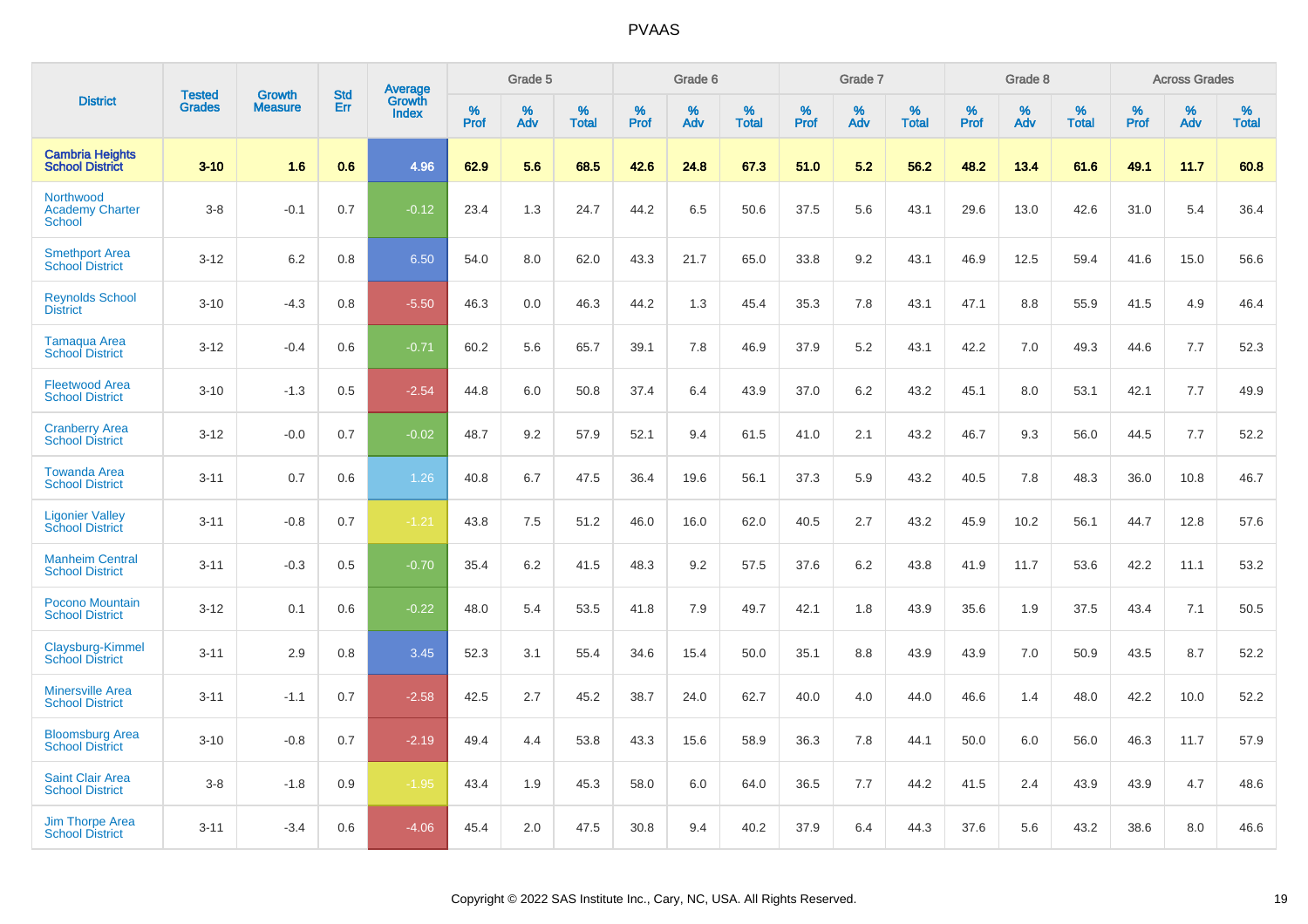|                                                                 |                                |                                 | <b>Std</b> | <b>Average</b>                |           | Grade 5  |                   |           | Grade 6  |                   |           | Grade 7  |                   |           | Grade 8  |                   |           | <b>Across Grades</b> |                   |
|-----------------------------------------------------------------|--------------------------------|---------------------------------|------------|-------------------------------|-----------|----------|-------------------|-----------|----------|-------------------|-----------|----------|-------------------|-----------|----------|-------------------|-----------|----------------------|-------------------|
| <b>District</b>                                                 | <b>Tested</b><br><b>Grades</b> | <b>Growth</b><br><b>Measure</b> | Err        | <b>Growth</b><br><b>Index</b> | %<br>Prof | %<br>Adv | %<br><b>Total</b> | %<br>Prof | %<br>Adv | %<br><b>Total</b> | %<br>Prof | %<br>Adv | %<br><b>Total</b> | %<br>Prof | %<br>Adv | %<br><b>Total</b> | %<br>Prof | %<br>Adv             | %<br><b>Total</b> |
| <b>Cambria Heights</b><br><b>School District</b>                | $3 - 10$                       | 1.6                             | 0.6        | 4.96                          | 62.9      | 5.6      | 68.5              | 42.6      | 24.8     | 67.3              | 51.0      | 5.2      | 56.2              | 48.2      | 13.4     | 61.6              | 49.1      | 11.7                 | 60.8              |
| Northwestern<br><b>School District</b>                          | $3 - 11$                       | $-4.4$                          | 0.6        | $-6.84$                       | 50.0      | 2.1      | 52.1              | 41.4      | 16.1     | 57.5              | 42.4      | 1.9      | 44.3              | 36.4      | 6.4      | 42.7              | 40.4      | 8.1                  | 48.5              |
| <b>Upper Adams</b><br><b>School District</b>                    | $3 - 11$                       | 0.7                             | 0.6        | 1.17                          | 47.3      | 3.8      | 51.2              | 40.2      | 16.2     | 56.4              | 37.7      | 6.6      | 44.3              | 51.5      | 0.0      | 51.5              | 43.6      | 8.8                  | 52.4              |
| <b>Littlestown Area</b><br><b>School District</b>               | $3 - 11$                       | 4.6                             | 0.6        | 7.92                          | 49.6      | 3.5      | 53.1              | 50.8      | 15.6     | 66.4              | 37.0      | 7.4      | 44.4              | 55.6      | 6.4      | 61.9              | 45.7      | 9.8                  | 55.5              |
| <b>Wyoming Valley</b><br><b>West School</b><br><b>District</b>  | $3 - 11$                       | 0.9                             | 0.5        | 1.99                          | 41.0      | 4.2      | 45.2              | 32.6      | 7.6      | 40.3              | 40.5      | 4.2      | 44.6              | 30.1      | 12.1     | 42.2              | 35.8      | 6.9                  | 42.7              |
| <b>Tulpehocken Area</b><br><b>School District</b>               | $3 - 12$                       | $-0.2$                          | 0.6        | $-0.31$                       | 57.5      | 2.3      | 59.8              | 32.4      | 17.6     | 50.0              | 39.8      | 4.8      | 44.7              | 42.0      | 6.2      | 48.2              | 41.5      | 9.5                  | 51.0              |
| <b>Waynesboro Area</b><br><b>School District</b>                | $3 - 12$                       | $-2.8$                          | 0.4        | $-7.51$                       | 42.9      | 6.1      | 49.0              | 38.4      | 14.0     | 52.4              | 37.6      | 7.1      | 44.7              | 37.5      | 12.8     | 50.3              | 41.0      | 12.0                 | 52.9              |
| <b>Forest City</b><br><b>Regional School</b><br><b>District</b> | $3 - 12$                       | $-2.2$                          | 0.9        | $-2.36$                       | 55.6      | 4.4      | 60.0              | 36.7      | 6.1      | 42.9              | 39.5      | 5.3      | 44.7              | 52.1      | 8.3      | 60.4              | 44.0      | 8.8                  | 52.8              |
| <b>Allegheny Valley</b><br><b>School District</b>               | $3 - 11$                       | $-2.6$                          | 0.8        | $-3.15$                       | 56.1      | 7.0      | 63.2              | 44.4      | 9.3      | 53.7              | 38.8      | 6.0      | 44.8              | 44.3      | 13.1     | 57.4              | 45.7      | 8.9                  | 54.6              |
| <b>Ambridge Area</b><br><b>School District</b>                  | $3 - 12$                       | $-0.9$                          | 0.6        | $-1.55$                       | 40.2      | 8.2      | 48.4              | 36.9      | 12.6     | 49.5              | 36.2      | 8.7      | 44.9              | 37.1      | 6.4      | 43.6              | 37.5      | 12.2                 | 49.7              |
| <b>Iroquois School</b><br><b>District</b>                       | $3 - 11$                       | $-0.1$                          | 0.7        | $-0.21$                       | 55.1      | 9.0      | 64.1              | 39.5      | 19.8     | 59.3              | 38.8      | 6.1      | 44.9              | 44.0      | 10.0     | 54.0              | 42.6      | 12.8                 | 55.4              |
| <b>Penncrest School</b><br><b>District</b>                      | $3 - 11$                       | 2.8                             | 0.5        | $-0.04$                       | 37.4      | 10.6     | 48.0              | 39.5      | 19.2     | 58.7              | 38.5      | 6.5      | 45.0              | 35.0      | 10.2     | 45.2              | 39.6      | 11.2                 | 50.7              |
| <b>Mount Pleasant</b><br><b>Area School</b><br><b>District</b>  | $3 - 11$                       | $-2.9$                          | 0.6        | $-5.11$                       | 45.9      | 0.0      | 45.9              | 41.6      | 12.0     | 53.6              | 42.2      | 2.8      | 45.1              | 38.7      | 6.4      | 45.2              | 42.0      | 8.5                  | 50.5              |
| <b>Wilmington Area</b><br><b>School District</b>                | $3 - 11$                       | $-0.8$                          | 0.8        | $-0.91$                       | 60.3      | 13.8     | 74.1              | 43.3      | 11.7     | 55.0              | 33.3      | 11.8     | 45.1              | 32.2      | 10.2     | 42.4              | 43.2      | 13.4                 | 56.6              |
| <b>Lakeview School</b><br><b>District</b>                       | $3 - 11$                       | $-3.2$                          | 0.8        | $-3.93$                       | 63.3      | 10.2     | 73.5              | 46.5      | 16.9     | 63.4              | 37.1      | 8.1      | 45.2              | 43.1      | 9.2      | 52.3              | 45.7      | 15.4                 | 61.1              |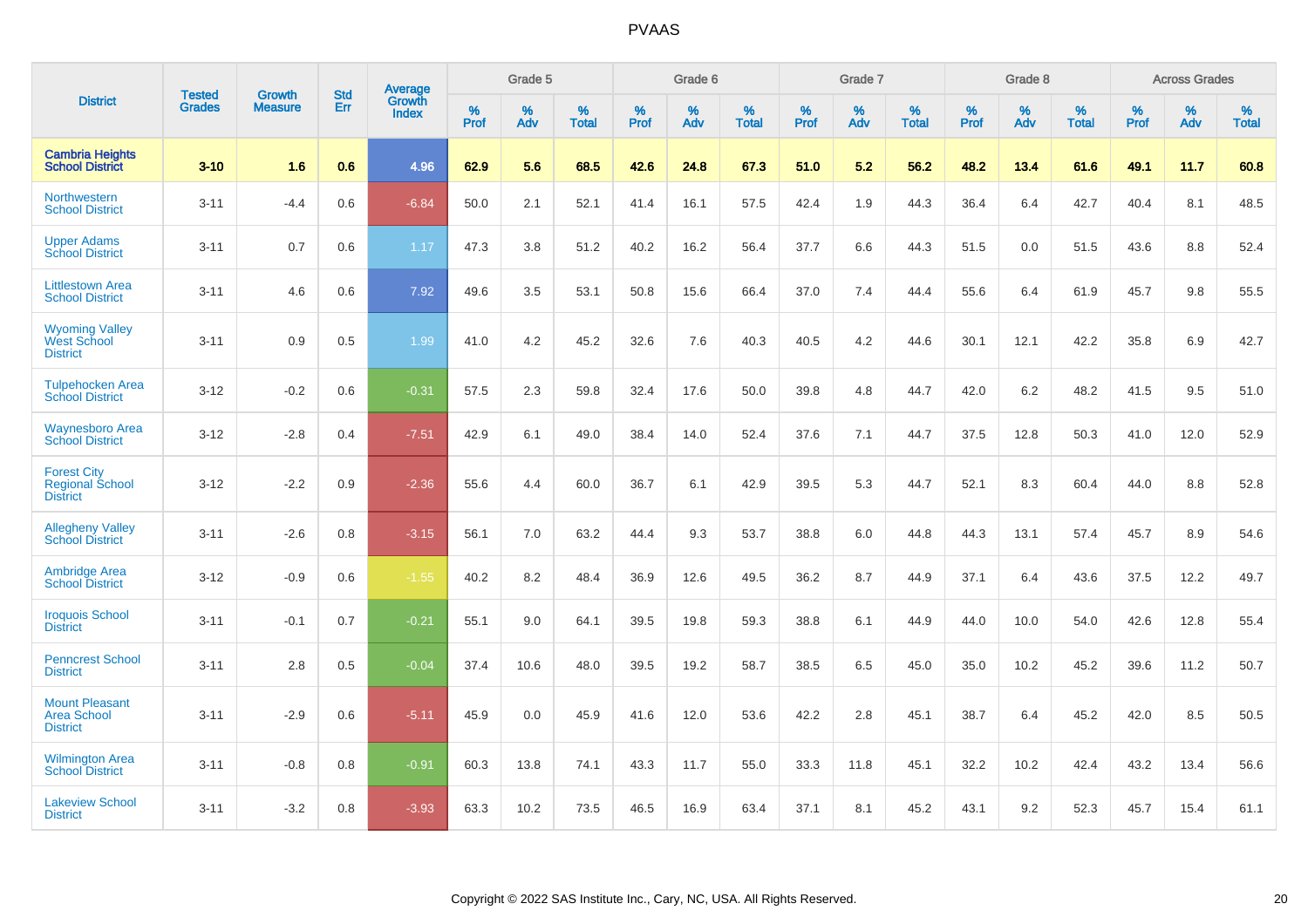|                                                                     |                                |                                 | <b>Std</b> | Average                       |              | Grade 5  |                   |           | Grade 6  |                   |           | Grade 7  |                   |           | Grade 8  |                   |           | <b>Across Grades</b> |                   |
|---------------------------------------------------------------------|--------------------------------|---------------------------------|------------|-------------------------------|--------------|----------|-------------------|-----------|----------|-------------------|-----------|----------|-------------------|-----------|----------|-------------------|-----------|----------------------|-------------------|
| <b>District</b>                                                     | <b>Tested</b><br><b>Grades</b> | <b>Growth</b><br><b>Measure</b> | Err        | <b>Growth</b><br><b>Index</b> | $\%$<br>Prof | %<br>Adv | %<br><b>Total</b> | %<br>Prof | %<br>Adv | %<br><b>Total</b> | %<br>Prof | %<br>Adv | %<br><b>Total</b> | %<br>Prof | %<br>Adv | %<br><b>Total</b> | %<br>Prof | %<br>Adv             | %<br><b>Total</b> |
| <b>Cambria Heights</b><br><b>School District</b>                    | $3 - 10$                       | 1.6                             | 0.6        | 4.96                          | 62.9         | 5.6      | 68.5              | 42.6      | 24.8     | 67.3              | 51.0      | 5.2      | 56.2              | 48.2      | 13.4     | 61.6              | 49.1      | 11.7                 | 60.8              |
| <b>Tussey Mountain</b><br><b>School District</b>                    | $3 - 12$                       | 1.8                             | 0.8        | 2.29                          | 44.8         | 3.4      | 48.3              | 46.3      | 8.5      | 54.9              | 45.2      | 0.0      | 45.2              | 47.2      | 2.8      | 50.0              | 40.7      | 6.3                  | 47.0              |
| <b>North Schuylkill</b><br><b>School District</b>                   | $3 - 11$                       | 0.7                             | 0.5        | 1.83                          | 36.8         | 2.2      | 39.0              | 42.4      | 8.8      | 51.2              | 41.3      | 3.9      | 45.2              | 50.0      | 5.2      | 55.2              | 40.4      | 8.7                  | 49.1              |
| <b>Central Fulton</b><br><b>School District</b>                     | $3 - 11$                       | 0.7                             | 0.8        | 0.95                          | 43.4         | 7.9      | 51.3              | 36.2      | 8.7      | 44.9              | 42.7      | 2.7      | 45.3              | 53.6      | 16.1     | 69.6              | 45.7      | 8.1                  | 53.8              |
| <b>East Stroudsburg</b><br><b>Area School</b><br><b>District</b>    | $3 - 11$                       | $-4.1$                          | 0.5        | $-8.53$                       | 43.7         | 1.9      | 45.6              | 40.8      | 9.4      | 50.3              | 41.9      | 3.5      | 45.4              | 32.3      | 5.1      | 37.3              | 36.5      | 7.4                  | 43.9              |
| <b>Susquenita School</b><br><b>District</b>                         | $3 - 11$                       | 0.7                             | 0.6        | 1.21                          | 46.7         | 9.2      | 55.8              | 45.3      | 8.5      | 53.8              | 38.0      | 7.4      | 45.4              | 42.1      | 6.5      | 48.6              | 43.0      | 11.2                 | 54.2              |
| <b>Shamokin Area</b><br><b>School District</b>                      | $3 - 11$                       | 1.2                             | 0.5        | $-1.27$                       | 42.9         | 2.1      | 45.0              | 32.6      | 9.4      | 42.0              | 44.0      | 1.5      | 45.5              | 31.3      | 5.5      | 36.8              | 34.3      | 5.8                  | 40.1              |
| <b>Pine Grove Area</b><br><b>School District</b>                    | $3 - 11$                       | 0.9                             | 0.6        | 1.50                          | 55.8         | 1.0      | 56.8              | 41.0      | 14.5     | 55.6              | 44.7      | 0.8      | 45.5              | 45.5      | $6.2\,$  | 51.8              | 46.5      | 10.4                 | 56.9              |
| <b>Ridley School</b><br><b>District</b>                             | $3 - 12$                       | $-0.9$                          | 0.4        | $-3.09$                       | 49.2         | 5.6      | 54.8              | 38.5      | 12.4     | 50.9              | 39.6      | 5.9      | 45.6              | 41.1      | 7.5      | 48.6              | 42.4      | 10.0                 | 52.4              |
| <b>Northgate School</b><br><b>District</b>                          | $3 - 11$                       | $-1.4$                          | 0.8        | $-1.68$                       | 60.8         | 3.9      | 64.7              | 59.0      | 11.5     | 70.5              | 36.1      | 9.8      | 45.9              | 37.5      | 17.9     | 55.4              | 45.5      | 12.8                 | 58.3              |
| <b>Ephrata Area</b><br><b>School District</b>                       | $3 - 11$                       | $-0.2$                          | 0.4        | $-0.50$                       | 50.5         | 10.3     | 60.8              | 47.6      | 12.7     | 60.4              | 40.8      | 5.2      | 46.0              | 39.2      | 7.3      | 46.5              | 45.1      | 12.6                 | 57.6              |
| <b>Bethlehem Area</b><br><b>School District</b>                     | $3 - 11$                       | 0.3                             | 0.4        | 0.74                          | 50.4         | 5.3      | 55.6              | 39.9      | 8.4      | 48.3              | 40.8      | 5.2      | 46.0              | 33.8      | 6.3      | 40.1              | 42.3      | 9.3                  | 51.6              |
| <b>Manchester</b><br><b>Academic Charter</b><br><b>School</b>       | $3-8$                          | 2.1                             | 1.1        | 1.80                          | 12.0         | 0.0      | 12.0              | 35.7      | 3.6      | 39.3              | 46.2      | 0.0      | 46.2              | 31.4      | 0.0      | 31.4              | 30.7      | 1.7                  | 32.4              |
| <b>Allegheny-Clarion</b><br><b>Valley School</b><br><b>District</b> | $3 - 10$                       | 2.1                             | 1.0        | 2.22                          | 42.5         | 5.0      | 47.5              | 42.1      | 15.8     | 57.9              | 43.9      | 2.4      | 46.3              | 40.0      | 0.0      | 40.0              | 40.9      | 9.1                  | 50.0              |
| Pennsylvania<br><b>Cyber Charter</b><br>School                      | $3 - 11$                       | 2.1                             | 0.5        | 4.24                          | 41.0         | 4.9      | 45.8              | 39.5      | 11.2     | 50.7              | 42.9      | 3.4      | 46.4              | 39.5      | 2.6      | 42.0              | 40.1      | 7.4                  | 47.5              |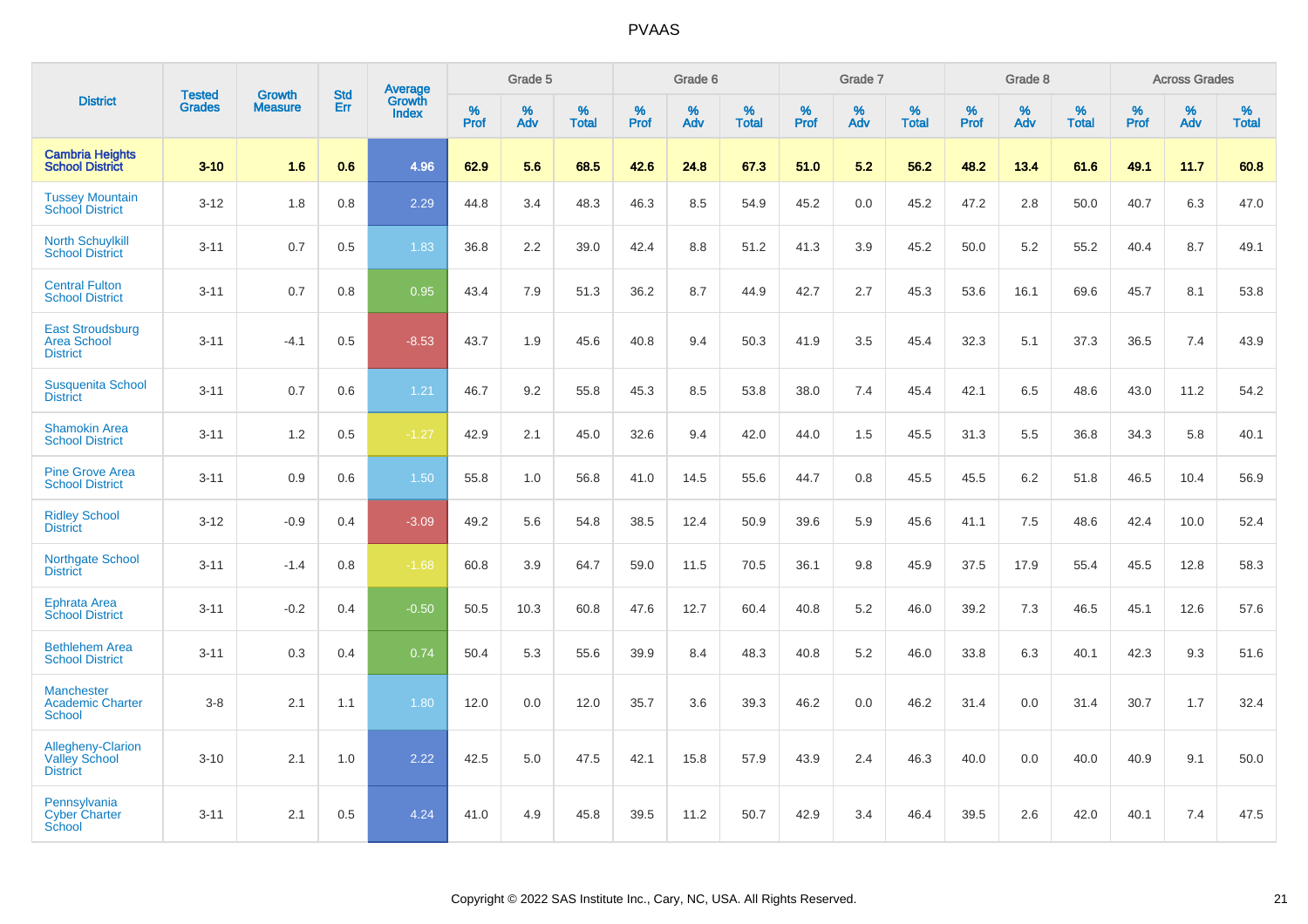|                                                                | <b>Tested</b> | <b>Growth</b>  | <b>Std</b> | Average                       |                  | Grade 5  |                   |                  | Grade 6  |                   |           | Grade 7  |                   |           | Grade 8  |                   |                  | <b>Across Grades</b> |                   |
|----------------------------------------------------------------|---------------|----------------|------------|-------------------------------|------------------|----------|-------------------|------------------|----------|-------------------|-----------|----------|-------------------|-----------|----------|-------------------|------------------|----------------------|-------------------|
| <b>District</b>                                                | <b>Grades</b> | <b>Measure</b> | Err        | <b>Growth</b><br><b>Index</b> | %<br><b>Prof</b> | %<br>Adv | %<br><b>Total</b> | %<br><b>Prof</b> | %<br>Adv | %<br><b>Total</b> | %<br>Prof | %<br>Adv | %<br><b>Total</b> | %<br>Prof | %<br>Adv | %<br><b>Total</b> | %<br><b>Prof</b> | %<br>Adv             | %<br><b>Total</b> |
| <b>Cambria Heights</b><br><b>School District</b>               | $3 - 10$      | 1.6            | 0.6        | 4.96                          | 62.9             | 5.6      | 68.5              | 42.6             | 24.8     | 67.3              | 51.0      | 5.2      | 56.2              | 48.2      | 13.4     | 61.6              | 49.1             | 11.7                 | 60.8              |
| <b>Shippensburg Area</b><br><b>School District</b>             | $3 - 11$      | $-1.6$         | 0.4        | $-3.93$                       | 40.8             | 9.2      | 50.0              | 30.4             | 12.9     | 43.3              | 40.6      | 5.9      | 46.5              | 47.0      | 10.1     | 57.1              | 41.0             | 11.2                 | 52.2              |
| Chambersburg<br><b>Area School</b><br><b>District</b>          | $3 - 11$      | $-0.2$         | 0.3        | $-0.63$                       | 44.0             | 7.0      | 51.0              | 34.1             | 16.0     | 50.1              | 38.2      | 8.2      | 46.5              | 38.7      | 11.2     | 49.9              | 37.5             | 11.0                 | 48.5              |
| <b>Moshannon Valley</b><br><b>School District</b>              | $3 - 10$      | 5.6            | 0.8        | 6.66                          | 51.1             | 2.1      | 53.2              | 24.1             | 22.2     | 46.3              | 45.2      | 1.6      | 46.8              | 41.8      | 6.0      | 47.8              | 39.6             | 7.8                  | 47.4              |
| <b>Bristol Borough</b><br><b>School District</b>               | $3 - 12$      | 0.4            | 0.7        | 1.32                          | 37.3             | 1.3      | 38.7              | 28.4             | 18.2     | 46.6              | 39.5      | 7.4      | 46.9              | 27.7      | 6.0      | 33.7              | 33.3             | 8.0                  | 41.4              |
| <b>Sullivan County</b><br><b>School District</b>               | $3 - 10$      | $-3.1$         | 1.0        | $-2.96$                       | 23.8             | 2.4      | 26.2              | 62.0             | 6.0      | 68.0              | 41.2      | 5.9      | 47.1              | 40.0      | 2.9      | 42.9              | 40.0             | 6.0                  | 46.0              |
| <b>Easton Area</b><br><b>School District</b>                   | $3 - 12$      | 0.1            | 0.4        | 0.32                          | 43.5             | 2.4      | 45.9              | 33.8             | 7.9      | 41.8              | 40.1      | 7.2      | 47.2              | 35.4      | 6.0      | 41.4              | 36.9             | 7.9                  | 44.8              |
| <b>Fairfield Area</b><br><b>School District</b>                | $3 - 11$      | $-1.0$         | 0.8        | $-1.22$                       | 50.8             | 3.3      | 54.1              | 44.3             | 6.6      | 50.8              | 45.4      | 1.8      | 47.3              | 37.0      | 5.6      | 42.6              | 45.1             | 9.6                  | 54.6              |
| Jefferson-Morgan<br><b>School District</b>                     | $3 - 10$      | 2.7            | 0.9        | 3.15                          | 45.1             | 2.8      | 47.9              | 40.0             | 7.3      | 47.3              | 41.8      | 5.4      | 47.3              | 44.4      | 6.7      | 51.1              | 41.7             | 6.6                  | 48.2              |
| <b>Highlands School</b><br><b>District</b>                     | $3 - 11$      | $-0.6$         | 0.5        | $-1.09$                       | 47.5             | 0.0      | 47.5              | 37.2             | 9.7      | 46.9              | 42.2      | 5.4      | 47.6              | 39.2      | 9.5      | 48.6              | 40.7             | 7.9                  | 48.6              |
| <b>Penns Valley Area</b><br><b>School District</b>             | $3 - 12$      | 2.5            | 0.6        | 6.79                          | 56.1             | 8.2      | 64.3              | 41.8             | 33.0     | 74.8              | 45.7      | 1.9      | 47.6              | 35.8      | 8.5      | 44.3              | 44.5             | 13.0                 | 57.5              |
| <b>Pequea Valley</b><br><b>School District</b>                 | $3 - 11$      | 1.3            | 0.6        | 2.20                          | 46.4             | 1.8      | 48.2              | 36.6             | 7.5      | 44.1              | 43.0      | 4.7      | 47.7              | 37.9      | 6.8      | 44.7              | 37.7             | 6.5                  | 44.2              |
| <b>Dunmore School</b><br><b>District</b>                       | $3 - 11$      | $-2.2$         | 0.7        | $-3.28$                       | 47.2             | 8.3      | 55.6              | 48.9             | 14.1     | 63.0              | 45.9      | 1.8      | 47.7              | 34.5      | 6.0      | 40.5              | 44.8             | 9.4                  | 54.2              |
| Southmoreland<br><b>School District</b>                        | $3 - 11$      | $-3.9$         | 0.6        | $-6.43$                       | 39.6             | 2.1      | 41.7              | 41.4             | 8.1      | 49.6              | 43.1      | 4.6      | 47.7              | 49.5      | 4.8      | 54.4              | 44.6             | 6.8                  | 51.3              |
| Southern<br><b>Huntingdon County</b><br><b>School District</b> | $3 - 11$      | 1.1            | 0.7        | 1.58                          | 47.1             | 2.9      | 50.0              | 26.6             | 7.6      | 34.2              | 43.2      | 4.6      | 47.7              | 41.5      | 3.7      | 45.1              | 39.6             | 5.6                  | 45.2              |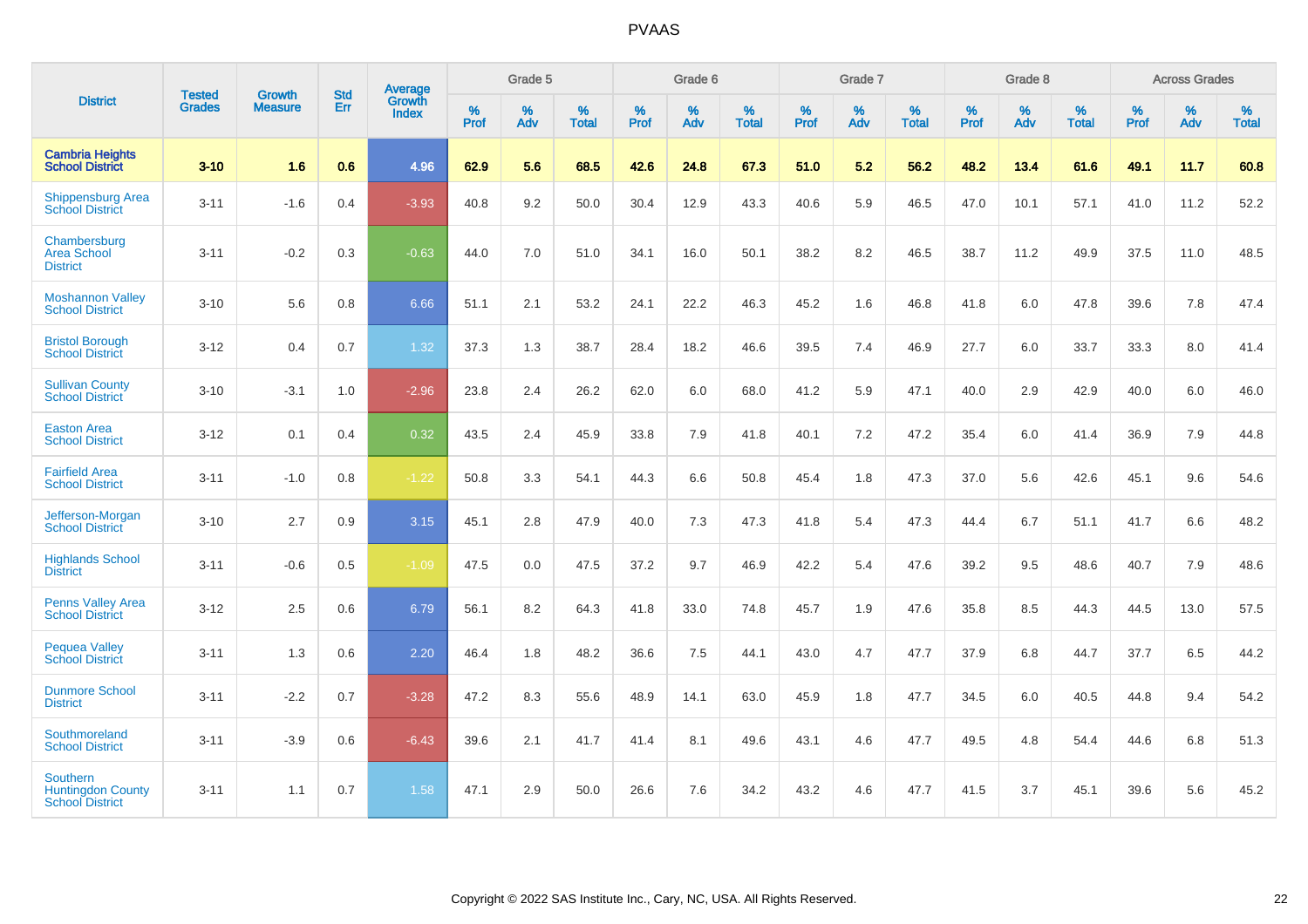|                                                                   | <b>Tested</b> | <b>Growth</b>  | <b>Std</b> | <b>Average</b>         |           | Grade 5  |                   |           | Grade 6  |                   |           | Grade 7  |                   |           | Grade 8  |                   |           | <b>Across Grades</b> |                   |
|-------------------------------------------------------------------|---------------|----------------|------------|------------------------|-----------|----------|-------------------|-----------|----------|-------------------|-----------|----------|-------------------|-----------|----------|-------------------|-----------|----------------------|-------------------|
| <b>District</b>                                                   | <b>Grades</b> | <b>Measure</b> | Err        | Growth<br><b>Index</b> | %<br>Prof | %<br>Adv | %<br><b>Total</b> | %<br>Prof | %<br>Adv | %<br><b>Total</b> | %<br>Prof | %<br>Adv | %<br><b>Total</b> | %<br>Prof | %<br>Adv | %<br><b>Total</b> | %<br>Prof | %<br>Adv             | %<br><b>Total</b> |
| <b>Cambria Heights</b><br><b>School District</b>                  | $3 - 10$      | 1.6            | 0.6        | 4.96                   | 62.9      | 5.6      | 68.5              | 42.6      | 24.8     | 67.3              | 51.0      | 5.2      | 56.2              | 48.2      | 13.4     | 61.6              | 49.1      | 11.7                 | 60.8              |
| Quakertown<br><b>Community School</b><br><b>District</b>          | $3 - 12$      | $-1.6$         | 0.4        | $-7.86$                | 50.0      | 4.9      | 54.9              | 40.2      | 19.3     | 59.5              | 40.4      | 7.5      | 47.8              | 42.6      | 17.3     | 59.9              | 42.5      | 12.6                 | 55.1              |
| <b>Lehighton Area</b><br><b>School District</b>                   | $3 - 11$      | $-1.0$         | 0.5        | $-1.83$                | 45.3      | 1.3      | 46.7              | 40.8      | 8.3      | 49.2              | 42.3      | 5.7      | 48.0              | 34.2      | 9.8      | 43.9              | 41.8      | 8.6                  | 50.4              |
| <b>Halifax Area</b><br><b>School District</b>                     | $3 - 11$      | 0.6            | 0.8        | 1.63                   | 52.9      | 8.6      | 61.4              | 51.8      | 20.4     | 72.2              | 41.6      | 6.5      | 48.0              | 35.5      | 2.6      | 38.2              | 44.9      | 10.1                 | 55.1              |
| <b>Oswayo Valley</b><br><b>School District</b>                    | $3 - 12$      | $-0.7$         | 1.2        | $-0.62$                | 62.1      | 13.8     | 75.9              | 40.7      | 18.5     | 59.3              | 48.2      | 0.0      | 48.2              | 51.6      | 6.4      | 58.1              | 54.7      | 11.8                 | 66.5              |
| <b>Insight PA Cyber</b><br><b>Charter School</b>                  | $3 - 11$      | $-1.0$         | 1.6        | $-1.68$                | 29.4      | 0.0      | 29.4              | 31.6      | 5.3      | 36.8              | 37.0      | 11.1     | 48.2              | 48.2      | 11.1     | 59.3              | 41.5      | 9.2                  | 50.8              |
| <b>Westmont Hilltop</b><br><b>School District</b>                 | $3 - 11$      | $-4.1$         | 0.7        | $-6.24$                | 40.6      | 3.0      | 43.6              | 36.4      | 12.1     | 48.5              | 47.1      | 1.2      | 48.2              | 56.4      | 4.3      | 60.6              | 41.9      | 9.4                  | 51.2              |
| <b>Jamestown Area</b><br><b>School District</b>                   | $3 - 11$      | 2.7            | 1.2        | 2.22                   | 47.4      | 0.0      | 47.4              | 30.6      | 19.4     | 50.0              | 41.4      | 6.9      | 48.3              | 54.6      | 0.0      | 54.6              | 41.2      | 7.9                  | 49.1              |
| <b>Saint Marys Area</b><br><b>School District</b>                 | $3 - 11$      | $-1.5$         | 0.6        | $-1.20$                | 48.7      | 2.6      | 51.3              | 42.7      | 13.7     | 56.4              | 40.8      | 7.7      | 48.5              | 46.4      | 8.0      | 54.3              | 44.6      | 11.0                 | 55.6              |
| <b>Blairsville-</b><br><b>Saltsburg School</b><br><b>District</b> | $3 - 11$      | $-0.1$         | 0.7        | $-0.15$                | 46.9      | 8.2      | 55.1              | 40.4      | 22.5     | 62.9              | 38.6      | 9.9      | 48.5              | 50.6      | 14.1     | 64.7              | 41.8      | 15.1                 | 56.9              |
| Southern Tioga<br><b>School District</b>                          | $3 - 11$      | 1.4            | 0.6        | 2.28                   | 38.5      | 4.2      | 42.7              | 39.6      | 14.2     | 53.8              | 44.9      | 3.6      | 48.6              | 37.2      | 8.3      | 45.4              | 38.5      | 7.0                  | 45.6              |
| <b>Corry Area School</b><br><b>District</b>                       | $3 - 11$      | 2.4            | 0.6        | 4.24                   | 50.0      | 4.7      | 54.7              | 40.5      | 16.2     | 56.8              | 42.0      | 6.5      | 48.6              | 33.8      | 9.5      | 43.2              | 40.3      | 11.8                 | 52.1              |
| <b>Central Dauphin</b><br><b>School District</b>                  | $3 - 11$      | 1.6            | 0.2        | 6.95                   | 46.1      | 7.7      | 53.8              | 40.5      | 15.0     | 55.5              | 41.1      | 7.5      | 48.6              | 39.4      | 10.3     | 49.7              | 41.3      | 11.4                 | 52.8              |
| Northern Tioga<br><b>School District</b>                          | $3 - 12$      | 3.0            | 0.5        | 2.79                   | 45.2      | 2.6      | 47.7              | 48.2      | 9.8      | 58.0              | 41.7      | 7.0      | 48.7              | 51.2      | 8.4      | 59.5              | 44.8      | 9.6                  | 54.4              |
| <b>Tyrone Area</b><br><b>School District</b>                      | $3 - 12$      | $-2.0$         | 0.6        | $-0.54$                | 50.4      | 3.0      | 53.3              | 43.4      | 10.1     | 53.5              | 43.8      | 5.0      | 48.8              | 44.7      | 6.1      | 50.9              | 45.2      | 12.0                 | 57.2              |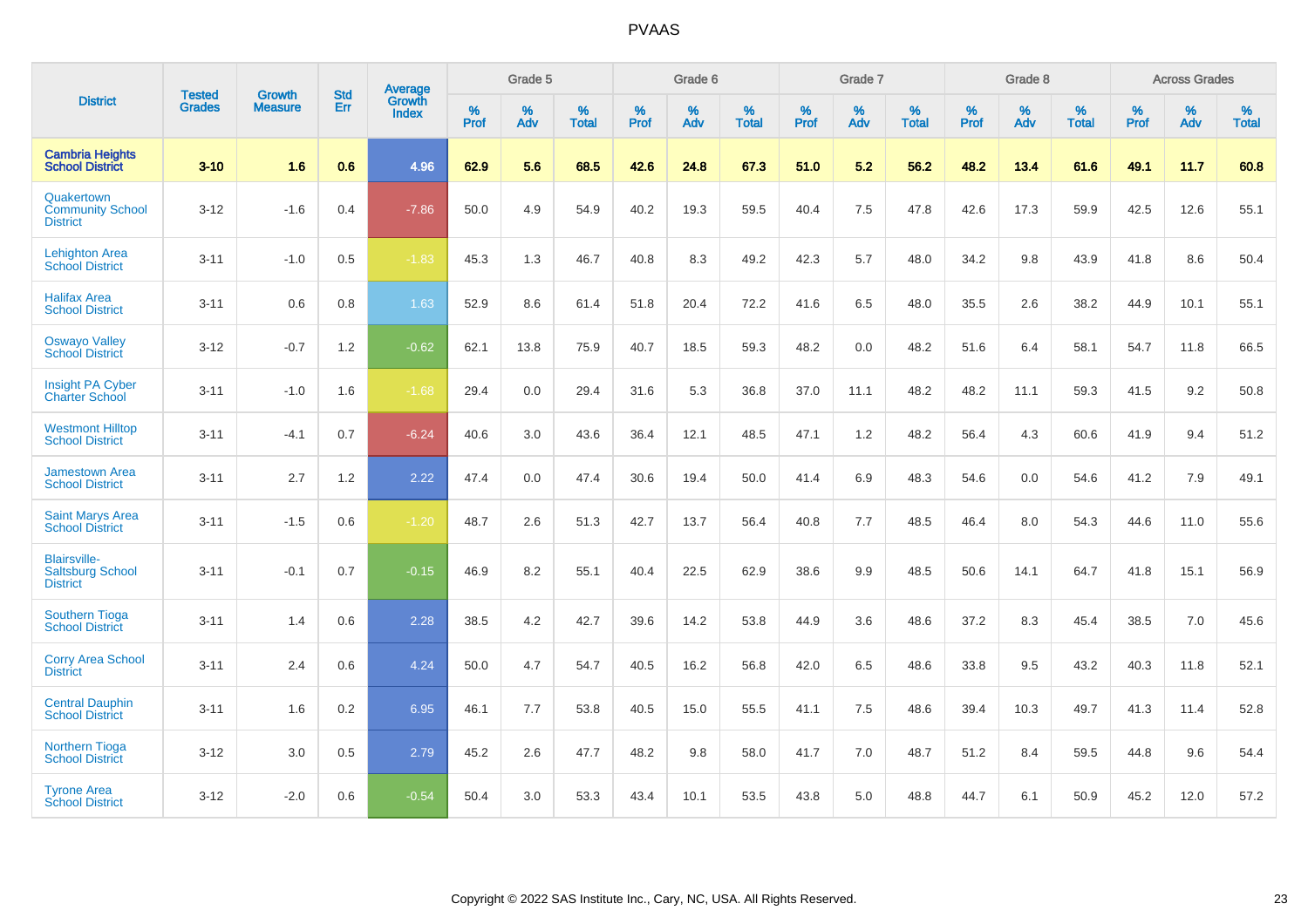|                                                                | <b>Tested</b> | <b>Growth</b>  | <b>Std</b> | Average                |                  | Grade 5  |                   |           | Grade 6  |                   |           | Grade 7  |                   |           | Grade 8  |                   |           | <b>Across Grades</b> |                   |
|----------------------------------------------------------------|---------------|----------------|------------|------------------------|------------------|----------|-------------------|-----------|----------|-------------------|-----------|----------|-------------------|-----------|----------|-------------------|-----------|----------------------|-------------------|
| <b>District</b>                                                | <b>Grades</b> | <b>Measure</b> | Err        | Growth<br><b>Index</b> | %<br><b>Prof</b> | %<br>Adv | %<br><b>Total</b> | %<br>Prof | %<br>Adv | %<br><b>Total</b> | %<br>Prof | %<br>Adv | %<br><b>Total</b> | %<br>Prof | %<br>Adv | %<br><b>Total</b> | %<br>Prof | %<br>Adv             | %<br><b>Total</b> |
| <b>Cambria Heights</b><br><b>School District</b>               | $3 - 10$      | 1.6            | 0.6        | 4.96                   | 62.9             | 5.6      | 68.5              | 42.6      | 24.8     | 67.3              | 51.0      | 5.2      | 56.2              | 48.2      | 13.4     | 61.6              | 49.1      | 11.7                 | 60.8              |
| South Williamsport<br><b>Area School</b><br><b>District</b>    | $3 - 10$      | 0.5            | 0.7        | 0.80                   | 45.7             | 6.4      | 52.1              | 37.4      | 15.4     | 52.8              | 40.5      | 8.3      | 48.8              | 43.2      | 12.5     | 55.7              | 39.9      | 12.1                 | 52.0              |
| <b>Charleroi School</b><br><b>District</b>                     | $3 - 11$      | $-2.5$         | 0.6        | $-3.90$                | 45.1             | 2.0      | 47.1              | 44.0      | 11.0     | 55.0              | 37.7      | 11.3     | 49.1              | 45.3      | 4.2      | 49.5              | 43.2      | 7.7                  | 50.9              |
| <b>Union Area School</b><br><b>District</b>                    | $3 - 11$      | $-1.4$         | 0.9        | $-1.52$                | 66.7             | 7.7      | 74.4              | 41.4      | 15.5     | 56.9              | 43.9      | 5.3      | 49.1              | 55.6      | 8.9      | 64.4              | 47.6      | 12.4                 | 60.1              |
| <b>Whitehall-Coplay</b><br><b>School District</b>              | $3 - 11$      | $-1.0$         | 0.4        | $-2.56$                | 47.1             | 4.6      | 51.7              | 43.0      | 11.2     | 54.1              | 41.3      | 7.8      | 49.1              | 38.2      | 7.1      | 45.4              | 42.6      | 8.9                  | 51.5              |
| <b>Karns City Area</b><br><b>School District</b>               | $3 - 11$      | $-0.9$         | 0.6        | $-1.37$                | 56.2             | 9.0      | 65.2              | 46.6      | 14.8     | 61.4              | 47.4      | 1.7      | 49.1              | 40.7      | 1.8      | 42.6              | 44.7      | 6.8                  | 51.5              |
| <b>Clarion Area</b><br><b>School District</b>                  | $3 - 11$      | 1.1            | 0.9        | 1.25                   | 58.3             | 2.1      | 60.4              | 46.4      | 7.1      | 53.6              | 44.8      | 4.5      | 49.2              | 39.0      | 11.9     | 50.8              | 45.1      | 10.1                 | 55.2              |
| <b>Middletown Area</b><br><b>School District</b>               | $3 - 11$      | $-0.3$         | 0.6        | $-2.50$                | 40.9             | 6.3      | 47.2              | 28.7      | 7.0      | 35.7              | 43.8      | 5.6      | 49.3              | 38.5      | 3.8      | 42.3              | 37.8      | 8.2                  | 46.0              |
| <b>Tacony Academy</b><br><b>Charter School</b>                 | $3 - 11$      | $-3.1$         | 0.8        | 4.52                   | 26.5             | 1.5      | 27.9              | 21.7      | 4.4      | 26.1              | 48.0      | 1.4      | 49.3              | 17.1      | 5.7      | 22.9              | 25.6      | 2.4                  | 28.0              |
| Independence<br><b>Charter School</b>                          | $3 - 8$       | $-2.1$         | 0.7        | $-0.30$                | 28.8             | 9.6      | 38.4              | 39.0      | 18.3     | 57.3              | 38.3      | 11.1     | 49.4              | 50.9      | 7.0      | 57.9              | 35.6      | 11.9                 | 47.5              |
| <b>Greensburg Salem</b><br><b>School District</b>              | $3 - 11$      | $-1.6$         | 0.5        | $-3.24$                | 49.7             | 7.2      | 56.9              | 40.1      | 13.8     | 53.9              | 44.0      | 5.5      | 49.4              | 48.3      | 7.2      | 55.6              | 42.8      | 11.4                 | 54.2              |
| <b>Greenville Area</b><br><b>School District</b>               | $3 - 11$      | 1.0            | 0.7        | 1.48                   | 46.7             | 5.6      | 52.2              | 52.5      | 11.2     | 63.8              | 43.8      | 5.7      | 49.5              | 31.2      | 12.5     | 43.8              | 42.0      | 10.1                 | 52.1              |
| <b>West Middlesex</b><br><b>Area School</b><br><b>District</b> | $3 - 10$      | $-1.3$         | 0.9        | $-1.43$                | 52.2             | 17.4     | 69.6              | 41.0      | 26.2     | 67.2              | 44.4      | 5.6      | 50.0              | 35.7      | 4.8      | 40.5              | 42.5      | 12.1                 | 54.6              |
| <b>Shikellamy School</b><br><b>District</b>                    | $3 - 10$      | $-2.8$         | 0.5        | $-6.17$                | 47.9             | 5.7      | 53.6              | 29.1      | 9.8      | 38.9              | 41.5      | 8.5      | 50.0              | 35.8      | 7.4      | 43.2              | 38.2      | 9.0                  | 47.3              |
| <b>Midland Borough</b><br><b>School District</b>               | $3 - 8$       | 0.1            | 1.3        | 0.07                   | 58.6             | 0.0      | 58.6              | 52.4      | 9.5      | 61.9              | 42.9      | 7.1      | 50.0              | 47.6      | 0.0      | 47.6              | 49.3      | 5.7                  | 55.0              |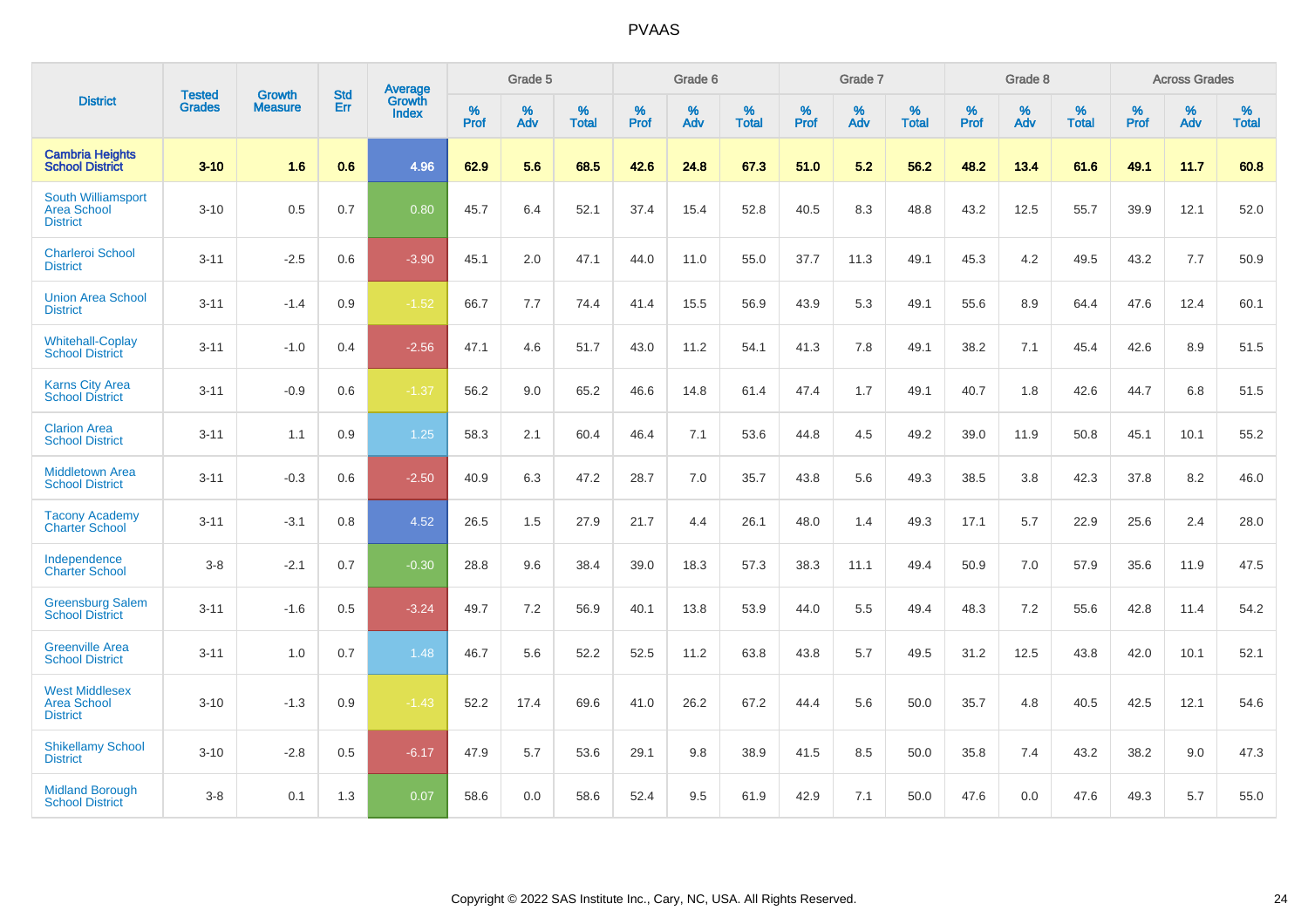|                                                                 | <b>Tested</b> | <b>Growth</b>  | <b>Std</b> | Average                |                     | Grade 5  |                   |                     | Grade 6  |                   |              | Grade 7  |                   |              | Grade 8  |                   |           | <b>Across Grades</b> |                   |
|-----------------------------------------------------------------|---------------|----------------|------------|------------------------|---------------------|----------|-------------------|---------------------|----------|-------------------|--------------|----------|-------------------|--------------|----------|-------------------|-----------|----------------------|-------------------|
| <b>District</b>                                                 | <b>Grades</b> | <b>Measure</b> | Err        | Growth<br><b>Index</b> | $\%$<br><b>Prof</b> | %<br>Adv | %<br><b>Total</b> | $\%$<br><b>Prof</b> | %<br>Adv | %<br><b>Total</b> | $\%$<br>Prof | %<br>Adv | %<br><b>Total</b> | $\%$<br>Prof | %<br>Adv | %<br><b>Total</b> | %<br>Prof | %<br>Adv             | %<br><b>Total</b> |
| <b>Cambria Heights</b><br><b>School District</b>                | $3 - 10$      | 1.6            | 0.6        | 4.96                   | 62.9                | 5.6      | 68.5              | 42.6                | 24.8     | 67.3              | 51.0         | 5.2      | 56.2              | 48.2         | 13.4     | 61.6              | 49.1      | 11.7                 | 60.8              |
| <b>Centre Learning</b><br>Community<br><b>Charter School</b>    | $5 - 8$       | $-1.3$         | 2.1        | $-0.60$                |                     |          |                   |                     |          |                   | 37.5         | 12.5     | 50.0              | 47.1         | 11.8     | 58.8              | 51.8      | 16.7                 | 68.5              |
| <b>North Clarion</b><br><b>County School</b><br><b>District</b> | $3 - 12$      | 2.6            | 1.0        | 2.73                   | 51.1                | 8.9      | 60.0              | 46.3                | 19.5     | 65.8              | 45.2         | 4.8      | 50.0              | 54.6         | 11.4     | 65.9              | 45.1      | 12.2                 | 57.3              |
| <b>Conemaugh Valley</b><br><b>School District</b>               | $3 - 12$      | 0.5            | 0.9        | 0.55                   | 52.9                | 3.9      | 56.9              | 30.0                | 30.0     | 60.0              | 44.2         | 5.8      | 50.0              | 49.1         | 9.4      | 58.5              | 43.3      | 12.5                 | 55.8              |
| Susquehanna<br><b>Community School</b><br><b>District</b>       | $3 - 11$      | 0.1            | 0.9        | 0.75                   | 47.1                | 7.8      | 54.9              | 43.1                | 12.1     | 55.2              | 43.5         | 6.5      | 50.0              | 36.7         | 2.0      | 38.8              | 40.9      | 10.7                 | 51.6              |
| Shanksville-<br><b>Stonycreek School</b><br><b>District</b>     | $3 - 10$      | 0.6            | 1.4        | 0.43                   | 28.6                | 0.0      | 28.6              | 41.7                | 16.7     | 58.3              | 45.0         | 5.0      | 50.0              | 44.4         | 5.6      | 50.0              | 49.2      | 8.5                  | 57.6              |
| <b>Hope For</b><br>Hyndman Charter<br>School                    | $3 - 11$      | 4.1            | 1.9        | 2.16                   |                     |          |                   | 12.5                | 6.2      | 18.8              | 41.7         | 8.3      | 50.0              | 37.5         | 0.0      | 37.5              | 27.4      | 6.0                  | 33.3              |
| <b>Bear Creek</b><br>Community<br><b>Charter School</b>         | $3 - 8$       | 5.5            | 0.9        | 6.44                   | 51.9                | 7.7      | 59.6              | 47.1                | 19.6     | 66.7              | 42.3         | 7.7      | 50.0              | 34.7         | 10.2     | 44.9              | 45.2      | 12.1                 | 57.4              |
| <b>Schuylkill Valley</b><br><b>School District</b>              | $3 - 11$      | 0.6            | 0.6        | 1.09                   | 53.1                | 3.1      | 56.2              | 44.4                | 16.9     | 61.3              | 42.9         | 7.5      | 50.4              | 45.0         | 6.3      | 51.4              | 45.2      | 10.3                 | 55.6              |
| <b>Bermudian Springs</b><br><b>School District</b>              | $3 - 11$      | 0.2            | 0.6        | 0.41                   | 50.4                | 0.0      | 50.4              | 37.5                | 10.6     | 48.1              | 44.5         | 5.9      | 50.4              | 39.8         | 6.5      | 46.3              | 42.4      | 6.9                  | 49.3              |
| <b>Yough School</b><br><b>District</b>                          | $3 - 10$      | $-4.7$         | 0.6        | $-8.11$                | 37.9                | 1.5      | 39.4              | 39.6                | 15.7     | 55.2              | 42.3         | 8.2      | 50.5              | 36.7         | 5.8      | 42.5              | 41.9      | 9.2                  | 51.1              |
| <b>School Lane</b><br><b>Charter School</b>                     | $3 - 11$      | 0.1            | 0.7        | 1.46                   | 57.4                | 5.9      | 63.2              | 40.0                | 18.3     | 58.3              | 43.8         | 6.8      | 50.7              | 40.9         | 21.2     | 62.1              | 43.3      | 14.5                 | 57.9              |
| Lackawanna Trail<br><b>School District</b>                      | $3 - 10$      | $-3.9$         | 0.8        | $-1.13$                | 50.9                | 3.6      | 54.6              | 38.8                | 14.9     | 53.7              | 45.1         | 5.6      | 50.7              | 31.2         | 3.9      | 35.1              | 43.8      | 10.0                 | 53.8              |
| <b>Sharpsville Area</b><br><b>School District</b>               | $3 - 11$      | $-0.5$         | 0.8        | $-0.58$                | 54.8                | 4.8      | 59.7              | 52.9                | 19.1     | 72.1              | 40.0         | 10.8     | 50.8              | 47.1         | 12.9     | 60.0              | 48.0      | 14.5                 | 62.5              |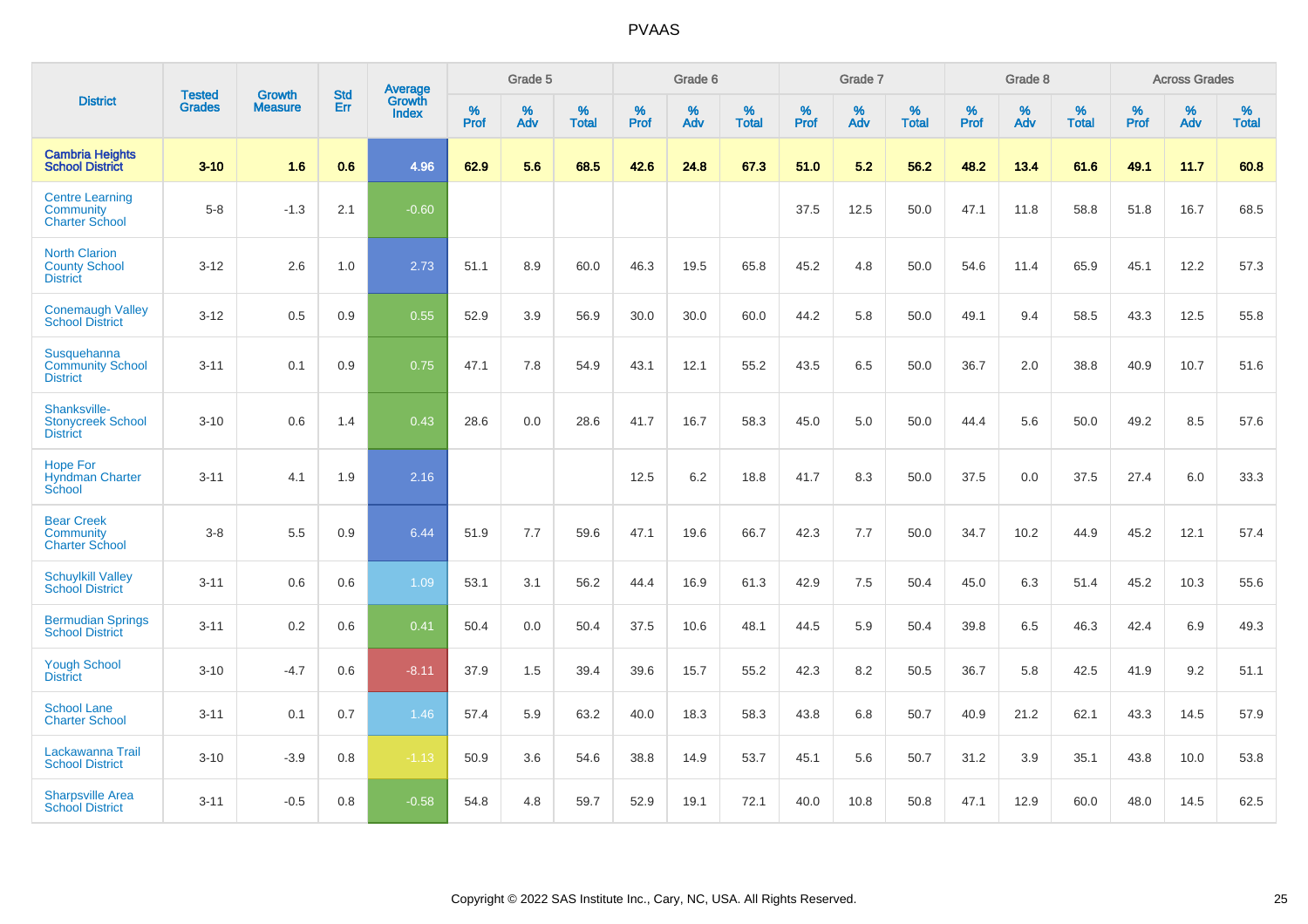|                                                                 | <b>Tested</b> | <b>Growth</b>  | <b>Std</b> | Average                |                  | Grade 5  |                   |           | Grade 6  |                   |           | Grade 7  |                   |           | Grade 8  |                   |                  | <b>Across Grades</b> |                   |
|-----------------------------------------------------------------|---------------|----------------|------------|------------------------|------------------|----------|-------------------|-----------|----------|-------------------|-----------|----------|-------------------|-----------|----------|-------------------|------------------|----------------------|-------------------|
| <b>District</b>                                                 | <b>Grades</b> | <b>Measure</b> | <b>Err</b> | Growth<br><b>Index</b> | %<br><b>Prof</b> | %<br>Adv | %<br><b>Total</b> | %<br>Prof | %<br>Adv | %<br><b>Total</b> | %<br>Prof | %<br>Adv | %<br><b>Total</b> | %<br>Prof | %<br>Adv | %<br><b>Total</b> | %<br><b>Prof</b> | %<br>Adv             | %<br><b>Total</b> |
| <b>Cambria Heights</b><br><b>School District</b>                | $3 - 10$      | 1.6            | 0.6        | 4.96                   | 62.9             | 5.6      | 68.5              | 42.6      | 24.8     | 67.3              | 51.0      | 5.2      | 56.2              | 48.2      | 13.4     | 61.6              | 49.1             | 11.7                 | 60.8              |
| <b>Keystone</b><br><b>Academy Charter</b><br>School             | $3 - 8$       | 0.9            | 0.8        | $-0.53$                | 42.1             | 3.5      | 45.6              | 38.7      | 19.4     | 58.1              | 47.4      | 3.5      | 50.9              | 40.7      | 8.5      | 49.2              | 40.7             | 7.4                  | 48.1              |
| <b>Arts Academy</b><br><b>Charter School</b>                    | $5 - 8$       | $-3.5$         | 1.1        | $-3.11$                | 41.2             | 0.0      | 41.2              | 46.7      | 2.2      | 48.9              | 49.1      | 1.9      | 50.9              | 45.2      | 3.2      | 48.4              | 46.6             | 2.0                  | 48.6              |
| <b>Northeast Bradford</b><br><b>School District</b>             | $3 - 10$      | 3.0            | 0.9        | 3.25                   | 57.5             | 2.5      | 60.0              | 37.8      | 11.1     | 48.9              | 39.6      | 11.3     | 50.9              | 40.4      | 7.0      | 47.4              | 45.2             | 9.9                  | 55.1              |
| <b>Elk Lake School</b><br><b>District</b>                       | $3 - 11$      | 2.6            | 0.7        | 3.89                   | 43.8             | 3.8      | 47.5              | 35.8      | 21.0     | 56.8              | 39.8      | 11.4     | 51.1              | 35.8      | 6.2      | 42.0              | 38.3             | 11.7                 | 50.0              |
| <b>Johnsonburg Area</b><br><b>School District</b>               | $3 - 11$      | $-1.6$         | 1.0        | $-1.64$                | 42.5             | 7.5      | 50.0              | 60.6      | 12.1     | 72.7              | 41.9      | 9.3      | 51.2              | 44.2      | 2.3      | 46.5              | 51.3             | 10.3                 | 61.5              |
| Elizabethtown<br><b>Area School</b><br><b>District</b>          | $3 - 12$      | $-0.8$         | 0.4        | $-2.01$                | 51.7             | 12.8     | 64.5              | 38.8      | 26.9     | 65.8              | 46.4      | 4.7      | 51.2              | 44.1      | 10.0     | 54.2              | 44.6             | 17.9                 | 62.5              |
| <b>Tuscarora School</b><br><b>District</b>                      | $3 - 11$      | $-0.1$         | 0.5        | $-0.13$                | 41.0             | 5.8      | 46.8              | 43.7      | 11.9     | 55.6              | 45.8      | 5.6      | 51.4              | 45.6      | 6.3      | 51.8              | 43.1             | 9.9                  | 53.0              |
| <b>Southern York</b><br><b>County School</b><br><b>District</b> | $3 - 11$      | $-0.7$         | 0.5        | $-1.39$                | 44.0             | 5.1      | 49.0              | 50.6      | 24.4     | 75.0              | 42.2      | 9.2      | 51.5              | 49.2      | 8.5      | 57.7              | 44.9             | 13.5                 | 58.4              |
| <b>Montrose Area</b><br><b>School District</b>                  | $3 - 10$      | 1.0            | 0.7        | 1.35                   | 50.0             | 16.2     | 66.2              | 40.2      | 28.3     | 68.5              | 38.2      | 13.2     | 51.5              | 45.0      | 10.0     | 55.0              | 43.8             | 18.3                 | 62.0              |
| Pennsylvania<br><b>Virtual Charter</b><br><b>School</b>         | $3 - 11$      | 2.2            | 0.7        | 3.20                   | 51.9             | 4.7      | 56.6              | 41.9      | 14.0     | 55.9              | 38.4      | 13.1     | 51.5              | 43.8      | 9.0      | 52.8              | 42.3             | 11.6                 | 53.9              |
| <b>Hanover Public</b><br><b>School District</b>                 | $3 - 11$      | 1.6            | 0.6        | 2.85                   | 40.6             | 3.0      | 43.6              | 42.4      | 9.4      | 51.8              | 45.4      | 6.2      | 51.5              | 38.7      | 7.3      | 46.0              | 42.0             | 12.7                 | 54.7              |
| <b>Neshaminy School</b><br><b>District</b>                      | $3 - 11$      | $-2.8$         | 0.3        | $-9.73$                | 49.1             | 6.0      | 55.1              | 46.0      | 14.0     | 60.0              | 44.0      | 7.6      | 51.6              | 41.9      | 9.1      | 51.0              | 44.7             | 12.5                 | 57.2              |
| <b>Oxford Area</b><br><b>School District</b>                    | $3 - 11$      | $-1.2$         | 0.4        | $-2.58$                | 43.9             | 6.1      | 50.0              | 41.5      | 17.6     | 59.0              | 44.6      | 7.0      | 51.6              | 30.2      | 3.9      | 34.2              | 39.6             | 10.3                 | 49.9              |
| <b>Solanco School</b><br><b>District</b>                        | $3 - 11$      | 2.8            | 0.4        | 6.54                   | 47.3             | 9.0      | 56.2              | 52.1      | 16.9     | 69.0              | 37.0      | 14.8     | 51.7              | 40.8      | 15.0     | 55.9              | 43.0             | 14.5                 | 57.5              |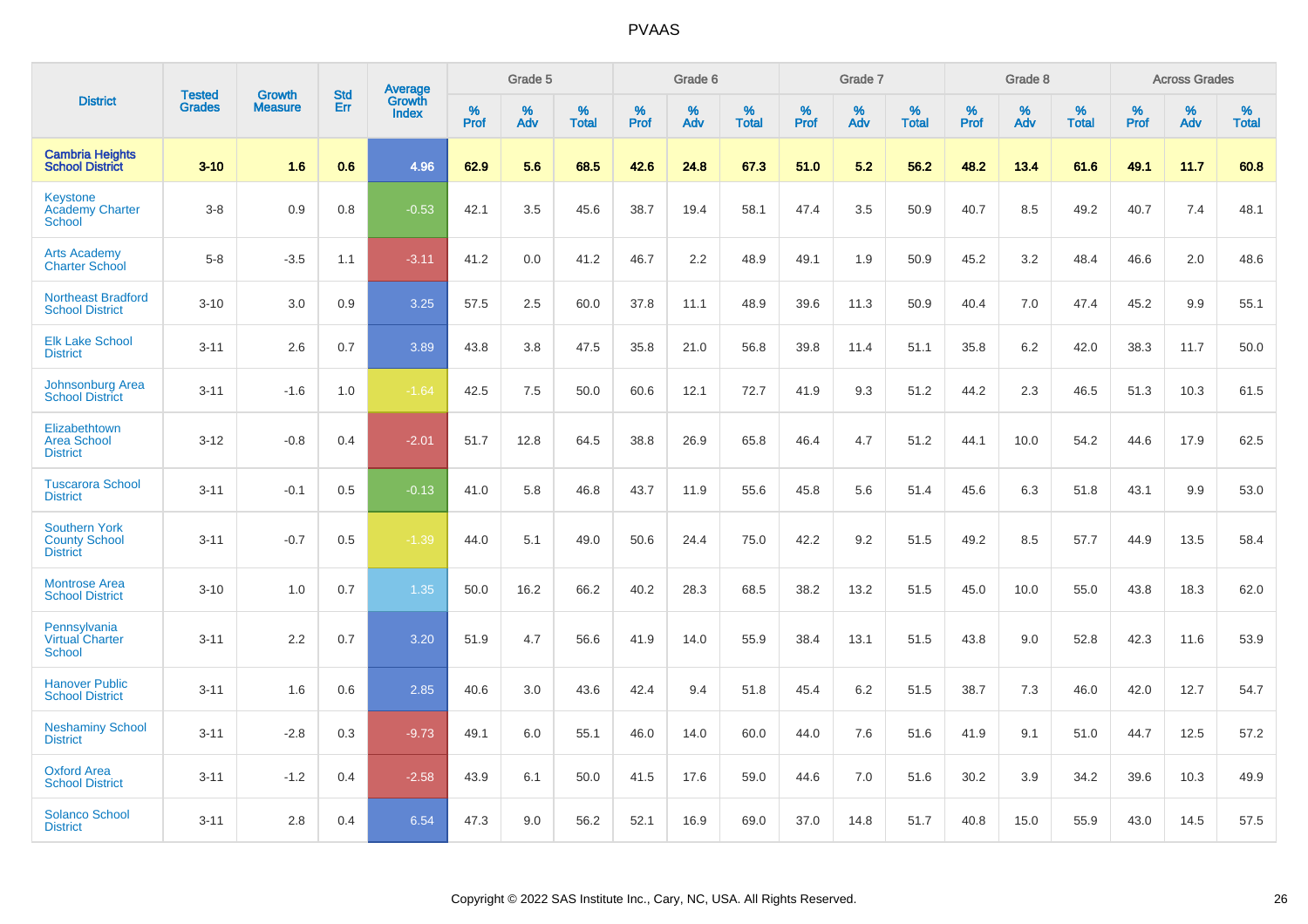|                                                             |                                |                          | <b>Std</b> | <b>Average</b>         |           | Grade 5  |                   |           | Grade 6  |                   |           | Grade 7  |                   |           | Grade 8  |                   |           | <b>Across Grades</b> |                   |
|-------------------------------------------------------------|--------------------------------|--------------------------|------------|------------------------|-----------|----------|-------------------|-----------|----------|-------------------|-----------|----------|-------------------|-----------|----------|-------------------|-----------|----------------------|-------------------|
| <b>District</b>                                             | <b>Tested</b><br><b>Grades</b> | Growth<br><b>Measure</b> | Err        | Growth<br><b>Index</b> | %<br>Prof | %<br>Adv | %<br><b>Total</b> | %<br>Prof | %<br>Adv | %<br><b>Total</b> | %<br>Prof | %<br>Adv | %<br><b>Total</b> | %<br>Prof | %<br>Adv | %<br><b>Total</b> | %<br>Prof | %<br>Adv             | %<br><b>Total</b> |
| <b>Cambria Heights</b><br><b>School District</b>            | $3 - 10$                       | 1.6                      | 0.6        | 4.96                   | 62.9      | 5.6      | 68.5              | 42.6      | 24.8     | 67.3              | 51.0      | 5.2      | 56.2              | 48.2      | 13.4     | 61.6              | 49.1      | 11.7                 | 60.8              |
| <b>Dubois Area</b><br><b>School District</b>                | $3 - 11$                       | $-0.6$                   | 0.4        | $-1.40$                | 47.0      | 5.7      | 52.6              | 39.4      | 17.4     | 56.8              | 43.4      | 8.5      | 51.8              | 36.6      | 8.8      | 45.4              | 42.2      | 13.1                 | 55.3              |
| <b>Red Lion Area</b><br><b>School District</b>              | $3 - 11$                       | 0.6                      | 0.4        | 1.63                   | 46.1      | 2.7      | 48.8              | 38.1      | 15.8     | 54.0              | 41.4      | 10.4     | 51.9              | 38.8      | 7.5      | 46.3              | 40.6      | 9.4                  | 50.0              |
| <b>Achievement</b><br><b>House Charter</b><br><b>School</b> | $7 - 11$                       | $-3.1$                   | 1.6        | $-0.73$                |           |          |                   |           |          |                   | 52.0      | 0.0      | 52.0              | 48.8      | 7.0      | 55.8              | 50.0      | 4.4                  | 54.4              |
| <b>Laboratory Charter</b><br><b>School</b>                  | $3 - 8$                        | 3.4                      | 1.2        | 2.86                   | 17.2      | 0.0      | 17.2              | 26.2      | 7.1      | 33.3              | 52.0      | 0.0      | 52.0              | 33.3      | 4.8      | 38.1              | 27.2      | 2.4                  | 29.6              |
| <b>West Perry School</b><br><b>District</b>                 | $3 - 11$                       | 3.7                      | 0.5        | 1.36                   | 45.0      | 8.7      | 53.7              | 41.7      | 21.8     | 63.5              | 44.2      | 7.9      | 52.1              | 53.3      | 13.3     | 66.7              | 44.0      | 14.2                 | 58.2              |
| <b>Troy Area School</b><br><b>District</b>                  | $3 - 10$                       | 0.2                      | 0.6        | 0.29                   | 45.0      | 1.0      | 46.0              | 25.5      | 5.9      | 31.4              | 45.6      | 6.5      | 52.2              | 42.4      | 10.2     | 52.5              | 39.4      | 6.6                  | 46.0              |
| <b>Belle Vernon Area</b><br><b>School District</b>          | $3 - 11$                       | $-0.1$                   | 0.6        | $-0.10$                | 52.2      | 6.3      | 58.6              | 49.6      | 14.8     | 64.4              | 47.8      | 4.4      | 52.2              | 44.1      | 6.4      | 50.5              | 47.7      | 8.9                  | 56.6              |
| <b>Dallas School</b><br><b>District</b>                     | $3 - 11$                       | $-5.2$                   | 0.5        | $-8.21$                | 58.5      | 8.8      | 67.3              | 50.7      | 12.7     | 63.4              | 49.2      | 3.2      | 52.4              | 48.7      | 14.3     | 63.0              | 50.5      | 13.7                 | 64.2              |
| <b>Mifflin County</b><br><b>School District</b>             | $3 - 11$                       | 2.7                      | 0.4        | 2.75                   | 49.5      | 8.0      | 57.4              | 35.1      | 15.2     | 50.3              | 45.2      | 7.3      | 52.5              | 40.4      | 4.9      | 45.3              | 40.4      | 9.0                  | 49.4              |
| <b>Central Cambria</b><br><b>School District</b>            | $3 - 11$                       | $-3.0$                   | 0.6        | $-5.07$                | 59.8      | 11.1     | 70.9              | 33.6      | 13.3     | 46.9              | 48.2      | 4.4      | 52.6              | 38.9      | 4.8      | 43.6              | 44.9      | 10.7                 | 55.6              |
| <b>Interboro School</b><br><b>District</b>                  | $3 - 12$                       | 0.3                      | 0.4        | $-0.81$                | 42.9      | 4.5      | 47.3              | 40.0      | 11.7     | 51.7              | 44.0      | 8.7      | 52.7              | 44.2      | 7.4      | 51.6              | 41.8      | 8.7                  | 50.4              |
| <b>West Shore School</b><br><b>District</b>                 | $3 - 12$                       | $-0.2$                   | 0.3        | $-0.59$                | 46.3      | 8.2      | 54.5              | 44.4      | 15.0     | 59.4              | 44.4      | 8.2      | 52.7              | 42.8      | 11.8     | 54.6              | 42.7      | 13.2                 | 55.9              |
| <b>Wyoming Area</b><br><b>School District</b>               | $3 - 10$                       | $-4.1$                   | 0.6        | $-1.78$                | 58.6      | 6.0      | 64.7              | 38.8      | 2.9      | 41.8              | 49.5      | 3.2      | 52.7              | 35.8      | 9.4      | 45.3              | 43.5      | 7.5                  | 51.1              |
| <b>Greenwood School</b><br><b>District</b>                  | $3 - 11$                       | 4.5                      | 0.8        | 1.52                   | 51.5      | 3.0      | 54.6              | 45.3      | 28.3     | 73.6              | 43.6      | 9.1      | 52.7              | 51.8      | 31.5     | 83.3              | 47.9      | 19.4                 | 67.3              |
| <b>Governor Mifflin</b><br><b>School District</b>           | $3 - 11$                       | $-1.0$                   | 0.4        | $-2.47$                | 38.2      | 3.2      | 41.5              | 31.2      | 11.7     | 42.9              | 44.4      | 8.3      | 52.8              | 45.8      | 5.5      | 51.3              | 40.8      | 9.3                  | 50.1              |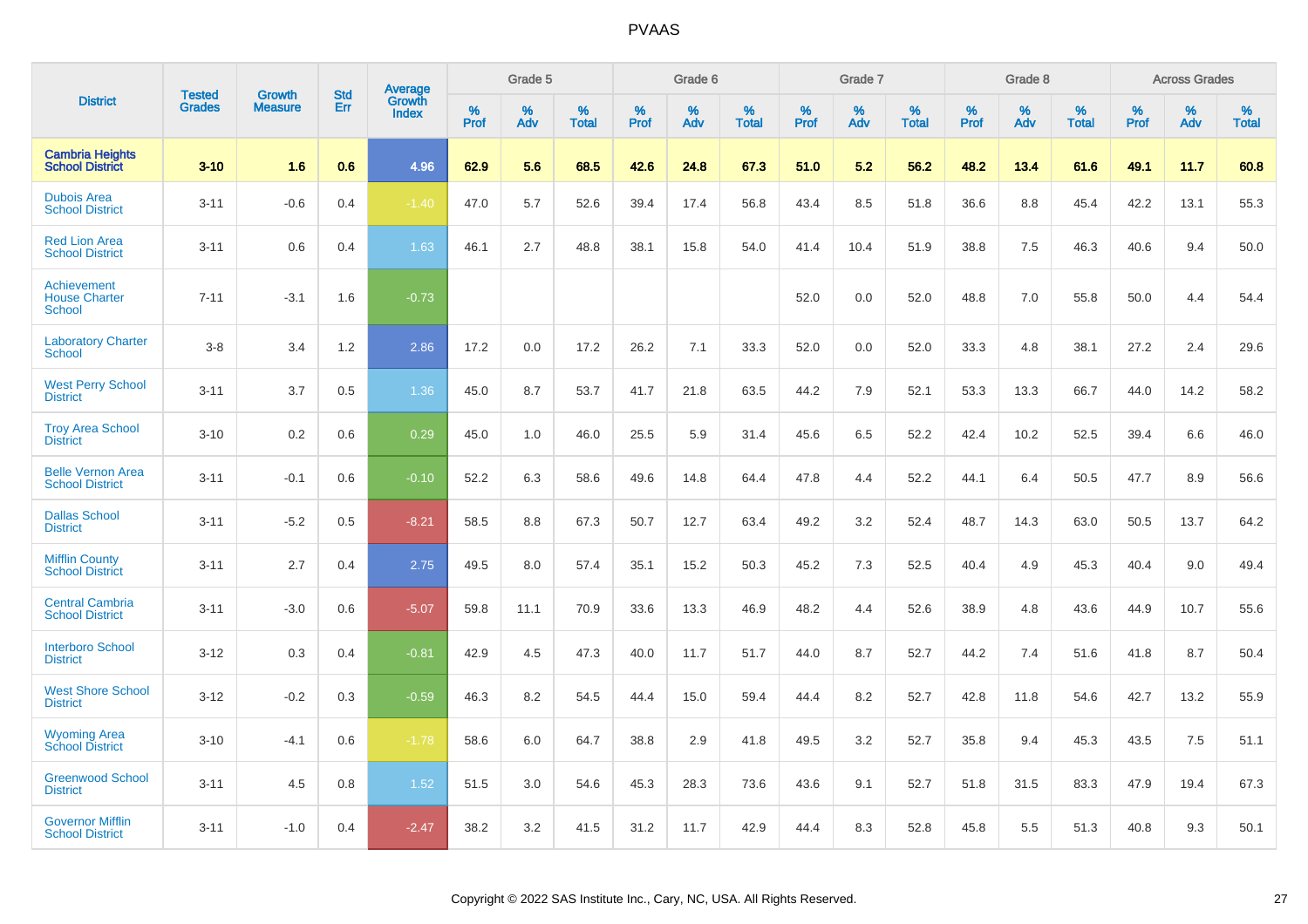|                                                                   | <b>Tested</b> | <b>Growth</b>  | <b>Std</b> | Average                |              | Grade 5  |                   |              | Grade 6  |                   |              | Grade 7  |                   |              | Grade 8  |                   |              | <b>Across Grades</b> |                   |
|-------------------------------------------------------------------|---------------|----------------|------------|------------------------|--------------|----------|-------------------|--------------|----------|-------------------|--------------|----------|-------------------|--------------|----------|-------------------|--------------|----------------------|-------------------|
| <b>District</b>                                                   | <b>Grades</b> | <b>Measure</b> | Err        | Growth<br><b>Index</b> | $\%$<br>Prof | %<br>Adv | %<br><b>Total</b> | $\%$<br>Prof | %<br>Adv | %<br><b>Total</b> | $\%$<br>Prof | %<br>Adv | %<br><b>Total</b> | $\%$<br>Prof | %<br>Adv | %<br><b>Total</b> | $\%$<br>Prof | %<br>Adv             | %<br><b>Total</b> |
| <b>Cambria Heights</b><br><b>School District</b>                  | $3 - 10$      | 1.6            | 0.6        | 4.96                   | 62.9         | 5.6      | 68.5              | 42.6         | 24.8     | 67.3              | 51.0         | 5.2      | 56.2              | 48.2         | 13.4     | 61.6              | 49.1         | 11.7                 | 60.8              |
| <b>North Star School</b><br><b>District</b>                       | $3 - 11$      | $-0.3$         | 0.7        | $-0.53$                | 44.3         | 3.8      | 48.1              | 35.9         | 17.2     | 53.1              | 44.4         | 8.3      | 52.8              | 49.5         | 17.2     | 66.7              | 44.5         | 15.3                 | 59.8              |
| <b>Valley Grove</b><br><b>School District</b>                     | $3 - 10$      | 0.6            | 0.8        | 0.74                   | 56.2         | 8.3      | 64.6              | 55.9         | 8.5      | 64.4              | 43.4         | 9.4      | 52.8              | 53.7         | 7.4      | 61.1              | 48.3         | 9.3                  | 57.6              |
| <b>Mountain View</b><br><b>School District</b>                    | $3 - 11$      | 1.6            | 0.9        | 1.87                   | 45.0         | 3.3      | 48.3              | 49.0         | 6.1      | 55.1              | 47.2         | 5.7      | 52.8              | 55.0         | 10.0     | 65.0              | 45.1         | 5.6                  | 50.7              |
| <b>Mifflinburg Area</b><br><b>School District</b>                 | $3 - 11$      | 1.9            | 0.6        | 3.25                   | 60.8         | 8.0      | 68.8              | 47.8         | 20.7     | 68.5              | 47.1         | 5.8      | 52.9              | 53.8         | 8.6      | 62.5              | 49.7         | 13.0                 | 62.7              |
| <b>Deer Lakes School</b><br><b>District</b>                       | $3 - 11$      | $-0.4$         | 0.6        | $-0.76$                | 52.0         | 5.5      | 57.5              | 47.2         | 22.0     | 69.1              | 42.4         | 10.6     | 53.0              | 44.7         | 10.7     | 55.3              | 45.1         | 14.9                 | 60.0              |
| <b>Crawford Central</b><br><b>School District</b>                 | $3 - 11$      | 3.3            | 0.4        | 7.81                   | 48.1         | 4.2      | 52.3              | 37.2         | 13.2     | 50.4              | 40.0         | 13.1     | 53.1              | 42.5         | 12.0     | 54.5              | 40.4         | 10.5                 | 50.9              |
| <b>Eastern Lebanon</b><br><b>County School</b><br><b>District</b> | $3 - 11$      | $-0.3$         | 0.5        | $-0.57$                | 48.9         | 2.8      | 51.7              | 42.0         | 9.1      | 51.1              | 45.1         | 8.0      | 53.1              | 29.8         | 7.0      | 36.8              | 42.0         | 9.1                  | 51.0              |
| <b>Northern York</b><br><b>County School</b><br><b>District</b>   | $3 - 11$      | 0.6            | 0.4        | 1.45                   | 53.3         | 9.4      | 62.7              | 39.4         | 14.4     | 53.8              | 44.9         | 8.2      | 53.1              | 39.9         | 7.2      | 47.1              | 44.2         | 12.9                 | 57.1              |
| <b>Burrell School</b><br><b>District</b>                          | $3 - 11$      | $-3.3$         | 0.7        | $-4.68$                | 50.0         | 0.9      | 50.9              | 46.2         | 7.7      | 53.8              | 46.8         | 6.5      | 53.2              | 41.0         | 4.9      | 45.9              | 45.9         | 7.5                  | 53.4              |
| <b>Otto-Eldred School</b><br><b>District</b>                      | $3 - 11$      | 5.1            | 1.0        | 5.26                   | 57.1         | 9.5      | 66.7              | 47.5         | 15.0     | 62.5              | 42.2         | 11.1     | 53.3              | 35.4         | 12.5     | 47.9              | 43.8         | 11.1                 | 54.9              |
| <b>Daniel Boone Area</b><br><b>School District</b>                | $3 - 12$      | 0.9            | 0.5        | 2.01                   | 54.5         | 3.9      | 58.4              | 31.7         | 16.1     | 47.8              | 46.1         | 7.4      | 53.4              | 42.8         | 9.2      | 52.0              | 42.6         | 10.0                 | 52.6              |
| <b>Everett Area</b><br><b>School District</b>                     | $3 - 11$      | $-0.2$         | 0.7        | $-0.26$                | 41.4         | 9.2      | 50.6              | 34.9         | 11.6     | 46.5              | 47.5         | 5.9      | 53.5              | 37.3         | 9.3      | 46.7              | 40.8         | 11.4                 | 52.2              |
| <b>Centennial School</b><br><b>District</b>                       | $3 - 10$      | 1.2            | 0.3        | 0.52                   | 49.0         | 5.4      | 54.4              | 41.7         | 11.3     | 53.0              | 46.4         | 7.1      | 53.6              | 43.6         | 5.1      | 48.7              | 44.3         | 10.2                 | 54.4              |
| Pen Argyl Area<br><b>School District</b>                          | $3 - 12$      | 2.2            | 0.6        | 3.36                   | 50.0         | 10.0     | 60.0              | 43.9         | 13.4     | 57.3              | 44.6         | 9.1      | 53.6              | 44.7         | 4.8      | 49.5              | 46.0         | 11.3                 | 57.2              |
| <b>Ellwood City Area</b><br><b>School District</b>                | $3 - 11$      | 0.6            | 0.6        | 1.00                   | 53.8         | 11.5     | 65.4              | 47.0         | 14.8     | 61.7              | 43.0         | 10.7     | 53.7              | 41.3         | 8.3      | 49.5              | 45.3         | 10.3                 | 55.6              |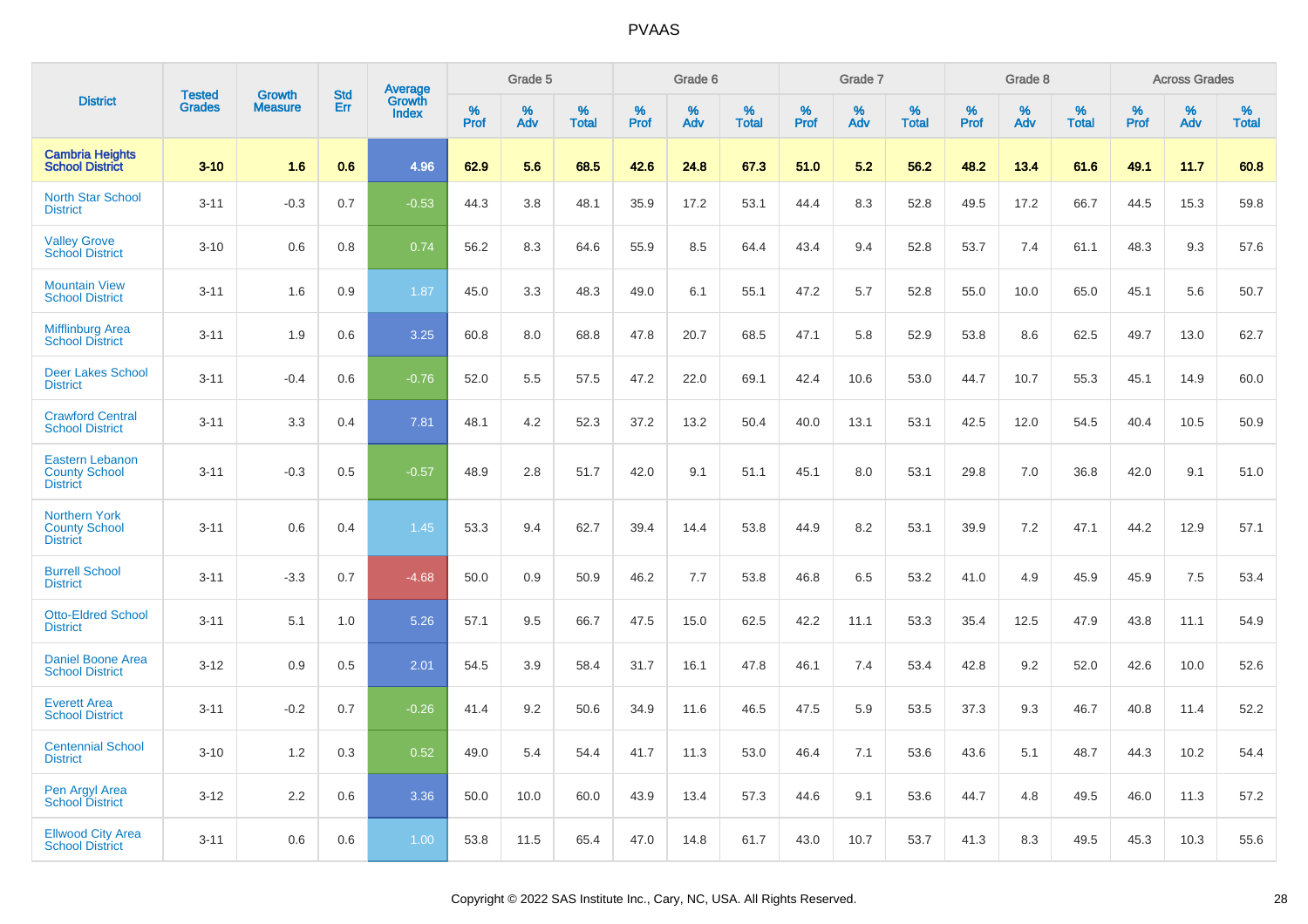|                                                                          |                                |                                 | <b>Std</b> | Average                |           | Grade 5  |                   |           | Grade 6  |                   |           | Grade 7  |                   |           | Grade 8  |                   |           | <b>Across Grades</b> |                   |
|--------------------------------------------------------------------------|--------------------------------|---------------------------------|------------|------------------------|-----------|----------|-------------------|-----------|----------|-------------------|-----------|----------|-------------------|-----------|----------|-------------------|-----------|----------------------|-------------------|
| <b>District</b>                                                          | <b>Tested</b><br><b>Grades</b> | <b>Growth</b><br><b>Measure</b> | Err        | Growth<br><b>Index</b> | %<br>Prof | %<br>Adv | %<br><b>Total</b> | %<br>Prof | %<br>Adv | %<br><b>Total</b> | %<br>Prof | %<br>Adv | %<br><b>Total</b> | %<br>Prof | %<br>Adv | %<br><b>Total</b> | %<br>Prof | %<br>Adv             | %<br><b>Total</b> |
| <b>Cambria Heights</b><br><b>School District</b>                         | $3 - 10$                       | 1.6                             | 0.6        | 4.96                   | 62.9      | 5.6      | 68.5              | 42.6      | 24.8     | 67.3              | 51.0      | 5.2      | 56.2              | 48.2      | 13.4     | 61.6              | 49.1      | 11.7                 | 60.8              |
| <b>Butler Area School</b><br><b>District</b>                             | $3 - 11$                       | 0.3                             | 0.3        | 1.07                   | 49.8      | 12.2     | 61.9              | 43.8      | 18.2     | 62.0              | 44.4      | 9.3      | 53.8              | 47.9      | 8.0      | 55.9              | 46.0      | 14.0                 | 60.0              |
| <b>Jeannette City</b><br><b>School District</b>                          | $3 - 11$                       | 3.5                             | 0.8        | 4.26                   | 41.7      | 1.4      | 43.1              | 33.3      | 18.5     | 51.8              | 44.6      | 9.2      | 53.8              | 48.1      | 7.7      | 55.8              | 40.4      | 8.2                  | 48.6              |
| <b>New Foundations</b><br><b>Charter School</b>                          | $3 - 11$                       | $-0.9$                          | 0.8        | $-1.16$                | 37.0      | 9.3      | 46.3              | 38.1      | 9.5      | 47.6              | 50.8      | 3.3      | 54.1              | 36.1      | 6.0      | 42.2              | 41.1      | 6.7                  | 47.8              |
| <b>Warwick School</b><br><b>District</b>                                 | $3 - 11$                       | 0.0                             | 0.4        | 0.03                   | 49.6      | 5.9      | 55.6              | 39.4      | 26.3     | 65.7              | 46.2      | 8.0      | 54.2              | 50.3      | 9.6      | 59.9              | 45.6      | 12.6                 | 58.2              |
| <b>Palmerton Area</b><br><b>School District</b>                          | $3 - 11$                       | 1.6                             | 0.6        | 4.14                   | 54.9      | 3.7      | 58.5              | 47.3      | 14.6     | 61.8              | 42.6      | 11.6     | 54.3              | 38.3      | 11.2     | 49.5              | 45.2      | 11.6                 | 56.8              |
| <b>Brockway Area</b><br><b>School District</b>                           | $3 - 11$                       | 4.2                             | 0.7        | 5.89                   | 61.5      | 14.1     | 75.6              | 40.6      | 34.8     | 75.4              | 44.4      | 9.9      | 54.3              | 50.0      | 9.7      | 59.7              | 46.6      | 17.4                 | 64.0              |
| <b>Jersey Shore Area</b><br><b>School District</b>                       | $3 - 11$                       | 1.7                             | 0.5        | 6.13                   | 47.6      | 8.3      | 56.0              | 45.6      | 24.8     | 70.4              | 46.3      | 8.0      | 54.3              | 39.6      | 7.7      | 47.2              | 45.3      | 13.4                 | 58.7              |
| <b>Fort Cherry School</b><br><b>District</b>                             | $3 - 10$                       | $-2.2$                          | 0.8        | $-2.84$                | 61.4      | 8.8      | 70.2              | 31.6      | 33.3     | 64.9              | 45.6      | 8.8      | 54.4              | 39.5      | 26.7     | 66.3              | 45.7      | 16.8                 | 62.5              |
| <b>Titusville Area</b><br><b>School District</b>                         | $3 - 11$                       | $-0.4$                          | 0.5        | $-0.72$                | 57.4      | 8.5      | 65.9              | 35.0      | 12.6     | 47.6              | 46.2      | 8.3      | 54.6              | 40.6      | 11.6     | 52.2              | 44.1      | 12.1                 | 56.2              |
| <b>York Academy</b><br><b>Regional Charter</b><br>School                 | $3 - 11$                       | 0.3                             | 0.8        | $-0.33$                | 33.3      | 5.0      | 38.3              | 55.9      | 11.9     | 67.8              | 47.3      | 7.3      | 54.6              | 35.1      | 12.3     | 47.4              | 40.8      | 14.1                 | 54.9              |
| <b>Dallastown Area</b><br><b>School District</b>                         | $3 - 11$                       | $-2.2$                          | 0.3        | $-6.63$                | 53.1      | 7.2      | 60.3              | 44.3      | 30.9     | 75.1              | 45.3      | 9.3      | 54.7              | 43.8      | 11.1     | 54.9              | 44.8      | 19.1                 | 63.9              |
| <b>Millersburg Area</b><br><b>School District</b>                        | $3 - 11$                       | $-0.2$                          | 0.8        | 3.43                   | 47.1      | 3.9      | 51.0              | 41.5      | 0.0      | 41.5              | 51.6      | 3.1      | 54.7              | 40.3      | 3.2      | 43.6              | 44.2      | 7.4                  | 51.5              |
| <b>Lehigh Valley</b><br><b>Academy Regional</b><br><b>Charter School</b> | $3 - 11$                       | 0.4                             | 0.6        | 0.69                   | 50.0      | 5.8      | 55.8              | 38.3      | 18.8     | 57.0              | 50.9      | 3.8      | 54.7              | 51.8      | 4.6      | 56.4              | 46.4      | 11.0                 | 57.4              |
| <b>Bellwood-Antis</b><br><b>School District</b>                          | $3 - 10$                       | 1.5                             | 0.7        | 2.22                   | 46.1      | 3.4      | 49.4              | 34.4      | 16.7     | 51.1              | 44.0      | 10.7     | 54.8              | 41.3      | 26.1     | 67.4              | 41.8      | 16.7                 | 58.6              |
| <b>Stroudsburg Area</b><br><b>School District</b>                        | $3 - 11$                       | 1.1                             | 0.4        | 1.41                   | 39.1      | 4.0      | 43.1              | 39.0      | 11.2     | 50.2              | 46.4      | 8.5      | 54.9              | 48.9      | 7.8      | 56.7              | 40.7      | 9.2                  | 49.9              |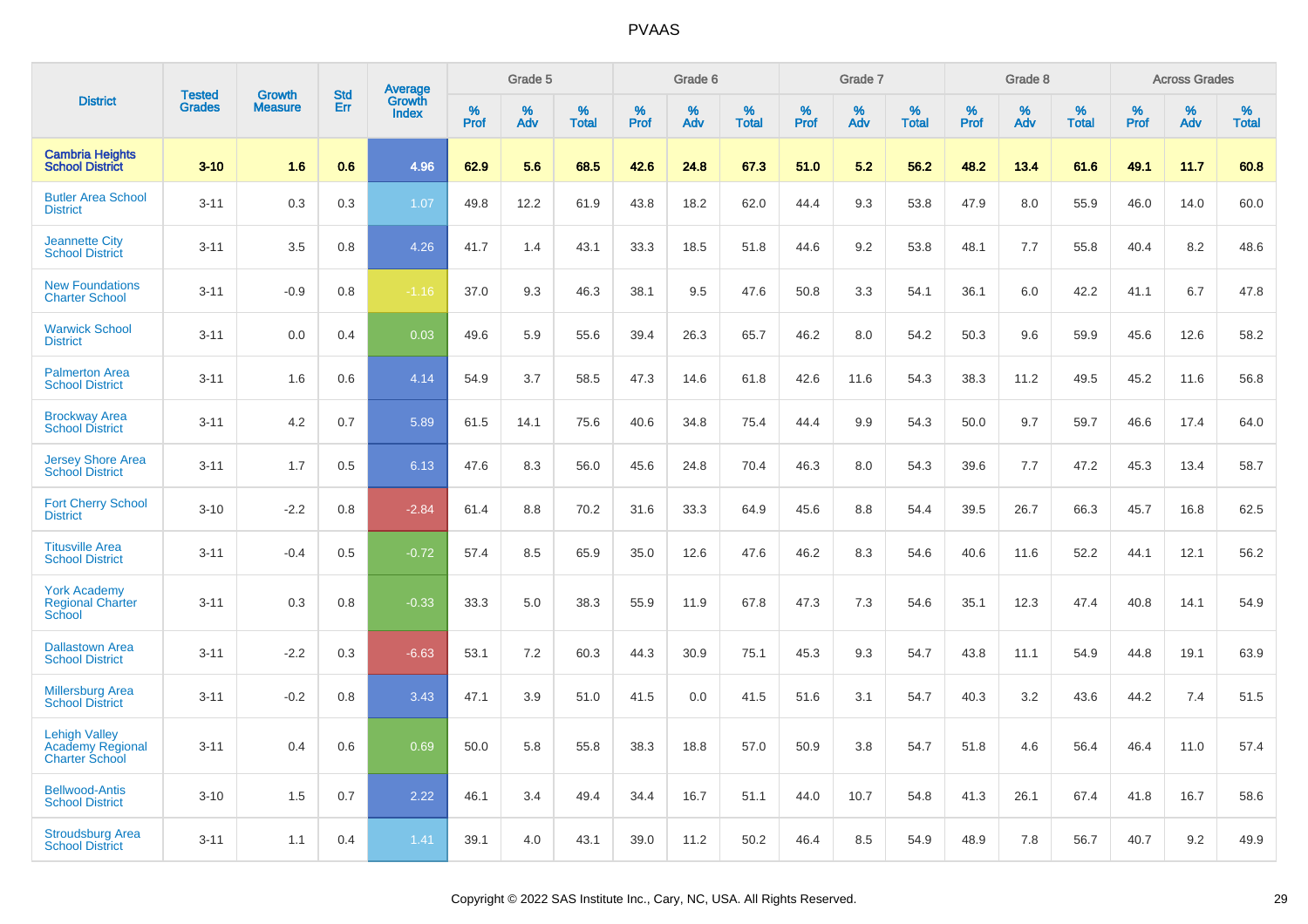|                                                   |                                |                                 |     | Grade 5<br>Grade 6<br>Grade 7<br>Average<br><b>Std</b><br>Growth |           |          |                   | Grade 8      |          |                   | <b>Across Grades</b> |          |                   |           |          |                   |              |          |                   |
|---------------------------------------------------|--------------------------------|---------------------------------|-----|------------------------------------------------------------------|-----------|----------|-------------------|--------------|----------|-------------------|----------------------|----------|-------------------|-----------|----------|-------------------|--------------|----------|-------------------|
| <b>District</b>                                   | <b>Tested</b><br><b>Grades</b> | <b>Growth</b><br><b>Measure</b> | Err | <b>Index</b>                                                     | %<br>Prof | %<br>Adv | %<br><b>Total</b> | $\%$<br>Prof | %<br>Adv | %<br><b>Total</b> | %<br>Prof            | %<br>Adv | %<br><b>Total</b> | %<br>Prof | %<br>Adv | %<br><b>Total</b> | $\%$<br>Prof | %<br>Adv | %<br><b>Total</b> |
| <b>Cambria Heights</b><br><b>School District</b>  | $3 - 10$                       | 1.6                             | 0.6 | 4.96                                                             | 62.9      | 5.6      | 68.5              | 42.6         | 24.8     | 67.3              | 51.0                 | 5.2      | 56.2              | 48.2      | 13.4     | 61.6              | 49.1         | 11.7     | 60.8              |
| <b>Chartiers Valley</b><br><b>School District</b> | $3 - 11$                       | $-3.4$                          | 0.4 | $-8.00$                                                          | 51.3      | 6.5      | 57.8              | 45.9         | 15.3     | 61.2              | 46.3                 | 8.7      | 55.0              | 42.9      | 7.6      | 50.5              | 47.3         | 10.0     | 57.4              |
| <b>Kutztown Area</b><br><b>School District</b>    | $3 - 12$                       | $-0.3$                          | 0.8 | $-0.40$                                                          | 59.7      | 6.0      | 65.7              | 46.0         | 17.5     | 63.5              | 37.5                 | 17.5     | 55.0              | 50.0      | 10.3     | 60.3              | 48.4         | 17.0     | 65.5              |
| <b>Carlisle Area</b><br><b>School District</b>    | $3 - 11$                       | 1.8                             | 0.4 | 4.58                                                             | 40.6      | 13.9     | 54.4              | 38.1         | 20.2     | 58.2              | 42.0                 | 13.0     | 55.0              | 42.1      | 10.7     | 52.8              | 40.4         | 15.3     | 55.7              |
| <b>Spring Cove</b><br><b>School District</b>      | $3 - 11$                       | 0.1                             | 0.6 | 0.20                                                             | 41.7      | 5.0      | 46.7              | 42.1         | 13.5     | 55.6              | 48.8                 | 6.3      | 55.1              | 34.6      | 11.8     | 46.5              | 40.5         | 10.8     | 51.3              |
| <b>Conewago Valley</b><br><b>School District</b>  | $3 - 12$                       | 0.7                             | 0.4 | 1.94                                                             | 52.1      | 3.4      | 55.5              | 44.7         | 14.0     | 58.7              | 46.4                 | 8.8      | 55.2              | 46.8      | 5.7      | 52.5              | 46.9         | 10.0     | 56.9              |
| <b>Union City Area</b><br><b>School District</b>  | $3 - 12$                       | 0.2                             | 0.7 | 0.30                                                             | 34.8      | 1.4      | 36.2              | 35.5         | 16.1     | 51.6              | 44.7                 | 10.5     | 55.3              | 42.2      | 8.9      | 51.1              | 39.0         | 12.5     | 51.5              |
| Shenango Area<br><b>School District</b>           | $3 - 11$                       | 1.9                             | 0.7 | 2.73                                                             | 46.4      | 19.0     | 65.5              | 37.5         | 25.0     | 62.5              | 45.7                 | 9.6      | 55.3              | 41.1      | 18.9     | 60.0              | 42.3         | 18.7     | 61.1              |
| <b>Riverside School</b><br><b>District</b>        | $3 - 11$                       | 2.8                             | 0.6 | 4.52                                                             | 44.6      | 4.0      | 48.5              | 45.4         | 13.1     | 58.6              | 43.7                 | 11.6     | 55.3              | 45.0      | 8.3      | 53.2              | 44.3         | 10.7     | 55.0              |
| <b>Conestoga Valley</b><br><b>School District</b> | $3 - 11$                       | 4.1                             | 0.4 | 10.35                                                            | 45.1      | 10.2     | 55.3              | 37.5         | 28.4     | 65.9              | 44.6                 | 10.7     | 55.4              | 39.6      | 18.3     | 57.9              | 42.4         | 17.7     | 60.2              |
| <b>West Branch Area</b><br><b>School District</b> | $3 - 11$                       | 0.4                             | 0.8 | 0.52                                                             | 37.1      | 3.2      | 40.3              | 32.8         | 6.6      | 39.3              | 48.6                 | 6.8      | 55.4              | 50.0      | 3.0      | 53.0              | 42.6         | 6.8      | 49.4              |
| <b>Wyalusing Area</b><br><b>School District</b>   | $3 - 12$                       | 1.0                             | 0.7 | 1.58                                                             | 36.1      | 2.4      | 38.6              | 43.1         | 13.7     | 56.9              | 43.5                 | 12.0     | 55.4              | 36.8      | 3.8      | 40.6              | 39.8         | 9.9      | 49.6              |
| <b>Dover Area School</b><br><b>District</b>       | $3 - 12$                       | $-1.0$                          | 0.4 | $-2.38$                                                          | 48.0      | 4.8      | 52.8              | 41.4         | 17.1     | 58.6              | 48.6                 | 7.1      | 55.7              | 44.7      | 5.7      | 50.4              | 44.8         | 10.8     | 55.6              |
| Cornwall-Lebanon<br><b>School District</b>        | $3 - 11$                       | $-0.8$                          | 0.3 | $-2.37$                                                          | 46.8      | 6.1      | 52.9              | 45.0         | 15.9     | 60.9              | 48.6                 | 7.2      | 55.8              | 49.4      | 12.2     | 61.6              | 44.4         | 12.6     | 57.0              |
| <b>Western Wayne</b><br><b>School District</b>    | $3 - 11$                       | $-0.5$                          | 0.6 | $-0.40$                                                          | 56.6      | 7.6      | 64.2              | 43.0         | 21.5     | 64.5              | 45.2                 | 10.6     | 55.8              | 45.8      | 15.0     | 60.8              | 45.8         | 18.1     | 63.9              |
| <b>Frazier School</b><br><b>District</b>          | $3 - 11$                       | $-1.8$                          | 0.8 | $-2.32$                                                          | 49.0      | 3.9      | 52.9              | 48.8         | 17.5     | 66.2              | 43.0                 | 12.8     | 55.8              | 20.4      | 3.7      | 24.1              | 40.8         | 10.9     | 51.7              |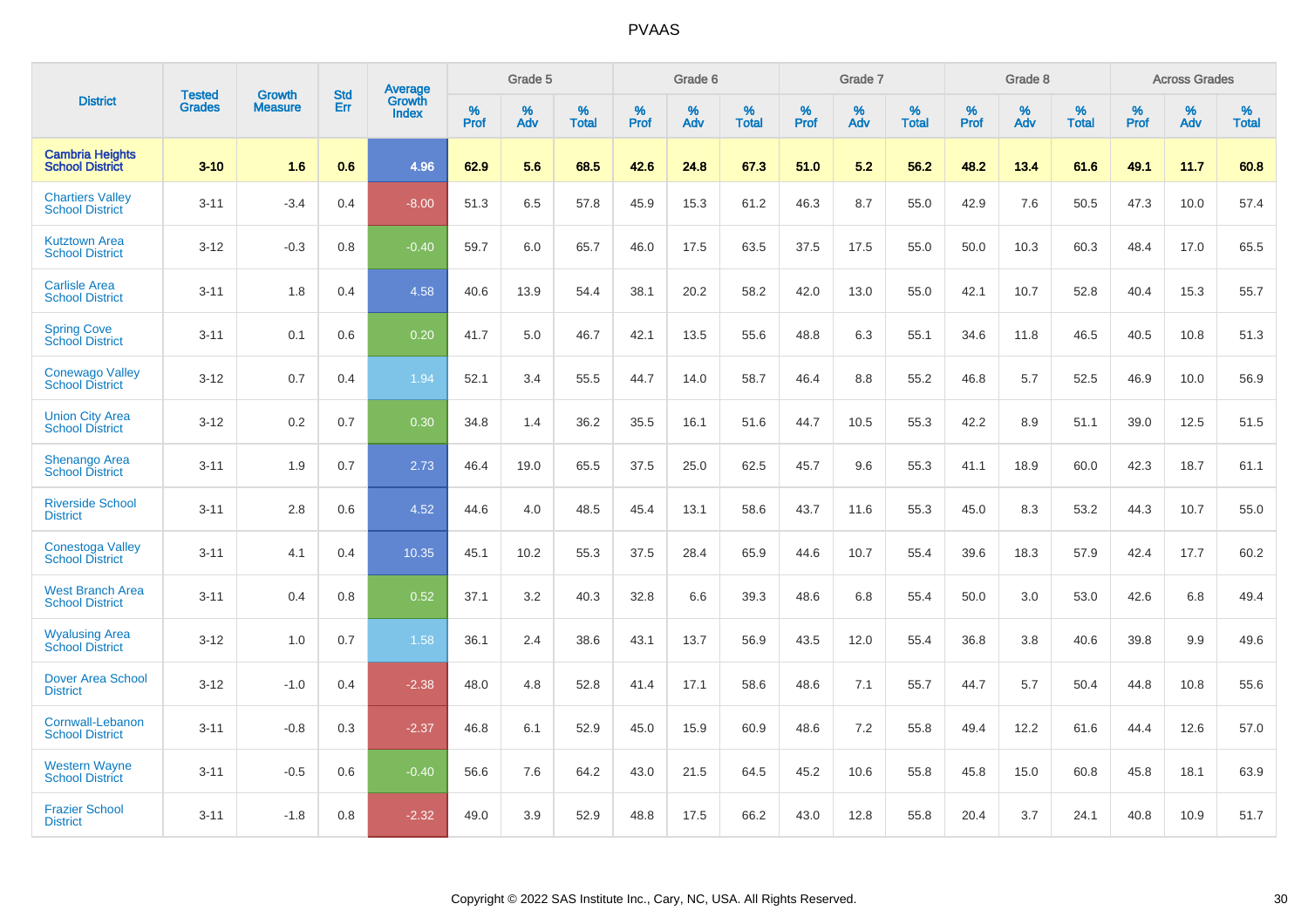|                                                                | <b>Tested</b> | <b>Growth</b>  | <b>Std</b> | Average                |              | Grade 5  |                   |              | Grade 6  |                   |              | Grade 7  |                   |           | Grade 8  |                   |           | <b>Across Grades</b> |                   |
|----------------------------------------------------------------|---------------|----------------|------------|------------------------|--------------|----------|-------------------|--------------|----------|-------------------|--------------|----------|-------------------|-----------|----------|-------------------|-----------|----------------------|-------------------|
| <b>District</b>                                                | <b>Grades</b> | <b>Measure</b> | Err        | Growth<br><b>Index</b> | $\%$<br>Prof | %<br>Adv | %<br><b>Total</b> | $\%$<br>Prof | %<br>Adv | %<br><b>Total</b> | $\%$<br>Prof | %<br>Adv | %<br><b>Total</b> | %<br>Prof | %<br>Adv | %<br><b>Total</b> | %<br>Prof | $\%$<br>Adv          | %<br><b>Total</b> |
| <b>Cambria Heights</b><br><b>School District</b>               | $3 - 10$      | 1.6            | 0.6        | 4.96                   | 62.9         | 5.6      | 68.5              | 42.6         | 24.8     | 67.3              | 51.0         | 5.2      | 56.2              | 48.2      | 13.4     | 61.6              | 49.1      | 11.7                 | 60.8              |
| <b>MaST Community</b><br><b>Charter School II</b>              | $3 - 10$      | $-4.6$         | 0.7        | 0.45                   | 41.0         | 3.0      | 44.0              | 38.7         | 4.3      | 43.0              | 50.0         | 5.9      | 55.9              |           |          |                   | 44.5      | 7.0                  | 51.5              |
| <b>Sayre Area School</b><br><b>District</b>                    | $3 - 11$      | 4.2            | 0.8        | 4.32                   | 32.8         | 4.9      | 37.7              | 51.8         | 19.8     | 71.6              | 47.6         | 8.3      | 56.0              | 39.0      | 4.9      | 43.9              | 44.6      | 10.7                 | 55.4              |
| <b>Plum Borough</b><br><b>School District</b>                  | $3 - 11$      | $-5.8$         | 0.4        | $-13.65$               | 53.7         | 6.3      | 60.0              | 45.8         | 25.1     | 70.9              | 50.0         | 6.0      | 56.0              | 49.0      | 5.7      | 54.6              | 47.5      | 15.8                 | 63.2              |
| Renaissance<br><b>Academy Charter</b><br><b>School</b>         | $3 - 11$      | $-1.3$         | 0.7        | $-1.72$                | 36.6         | 5.6      | 42.2              | 39.7         | 16.4     | 56.2              | 50.7         | 5.3      | 56.0              | 40.6      | 18.8     | 59.4              | 41.0      | 10.8                 | 51.8              |
| <b>Wilson School</b><br><b>District</b>                        | $3 - 12$      | $-3.7$         | 0.5        | $-7.41$                | 49.3         | 4.2      | 53.5              | 52.1         | 11.6     | 63.7              | 47.6         | 8.4      | 56.0              | 47.8      | 11.1     | 58.9              | 47.0      | 13.2                 | 60.1              |
| <b>Midd-West School</b><br><b>District</b>                     | $3 - 11$      | 1.2            | 0.6        | 0.80                   | 52.2         | 3.0      | 55.2              | 42.5         | 9.7      | 52.2              | 51.0         | 5.1      | 56.1              | 48.8      | 8.0      | 56.8              | 46.3      | 8.6                  | 55.0              |
| <b>Crestwood School</b><br><b>District</b>                     | $3 - 11$      | $-0.8$         | 0.5        | $-1.10$                | 50.0         | 6.1      | 56.1              | 48.2         | 26.2     | 74.4              | 51.1         | 5.0      | 56.1              | 47.9      | 13.2     | 61.1              | 48.5      | 14.6                 | 63.2              |
| <b>South Butler</b><br><b>County School</b><br><b>District</b> | $3 - 10$      | 1.0            | 0.5        | 1.87                   | 59.9         | 14.3     | 74.2              | 50.7         | 14.5     | 65.2              | 44.7         | 11.4     | 56.1              | 53.7      | 13.0     | 66.7              | 50.5      | 17.8                 | 68.3              |
| <b>Juniata Valley</b><br><b>School District</b>                | $3 - 11$      | $-0.4$         | 0.9        | $-0.41$                | 53.5         | 2.3      | 55.8              | 35.7         | 8.9      | 44.6              | 50.9         | 5.3      | 56.1              | 33.3      | 4.2      | 37.5              | 41.8      | 7.0                  | 48.8              |
| <b>Green Woods</b><br><b>Charter School</b>                    | $3 - 8$       | 1.6            | 0.8        | 1.88                   | 44.8         | 6.9      | 51.7              | 39.3         | 19.7     | 59.0              | 43.9         | 12.3     | 56.1              | 39.2      | 17.6     | 56.9              | 40.6      | 17.4                 | 58.0              |
| <b>Homer-Center</b><br><b>School District</b>                  | $3 - 11$      | 6.3            | 0.8        | 7.72                   | 57.1         | 1.6      | 58.7              | 47.7         | 13.6     | 61.4              | 48.0         | 8.2      | 56.2              | 50.8      | 14.9     | 65.7              | 45.3      | 11.7                 | 56.9              |
| <b>Cambria Heights</b><br><b>School District</b>               | $3 - 10$      | 1.6            | 0.6        | 4.96                   | 62.9         | 5.6      | 68.5              | 42.6         | 24.8     | 67.3              | 51.0         | 5.2      | 56.2              | 48.2      | 13.4     | 61.6              | 49.1      | 11.7                 | 60.8              |
| Selinsgrove Area<br><b>School District</b>                     | $3 - 12$      | $-1.5$         | 0.5        | $-3.03$                | 51.9         | 4.4      | 56.4              | 46.4         | 19.0     | 65.4              | 39.7         | 16.7     | 56.4              | 47.6      | 12.6     | 60.2              | 44.8      | 15.2                 | 60.0              |
| <b>Riverview School</b><br><b>District</b>                     | $3 - 11$      | $-2.8$         | 0.8        | 3.67                   | 71.2         | 9.6      | 80.8              | 39.7         | 29.5     | 69.2              | 54.8         | 1.6      | 56.4              | 38.0      | 10.1     | 48.1              | 48.9      | 19.2                 | 68.1              |
| <b>Bellefonte Area</b><br><b>School District</b>               | $3 - 11$      | $-0.0$         | 0.5        | $-0.04$                | 56.6         | 10.2     | 66.9              | 40.3         | 19.3     | 59.7              | 50.6         | 6.0      | 56.6              | 32.2      | 8.8      | 41.0              | 44.8      | 12.3                 | 57.1              |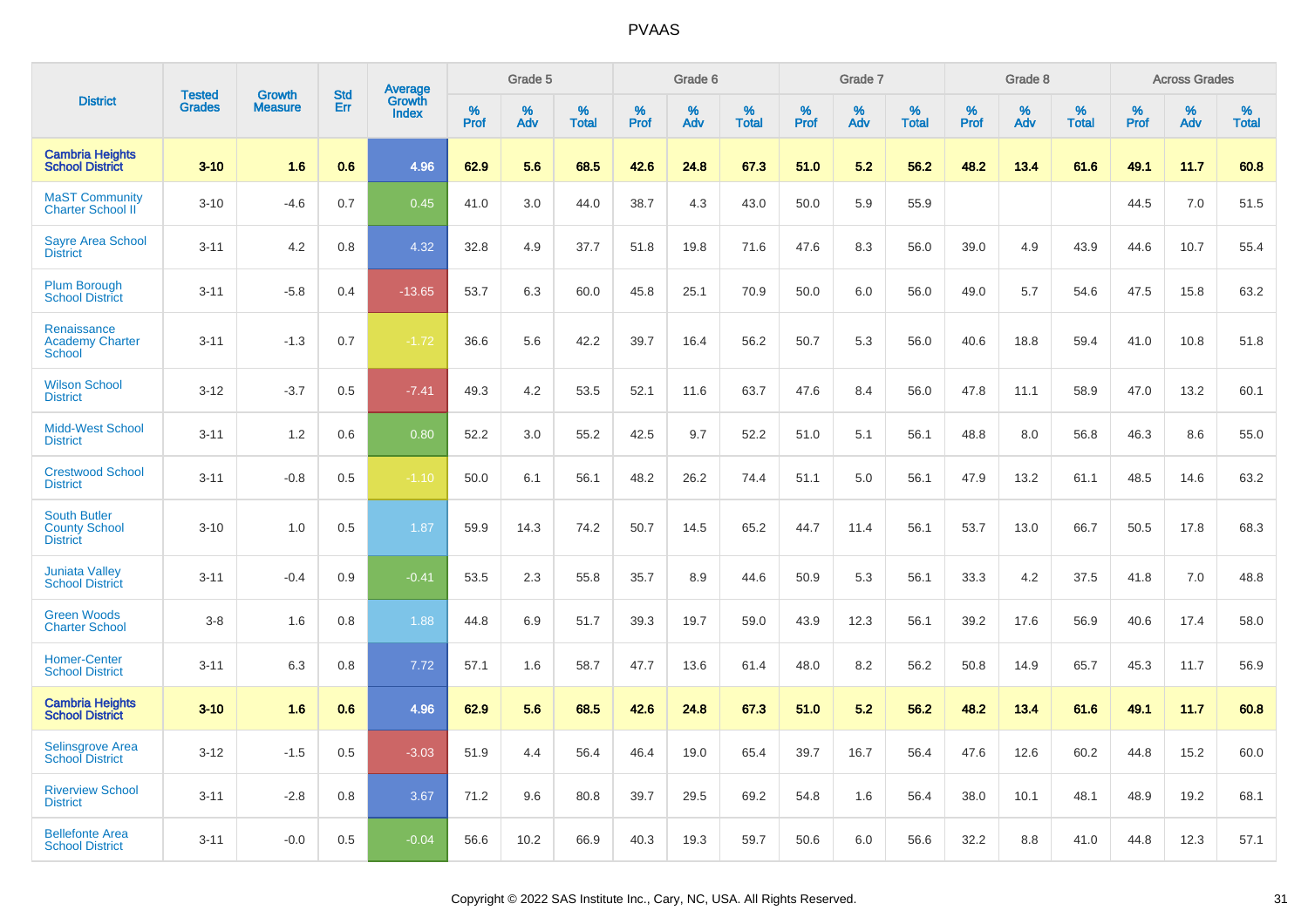|                                                            |                                |                                 | <b>Std</b> | Average                       |           | Grade 5  |                   |           | Grade 6  |                   |           | Grade 7  |                   |           | Grade 8  |                   |           | <b>Across Grades</b> |                   |
|------------------------------------------------------------|--------------------------------|---------------------------------|------------|-------------------------------|-----------|----------|-------------------|-----------|----------|-------------------|-----------|----------|-------------------|-----------|----------|-------------------|-----------|----------------------|-------------------|
| <b>District</b>                                            | <b>Tested</b><br><b>Grades</b> | <b>Growth</b><br><b>Measure</b> | Err        | <b>Growth</b><br><b>Index</b> | %<br>Prof | %<br>Adv | %<br><b>Total</b> | %<br>Prof | %<br>Adv | %<br><b>Total</b> | %<br>Prof | %<br>Adv | %<br><b>Total</b> | %<br>Prof | %<br>Adv | %<br><b>Total</b> | %<br>Prof | %<br>Adv             | %<br><b>Total</b> |
| <b>Cambria Heights</b><br><b>School District</b>           | $3 - 10$                       | 1.6                             | 0.6        | 4.96                          | 62.9      | 5.6      | 68.5              | 42.6      | 24.8     | 67.3              | 51.0      | 5.2      | 56.2              | 48.2      | 13.4     | 61.6              | 49.1      | 11.7                 | 60.8              |
| <b>Weatherly Area</b><br><b>School District</b>            | $3 - 11$                       | 0.6                             | 1.1        | 1.33                          | 53.8      | 0.0      | 53.8              | 48.5      | 15.2     | 63.6              | 53.3      | 3.3      | 56.7              | 29.7      | 13.5     | 43.2              | 41.9      | 6.9                  | 48.8              |
| <b>Ridgway Area</b><br><b>School District</b>              | $3 - 11$                       | 2.8                             | 0.8        | 2.72                          | 57.4      | 6.6      | 63.9              | 45.9      | 32.8     | 78.7              | 48.3      | 8.3      | 56.7              | 57.4      | 8.2      | 65.6              | 51.0      | 16.6                 | 67.6              |
| <b>Kane Area School</b><br><b>District</b>                 | $3 - 10$                       | 3.4                             | 0.7        | 4.52                          | 40.8      | 19.7     | 60.6              | 40.6      | 15.6     | 56.2              | 50.8      | 6.0      | 56.7              | 50.0      | 9.8      | 59.8              | 44.4      | 10.2                 | 54.6              |
| <b>Commodore Perry</b><br><b>School District</b>           | $3 - 11$                       | $-0.7$                          | 1.1        | $-0.58$                       | 64.5      | 12.9     | 77.4              | 41.9      | 6.4      | 48.4              | 48.6      | 8.1      | 56.8              | 37.0      | 25.9     | 63.0              | 48.6      | 13.1                 | 61.8              |
| <b>Upper Dauphin</b><br>Area School<br><b>District</b>     | $3 - 11$                       | $-1.6$                          | 0.8        | 0.43                          | 40.3      | 1.6      | 41.9              | 41.7      | 16.7     | 58.3              | 48.6      | 8.1      | 56.8              | 41.4      | 8.6      | 50.0              | 42.4      | 12.8                 | 55.2              |
| <b>Bangor Area</b><br><b>School District</b>               | $3 - 12$                       | 3.3                             | 0.5        | 1.42                          | 38.6      | 14.4     | 52.9              | 45.3      | 16.7     | 62.0              | 47.3      | 9.5      | 56.8              | 43.3      | 8.0      | 51.3              | 44.8      | 13.6                 | 58.4              |
| <b>Donegal School</b><br><b>District</b>                   | $3 - 12$                       | 1.3                             | 0.5        | 2.73                          | 42.0      | 11.6     | 53.6              | 40.9      | 18.8     | 59.7              | 44.4      | 12.4     | 56.8              | 32.4      | 16.2     | 48.6              | 39.5      | 16.0                 | 55.5              |
| <b>Baldwin-Whitehall</b><br><b>School District</b>         | $3 - 11$                       | $-0.1$                          | 0.4        | $-0.17$                       | 49.1      | 6.3      | 55.4              | 48.8      | 11.8     | 60.6              | 48.6      | 8.3      | 56.8              | 45.1      | 7.0      | 52.0              | 46.4      | 12.2                 | 58.7              |
| <b>Lower Dauphin</b><br><b>School District</b>             | $3 - 11$                       | $-0.9$                          | 0.4        | 0.88                          | 52.7      | 13.3     | 66.0              | 42.7      | 15.9     | 58.6              | 48.9      | 8.1      | 57.0              | 32.9      | 10.8     | 43.7              | 44.6      | 14.8                 | 59.4              |
| <b>Portage Area</b><br><b>School District</b>              | $3 - 10$                       | 1.0                             | 0.9        | 1.16                          | 50.0      | 9.5      | 59.5              | 52.0      | 28.0     | 80.0              | 54.0      | 3.2      | 57.1              | 49.1      | 7.6      | 56.6              | 51.5      | 15.6                 | 67.2              |
| Williamsburg<br><b>Community School</b><br><b>District</b> | $3 - 11$                       | 3.1                             | 1.1        | 2.89                          | 53.1      | 3.1      | 56.2              | 51.4      | 17.1     | 68.6              | 47.6      | 9.5      | 57.1              | 43.8      | 12.5     | 56.2              | 43.4      | 15.8                 | 59.1              |
| <b>South Middleton</b><br><b>School District</b>           | $3 - 11$                       | 0.8                             | 0.5        | 1.43                          | 48.5      | 12.1     | 60.6              | 45.2      | 21.0     | 66.1              | 44.4      | 12.9     | 57.3              | 42.1      | 12.0     | 54.1              | 45.4      | 16.9                 | 62.3              |
| Pennsylvania<br><b>Leadership Charter</b><br><b>School</b> | $3 - 11$                       | $-1.6$                          | 0.5        | $-3.16$                       | 59.1      | 11.7     | 70.8              | 51.3      | 16.2     | 67.5              | 43.2      | 14.2     | 57.4              | 48.7      | 11.8     | 60.5              | 49.6      | 15.0                 | 64.6              |
| <b>Pleasant Valley</b><br><b>School District</b>           | $3 - 11$                       | 1.4                             | 0.5        | 2.97                          | 52.2      | 0.9      | 53.1              | 50.0      | 8.3      | 58.3              | 47.0      | 10.5     | 57.5              | 51.9      | 7.6      | 59.5              | 48.1      | 6.4                  | 54.6              |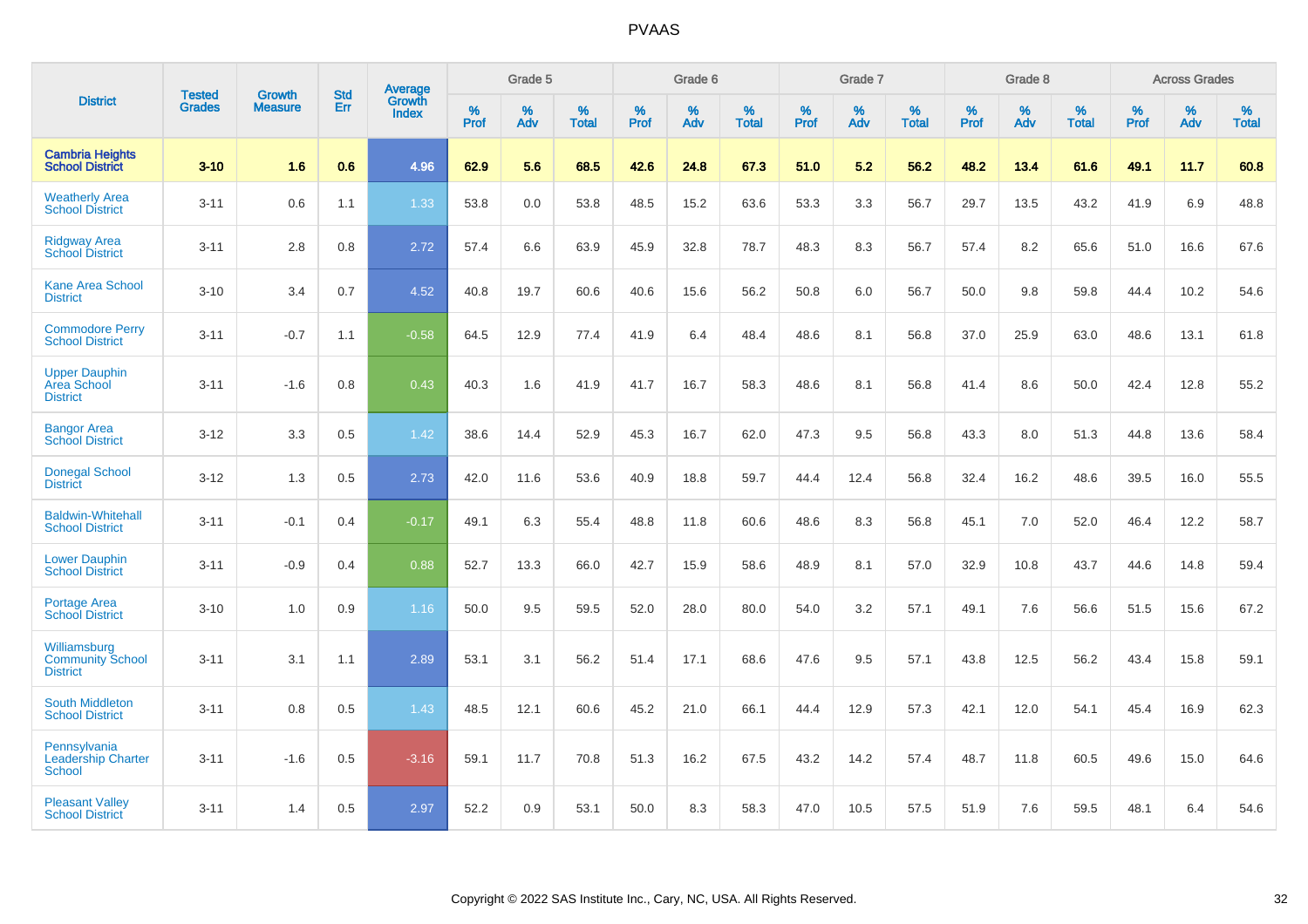|                                                                 | <b>Tested</b> | <b>Growth</b>  | <b>Std</b> | Average         |              | Grade 5  |                   |              | Grade 6  |                   |              | Grade 7  |                   |              | Grade 8  |                   |              | <b>Across Grades</b> |                   |
|-----------------------------------------------------------------|---------------|----------------|------------|-----------------|--------------|----------|-------------------|--------------|----------|-------------------|--------------|----------|-------------------|--------------|----------|-------------------|--------------|----------------------|-------------------|
| <b>District</b>                                                 | <b>Grades</b> | <b>Measure</b> | Err        | Growth<br>Index | $\%$<br>Prof | %<br>Adv | %<br><b>Total</b> | $\%$<br>Prof | %<br>Adv | %<br><b>Total</b> | $\%$<br>Prof | %<br>Adv | %<br><b>Total</b> | $\%$<br>Prof | %<br>Adv | %<br><b>Total</b> | $\%$<br>Prof | %<br>Adv             | %<br><b>Total</b> |
| <b>Cambria Heights</b><br><b>School District</b>                | $3 - 10$      | 1.6            | 0.6        | 4.96            | 62.9         | 5.6      | 68.5              | 42.6         | 24.8     | 67.3              | 51.0         | 5.2      | 56.2              | 48.2         | 13.4     | 61.6              | 49.1         | 11.7                 | 60.8              |
| <b>Armstrong School</b><br><b>District</b>                      | $3 - 11$      | 3.2            | 0.3        | 6.62            | 46.0         | 6.3      | 52.3              | 44.4         | 17.4     | 61.8              | 48.7         | 8.8      | 57.5              | 45.3         | 11.5     | 56.8              | 45.4         | 12.6                 | 58.0              |
| <b>Chartiers-Houston</b><br><b>School District</b>              | $3 - 10$      | $-1.5$         | 0.7        | $-2.07$         | 58.4         | 10.1     | 68.5              | 55.8         | 18.2     | 74.0              | 52.0         | 5.5      | 57.5              | 54.9         | 7.0      | 62.0              | 53.8         | 14.2                 | 68.0              |
| <b>Old Forge School</b><br><b>District</b>                      | $3 - 12$      | 0.5            | 0.8        | 0.57            | 39.1         | 0.0      | 39.1              | 41.1         | 17.9     | 58.9              | 33.3         | 24.2     | 57.6              | 44.1         | 6.8      | 50.8              | 40.1         | 9.2                  | 49.3              |
| <b>Cocalico School</b><br><b>District</b>                       | $3 - 11$      | $-2.5$         | 0.4        | $-5.75$         | 50.2         | 11.9     | 62.2              | 46.0         | 22.6     | 68.5              | 50.7         | 7.0      | 57.6              | 35.9         | 14.1     | 50.0              | 44.9         | 15.8                 | 60.7              |
| <b>Blackhawk School</b><br><b>District</b>                      | $3 - 11$      | $-3.2$         | 0.5        | 0.56            | 58.7         | 1.4      | 60.1              | 43.4         | 16.4     | 59.8              | 52.8         | 4.9      | 57.7              | 39.7         | 6.7      | 46.4              | 48.1         | 10.9                 | 59.0              |
| Cheltenham<br><b>School District</b>                            | $3 - 11$      | $-2.6$         | 0.6        | $-4.40$         | 43.9         | 13.0     | 56.9              | 49.5         | 17.8     | 67.3              | 48.3         | 9.4      | 57.7              | 35.2         | 7.7      | 42.9              | 44.0         | 14.8                 | 58.8              |
| <b>Berwick Area</b><br><b>School District</b>                   | $3 - 11$      | $-0.6$         | 0.5        | $-0.18$         | 45.3         | 5.8      | 51.0              | 43.2         | 18.3     | 61.5              | 44.9         | 12.8     | 57.8              | 41.4         | 9.8      | 51.2              | 42.6         | 14.7                 | 57.3              |
| <b>Oley Valley School</b><br><b>District</b>                    | $3 - 11$      | $-0.0$         | 0.6        | $-0.04$         | 53.5         | 5.0      | 58.4              | 40.0         | 19.0     | 59.0              | 50.0         | 7.8      | 57.8              | 54.8         | 5.4      | 60.2              | 49.6         | 9.0                  | 58.6              |
| <b>Shaler Area</b><br><b>School District</b>                    | $3 - 11$      | $-4.5$         | 0.4        | $-9.79$         | 52.7         | 5.4      | 58.1              | 39.8         | 10.6     | 50.4              | 50.0         | 7.8      | 57.8              | 46.9         | 12.9     | 59.8              | 46.7         | 13.0                 | 59.7              |
| <b>Conneaut School</b><br><b>District</b>                       | $3 - 12$      | 0.1            | 0.5        | 0.24            | 42.4         | 5.3      | 47.7              | 44.8         | 18.4     | 63.2              | 51.1         | 6.7      | 57.8              | 47.6         | 5.4      | 53.1              | 45.1         | 12.8                 | 57.9              |
| <b>Millville Area</b><br><b>School District</b>                 | $3 - 12$      | 5.0            | 1.0        | 5.28            | 63.8         | 2.1      | 66.0              | 43.4         | 22.6     | 66.0              | 44.4         | 13.3     | 57.8              | 52.6         | 10.5     | 63.2              | 50.2         | 13.2                 | 63.4              |
| Loyalsock<br><b>Township School</b><br><b>District</b>          | $3 - 12$      | 1.2            | 0.6        | 3.56            | 48.3         | 12.9     | 61.2              | 43.9         | 17.4     | 61.2              | 50.8         | 7.0      | 57.8              | 51.0         | 5.0      | 56.0              | 45.5         | 13.2                 | 58.7              |
| <b>Pennridge School</b><br><b>District</b>                      | $3 - 10$      | $-4.2$         | 0.3        | $-7.40$         | 58.0         | 5.4      | 63.4              | 42.6         | 18.6     | 61.3              | 49.7         | 8.2      | 57.8              | 46.2         | 10.0     | 56.1              | 49.6         | 11.6                 | 61.1              |
| Commonwealth<br><b>Charter Academy</b><br><b>Charter School</b> | $3 - 10$      | $-3.1$         | 0.9        | $-3.43$         | 49.2         | 1.7      | 50.8              | 56.0         | 12.0     | 68.0              | 49.1         | 8.8      | 57.9              | 39.6         | 4.2      | 43.8              | 45.3         | 10.1                 | 55.4              |
| <b>Forbes Road</b><br><b>School District</b>                    | $3 - 11$      | 1.3            | 1.4        | 0.89            | 61.3         | 3.2      | 64.5              | 40.0         | 6.7      | 46.7              | 57.9         | 0.0      | 57.9              | 27.8         | 0.0      | 27.8              | 47.4         | 7.3                  | 54.7              |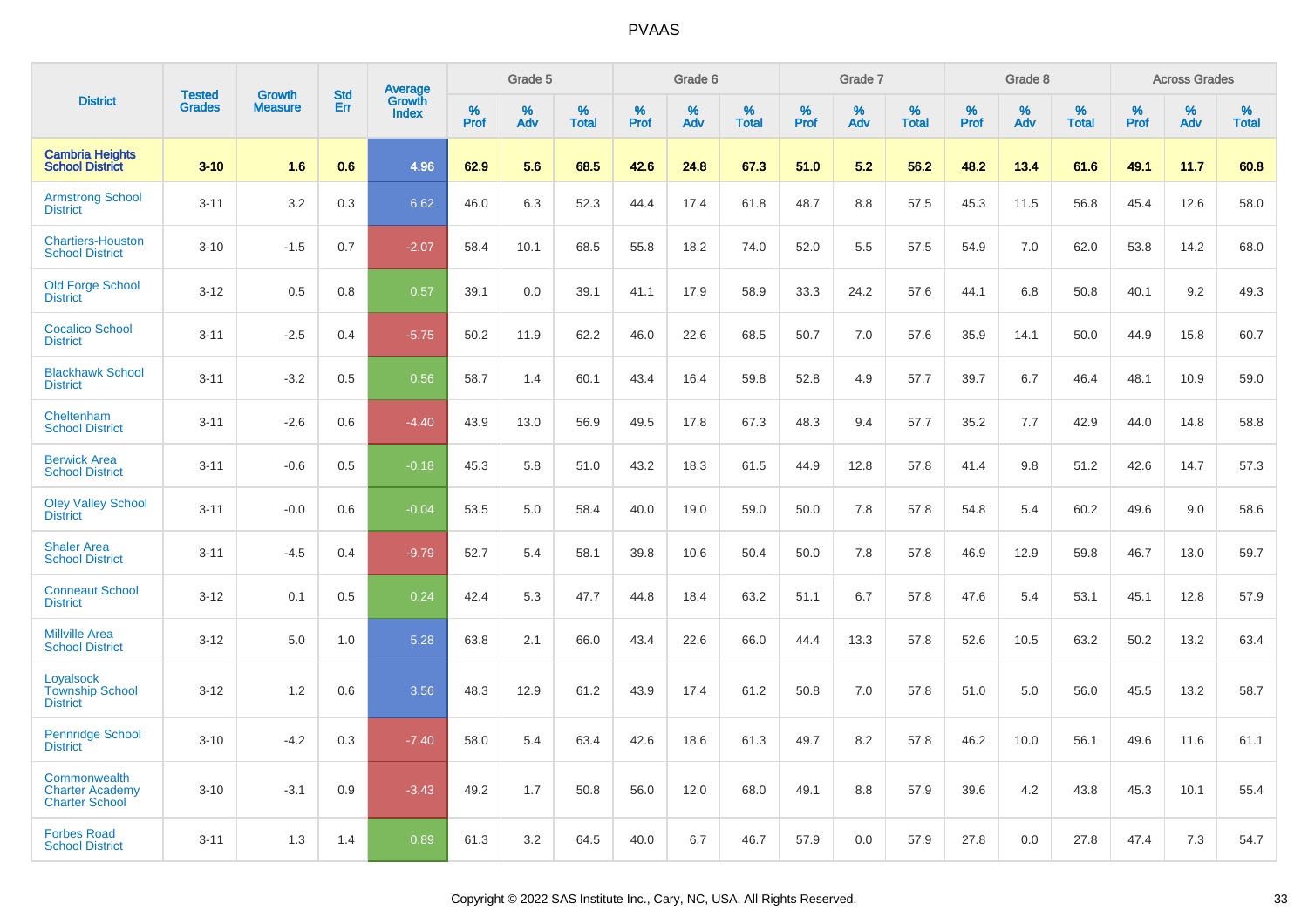|                                                                   | <b>Tested</b> | <b>Growth</b>  | <b>Std</b> |                                          |           | Grade 5  |                   |           | Grade 6  |                   |           | Grade 7  |                   |           | Grade 8  |                   |           | <b>Across Grades</b> |                   |
|-------------------------------------------------------------------|---------------|----------------|------------|------------------------------------------|-----------|----------|-------------------|-----------|----------|-------------------|-----------|----------|-------------------|-----------|----------|-------------------|-----------|----------------------|-------------------|
| <b>District</b>                                                   | <b>Grades</b> | <b>Measure</b> | <b>Err</b> | <b>Average</b><br>Growth<br><b>Index</b> | %<br>Prof | %<br>Adv | %<br><b>Total</b> | %<br>Prof | %<br>Adv | %<br><b>Total</b> | %<br>Prof | %<br>Adv | %<br><b>Total</b> | %<br>Prof | %<br>Adv | %<br><b>Total</b> | %<br>Prof | %<br>Adv             | %<br><b>Total</b> |
| <b>Cambria Heights</b><br><b>School District</b>                  | $3 - 10$      | 1.6            | 0.6        | 4.96                                     | 62.9      | 5.6      | 68.5              | 42.6      | 24.8     | 67.3              | 51.0      | 5.2      | 56.2              | 48.2      | 13.4     | 61.6              | 49.1      | 11.7                 | 60.8              |
| <b>Trinity Area School</b><br><b>District</b>                     | $3 - 11$      | $-0.1$         | 0.4        | $-0.26$                                  | 55.8      | 12.7     | 68.5              | 43.1      | 14.7     | 57.8              | 48.7      | 9.2      | 58.0              | 48.2      | 13.5     | 61.6              | 46.8      | 15.3                 | 62.1              |
| Northwestern<br><b>Lehigh School</b><br><b>District</b>           | $3 - 11$      | $-1.5$         | 0.5        | 1.29                                     | 55.9      | 5.5      | 61.4              | 46.0      | 15.3     | 61.3              | 51.0      | 7.1      | 58.1              | 40.1      | 16.6     | 56.7              | 48.0      | 12.1                 | 60.1              |
| <b>Schuylkill Haven</b><br><b>Area School</b><br><b>District</b>  | $3 - 11$      | $-1.4$         | 0.7        | 1.96                                     | 44.6      | 1.2      | 45.8              | 46.9      | 6.2      | 53.1              | 49.5      | 8.6      | 58.1              | 46.0      | 3.4      | 49.4              | 46.4      | 10.0                 | 56.4              |
| <b>Slippery Rock Area</b><br><b>School District</b>               | $3 - 11$      | 0.3            | 0.6        | 0.49                                     | 61.1      | 15.1     | 76.2              | 42.1      | 32.3     | 74.4              | 51.6      | 6.6      | 58.2              | 47.2      | 18.1     | 65.4              | 47.2      | 24.9                 | 72.1              |
| <b>Clarion-Limestone</b><br><b>Area School</b><br><b>District</b> | $3 - 12$      | 1.8            | 0.9        | 1.94                                     | 54.6      | 29.1     | 83.6              | 57.7      | 26.9     | 84.6              | 41.7      | 16.7     | 58.3              | 44.7      | 12.8     | 57.4              | 47.0      | 20.8                 | 67.7              |
| <b>Keystone Oaks</b><br><b>School District</b>                    | $3 - 11$      | $-1.4$         | 0.6        | 0.60                                     | 54.1      | 17.2     | 71.3              | 35.4      | 25.7     | 61.1              | 45.1      | 13.3     | 58.4              | 41.1      | 12.5     | 53.6              | 44.5      | 21.3                 | 65.8              |
| <b>Lakeland School</b><br><b>District</b>                         | $3 - 11$      | $-0.9$         | 0.7        | $-1.28$                                  | 41.3      | 1.3      | 42.7              | 38.7      | 11.8     | 50.5              | 49.1      | 9.4      | 58.5              | 39.3      | 5.6      | 44.9              | 41.3      | 9.6                  | 50.8              |
| <b>Valley View School</b><br><b>District</b>                      | $3 - 11$      | 1.0            | 0.8        | 2.58                                     | 62.4      | 1.8      | 64.2              | 41.4      | 10.3     | 51.7              | 53.7      | 4.9      | 58.5              | 42.6      | 4.9      | 47.5              | 49.9      | 7.2                  | 57.1              |
| <b>Bradford Area</b><br><b>School District</b>                    | $3 - 12$      | 3.9            | 0.5        | 7.92                                     | 53.6      | 11.3     | 64.9              | 40.7      | 19.2     | 59.9              | 47.0      | 11.6     | 58.6              | 46.2      | 16.0     | 62.2              | 45.7      | 15.1                 | 60.8              |
| Mechanicsburg<br><b>Area School</b><br><b>District</b>            | $3 - 11$      | 0.3            | 0.4        | 0.24                                     | 48.1      | 12.0     | 60.1              | 45.6      | 16.3     | 61.9              | 46.2      | 12.4     | 58.6              | 52.3      | 8.7      | 61.0              | 46.4      | 13.9                 | 60.2              |
| <b>Bedford Area</b><br><b>School District</b>                     | $3 - 11$      | 5.0            | 0.6        | 4.24                                     | 54.2      | 3.4      | 57.6              | 37.1      | 16.4     | 53.4              | 44.8      | 13.8     | 58.6              | 42.8      | 12.2     | 55.0              | 46.2      | 12.2                 | 58.4              |
| <b>Montoursville Area</b><br><b>School District</b>               | $3 - 12$      | $-1.3$         | 0.5        | $-2.40$                                  | 54.2      | 10.7     | 64.9              | 55.2      | 16.8     | 72.0              | 51.1      | 7.5      | 58.6              | 45.4      | 10.6     | 56.0              | 48.5      | 14.2                 | 62.6              |
| <b>Windber Area</b><br><b>School District</b>                     | $3 - 11$      | $-1.4$         | 0.7        | $-0.28$                                  | 49.4      | 13.9     | 63.3              | 49.2      | 14.9     | 64.2              | 49.3      | 9.3      | 58.7              | 57.1      | 10.7     | 67.9              | 49.9      | 11.8                 | 61.7              |
| <b>Marion Center</b><br><b>Area School</b><br><b>District</b>     | $3 - 10$      | 2.0            | 0.7        | 2.95                                     | 52.6      | 10.3     | 62.8              | 45.6      | 22.3     | 68.0              | 52.9      | 5.9      | 58.8              | 49.5      | 7.4      | 56.8              | 49.1      | 13.2                 | 62.3              |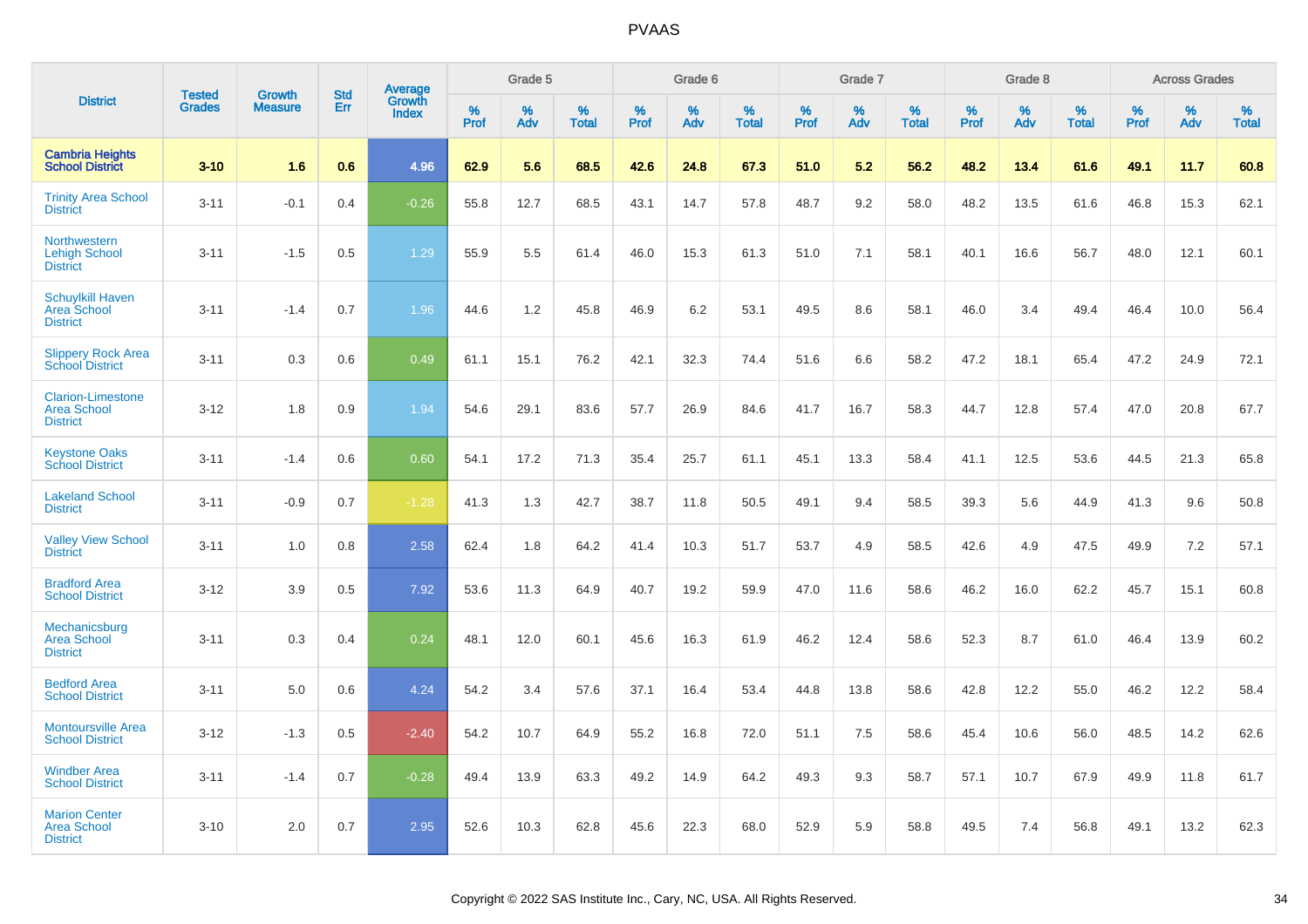|                                                                  | <b>Tested</b> | <b>Growth</b>  | <b>Std</b> | Average                |              | Grade 5  |                   |              | Grade 6  |                   |              | Grade 7  |                   |              | Grade 8  |                   |           | <b>Across Grades</b> |                   |
|------------------------------------------------------------------|---------------|----------------|------------|------------------------|--------------|----------|-------------------|--------------|----------|-------------------|--------------|----------|-------------------|--------------|----------|-------------------|-----------|----------------------|-------------------|
| <b>District</b>                                                  | <b>Grades</b> | <b>Measure</b> | Err        | Growth<br><b>Index</b> | $\%$<br>Prof | %<br>Adv | %<br><b>Total</b> | $\%$<br>Prof | %<br>Adv | %<br><b>Total</b> | $\%$<br>Prof | %<br>Adv | %<br><b>Total</b> | $\%$<br>Prof | %<br>Adv | %<br><b>Total</b> | %<br>Prof | $\%$<br>Adv          | %<br><b>Total</b> |
| <b>Cambria Heights</b><br><b>School District</b>                 | $3 - 10$      | 1.6            | 0.6        | 4.96                   | 62.9         | 5.6      | 68.5              | 42.6         | 24.8     | 67.3              | 51.0         | 5.2      | 56.2              | 48.2         | 13.4     | 61.6              | 49.1      | 11.7                 | 60.8              |
| <b>Twin Valley School</b><br><b>District</b>                     | $3 - 12$      | 2.3            | 0.5        | 2.56                   | 50.9         | 8.9      | 59.8              | 41.4         | 26.0     | 67.3              | 39.6         | 19.3     | 58.9              | 54.2         | 16.1     | 70.2              | 45.6      | 20.6                 | 66.2              |
| <b>Wyomissing Area</b><br><b>School District</b>                 | $3 - 12$      | $-1.6$         | 0.6        | $-2.77$                | 47.3         | 14.7     | 62.0              | 50.5         | 21.8     | 72.3              | 47.3         | 11.6     | 58.9              | 46.4         | 13.6     | 60.0              | 46.4      | 19.4                 | 65.8              |
| <b>Exeter Township</b><br><b>School District</b>                 | $3 - 11$      | 3.1            | 0.4        | 7.45                   | 49.8         | 11.2     | 61.0              | 44.2         | 26.3     | 70.5              | 49.4         | 9.5      | 58.9              | 44.3         | 14.6     | 59.0              | 46.4      | 15.0                 | 61.4              |
| <b>Hopewell Area</b><br><b>School District</b>                   | $3 - 11$      | $-0.3$         | 0.6        | $-0.58$                | 53.8         | 3.0      | 56.8              | 50.4         | 19.0     | 69.4              | 48.3         | 10.7     | 59.1              | 42.6         | 6.6      | 49.2              | 48.2      | 11.9                 | 60.1              |
| <b>Greater Latrobe</b><br><b>School District</b>                 | $3 - 11$      | $-3.1$         | 0.4        | $-7.50$                | 55.6         | 5.8      | 61.4              | 42.2         | 21.1     | 63.2              | 49.0         | 10.1     | 59.1              | 46.2         | 20.0     | 66.2              | 46.9      | 15.6                 | 62.5              |
| <b>Boyertown Area</b><br><b>School District</b>                  | $3 - 11$      | $-3.6$         | 0.4        | $-10.13$               | 45.9         | 6.0      | 51.9              | 38.5         | 13.6     | 52.1              | 46.4         | 12.8     | 59.3              | 42.2         | 8.4      | 50.6              | 42.6      | 10.7                 | 53.4              |
| Northern Cambria<br><b>School District</b>                       | $3 - 11$      | 1.6            | 0.8        | 1.94                   | 40.0         | 5.4      | 45.4              | 33.3         | 7.4      | 40.7              | 53.7         | 5.6      | 59.3              | 47.7         | 4.6      | 52.3              | 42.9      | 6.6                  | 49.4              |
| <b>North East School</b><br><b>District</b>                      | $3 - 11$      | 0.8            | 0.6        | 1.42                   | 61.2         | 9.5      | 70.7              | 44.8         | 21.6     | 66.4              | 50.0         | 9.3      | 59.3              | 56.9         | 16.8     | 73.7              | 52.6      | 15.4                 | 68.0              |
| <b>Wattsburg Area</b><br><b>School District</b>                  | $3 - 11$      | 3.0            | 0.6        | 4.61                   | 48.9         | 9.1      | 58.0              | 52.1         | 18.1     | 70.2              | 46.2         | 13.2     | 59.3              | 60.8         | 5.9      | 66.7              | 48.4      | 12.4                 | 60.8              |
| Kennett<br>Consolidated<br><b>School District</b>                | $3 - 11$      | 1.3            | 0.4        | 3.26                   | 47.8         | 15.1     | 62.9              | 35.8         | 24.1     | 59.9              | 44.2         | 15.1     | 59.4              | 45.0         | 5.7      | 50.7              | 40.9      | 17.5                 | 58.4              |
| <b>Central Valley</b><br><b>School District</b>                  | $3 - 10$      | $-2.0$         | 0.5        | $-3.83$                | 44.1         | 4.2      | 48.2              | 39.3         | 25.0     | 64.3              | 50.3         | 9.2      | 59.5              | 41.9         | 8.8      | 50.7              | 46.3      | 13.9                 | 60.2              |
| <b>Northeastern York</b><br><b>School District</b>               | $3 - 11$      | 1.5            | 0.4        | 3.51                   | 51.8         | 13.3     | 65.0              | 45.0         | 21.5     | 66.5              | 48.5         | 11.0     | 59.5              | 43.2         | 18.2     | 61.5              | 46.8      | 17.3                 | 64.1              |
| <b>Berlin</b><br><b>Brothersvalley</b><br><b>School District</b> | $3 - 11$      | $-1.0$         | 0.8        | $-1.17$                | 60.4         | 1.9      | 62.3              | 42.4         | 15.2     | 57.6              | 55.8         | 3.8      | 59.6              | 54.2         | 6.2      | 60.4              | 48.4      | 8.4                  | 56.8              |
| <b>Gettysburg Area</b><br><b>School District</b>                 | $3 - 11$      | 2.5            | 0.4        | 5.70                   | 52.6         | 9.8      | 62.3              | 42.6         | 22.5     | 65.1              | 48.1         | 11.6     | 59.7              | 44.9         | 10.3     | 55.1              | 45.0      | 16.0                 | 61.0              |
| <b>South Park School</b><br><b>District</b>                      | $3 - 11$      | $-0.8$         | 0.6        | $-1.21$                | 61.4         | 2.4      | 63.9              | 40.6         | 13.2     | 53.8              | 47.5         | 12.5     | 60.0              | 55.8         | 7.7      | 63.5              | 50.5      | 13.2                 | 63.8              |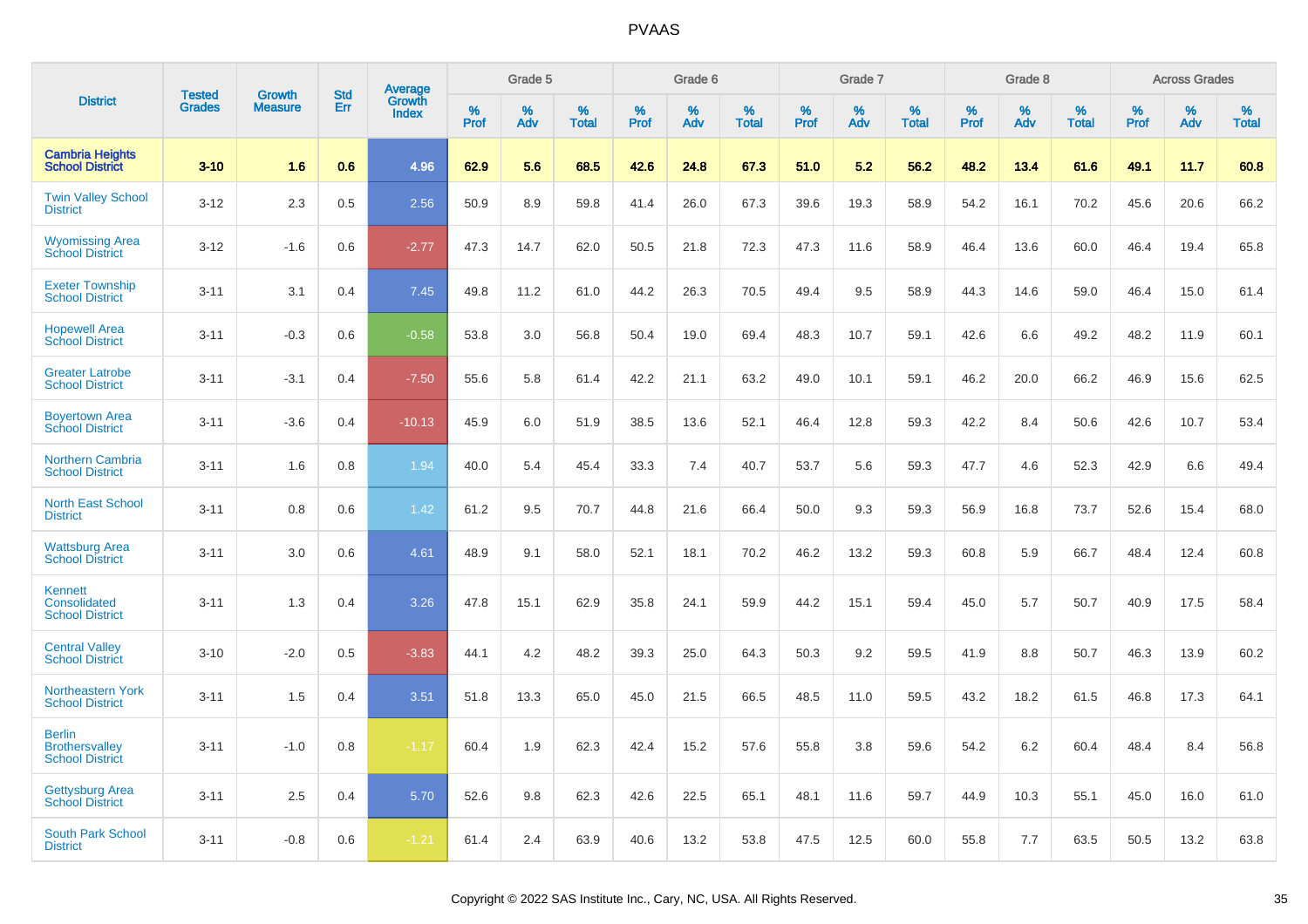|                                                                    | <b>Tested</b> | <b>Growth</b>  | <b>Std</b> | Average         |           | Grade 5  |                   |           | Grade 6  |                   |           | Grade 7  |                   |           | Grade 8  |                   |           | <b>Across Grades</b> |                   |
|--------------------------------------------------------------------|---------------|----------------|------------|-----------------|-----------|----------|-------------------|-----------|----------|-------------------|-----------|----------|-------------------|-----------|----------|-------------------|-----------|----------------------|-------------------|
| <b>District</b>                                                    | <b>Grades</b> | <b>Measure</b> | Err        | Growth<br>Index | %<br>Prof | %<br>Adv | %<br><b>Total</b> | %<br>Prof | %<br>Adv | %<br><b>Total</b> | %<br>Prof | %<br>Adv | %<br><b>Total</b> | %<br>Prof | %<br>Adv | %<br><b>Total</b> | %<br>Prof | %<br>Adv             | %<br><b>Total</b> |
| <b>Cambria Heights</b><br><b>School District</b>                   | $3 - 10$      | 1.6            | 0.6        | 4.96            | 62.9      | 5.6      | 68.5              | 42.6      | 24.8     | 67.3              | 51.0      | 5.2      | 56.2              | 48.2      | 13.4     | 61.6              | 49.1      | 11.7                 | 60.8              |
| <b>United School</b><br><b>District</b>                            | $3 - 11$      | 0.7            | 0.8        | 1.74            | 52.4      | 0.0      | 52.4              | 54.0      | 14.3     | 68.2              | 52.3      | 7.7      | 60.0              | 35.8      | 16.4     | 52.2              | 47.1      | 12.4                 | 59.5              |
| <b>Gateway School</b><br><b>District</b>                           | $3 - 11$      | $-1.0$         | 0.4        | $-2.20$         | 48.9      | 5.6      | 54.5              | 42.7      | 10.8     | 53.5              | 49.3      | 10.8     | 60.1              | 43.7      | 14.0     | 57.7              | 45.5      | 12.1                 | 57.7              |
| <b>Upper Perkiomen</b><br><b>School District</b>                   | $3 - 11$      | 0.7            | 0.4        | $-1.43$         | 50.2      | 3.0      | 53.2              | 45.7      | 12.0     | 57.7              | 48.7      | 11.5     | 60.2              | 46.0      | 12.4     | 58.4              | 45.9      | 9.5                  | 55.3              |
| <b>Marple Newtown</b><br><b>School District</b>                    | $3 - 11$      | $-4.5$         | 0.5        | $-9.87$         | 57.0      | 10.9     | 67.8              | 47.9      | 22.8     | 70.6              | 50.8      | 9.4      | 60.2              | 51.2      | 7.2      | 58.4              | 51.2      | 18.8                 | 69.9              |
| Environmental<br><b>Charter School At</b><br><b>Frick Park</b>     | $3-9$         | $-2.5$         | 0.7        | $-3.49$         | 46.0      | 5.3      | 51.3              | 41.5      | 10.6     | 52.1              | 46.6      | 13.6     | 60.2              | 25.4      | 11.9     | 37.3              | 43.3      | 14.6                 | 57.9              |
| <b>Northern Bedford</b><br><b>County School</b><br><b>District</b> | $3 - 11$      | $-0.1$         | 0.8        | $-0.10$         | 46.9      | 14.3     | 61.2              | 57.6      | 28.8     | 86.4              | 43.1      | 17.2     | 60.3              | 50.0      | 15.6     | 65.6              | 46.8      | 20.5                 | 67.3              |
| <b>Western Beaver</b><br><b>County School</b><br><b>District</b>   | $3 - 11$      | $-1.5$         | 1.2        | $-1.62$         | 37.5      | 12.5     | 50.0              | 57.1      | 31.0     | 88.1              | 52.1      | 8.3      | 60.4              | 52.8      | 5.6      | 58.3              | 50.0      | 17.8                 | 67.8              |
| <b>Saucon Valley</b><br><b>School District</b>                     | $3 - 11$      | 3.7            | 0.6        | 6.72            | 50.8      | 21.0     | 71.8              | 43.6      | 21.5     | 65.1              | 42.4      | 18.0     | 60.4              | 50.0      | 20.2     | 70.2              | 42.6      | 23.9                 | 66.5              |
| <b>East Pennsboro</b><br><b>Area School</b><br><b>District</b>     | $3 - 11$      | 1.2            | 0.5        | $-0.26$         | 47.0      | 4.8      | 51.8              | 35.0      | 18.1     | 53.1              | 50.6      | 10.0     | 60.6              | 47.1      | 8.2      | 55.3              | 44.2      | 11.4                 | 55.5              |
| <b>Franklin Towne</b><br>Charter<br><b>Elementary School</b>       | $3 - 8$       | $-3.1$         | 1.2        | $-3.10$         | 46.4      | 7.1      | 53.6              | 48.2      | 7.4      | 55.6              | 53.6      | 7.1      | 60.7              | 59.1      | 0.0      | 59.1              | 50.6      | 6.8                  | 57.4              |
| <b>Big Spring School</b><br><b>District</b>                        | $3 - 11$      | $-0.3$         | 0.5        | $-0.69$         | 50.0      | 14.6     | 64.6              | 45.6      | 12.0     | 57.6              | 52.2      | 8.8      | 61.0              | 49.7      | 9.2      | 58.9              | 47.8      | 15.2                 | 63.0              |
| <b>Mercer Area</b><br><b>School District</b>                       | $3 - 11$      | 1.5            | 0.8        | 1.89            | 56.9      | 1.7      | 58.6              | 31.3      | 35.8     | 67.2              | 46.8      | 14.3     | 61.0              | 61.3      | 8.0      | 69.3              | 46.7      | 16.6                 | 63.3              |
| <b>Chestnut Ridge</b><br><b>School District</b>                    | $3 - 12$      | 1.2            | 0.7        | 1.83            | 53.8      | 4.4      | 58.2              | 42.0      | 19.8     | 61.7              | 57.9      | 3.2      | 61.0              | 50.5      | 6.2      | 56.7              | 47.9      | 11.6                 | 59.5              |
| <b>Abington School</b><br><b>District</b>                          | $3 - 10$      | $-2.8$         | 0.3        | $-8.59$         | 49.8      | 10.0     | 59.7              | 44.9      | 27.5     | 72.5              | 49.5      | 11.6     | 61.1              | 41.4      | 10.4     | 51.8              | 44.9      | 18.8                 | 63.8              |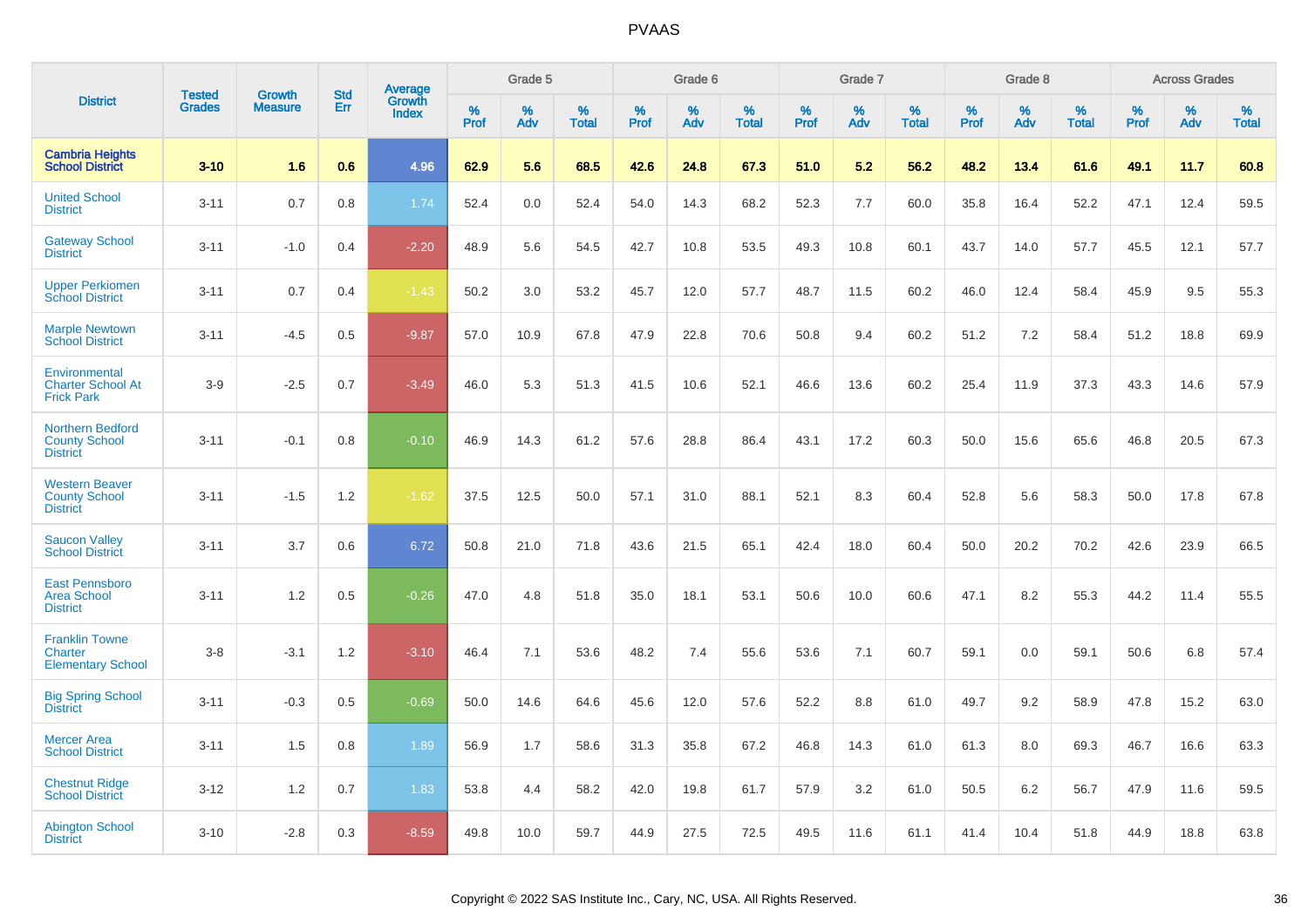|                                                                    | <b>Tested</b> | <b>Growth</b>  | <b>Std</b> | <b>Average</b>         |           | Grade 5  |                   |           | Grade 6  |                   |           | Grade 7  |                   |           | Grade 8  |                   |           | <b>Across Grades</b> |                   |
|--------------------------------------------------------------------|---------------|----------------|------------|------------------------|-----------|----------|-------------------|-----------|----------|-------------------|-----------|----------|-------------------|-----------|----------|-------------------|-----------|----------------------|-------------------|
| <b>District</b>                                                    | <b>Grades</b> | <b>Measure</b> | Err        | Growth<br><b>Index</b> | %<br>Prof | %<br>Adv | %<br><b>Total</b> | %<br>Prof | %<br>Adv | %<br><b>Total</b> | %<br>Prof | %<br>Adv | %<br><b>Total</b> | %<br>Prof | %<br>Adv | %<br><b>Total</b> | %<br>Prof | %<br>Adv             | %<br><b>Total</b> |
| <b>Cambria Heights</b><br><b>School District</b>                   | $3 - 10$      | 1.6            | 0.6        | 4.96                   | 62.9      | 5.6      | 68.5              | 42.6      | 24.8     | 67.3              | 51.0      | 5.2      | 56.2              | 48.2      | 13.4     | 61.6              | 49.1      | 11.7                 | 60.8              |
| <b>South Eastern</b><br><b>School District</b>                     | $3 - 11$      | 2.3            | 0.5        | $-2.60$                | 55.2      | 6.3      | 61.5              | 42.2      | 16.2     | 58.4              | 48.3      | 12.9     | 61.2              | 43.6      | 10.5     | 54.1              | 46.7      | 14.1                 | 60.8              |
| <b>Riverside Beaver</b><br><b>County School</b><br><b>District</b> | $3 - 11$      | 2.3            | 0.6        | 3.62                   | 53.1      | 9.4      | 62.5              | 37.0      | 36.0     | 73.0              | 48.8      | 12.5     | 61.2              | 51.6      | 15.8     | 67.4              | 45.6      | 22.4                 | 68.1              |
| <b>Kiski Area School</b><br><b>District</b>                        | $3 - 11$      | $-2.3$         | 0.4        | $-5.07$                | 50.9      | 4.2      | 55.2              | 41.3      | 18.4     | 59.6              | 53.8      | 7.5      | 61.3              | 45.8      | 5.0      | 50.8              | 47.0      | 13.3                 | 60.4              |
| <b>Northern Potter</b><br><b>School District</b>                   | $3 - 12$      | 0.3            | 1.1        | 0.26                   | 33.3      | 3.3      | 36.7              | 32.6      | 14.0     | 46.5              | 51.6      | 9.7      | 61.3              | 40.7      | 3.7      | 44.4              | 36.4      | 8.9                  | 45.3              |
| <b>Wellsboro Area</b><br><b>School District</b>                    | $3 - 11$      | $-0.6$         | 0.6        | $-1.57$                | 62.1      | 6.9      | 69.0              | 41.8      | 15.3     | 57.1              | 46.6      | 15.2     | 61.9              | 44.3      | 15.5     | 59.8              | 45.8      | 12.9                 | 58.7              |
| <b>Curwensville Area</b><br><b>School District</b>                 | $3 - 11$      | 4.2            | 0.8        | 5.23                   | 46.3      | 19.5     | 65.8              | 40.0      | 30.0     | 70.0              | 43.7      | 18.3     | 62.0              | 62.0      | 8.4      | 70.4              | 48.5      | 17.9                 | 66.4              |
| <b>Blue Mountain</b><br><b>School District</b>                     | $3 - 10$      | 0.0            | 0.5        | 2.60                   | 60.1      | 12.0     | 72.2              | 50.9      | 12.4     | 63.3              | 52.0      | 10.1     | 62.0              | 47.3      | 11.5     | 58.8              | 52.0      | 15.0                 | 67.0              |
| <b>Athens Area</b><br><b>School District</b>                       | $3 - 11$      | 3.5            | 0.6        | 6.17                   | 57.1      | 10.7     | 67.9              | 39.6      | 18.7     | 58.2              | 56.9      | 5.1      | 62.0              | 45.3      | 7.2      | 52.5              | 45.8      | 12.8                 | 58.6              |
| <b>Warrior Run</b><br><b>School District</b>                       | $3 - 11$      | 2.6            | 0.6        | 4.08                   | 48.0      | 6.5      | 54.6              | 42.2      | 19.3     | 61.5              | 46.3      | 15.7     | 62.0              | 42.2      | 10.0     | 52.2              | 43.0      | 12.6                 | 55.6              |
| <b>Upper Moreland</b><br><b>Township School</b><br><b>District</b> | $3 - 11$      | $-0.3$         | 0.4        | $-0.57$                | 54.1      | 10.5     | 64.6              | 42.4      | 21.0     | 63.4              | 53.7      | 8.4      | 62.1              | 41.0      | 14.2     | 55.1              | 46.0      | 16.1                 | 62.1              |
| Wallenpaupack<br>Area School<br><b>District</b>                    | $3 - 11$      | 1.8            | 0.5        | 3.73                   | 54.8      | 4.2      | 59.0              | 52.1      | 8.5      | 60.6              | 49.3      | 12.8     | 62.2              | 40.4      | 6.8      | 47.3              | 47.2      | 10.0                 | 57.2              |
| <b>Milton Area School</b><br><b>District</b>                       | $3 - 11$      | 3.2            | 0.6        | 5.64                   | 51.7      | 5.8      | 57.5              | 40.3      | 12.4     | 52.7              | 48.9      | 13.3     | 62.2              | 40.9      | 16.5     | 57.5              | 42.3      | 13.0                 | 55.3              |
| <b>Pottsgrove School</b><br><b>District</b>                        | $3 - 11$      | $-0.4$         | 0.5        | 4.12                   | 39.7      | 5.4      | 45.1              | 42.3      | 6.4      | 48.7              | 53.1      | 9.1      | 62.3              | 40.4      | 3.7      | 44.2              | 43.1      | 7.6                  | 50.7              |
| <b>Moon Area School</b><br><b>District</b>                         | $3 - 11$      | $-0.1$         | 0.4        | $-0.18$                | 57.7      | 16.7     | 74.4              | 49.6      | 19.3     | 68.9              | 51.6      | 10.8     | 62.4              | 52.0      | 17.4     | 69.4              | 51.5      | 19.8                 | 71.3              |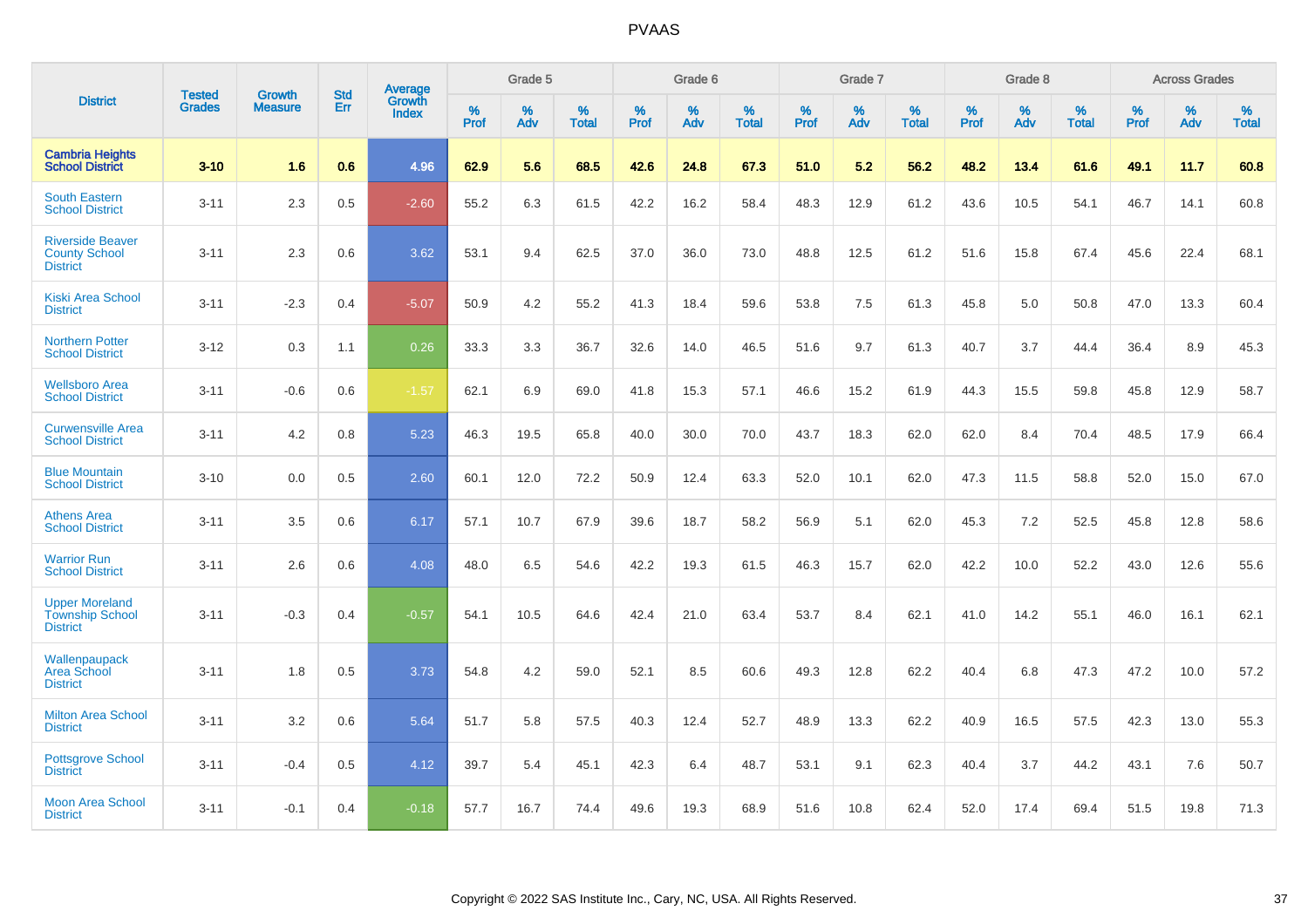|                                                                                   | <b>Tested</b> | Growth         | <b>Std</b> | <b>Average</b>         |           | Grade 5  |                   |           | Grade 6  |                   |           | Grade 7  |                   |           | Grade 8  |                   |           | <b>Across Grades</b> |                   |
|-----------------------------------------------------------------------------------|---------------|----------------|------------|------------------------|-----------|----------|-------------------|-----------|----------|-------------------|-----------|----------|-------------------|-----------|----------|-------------------|-----------|----------------------|-------------------|
| <b>District</b>                                                                   | <b>Grades</b> | <b>Measure</b> | Err        | Growth<br><b>Index</b> | %<br>Prof | %<br>Adv | %<br><b>Total</b> | %<br>Prof | %<br>Adv | %<br><b>Total</b> | %<br>Prof | %<br>Adv | %<br><b>Total</b> | %<br>Prof | %<br>Adv | %<br><b>Total</b> | %<br>Prof | %<br>Adv             | %<br><b>Total</b> |
| <b>Cambria Heights</b><br><b>School District</b>                                  | $3 - 10$      | 1.6            | 0.6        | 4.96                   | 62.9      | 5.6      | 68.5              | 42.6      | 24.8     | 67.3              | 51.0      | 5.2      | 56.2              | 48.2      | 13.4     | 61.6              | 49.1      | 11.7                 | 60.8              |
| Lake-Lehman<br><b>School District</b>                                             | $3 - 11$      | 2.0            | 0.6        | 3.41                   | 46.8      | 4.5      | 51.4              | 42.9      | 10.5     | 53.3              | 53.0      | 9.6      | 62.6              | 52.2      | 8.7      | 60.9              | 48.7      | 10.4                 | 59.1              |
| <b>Seneca Valley</b><br><b>School District</b>                                    | $3 - 11$      | $-3.6$         | 0.3        | $-12.57$               | 52.6      | 9.8      | 62.4              | 44.4      | 27.6     | 72.0              | 53.0      | 9.8      | 62.9              | 51.1      | 14.5     | 65.6              | 47.2      | 20.2                 | 67.4              |
| <b>Spring Grove Area</b><br><b>School District</b>                                | $3 - 11$      | $-0.1$         | 0.4        | $-0.23$                | 49.1      | 16.7     | 65.7              | 40.9      | 25.0     | 65.9              | 47.4      | 15.5     | 63.0              | 50.4      | 6.8      | 57.2              | 46.5      | 19.3                 | 65.8              |
| <b>Perkiomen Valley</b><br><b>School District</b>                                 | $3 - 11$      | $-3.7$         | 0.3        | $-6.23$                | 53.1      | 15.9     | 69.0              | 52.5      | 21.5     | 74.0              | 51.0      | 12.6     | 63.6              | 48.7      | 12.2     | 60.9              | 51.1      | 18.7                 | 69.8              |
| <b>Howard Gardner</b><br><b>Multiple</b><br>Intelligence<br><b>Charter School</b> | $3 - 8$       | $-1.2$         | 1.2        | 0.00                   | 41.4      | 10.3     | 51.7              | 39.4      | 3.0      | 42.4              | 63.6      | 0.0      | 63.6              | 55.6      | 11.1     | 66.7              | 48.8      | 7.1                  | 55.9              |
| <b>South Side Area</b><br><b>School District</b>                                  | $3 - 11$      | $-1.4$         | 0.8        | $-1.85$                | 50.0      | 6.7      | 56.7              | 33.9      | 8.1      | 41.9              | 57.6      | 6.1      | 63.6              | 49.3      | 8.4      | 57.8              | 43.1      | 10.2                 | 53.3              |
| <b>Folk Arts-Cultural</b><br><b>Treasures Charter</b><br><b>School</b>            | $3 - 7$       | 7.1            | 1.0        | 6.75                   | 50.0      | 6.8      | 56.8              | 42.2      | 37.8     | 80.0              | 52.3      | 11.4     | 63.6              |           |          |                   | 46.5      | 14.6                 | 61.1              |
| Hatboro-Horsham<br><b>School District</b>                                         | $3 - 11$      | 1.3            | 0.4        | $-0.67$                | 55.0      | 7.8      | 62.7              | 49.0      | 19.5     | 68.5              | 52.9      | 10.9     | 63.8              | 51.3      | 9.1      | 60.5              | 49.9      | 13.8                 | 63.7              |
| <b>Circle Of Seasons</b><br><b>Charter School</b>                                 | $3 - 8$       | 11.4           | 1.3        | 3.16                   | 65.7      | 11.4     | 77.1              | 50.0      | 20.0     | 70.0              | 44.4      | 19.4     | 63.9              |           |          |                   | 50.8      | 18.6                 | 69.5              |
| <b>Girard School</b><br><b>District</b>                                           | $3 - 11$      | 1.9            | 0.6        | 3.15                   | 54.5      | 12.5     | 67.0              | 38.1      | 22.9     | 61.0              | 47.8      | 16.2     | 64.0              | 54.1      | 7.3      | 61.5              | 45.5      | 17.8                 | 63.3              |
| <b>Meyersdale Area</b><br><b>School District</b>                                  | $3 - 11$      | 2.0            | 0.8        | 2.03                   | 51.8      | 13.0     | 64.8              | 55.4      | 12.3     | 67.7              | 62.3      | 1.9      | 64.2              | 54.2      | 5.1      | 59.3              | 52.4      | 10.9                 | 63.3              |
| <b>Millcreek Township</b><br><b>School District</b>                               | $3 - 11$      | 2.0            | 0.3        | 6.27                   | 49.1      | 17.2     | 66.3              | 43.6      | 22.3     | 66.0              | 46.9      | 17.3     | 64.2              | 44.9      | 17.2     | 62.1              | 45.8      | 19.9                 | 65.8              |
| <b>Hempfield School</b><br><b>District</b>                                        | $3 - 11$      | 2.2            | 0.3        | 6.93                   | 52.4      | 9.3      | 61.6              | 44.6      | 23.5     | 68.1              | 43.1      | 21.1     | 64.2              | 46.0      | 20.1     | 66.1              | 45.8      | 20.4                 | 66.2              |
| <b>Hollidaysburg Area</b><br><b>School District</b>                               | $3 - 11$      | 1.1            | 0.4        | 2.72                   | 54.2      | 10.2     | 64.4              | 40.4      | 26.5     | 67.0              | 47.0      | 17.2     | 64.2              | 45.4      | 11.8     | 57.2              | 45.9      | 17.3                 | 63.2              |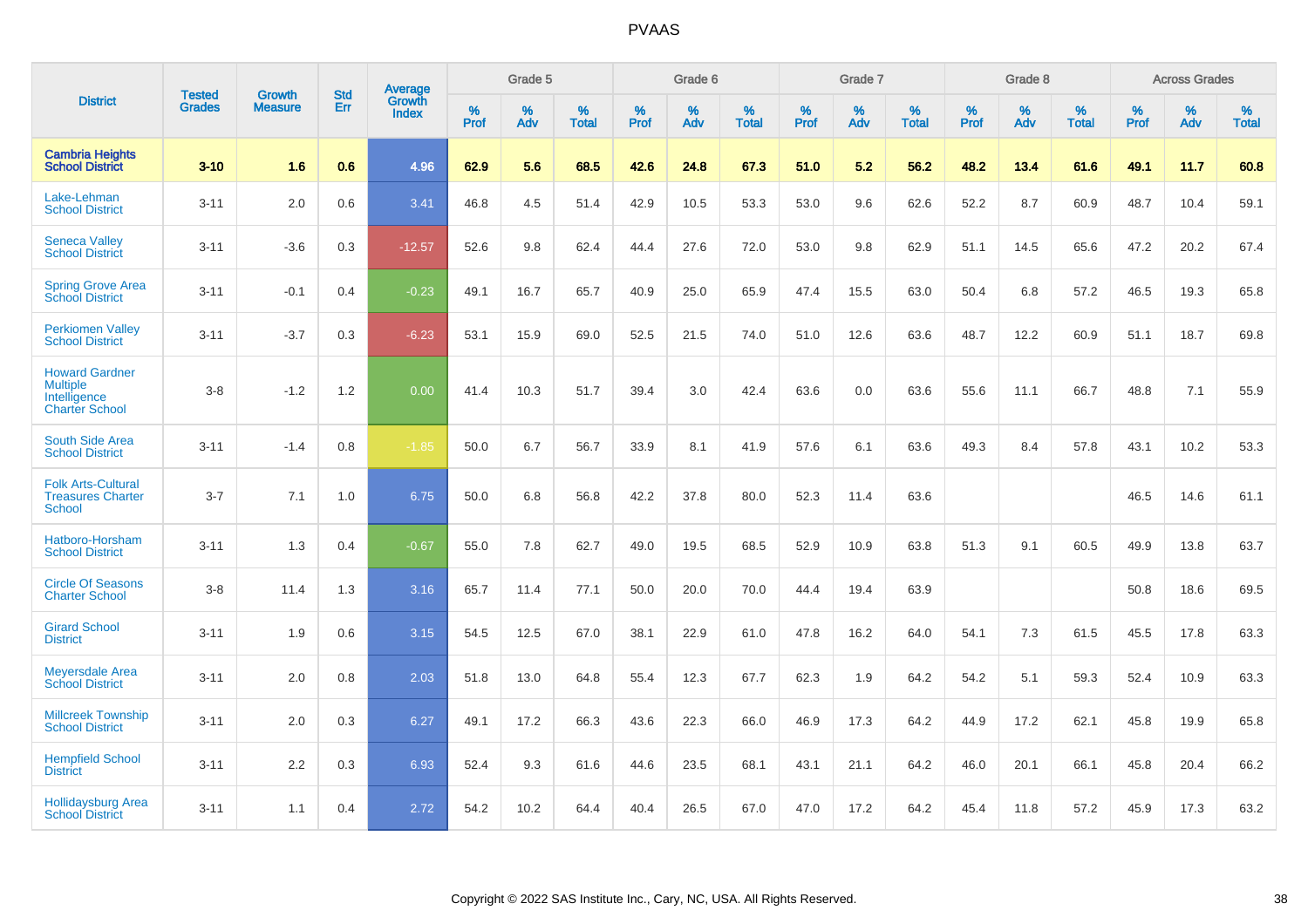|                                                                        | <b>Tested</b> | <b>Growth</b>  | <b>Std</b> | Average                |                     | Grade 5  |                      |                     | Grade 6     |                      |              | Grade 7     |                   |              | Grade 8     |                   |                     | <b>Across Grades</b> |                   |
|------------------------------------------------------------------------|---------------|----------------|------------|------------------------|---------------------|----------|----------------------|---------------------|-------------|----------------------|--------------|-------------|-------------------|--------------|-------------|-------------------|---------------------|----------------------|-------------------|
| <b>District</b>                                                        | <b>Grades</b> | <b>Measure</b> | Err        | Growth<br><b>Index</b> | $\%$<br><b>Prof</b> | %<br>Adv | $\%$<br><b>Total</b> | $\%$<br><b>Prof</b> | $\%$<br>Adv | $\%$<br><b>Total</b> | $\%$<br>Prof | $\%$<br>Adv | %<br><b>Total</b> | $\%$<br>Prof | $\%$<br>Adv | %<br><b>Total</b> | $\%$<br><b>Prof</b> | $\%$<br>Adv          | %<br><b>Total</b> |
| <b>Cambria Heights</b><br><b>School District</b>                       | $3 - 10$      | 1.6            | 0.6        | 4.96                   | 62.9                | 5.6      | 68.5                 | 42.6                | 24.8        | 67.3                 | 51.0         | 5.2         | 56.2              | 48.2         | 13.4        | 61.6              | 49.1                | 11.7                 | 60.8              |
| <b>Somerset Area</b><br><b>School District</b>                         | $3 - 11$      | 0.7            | 0.6        | 1.33                   | 48.3                | 5.8      | 54.2                 | 42.4                | 28.8        | 71.2                 | 46.7         | 17.5        | 64.2              | 52.5         | 12.8        | 65.2              | 45.3                | 16.7                 | 62.0              |
| <b>Fort Leboeuf</b><br><b>School District</b>                          | $3 - 11$      | 0.0            | 0.5        | 0.05                   | 47.7                | 21.9     | 69.7                 | 39.4                | 26.8        | 66.2                 | 49.2         | 15.1        | 64.2              | 42.1         | 16.6        | 58.6              | 45.4                | 23.3                 | 68.7              |
| <b>Garnet Valley</b><br><b>School District</b>                         | $3 - 10$      | $-3.6$         | 0.4        | $-9.46$                | 53.3                | 14.4     | 67.6                 | 51.3                | 23.0        | 74.4                 | 53.8         | 10.5        | 64.3              | 53.4         | 12.2        | 65.6              | 51.6                | 17.8                 | 69.4              |
| <b>Young Scholars Of</b><br><b>Central PA Charter</b><br><b>School</b> | $3 - 8$       | 3.9            | 1.2        | 3.25                   | 35.6                | 13.3     | 48.9                 | 28.0                | 12.0        | 40.0                 | 50.0         | 14.3        | 64.3              | 43.8         | 0.0         | 43.8              | 42.6                | 11.6                 | 54.2              |
| <b>California Area</b><br><b>School District</b>                       | $3 - 10$      | 1.5            | 0.8        | 1.83                   | 51.8                | 3.7      | 55.6                 | 39.4                | 9.1         | 48.5                 | 46.4         | 17.9        | 64.3              | 50.0         | 18.5        | 68.5              | 45.7                | 14.1                 | 59.8              |
| <b>Upper Merion Area</b><br><b>School District</b>                     | $3 - 11$      | 3.6            | 0.5        | 4.98                   | 55.7                | 7.0      | 62.7                 | 45.2                | 26.4        | 71.6                 | 53.5         | 10.8        | 64.3              | 43.3         | 14.0        | 57.3              | 47.7                | 19.3                 | 67.0              |
| <b>Penn Manor</b><br><b>School District</b>                            | $3 - 11$      | 2.1            | 0.3        | 6.05                   | 53.4                | 10.5     | 63.8                 | 46.5                | 23.0        | 69.5                 | 48.2         | 16.2        | 64.4              | 43.7         | 15.4        | 59.1              | 46.8                | 18.7                 | 65.6              |
| <b>Glendale School</b><br><b>District</b>                              | $3 - 10$      | 3.8            | 0.9        | 4.33                   | 50.0                | 12.5     | 62.5                 | 40.7                | 24.1        | 64.8                 | 44.6         | 20.0        | 64.6              | 44.9         | 14.3        | 59.2              | 47.2                | 15.2                 | 62.4              |
| <b>Nazareth Area</b><br><b>School District</b>                         | $3 - 11$      | $-2.5$         | 0.4        | $-6.40$                | 49.2                | 5.5      | 54.7                 | 43.3                | 23.0        | 66.3                 | 56.0         | 8.6         | 64.7              | 51.9         | 8.5         | 60.5              | 48.6                | 14.4                 | 63.0              |
| <b>Mohawk Area</b><br><b>School District</b>                           | $3 - 11$      | 0.9            | 0.6        | 1.42                   | 43.7                | 6.8      | 50.5                 | 44.7                | 21.3        | 66.0                 | 56.9         | 7.8         | 64.7              | 55.9         | 8.6         | 64.5              | 46.4                | 17.1                 | 63.5              |
| <b>Phoenixville Area</b><br><b>School District</b>                     | $3 - 11$      | $-1.1$         | 0.4        | $-2.66$                | 54.8                | 10.0     | 64.7                 | 45.9                | 27.3        | 73.2                 | 45.6         | 19.4        | 65.0              | 52.8         | 12.7        | 65.5              | 46.9                | 19.2                 | 66.1              |
| <b>Central York</b><br><b>School District</b>                          | $3 - 12$      | 5.2            | 0.3        | 15.18                  | 51.5                | 5.0      | 56.5                 | 45.8                | 10.9        | 56.7                 | 54.3         | 10.8        | 65.1              | 44.1         | 9.2         | 53.2              | 46.7                | 10.4                 | 57.1              |
| <b>Delaware Valley</b><br><b>School District</b>                       | $3 - 11$      | 1.2            | 0.4        | 2.98                   | 55.0                | 9.2      | 64.3                 | 46.5                | 15.6        | 62.1                 | 50.6         | 14.8        | 65.4              | 44.7         | 16.5        | 61.2              | 48.8                | 17.1                 | 65.9              |
| 21st Century Cyber<br>Charter School                                   | $6 - 12$      | $-2.2$         | 0.7        | $-3.12$                |                     |          |                      | 48.2                | 16.7        | 64.9                 | 54.9         | 10.5        | 65.4              | 58.0         | 6.7         | 64.7              | 54.2                | 10.8                 | 65.0              |
| <b>Penn-Delco School</b><br><b>District</b>                            | $3 - 11$      | 1.3            | 0.4        | 2.89                   | 51.9                | 12.9     | 64.7                 | 40.8                | 17.9        | 58.7                 | 48.7         | 16.8        | 65.4              | 45.6         | 6.2         | 51.8              | 46.1                | 12.9                 | 59.0              |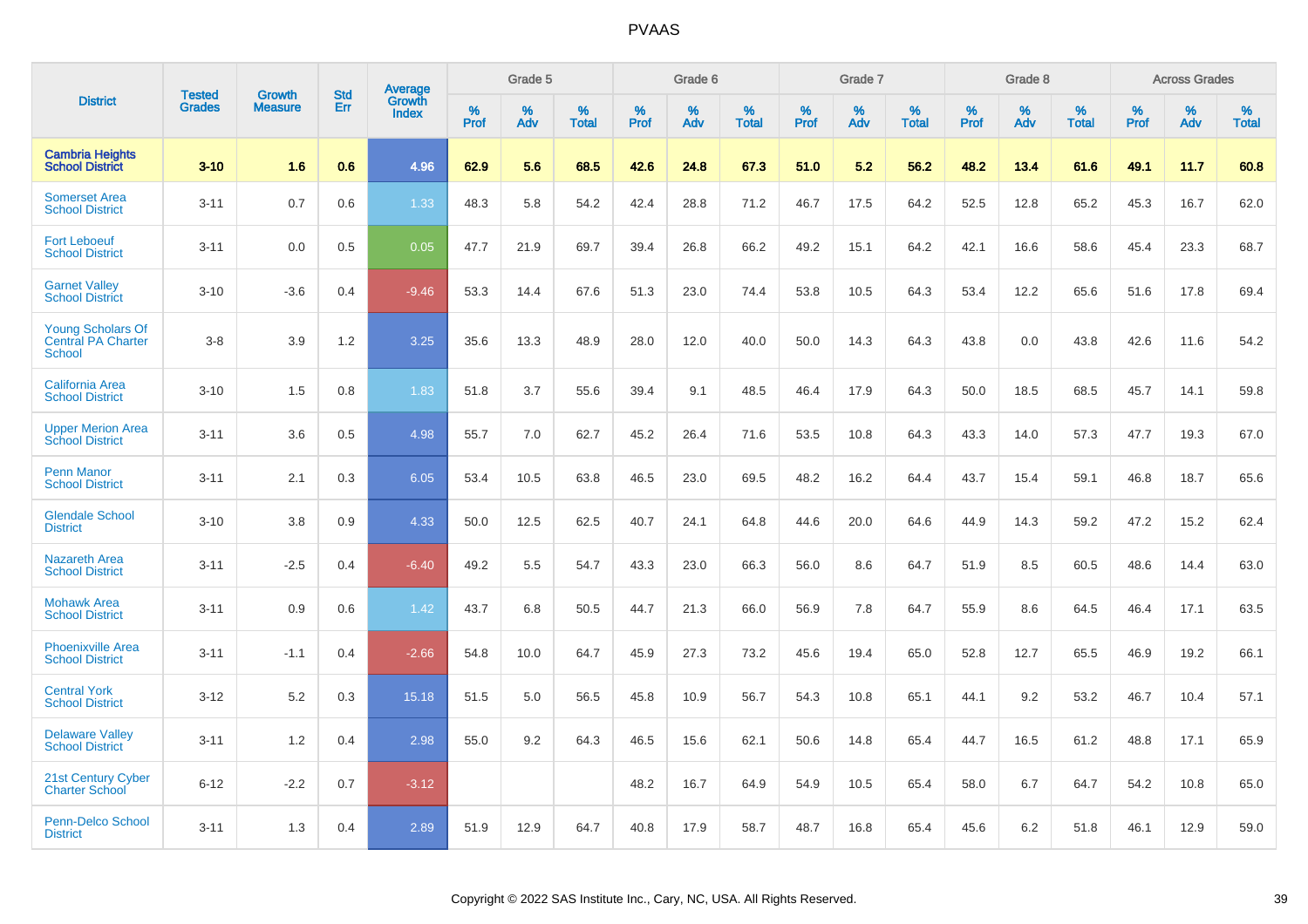|                                                                   | <b>Tested</b> | <b>Growth</b>  | <b>Std</b> | <b>Average</b>         |           | Grade 5  |                   |           | Grade 6  |                   |           | Grade 7  |                   |           | Grade 8  |                   |           | <b>Across Grades</b> |                   |
|-------------------------------------------------------------------|---------------|----------------|------------|------------------------|-----------|----------|-------------------|-----------|----------|-------------------|-----------|----------|-------------------|-----------|----------|-------------------|-----------|----------------------|-------------------|
| <b>District</b>                                                   | <b>Grades</b> | <b>Measure</b> | Err        | Growth<br><b>Index</b> | %<br>Prof | %<br>Adv | %<br><b>Total</b> | %<br>Prof | %<br>Adv | %<br><b>Total</b> | %<br>Prof | %<br>Adv | %<br><b>Total</b> | %<br>Prof | %<br>Adv | %<br><b>Total</b> | %<br>Prof | %<br>Adv             | %<br><b>Total</b> |
| <b>Cambria Heights</b><br><b>School District</b>                  | $3 - 10$      | 1.6            | 0.6        | 4.96                   | 62.9      | 5.6      | 68.5              | 42.6      | 24.8     | 67.3              | 51.0      | 5.2      | 56.2              | 48.2      | 13.4     | 61.6              | 49.1      | 11.7                 | 60.8              |
| <b>Richland School</b><br><b>District</b>                         | $3 - 11$      | 3.6            | 0.6        | 5.79                   | 51.5      | 18.4     | 69.9              | 54.7      | 20.0     | 74.7              | 51.6      | 14.1     | 65.6              | 53.8      | 15.1     | 68.9              | 51.0      | 18.8                 | 69.8              |
| <b>Avella Area School</b><br><b>District</b>                      | $3 - 12$      | 2.7            | 1.1        | 2.45                   | 42.5      | 2.5      | 45.0              | 42.4      | 18.2     | 60.6              | 60.0      | 5.7      | 65.7              | 63.0      | 18.5     | 81.5              | 46.7      | 12.6                 | 59.3              |
| Penn Cambria<br><b>School District</b>                            | $3 - 11$      | $-0.4$         | 0.6        | $-0.63$                | 56.8      | 0.9      | 57.7              | 46.5      | 7.1      | 53.5              | 58.1      | 7.7      | 65.8              | 52.3      | 7.8      | 60.2              | 48.8      | 9.2                  | 58.0              |
| <b>Manheim</b><br><b>Township School</b><br><b>District</b>       | $3 - 12$      | $-2.7$         | 0.3        | $-4.13$                | 48.2      | 17.7     | 65.9              | 40.2      | 34.8     | 75.0              | 50.6      | 15.3     | 65.8              | 42.1      | 17.4     | 59.5              | 45.0      | 24.3                 | 69.3              |
| <b>General Mclane</b><br><b>School District</b>                   | $3 - 11$      | 0.2            | 0.5        | 0.42                   | 57.7      | 8.0      | 65.8              | 45.4      | 23.3     | 68.7              | 50.3      | 15.6     | 66.0              | 44.9      | 12.2     | 57.0              | 49.9      | 16.3                 | 66.2              |
| <b>Wayne Highlands</b><br><b>School District</b>                  | $3 - 11$      | 2.9            | 0.5        | 5.65                   | 54.3      | 11.4     | 65.7              | 49.3      | 20.3     | 69.6              | 46.4      | 19.6     | 66.1              | 49.7      | 14.1     | 63.8              | 47.2      | 17.9                 | 65.1              |
| <b>Greencastle-Antrim</b><br><b>School District</b>               | $3 - 11$      | 2.7            | 0.4        | 6.18                   | 46.3      | 16.4     | 62.7              | 41.0      | 28.2     | 69.2              | 45.4      | 20.7     | 66.1              | 51.7      | 14.7     | 66.4              | 44.6      | 20.8                 | 65.4              |
| <b>Blue Ridge School</b><br><b>District</b>                       | $3 - 11$      | 2.2            | 0.8        | $-0.09$                | 42.5      | 8.2      | 50.7              | 46.0      | 8.1      | 54.0              | 50.0      | 16.1     | 66.1              | 47.1      | 8.6      | 55.7              | 45.4      | 10.7                 | 56.1              |
| <b>Council Rock</b><br><b>School District</b>                     | $3 - 11$      | $-2.3$         | 0.2        | $-9.78$                | 58.1      | 8.8      | 66.9              | 49.7      | 26.1     | 75.9              | 52.3      | 13.9     | 66.2              | 46.6      | 14.5     | 61.1              | 50.8      | 17.6                 | 68.4              |
| <b>Keystone School</b><br><b>District</b>                         | $3 - 11$      | 0.8            | 0.8        | 1.01                   | 49.2      | 26.9     | 76.1              | 50.0      | 17.3     | 67.3              | 50.0      | 16.2     | 66.2              | 46.8      | 9.7      | 56.4              | 46.5      | 21.0                 | 67.5              |
| <b>Southern Columbia</b><br><b>Area School</b><br><b>District</b> | $3 - 11$      | 1.6            | 0.7        | 6.77                   | 56.2      | 5.5      | 61.6              | 46.9      | 25.0     | 71.9              | 51.5      | 14.8     | 66.3              | 39.4      | 11.7     | 51.1              | 47.9      | 16.1                 | 64.0              |
| <b>Annville-Cleona</b><br><b>School District</b>                  | $3 - 12$      | $-0.3$         | 0.6        | $-0.41$                | 47.5      | 11.2     | 58.8              | 39.6      | 21.9     | 61.5              | 54.0      | 12.6     | 66.7              | 32.4      | 17.6     | 50.0              | 44.0      | 15.5                 | 59.5              |
| Lampeter-<br><b>Strasburg School</b><br><b>District</b>           | $3 - 12$      | $-1.0$         | 0.5        | $-2.24$                | 56.5      | 14.9     | 71.4              | 48.5      | 27.4     | 76.0              | 56.6      | 10.1     | 66.7              | 49.5      | 10.0     | 59.5              | 50.0      | 20.6                 | 70.5              |
| <b>Pennsbury School</b><br><b>District</b>                        | $3 - 11$      | 0.6            | 0.3        | $-2.67$                | 56.7      | 12.6     | 69.3              | 48.5      | 21.9     | 70.3              | 52.0      | 14.7     | 66.7              | 49.3      | 18.0     | 67.3              | 49.0      | 20.2                 | 69.1              |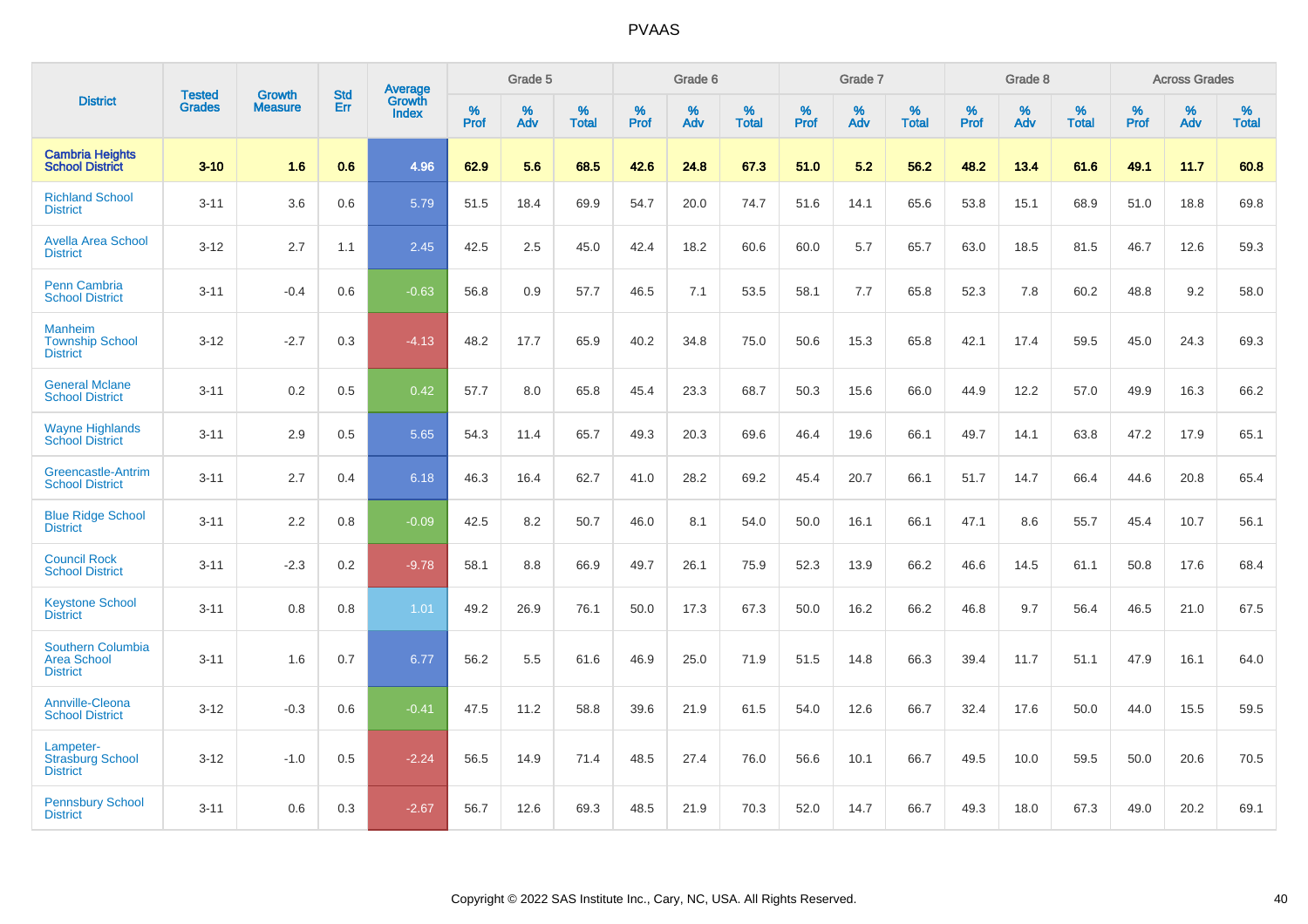|                                                          | <b>Tested</b> | <b>Growth</b>  | <b>Std</b> | Average                |              | Grade 5  |                      |                     | Grade 6     |                   |              | Grade 7     |                   |              | Grade 8  |                   |                     | <b>Across Grades</b> |                   |
|----------------------------------------------------------|---------------|----------------|------------|------------------------|--------------|----------|----------------------|---------------------|-------------|-------------------|--------------|-------------|-------------------|--------------|----------|-------------------|---------------------|----------------------|-------------------|
| <b>District</b>                                          | <b>Grades</b> | <b>Measure</b> | Err        | Growth<br><b>Index</b> | $\%$<br>Prof | %<br>Adv | $\%$<br><b>Total</b> | $\%$<br><b>Prof</b> | $\%$<br>Adv | %<br><b>Total</b> | $\%$<br>Prof | $\%$<br>Adv | %<br><b>Total</b> | $\%$<br>Prof | %<br>Adv | %<br><b>Total</b> | $\%$<br><b>Prof</b> | $\%$<br>Adv          | %<br><b>Total</b> |
| <b>Cambria Heights</b><br><b>School District</b>         | $3 - 10$      | 1.6            | 0.6        | 4.96                   | 62.9         | 5.6      | 68.5                 | 42.6                | 24.8        | 67.3              | 51.0         | 5.2         | 56.2              | 48.2         | 13.4     | 61.6              | 49.1                | 11.7                 | 60.8              |
| <b>Derry Area School</b><br><b>District</b>              | $3 - 11$      | 2.2            | 0.6        | 3.78                   | 44.6         | 8.3      | 52.9                 | 44.4                | 29.1        | 73.5              | 49.6         | 17.1        | 66.7              | 43.1         | 12.9     | 56.0              | 44.1                | 17.4                 | 61.5              |
| <b>Ferndale Area</b><br><b>School District</b>           | $3 - 10$      | 1.9            | 1.0        | 1.95                   | 43.2         | 4.6      | 47.7                 | 46.3                | 14.6        | 61.0              | 61.5         | 5.1         | 66.7              | 54.4         | 4.4      | 58.7              | 46.1                | 10.6                 | 56.6              |
| <b>Muncy School</b><br><b>District</b>                   | $3 - 11$      | 0.3            | 0.7        | 2.39                   | 49.2         | 11.5     | 60.7                 | 48.7                | 30.8        | 79.5              | 58.0         | 8.7         | 66.7              | 44.4         | 12.2     | 56.7              | 49.3                | 16.0                 | 65.3              |
| <b>Souderton Area</b><br><b>School District</b>          | $3 - 11$      | $-0.1$         | 0.3        | $-0.36$                | 56.4         | 17.7     | 74.1                 | 48.0                | 16.2        | 64.2              | 56.6         | 10.1        | 66.8              | 47.3         | 11.1     | 58.4              | 50.2                | 17.4                 | 67.7              |
| <b>Hempfield Area</b><br><b>School District</b>          | $3 - 12$      | $-0.3$         | 0.3        | $-1.06$                | 55.2         | 8.7      | 63.9                 | 41.4                | 20.3        | 61.6              | 52.8         | 14.0        | 66.8              | 50.0         | 12.4     | 62.4              | 48.7                | 16.2                 | 64.9              |
| <b>York Suburban</b><br><b>School District</b>           | $3 - 11$      | 0.5            | 0.5        | 0.99 <sub>1</sub>      | 62.8         | 13.7     | 76.5                 | 45.3                | 23.4        | 68.7              | 50.0         | 16.8        | 66.8              | 36.4         | 19.8     | 56.2              | 46.4                | 23.5                 | 70.0              |
| <b>North Penn School</b><br><b>District</b>              | $3 - 11$      | 1.5            | 0.2        | 9.67                   | 53.0         | 12.7     | 65.7                 | 41.4                | 33.0        | 74.4              | 53.7         | 13.2        | 66.9              | 48.2         | 18.4     | 66.7              | 47.4                | 19.9                 | 67.3              |
| <b>Owen J Roberts</b><br><b>School District</b>          | $3 - 11$      | $-2.3$         | 0.3        | $-6.54$                | 59.8         | 15.0     | 74.8                 | 41.4                | 38.7        | 80.1              | 56.3         | 10.6        | 67.0              | 51.6         | 11.0     | 62.6              | 50.6                | 21.3                 | 71.8              |
| <b>Redbank Valley</b><br><b>School District</b>          | $3 - 11$      | 2.3            | 0.7        | 3.22                   | 64.3         | 4.3      | 68.6                 | 38.8                | 13.8        | 52.5              | 54.6         | 12.5        | 67.0              | 55.4         | 15.4     | 70.8              | 50.6                | 13.7                 | 64.4              |
| Springfield<br><b>Township School</b><br><b>District</b> | $3 - 11$      | $-1.2$         | 0.5        | $-2.35$                | 52.0         | 13.4     | 65.4                 | 51.4                | 15.0        | 66.5              | 56.3         | 10.8        | 67.1              | 47.3         | 14.0     | 61.3              | 52.1                | 16.5                 | 68.6              |
| <b>West Chester Area</b><br><b>School District</b>       | $3 - 11$      | $-1.6$         | 0.3        | $-5.58$                | 58.7         | 13.5     | 72.2                 | 51.5                | 23.7        | 75.1              | 53.1         | 14.1        | 67.2              | 57.3         | 13.9     | 71.2              | 52.6                | 21.5                 | 74.0              |
| <b>Avon Grove</b><br><b>Charter School</b>               | $3 - 11$      | 1.7            | 0.6        | 2.84                   | 53.3         | 4.9      | 58.2                 | 47.4                | 18.2        | 65.7              | 51.1         | 16.3        | 67.4              | 38.6         | 9.9      | 48.5              | 42.6                | 14.8                 | 57.4              |
| <b>East Penn School</b><br><b>District</b>               | $3 - 11$      | 1.0            | 0.3        | 3.50                   | 59.9         | 7.4      | 67.3                 | 45.2                | 18.0        | 63.2              | 52.5         | 15.0        | 67.5              | 53.3         | 14.4     | 67.7              | 49.9                | 15.8                 | 65.7              |
| <b>Methacton School</b><br><b>District</b>               | $3 - 11$      | 0.4            | 0.4        | 2.18                   | 64.7         | 8.3      | 73.0                 | 54.9                | 21.0        | 75.9              | 56.6         | 11.2        | 67.8              | 49.7         | 21.0     | 70.7              | 55.3                | 17.3                 | 72.6              |
| <b>Parkland School</b><br><b>District</b>                | $3 - 11$      | $-2.9$         | 0.3        | $-10.53$               | 55.6         | 16.6     | 72.1                 | 42.4                | 30.0        | 72.4              | 50.3         | 17.5        | 67.8              | 46.6         | 14.9     | 61.4              | 47.1                | 23.4                 | 70.5              |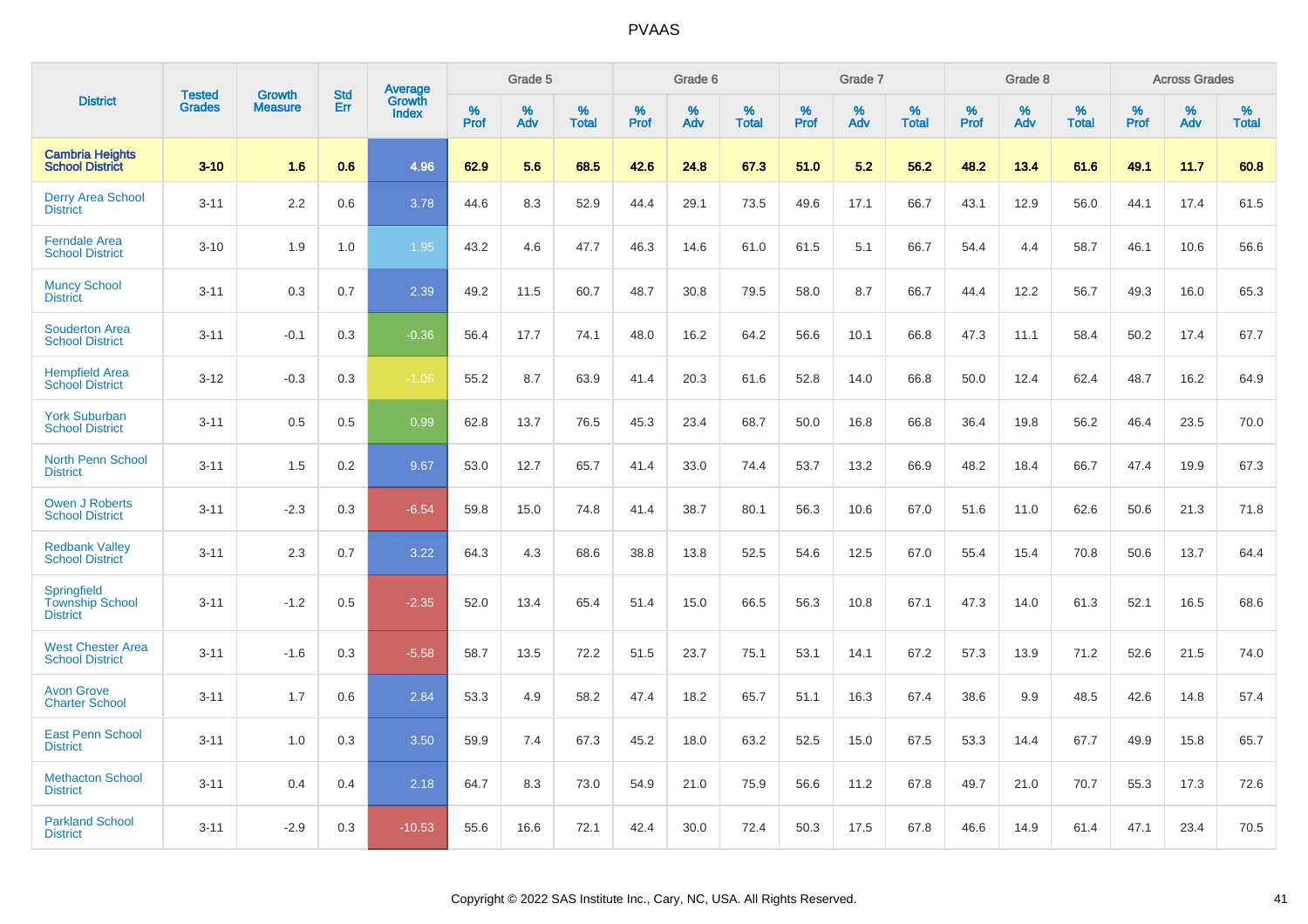|                                                                    | <b>Tested</b> | <b>Growth</b>  | <b>Std</b> | <b>Average</b>         |           | Grade 5  |                   |           | Grade 6  |                   |                  | Grade 7  |                   |           | Grade 8  |                   |           | <b>Across Grades</b> |                   |
|--------------------------------------------------------------------|---------------|----------------|------------|------------------------|-----------|----------|-------------------|-----------|----------|-------------------|------------------|----------|-------------------|-----------|----------|-------------------|-----------|----------------------|-------------------|
| <b>District</b>                                                    | <b>Grades</b> | <b>Measure</b> | Err        | Growth<br><b>Index</b> | %<br>Prof | %<br>Adv | %<br><b>Total</b> | %<br>Prof | %<br>Adv | %<br><b>Total</b> | %<br><b>Prof</b> | %<br>Adv | %<br><b>Total</b> | %<br>Prof | %<br>Adv | %<br><b>Total</b> | %<br>Prof | %<br>Adv             | %<br><b>Total</b> |
| <b>Cambria Heights</b><br><b>School District</b>                   | $3 - 10$      | 1.6            | 0.6        | 4.96                   | 62.9      | 5.6      | 68.5              | 42.6      | 24.8     | 67.3              | 51.0             | 5.2      | 56.2              | 48.2      | 13.4     | 61.6              | 49.1      | 11.7                 | 60.8              |
| <b>Elizabeth Forward</b><br><b>School District</b>                 | $3 - 11$      | $-0.3$         | 0.5        | $-0.64$                | 55.7      | 11.4     | 67.0              | 47.5      | 18.5     | 66.0              | 56.9             | 11.1     | 68.0              | 50.9      | 6.3      | 57.1              | 51.2      | 14.0                 | 65.2              |
| Wallingford-<br><b>Swarthmore</b><br><b>School District</b>        | $3 - 10$      | $-1.1$         | 0.4        | $-2.14$                | 52.6      | 26.1     | 78.7              | 42.2      | 32.8     | 75.0              | 46.2             | 21.9     | 68.0              | 47.0      | 22.8     | 69.8              | 44.7      | 32.4                 | 77.2              |
| <b>East Lycoming</b><br><b>School District</b>                     | $3 - 11$      | $-0.6$         | 0.6        | $-1.07$                | 63.9      | 6.7      | 70.6              | 45.3      | 24.5     | 69.8              | 57.8             | 10.7     | 68.6              | 43.0      | 12.4     | 55.4              | 47.7      | 14.9                 | 62.6              |
| <b>Colonial School</b><br><b>District</b>                          | $3 - 11$      | 0.7            | 0.4        | 1.85                   | 55.2      | 20.3     | 75.4              | 43.0      | 38.9     | 81.8              | 49.7             | 19.2     | 68.9              | 52.2      | 17.0     | 69.2              | 47.2      | 26.2                 | 73.5              |
| <b>Mars Area School</b><br><b>District</b>                         | $3 - 10$      | $-1.1$         | 0.4        | $-2.41$                | 66.5      | 10.4     | 76.9              | 45.1      | 33.8     | 79.0              | 51.6             | 17.4     | 69.0              | 56.1      | 9.4      | 65.6              | 51.3      | 23.7                 | 75.1              |
| <b>Harbor Creek</b><br><b>School District</b>                      | $3 - 11$      | $-2.4$         | 0.5        | $-4.77$                | 61.7      | 20.8     | 82.5              | 37.4      | 36.3     | 73.7              | 55.9             | 13.3     | 69.2              | 45.4      | 12.3     | 57.8              | 48.7      | 24.9                 | 73.6              |
| <b>Camp Hill School</b><br><b>District</b>                         | $3 - 12$      | $-2.3$         | 0.7        | $-3.72$                | 65.4      | 17.3     | 82.7              | 53.3      | 8.0      | 61.3              | 63.7             | 5.5      | 69.2              | 49.6      | 15.3     | 64.9              | 52.7      | 18.6                 | 71.3              |
| <b>Line Mountain</b><br><b>School District</b>                     | $3 - 11$      | 5.9            | 0.7        | 8.01                   | 43.9      | 13.6     | 57.6              | 43.1      | 23.6     | 66.7              | 48.0             | 21.4     | 69.4              | 43.7      | 11.3     | 54.9              | 43.0      | 17.5                 | 60.5              |
| <b>Rockwood Area</b><br><b>School District</b>                     | $3 - 11$      | 1.8            | 0.9        | 2.02                   | 65.8      | 2.4      | 68.3              | 38.1      | 31.0     | 69.0              | 63.0             | 6.5      | 69.6              | 50.8      | 19.0     | 69.8              | 52.2      | 13.4                 | 65.7              |
| Canon-Mcmillan<br><b>School District</b>                           | $3 - 11$      | 2.0            | 0.3        | 5.77                   | 60.2      | 11.0     | 71.3              | 41.6      | 31.2     | 72.8              | 51.6             | 18.2     | 69.7              | 56.9      | 17.7     | 74.6              | 50.9      | 21.6                 | 72.5              |
| <b>Great Valley</b><br><b>School District</b>                      | $3 - 11$      | $-2.0$         | 0.4        | $-5.13$                | 57.8      | 13.0     | 70.8              | 43.6      | 32.2     | 75.8              | 53.2             | 16.6     | 69.8              | 56.6      | 18.4     | 75.0              | 50.6      | 21.7                 | 72.3              |
| <b>Lower Moreland</b><br><b>Township School</b><br><b>District</b> | $3 - 11$      | $-2.1$         | 0.5        | $-3.75$                | 53.0      | 10.2     | 63.2              | 50.0      | 25.9     | 75.9              | 55.2             | 14.7     | 69.9              | 48.8      | 18.8     | 67.6              | 51.2      | 19.3                 | 70.5              |
| <b>Avonworth School</b><br><b>District</b>                         | $3 - 10$      | $-0.8$         | 0.5        | $-1.38$                | 49.6      | 18.0     | 67.6              | 49.6      | 25.6     | 75.2              | 62.3             | 7.7      | 70.0              | 61.0      | 16.1     | 77.1              | 52.4      | 20.5                 | 72.8              |
| <b>Indiana Area</b><br><b>School District</b>                      | $3 - 11$      | 1.1            | 0.5        | 2.37                   | 57.2      | 12.8     | 70.0              | 37.5      | 22.5     | 60.0              | 53.6             | 16.6     | 70.2              | 52.0      | 16.3     | 68.4              | 49.3      | 18.5                 | 67.7              |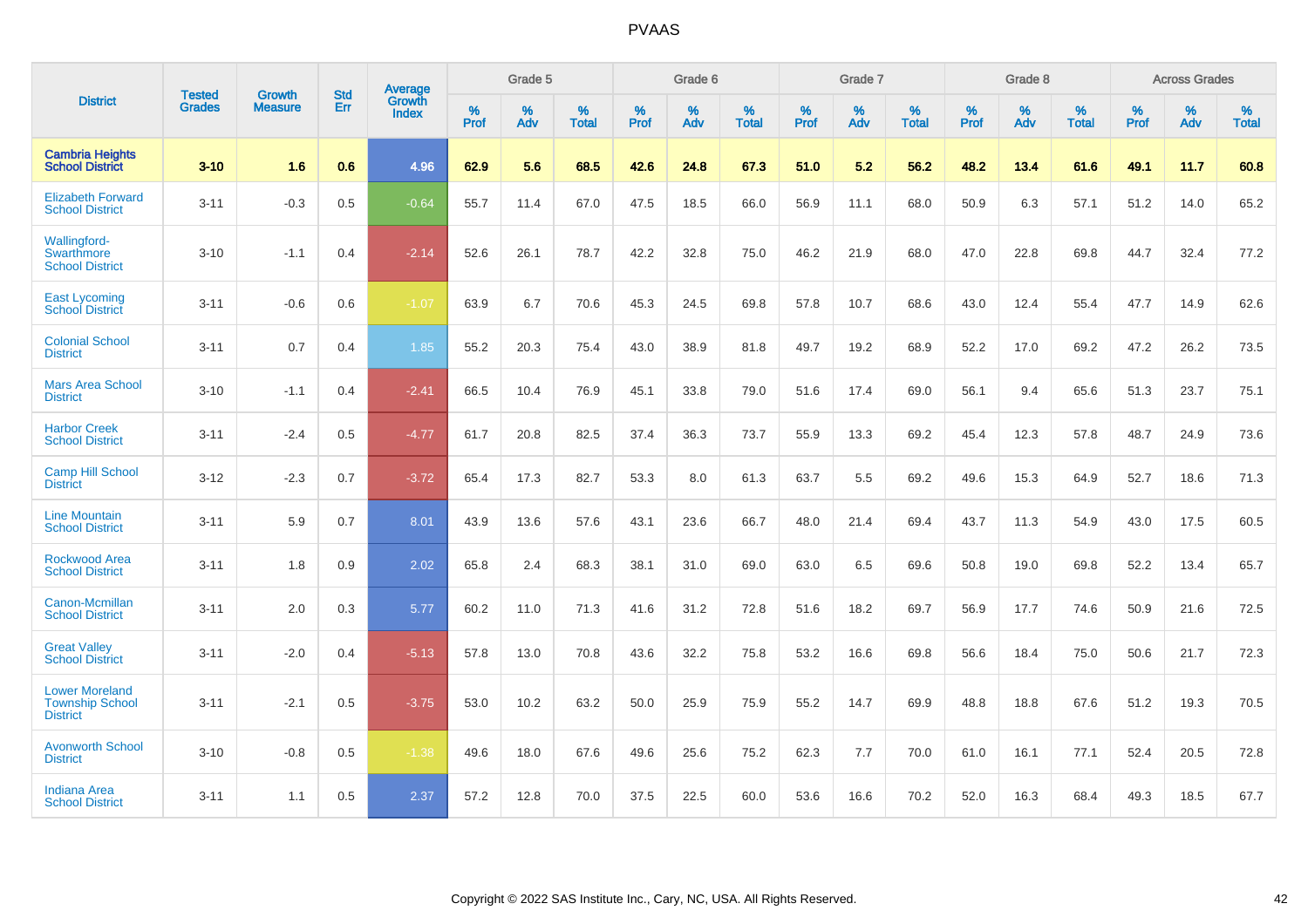|                                                                        | <b>Tested</b> | <b>Growth</b>  | <b>Std</b> | Average                       |           | Grade 5  |                   |           | Grade 6  |                   |           | Grade 7  |                   |           | Grade 8  |                   |           | <b>Across Grades</b> |                   |
|------------------------------------------------------------------------|---------------|----------------|------------|-------------------------------|-----------|----------|-------------------|-----------|----------|-------------------|-----------|----------|-------------------|-----------|----------|-------------------|-----------|----------------------|-------------------|
| <b>District</b>                                                        | <b>Grades</b> | <b>Measure</b> | <b>Err</b> | <b>Growth</b><br><b>Index</b> | %<br>Prof | %<br>Adv | %<br><b>Total</b> | %<br>Prof | %<br>Adv | %<br><b>Total</b> | %<br>Prof | %<br>Adv | %<br><b>Total</b> | %<br>Prof | %<br>Adv | %<br><b>Total</b> | %<br>Prof | %<br>Adv             | %<br><b>Total</b> |
| <b>Cambria Heights</b><br><b>School District</b>                       | $3 - 10$      | 1.6            | 0.6        | 4.96                          | 62.9      | 5.6      | 68.5              | 42.6      | 24.8     | 67.3              | 51.0      | 5.2      | 56.2              | 48.2      | 13.4     | 61.6              | 49.1      | 11.7                 | 60.8              |
| Philadelphia<br><b>Academy Charter</b><br><b>School</b>                | $3 - 11$      | 1.9            | 0.8        | 2.50                          | 42.3      | 9.0      | 51.3              | 48.0      | 28.6     | 76.6              | 51.5      | 19.1     | 70.6              | 42.6      | 16.7     | 59.3              | 45.5      | 14.9                 | 60.4              |
| <b>Cumberland Valley</b><br><b>School District</b>                     | $3 - 12$      | 0.2            | 0.2        | 0.07                          | 59.3      | 12.9     | 72.1              | 45.0      | 24.7     | 69.7              | 53.8      | 17.0     | 70.9              | 51.0      | 16.9     | 67.8              | 49.2      | 22.4                 | 71.6              |
| <b>Palisades School</b><br><b>District</b>                             | $3 - 11$      | 0.4            | 0.6        | 0.65                          | 53.1      | 13.5     | 66.7              | 48.5      | 19.2     | 67.7              | 60.2      | 10.7     | 70.9              | 43.2      | 9.1      | 52.3              | 48.5      | 17.4                 | 65.9              |
| <b>Laurel School</b><br><b>District</b>                                | $3 - 11$      | $-0.0$         | 0.7        | $-0.04$                       | 54.0      | 6.8      | 60.8              | 35.7      | 21.4     | 57.1              | 60.8      | 10.1     | 70.9              | 50.8      | 10.4     | 61.2              | 50.7      | 14.6                 | 65.3              |
| <b>Central Bucks</b><br><b>School District</b>                         | $3 - 11$      | $-1.3$         | 0.2        | $-4.69$                       | 57.2      | 12.0     | 69.2              | 48.3      | 28.7     | 76.9              | 54.3      | 16.8     | 71.0              | 51.5      | 17.5     | 69.0              | 51.5      | 19.8                 | 71.4              |
| <b>Freeport Area</b><br><b>School District</b>                         | $3 - 10$      | 0.2            | 0.6        | 0.30                          | 65.4      | 10.0     | 75.4              | 35.8      | 23.6     | 59.4              | 57.0      | 14.1     | 71.1              | 53.5      | 20.2     | 73.6              | 52.5      | 17.7                 | 70.1              |
| <b>Lincoln Park</b><br><b>Performing Arts</b><br><b>Charter School</b> | $7 - 11$      | $-3.9$         | 1.1        | $-3.56$                       |           |          |                   |           |          |                   | 66.1      | 5.4      | 71.4              | 59.8      | 17.2     | 77.0              | 62.2      | 12.6                 | 74.8              |
| Palmyra Area<br><b>School District</b>                                 | $3 - 11$      | $-0.7$         | 0.4        | $-1.68$                       | 54.6      | 19.4     | 74.0              | 44.9      | 24.2     | 69.1              | 58.9      | 12.6     | 71.5              | 53.4      | 10.9     | 64.3              | 49.8      | 21.3                 | 71.1              |
| <b>North Hills School</b><br><b>District</b>                           | $3 - 11$      | $-1.2$         | 0.4        | $-3.31$                       | 59.2      | 11.6     | 70.8              | 45.2      | 26.0     | 71.2              | 51.8      | 20.0     | 71.8              | 48.3      | 18.4     | 66.7              | 50.2      | 22.0                 | 72.3              |
| <b>Bentworth School</b><br><b>District</b>                             | $3 - 11$      | 2.1            | 0.7        | 2.98                          | 60.3      | 15.4     | 75.6              | 46.1      | 6.7      | 52.8              | 52.5      | 20.0     | 72.5              | 43.3      | 11.9     | 55.2              | 52.1      | 16.1                 | 68.2              |
| <b>MaST Community</b><br><b>Charter School</b>                         | $3 - 10$      | $-4.3$         | 0.6        | $-7.06$                       | 56.4      | 9.9      | 66.3              | 45.3      | 21.7     | 67.0              | 59.8      | 12.8     | 72.6              | 54.4      | 12.6     | 67.0              | 51.0      | 14.1                 | 65.2              |
| New Hope-<br><b>Solebury School</b><br><b>District</b>                 | $3 - 11$      | 2.7            | 0.6        | 4.24                          | 63.4      | 11.8     | 75.3              | 46.1      | 25.5     | 71.6              | 50.0      | 22.9     | 72.9              | 60.2      | 25.9     | 86.1              | 51.8      | 23.2                 | 75.0              |
| <b>Danville Area</b><br><b>School District</b>                         | $3 - 11$      | 2.1            | 0.5        | 4.02                          | 56.7      | 16.6     | 73.2              | 41.0      | 27.1     | 68.1              | 52.9      | 20.3     | 73.2              | 43.3      | 21.7     | 65.0              | 46.6      | 21.7                 | 68.3              |
| <b>Southern Lehigh</b><br><b>School District</b>                       | $3 - 11$      | 0.9            | 0.5        | 1.99                          | 57.9      | 13.1     | 71.0              | 37.4      | 44.8     | 82.2              | 55.9      | 17.4     | 73.2              | 56.4      | 16.7     | 73.1              | 51.9      | 24.2                 | 76.1              |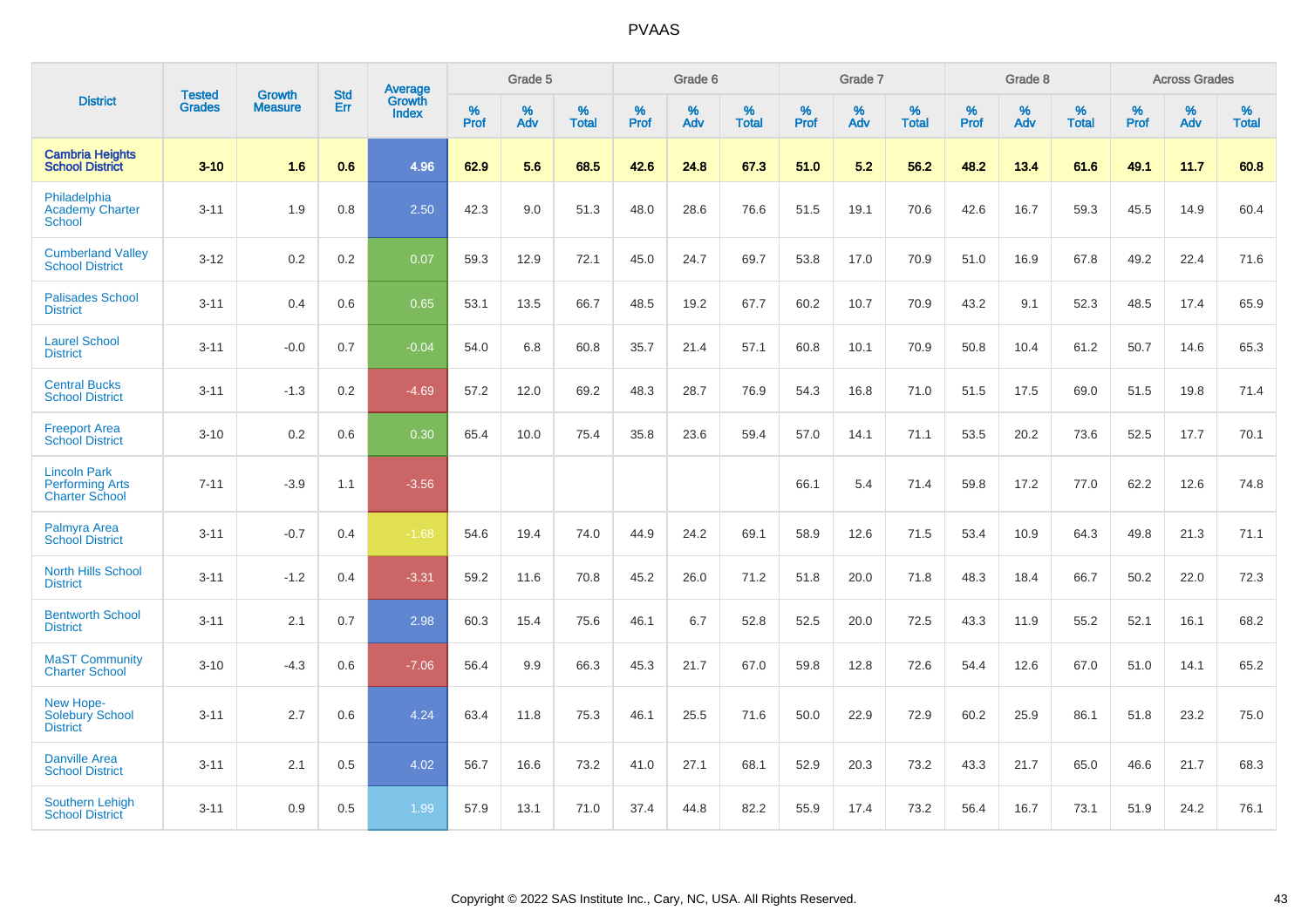|                                                                 | <b>Tested</b> | <b>Growth</b>  | <b>Std</b> | Average                |              | Grade 5  |                   |              | Grade 6  |                   |              | Grade 7  |                   |           | Grade 8  |                   |           | <b>Across Grades</b> |                   |
|-----------------------------------------------------------------|---------------|----------------|------------|------------------------|--------------|----------|-------------------|--------------|----------|-------------------|--------------|----------|-------------------|-----------|----------|-------------------|-----------|----------------------|-------------------|
| <b>District</b>                                                 | <b>Grades</b> | <b>Measure</b> | Err        | Growth<br><b>Index</b> | $\%$<br>Prof | %<br>Adv | %<br><b>Total</b> | $\%$<br>Prof | %<br>Adv | %<br><b>Total</b> | $\%$<br>Prof | %<br>Adv | %<br><b>Total</b> | %<br>Prof | %<br>Adv | %<br><b>Total</b> | %<br>Prof | $\%$<br>Adv          | %<br><b>Total</b> |
| <b>Cambria Heights</b><br><b>School District</b>                | $3 - 10$      | 1.6            | 0.6        | 4.96                   | 62.9         | 5.6      | 68.5              | 42.6         | 24.8     | 67.3              | 51.0         | 5.2      | 56.2              | 48.2      | 13.4     | 61.6              | 49.1      | 11.7                 | 60.8              |
| <b>Central Columbia</b><br><b>School District</b>               | $3 - 12$      | 3.0            | 0.5        | 5.60                   | 58.7         | 17.3     | 76.0              | 32.1         | 33.6     | 65.7              | 56.3         | 16.9     | 73.2              | 53.8      | 24.1     | 77.9              | 48.9      | 24.7                 | 73.6              |
| <b>Fairview School</b><br><b>District</b>                       | $3 - 11$      | $-1.8$         | 0.5        | $-3.35$                | 61.9         | 9.5      | 71.4              | 47.8         | 30.6     | 78.4              | 46.6         | 26.7     | 73.3              | 55.9      | 16.9     | 72.8              | 50.8      | 23.7                 | 74.4              |
| <b>Eastern York</b><br><b>School District</b>                   | $3 - 11$      | 3.8            | 0.5        | 7.92                   | 50.9         | 9.2      | 60.1              | 49.3         | 23.0     | 72.3              | 49.4         | 23.9     | 73.3              | 50.0      | 16.1     | 66.1              | 48.6      | 16.2                 | 64.8              |
| <b>West Jefferson</b><br><b>Hills School District</b>           | $3 - 11$      | 0.0            | 0.4        | 0.03                   | 58.9         | 14.8     | 73.8              | 50.5         | 19.9     | 70.4              | 60.2         | 13.1     | 73.3              | 57.6      | 17.7     | 75.4              | 53.0      | 20.4                 | 73.4              |
| <b>Haverford</b><br><b>Township School</b><br><b>District</b>   | $3 - 11$      | 0.2            | 0.3        | $-2.60$                | 55.4         | 23.8     | 79.2              | 51.1         | 27.6     | 78.7              | 55.0         | 18.3     | 73.3              | 44.5      | 32.3     | 76.7              | 49.2      | 29.5                 | 78.6              |
| <b>Lewisburg Area</b><br><b>School District</b>                 | $3 - 11$      | 4.0            | 0.6        | 6.97                   | 53.1         | 21.2     | 74.3              | 38.8         | 38.8     | 77.7              | 42.6         | 30.9     | 73.5              | 43.0      | 31.1     | 74.1              | 44.8      | 30.1                 | 74.9              |
| Philadelphia<br><b>Performing Arts</b><br><b>Charter School</b> | $3 - 9$       | 4.0            | 0.8        | $-1.81$                | 42.9         | 9.1      | 52.0              | 54.6         | 18.2     | 72.7              | 52.9         | 20.7     | 73.6              | 58.8      | 11.8     | 70.6              | 50.6      | 15.6                 | 66.2              |
| <b>West Allegheny</b><br><b>School District</b>                 | $3 - 12$      | 0.3            | 0.4        | 0.75                   | 60.9         | 19.8     | 80.6              | 44.4         | 28.3     | 72.6              | 56.6         | 17.0     | 73.6              | 50.7      | 12.1     | 62.8              | 50.7      | 26.1                 | 76.8              |
| <b>Spring-Ford Area</b><br><b>School District</b>               | $3 - 11$      | 2.9            | 0.3        | 10.53                  | 62.0         | 13.4     | 75.4              | 51.9         | 27.2     | 79.1              | 52.7         | 21.3     | 74.0              | 52.4      | 21.8     | 74.2              | 51.9      | 24.7                 | 76.6              |
| <b>Franklin Regional</b><br><b>School District</b>              | $3 - 11$      | 1.8            | 0.4        | 4.20                   | 51.5         | 28.2     | 79.7              | 36.5         | 42.3     | 78.8              | 55.2         | 18.9     | 74.1              | 46.1      | 16.8     | 62.8              | 47.8      | 29.9                 | 77.6              |
| <b>Abington Heights</b><br><b>School District</b>               | $3 - 11$      | $-0.6$         | 0.5        | $-1.31$                | 57.0         | 8.7      | 65.6              | 50.7         | 19.1     | 69.8              | 63.6         | 10.7     | 74.3              |           |          |                   | 52.3      | 18.0                 | 70.3              |
| <b>Bethel Park School</b><br><b>District</b>                    | $3 - 11$      | 0.5            | 0.4        | 1.18                   | 59.3         | 14.8     | 74.2              | 44.6         | 30.2     | 74.9              | 57.6         | 17.0     | 74.5              | 54.5      | 19.6     | 74.1              | 52.1      | 24.5                 | 76.6              |
| <b>Avon Grove</b><br><b>School District</b>                     | $3 - 10$      | $-1.5$         | 0.4        | $-4.12$                | 48.2         | 14.6     | 62.9              | 44.6         | 18.7     | 63.3              | 59.8         | 14.8     | 74.6              | 46.8      | 16.7     | 63.5              | 46.7      | 15.4                 | 62.1              |
| <b>Hermitage School</b><br><b>District</b>                      | $3 - 12$      | 2.9            | 0.5        | 5.57                   | 52.9         | 7.9      | 60.7              | 33.3         | 40.3     | 73.6              | 50.4         | 24.5     | 74.8              | 51.0      | 19.3     | 70.3              | 47.0      | 22.0                 | 69.0              |
| <b>Grove City Area</b><br><b>School District</b>                | $3 - 12$      | 1.6            | 0.6        | 2.68                   | 45.0         | 21.0     | 66.0              | 36.9         | 23.8     | 60.7              | 58.9         | 16.1     | 75.0              | 47.1      | 12.6     | 59.7              | 45.7      | 20.1                 | 65.8              |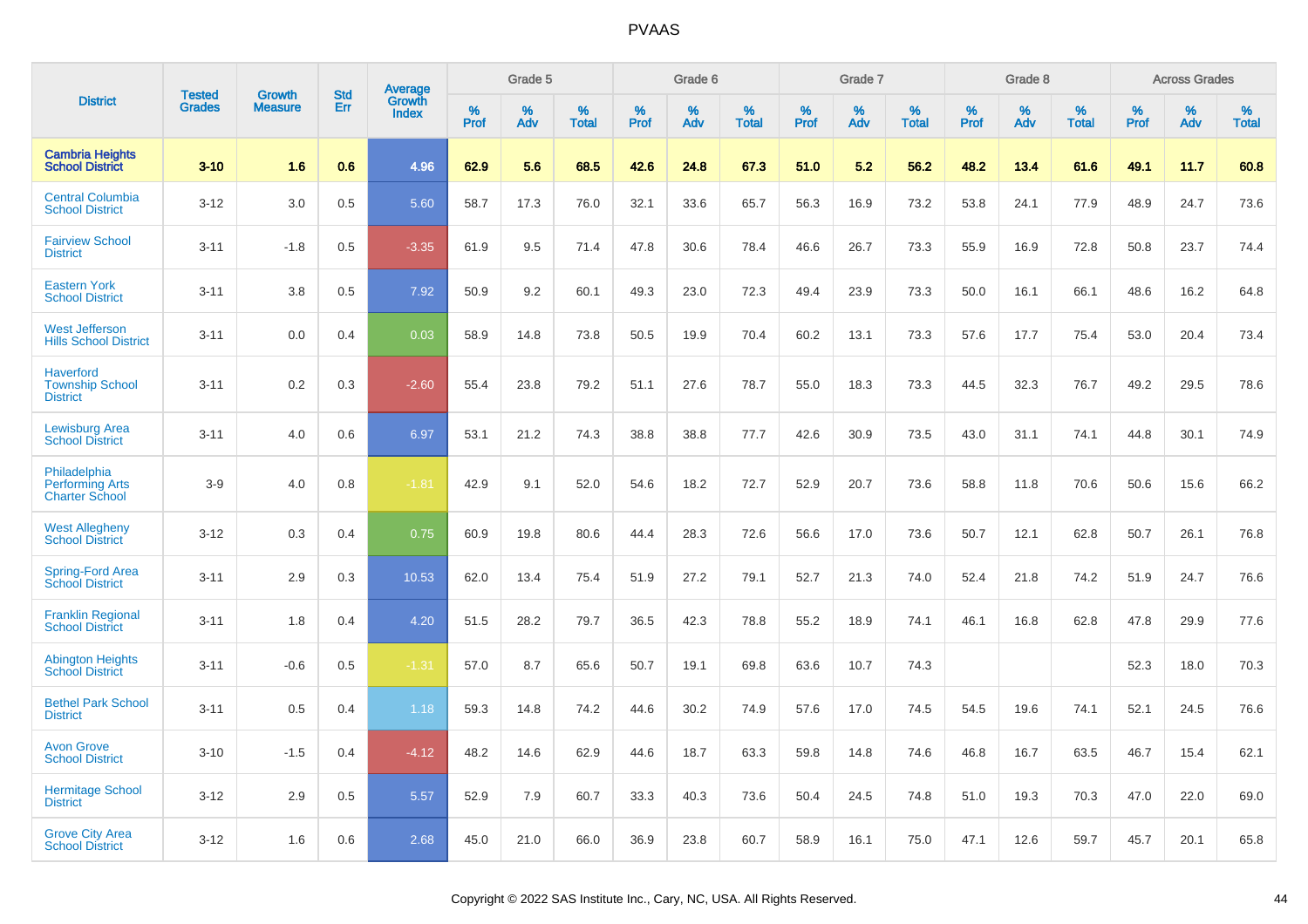|                                                                |                         | <b>Growth</b>  | <b>Std</b> | Average                |              | Grade 5     |                      |                     | Grade 6     |                      |              | Grade 7     |                   |              | Grade 8     |                   |                     | <b>Across Grades</b> |                      |
|----------------------------------------------------------------|-------------------------|----------------|------------|------------------------|--------------|-------------|----------------------|---------------------|-------------|----------------------|--------------|-------------|-------------------|--------------|-------------|-------------------|---------------------|----------------------|----------------------|
| <b>District</b>                                                | Tested<br><b>Grades</b> | <b>Measure</b> | Err        | Growth<br><b>Index</b> | $\%$<br>Prof | $\%$<br>Adv | $\%$<br><b>Total</b> | $\%$<br><b>Prof</b> | $\%$<br>Adv | $\%$<br><b>Total</b> | $\%$<br>Prof | $\%$<br>Adv | %<br><b>Total</b> | $\%$<br>Prof | $\%$<br>Adv | %<br><b>Total</b> | $\%$<br><b>Prof</b> | $\%$<br>Adv          | $\%$<br><b>Total</b> |
| <b>Cambria Heights</b><br><b>School District</b>               | $3 - 10$                | 1.6            | 0.6        | 4.96                   | 62.9         | 5.6         | 68.5                 | 42.6                | 24.8        | 67.3                 | 51.0         | 5.2         | 56.2              | 48.2         | 13.4        | 61.6              | 49.1                | 11.7                 | 60.8                 |
| <b>Pine-Richland</b><br><b>School District</b>                 | $3 - 11$                | $-3.0$         | 0.3        | $-8.46$                | 58.0         | 19.8        | 77.8                 | 55.8                | 26.4        | 82.2                 | 57.0         | 18.5        | 75.6              | 56.2         | 27.0        | 83.3              | 52.7                | 28.2                 | 80.9                 |
| <b>Montour School</b><br><b>District</b>                       | $3 - 11$                | 2.4            | 0.5        | 5.10                   | 61.9         | 17.1        | 79.0                 | 49.0                | 25.0        | 74.0                 | 46.2         | 29.7        | 75.9              | 51.0         | 22.5        | 73.5              | 49.5                | 25.4                 | 74.9                 |
| <b>Neshannock</b><br><b>Township School</b><br><b>District</b> | $3 - 10$                | $-3.2$         | 0.7        | $-4.58$                | 56.7         | 8.9         | 65.6                 | 57.4                | 20.6        | 77.9                 | 62.0         | 14.0        | 76.0              | 51.3         | 6.4         | 57.7              | 55.4                | 13.5                 | 68.9                 |
| Wissahickon<br><b>School District</b>                          | $3 - 10$                | 2.9            | 0.3        | 1.29                   | 58.6         | 18.8        | 77.4                 | 42.2                | 37.2        | 79.4                 | 56.8         | 19.3        | 76.1              | 49.3         | 28.5        | 77.8              | 49.2                | 28.7                 | 77.9                 |
| <b>Fox Chapel Area</b><br><b>School District</b>               | $3 - 11$                | 1.0            | 0.4        | 1.36                   | 54.0         | 36.5        | 90.5                 | 34.8                | 51.8        | 86.6                 | 50.0         | 27.0        | 77.0              | 52.9         | 31.4        | 84.3              | 42.6                | 42.9                 | 85.5                 |
| <b>North Pocono</b><br><b>School District</b>                  | $3 - 11$                | 0.3            | 0.6        | 0.52                   | 55.8         | 8.5         | 64.3                 | 57.8                | 12.1        | 69.8                 | 61.3         | 16.0        | 77.3              | 48.7         | 12.4        | 61.1              | 54.2                | 17.4                 | 71.6                 |
| <b>State College Area</b><br><b>School District</b>            | $3 - 11$                | 1.7            | 0.4        | 4.53                   | 58.6         | 18.2        | 76.8                 | 47.1                | 26.1        | 73.2                 | 62.2         | 15.2        | 77.4              | 47.5         | 16.5        | 64.0              | 50.8                | 22.8                 | 73.6                 |
| Downingtown Area<br><b>School District</b>                     | $3 - 11$                | $-0.3$         | 0.4        | $-0.85$                | 56.2         | 27.7        | 83.8                 | 42.9                | 39.9        | 82.8                 | 53.8         | 24.3        | 78.0              | 49.8         | 32.5        | 82.3              | 49.4                | 33.5                 | 82.9                 |
| <b>Norwin School</b><br><b>District</b>                        | $3 - 11$                | $-0.6$         | 0.3        | $-1.62$                | 59.5         | 18.6        | 78.1                 | 40.9                | 36.6        | 77.4                 | 60.2         | 18.0        | 78.3              | 52.5         | 13.8        | 66.4              | 51.8                | 24.9                 | 76.7                 |
| <b>Beaver Area</b><br><b>School District</b>                   | $3 - 10$                | $-1.0$         | 0.6        | $-1.67$                | 56.2         | 21.5        | 77.7                 | 40.0                | 48.3        | 88.3                 | 65.5         | 12.9        | 78.4              | 53.6         | 16.1        | 69.6              | 50.4                | 29.6                 | 79.9                 |
| <b>Jenkintown School</b><br><b>District</b>                    | $3 - 11$                | 1.5            | 1.0        | 1.38                   | 68.0         | 8.0         | 76.0                 | 54.0                | 18.9        | 73.0                 | 42.9         | 35.7        | 78.6              | 60.6         | 21.2        | 81.8              | 53.1                | 25.8                 | 78.9                 |
| <b>Rose Tree Media</b><br><b>School District</b>               | $3 - 10$                | 0.1            | 0.4        | 0.29                   | 62.5         | 14.0        | 76.5                 | 41.0                | 44.4        | 85.4                 | 51.8         | 27.0        | 78.8              | 56.2         | 22.8        | 79.0              | 51.9                | 27.9                 | 79.8                 |
| <b>Quaker Valley</b><br><b>School District</b>                 | $3 - 11$                | 2.7            | 0.6        | 4.90                   | 56.0         | 24.1        | 80.1                 | 33.6                | 45.4        | 79.0                 | 53.5         | 25.7        | 79.2              | 57.6         | 23.5        | 81.1              | 47.9                | 33.9                 | 81.8                 |
| Penn-Trafford<br><b>School District</b>                        | $3 - 11$                | 0.1            | 0.4        | 0.36                   | 59.8         | 20.9        | 80.7                 | 45.7                | 34.7        | 80.4                 | 56.2         | 23.2        | 79.4              | 54.3         | 14.9        | 69.1              | 51.0                | 27.6                 | 78.6                 |
| <b>Springfield School</b><br><b>District</b>                   | $3 - 11$                | $-0.9$         | 0.4        | $-2.40$                | 58.3         | 23.8        | 82.1                 | 53.6                | 25.6        | 79.2                 | 58.6         | 20.9        | 79.5              | 51.5         | 18.2        | 69.7              | 52.1                | 26.9                 | 78.9                 |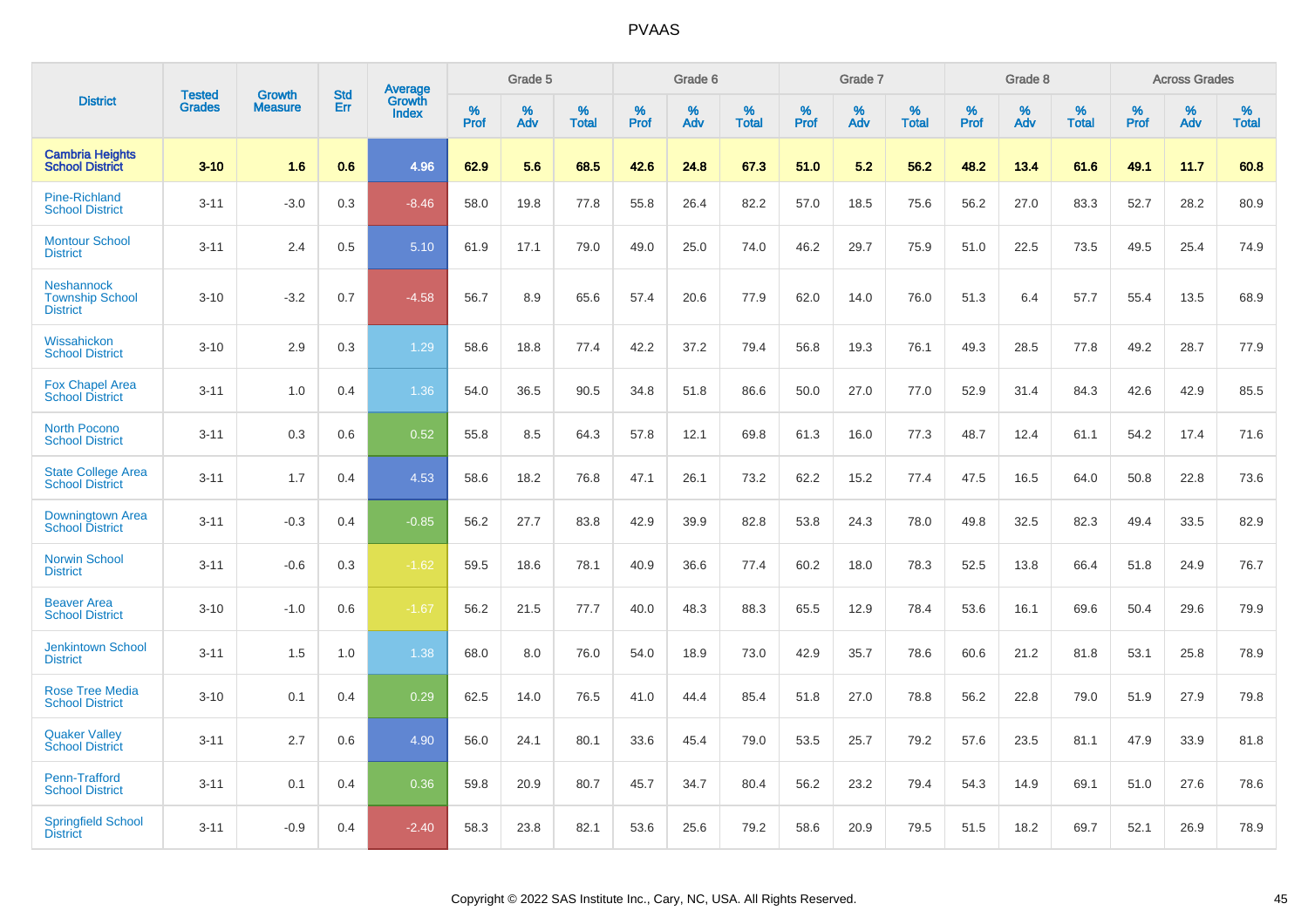|                                                                   | <b>Tested</b> | <b>Growth</b>  | <b>Std</b> | Average                |              | Grade 5  |                   |           | Grade 6  |                   |           | Grade 7  |                   |              | Grade 8  |                   |              | <b>Across Grades</b> |                   |
|-------------------------------------------------------------------|---------------|----------------|------------|------------------------|--------------|----------|-------------------|-----------|----------|-------------------|-----------|----------|-------------------|--------------|----------|-------------------|--------------|----------------------|-------------------|
| <b>District</b>                                                   | <b>Grades</b> | <b>Measure</b> | Err        | Growth<br><b>Index</b> | $\%$<br>Prof | %<br>Adv | %<br><b>Total</b> | %<br>Prof | %<br>Adv | %<br><b>Total</b> | %<br>Prof | %<br>Adv | %<br><b>Total</b> | $\%$<br>Prof | %<br>Adv | %<br><b>Total</b> | $\%$<br>Prof | $\%$<br>Adv          | %<br><b>Total</b> |
| <b>Cambria Heights</b><br><b>School District</b>                  | $3 - 10$      | 1.6            | 0.6        | 4.96                   | 62.9         | 5.6      | 68.5              | 42.6      | 24.8     | 67.3              | 51.0      | 5.2      | 56.2              | 48.2         | 13.4     | 61.6              | 49.1         | 11.7                 | 60.8              |
| <b>Upper Dublin</b><br><b>School District</b>                     | $3 - 12$      | 2.0            | 0.4        | 0.86                   | 62.0         | 16.3     | 78.3              | 45.4      | 34.4     | 79.8              | 59.5      | 20.0     | 79.5              | 55.3         | 21.9     | 77.2              | 51.4         | 27.8                 | 79.3              |
| <b>Radnor Township</b><br><b>School District</b>                  | $3 - 12$      | 1.9            | 0.4        | 4.23                   | 54.7         | 29.0     | 83.7              | 53.9      | 37.8     | 91.7              | 48.0      | 32.3     | 80.3              | 51.4         | 36.7     | 88.1              | 49.6         | 36.7                 | 86.4              |
| Conemaugh<br><b>Township Area</b><br><b>School District</b>       | $3 - 12$      | 2.5            | 0.8        | 3.18                   | 53.2         | 22.6     | 75.8              | 36.1      | 36.1     | 72.1              | 62.5      | 18.1     | 80.6              | 50.7         | 16.4     | 67.1              | 50.9         | 24.8                 | 75.7              |
| <b>North Allegheny</b><br><b>School District</b>                  | $3 - 11$      | 1.3            | 0.3        | 5.13                   | 55.4         | 31.5     | 87.0              | 44.4      | 33.0     | 77.4              | 51.9      | 28.9     | 80.8              | 55.5         | 24.5     | 80.0              | 48.3         | 33.7                 | 82.0              |
| <b>Hampton Township</b><br><b>School District</b>                 | $3 - 11$      | 1.7            | 0.5        | 3.60                   | 50.3         | 30.7     | 81.0              | 35.6      | 44.2     | 79.8              | 54.6      | 26.3     | 81.0              | 46.9         | 34.3     | 81.1              | 44.1         | 38.5                 | 82.7              |
| <b>Unionville-Chadds</b><br><b>Ford School</b><br><b>District</b> | $3 - 11$      | 0.8            | 0.4        | 2.19                   | 61.2         | 24.6     | 85.8              | 48.8      | 36.0     | 84.8              | 54.4      | 26.8     | 81.2              | 45.3         | 38.9     | 84.2              | 48.0         | 37.1                 | 85.2              |
| Mt Lebanon<br><b>School District</b>                              | $3 - 11$      | 0.4            | 0.4        | 1.19                   | 60.1         | 27.2     | 87.2              | 39.7      | 50.2     | 89.8              | 46.8      | 35.3     | 82.2              | 52.4         | 35.7     | 88.1              | 48.2         | 38.9                 | 87.0              |
| <b>South Fayette</b><br><b>Township School</b><br><b>District</b> | $3 - 11$      | 1.9            | 0.4        | 4.89                   | 60.2         | 23.2     | 83.4              | 44.7      | 39.0     | 83.7              | 56.4      | 27.0     | 83.4              | 46.8         | 40.6     | 87.4              | 49.6         | 35.9                 | 85.4              |
| <b>Peters Township</b><br><b>School District</b>                  | $3 - 11$      | $-0.2$         | 0.4        | $-0.46$                | 62.9         | 24.3     | 87.3              | 48.1      | 33.6     | 81.7              | 57.8      | 25.7     | 83.5              | 63.8         | 20.1     | 83.9              | 52.4         | 33.7                 | 86.1              |
| <b>Lower Merion</b><br><b>School District</b>                     | $3 - 11$      | 1.5            | 0.3        | $-0.35$                | 56.1         | 29.4     | 85.5              | 43.9      | 40.6     | 84.5              | 54.5      | 29.1     | 83.6              | 49.4         | 29.4     | 78.8              | 47.8         | 36.9                 | 84.6              |
| Tredyffrin-<br><b>Easttown School</b><br><b>District</b>          | $3 - 10$      | 0.5            | 0.4        | 1.21                   | 65.0         | 22.0     | 87.0              | 47.7      | 39.5     | 87.2              | 56.5      | 29.3     | 85.8              | 48.6         | 39.7     | 88.4              | 52.0         | 36.6                 | 88.6              |
| <b>Infinity Charter</b><br><b>School</b>                          | $3 - 8$       | $-0.5$         | 1.3        | $-0.40$                | 72.7         | 22.7     | 95.4              | 50.0      | 38.5     | 88.5              | 62.5      | 25.0     | 87.5              | 68.2         | 18.2     | 86.4              | 56.6         | 31.5                 | 88.1              |
| <b>Derry Township</b><br><b>School District</b>                   | $3 - 10$      | $-1.3$         | 1.3        | $-0.99$                | 57.1         | 20.9     | 78.0              | 38.2      | 44.1     | 82.4              | 66.7      | 20.8     | 87.5              | 46.7         | 53.3     | 100.0             | 49.1         | 29.0                 | 78.2              |
| <b>Upper Saint Clair</b><br><b>School District</b>                | $3 - 11$      | 2.6            | 0.4        | 6.77                   | 49.8         | 35.9     | 85.7              | 47.4      | 39.0     | 86.5              | 58.5      | 31.1     | 89.6              | 48.7         | 42.2     | 90.9              | 46.0         | 42.0                 | 88.0              |